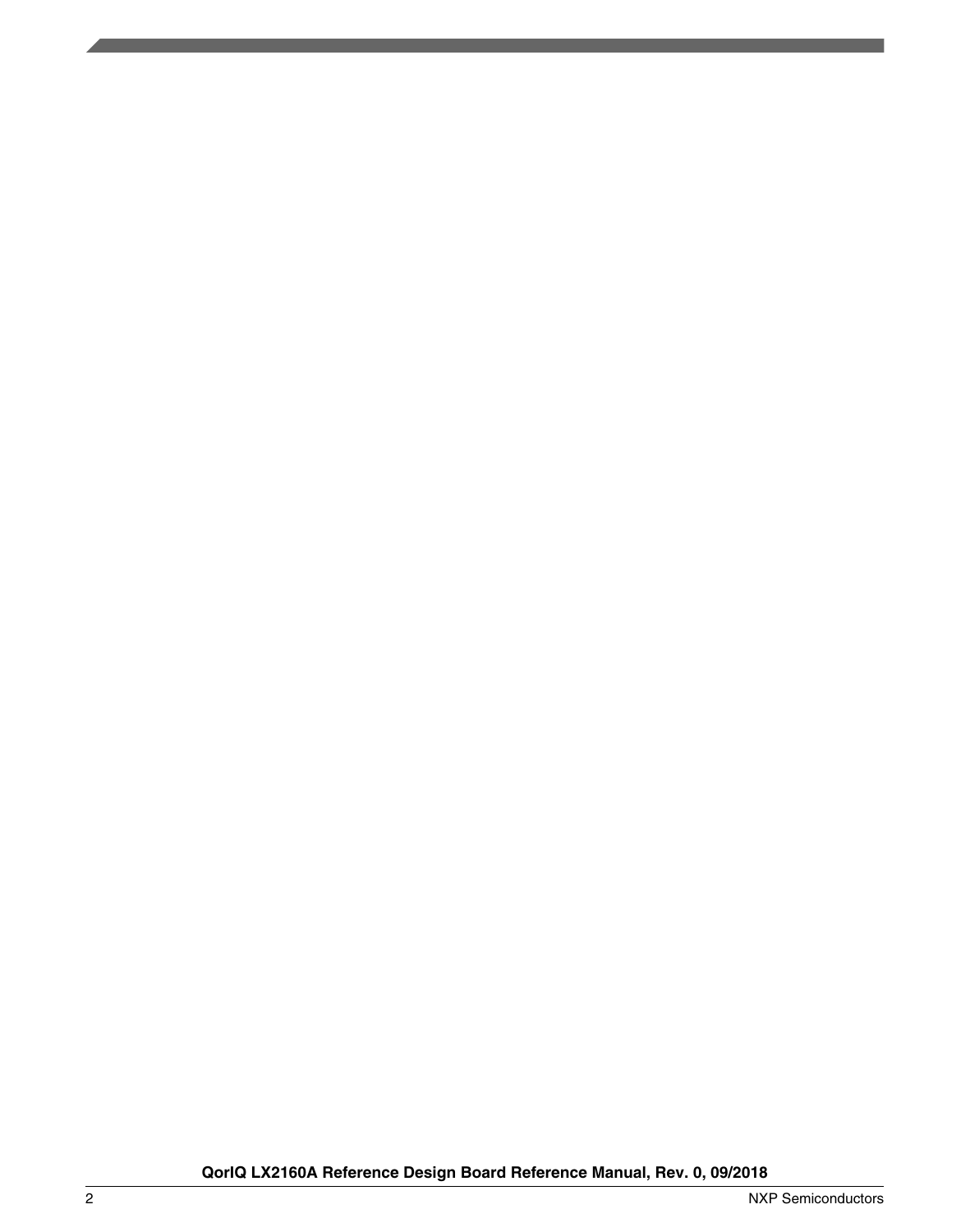### **Contents**

| <b>Section number</b> | Title                                          | Page |
|-----------------------|------------------------------------------------|------|
|                       | <b>Chapter 1</b><br><b>LX2160ARDB Overview</b> |      |
|                       |                                                |      |

# Chapter 2<br>LX2160ARDB Functional Description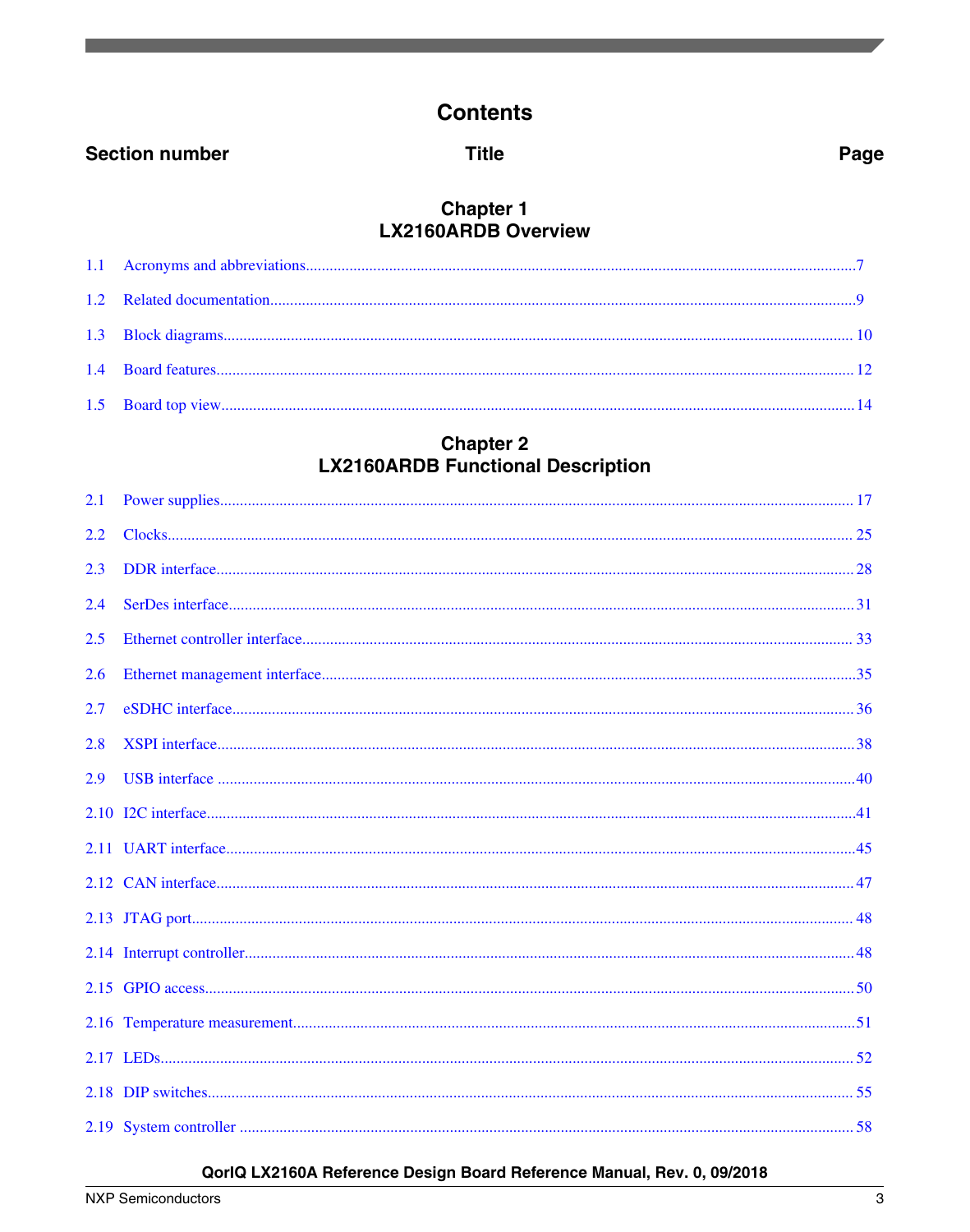### **Title**

### Page

# **Chapter 3**<br>Qixis Programming Model

| 3.1  |  |
|------|--|
| 3.2  |  |
| 3.3  |  |
| 3.4  |  |
| 3.5  |  |
| 3.6  |  |
| 3.7  |  |
| 3.8  |  |
| 3.9  |  |
|      |  |
|      |  |
| 3.12 |  |
|      |  |
|      |  |
|      |  |
|      |  |
|      |  |
|      |  |
| 3.19 |  |
|      |  |
|      |  |
|      |  |
|      |  |
|      |  |
|      |  |
|      |  |
|      |  |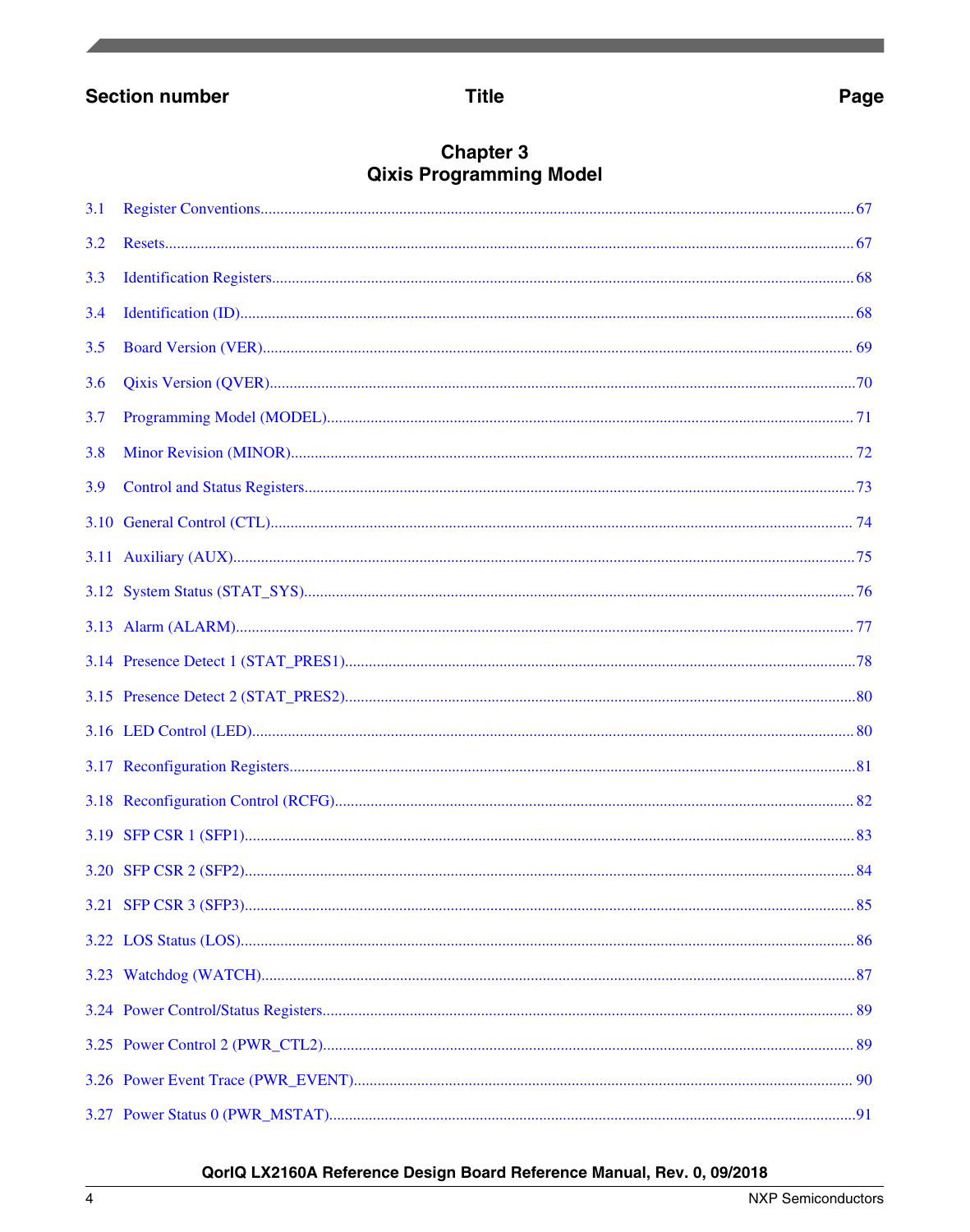| <b>Section number</b> | <b>Title</b> | Page |
|-----------------------|--------------|------|
|                       |              |      |
|                       |              |      |
|                       |              |      |
|                       |              |      |
|                       |              |      |
|                       |              |      |
|                       |              |      |
|                       |              |      |
|                       |              |      |
|                       |              |      |
|                       |              |      |
|                       |              |      |
|                       |              |      |
|                       |              |      |
|                       |              |      |
|                       |              |      |
|                       |              |      |
|                       |              |      |
|                       |              |      |
|                       |              |      |
|                       |              |      |
|                       |              |      |
|                       |              |      |
|                       |              |      |
|                       |              |      |
|                       |              |      |
|                       |              |      |
|                       |              |      |
|                       |              |      |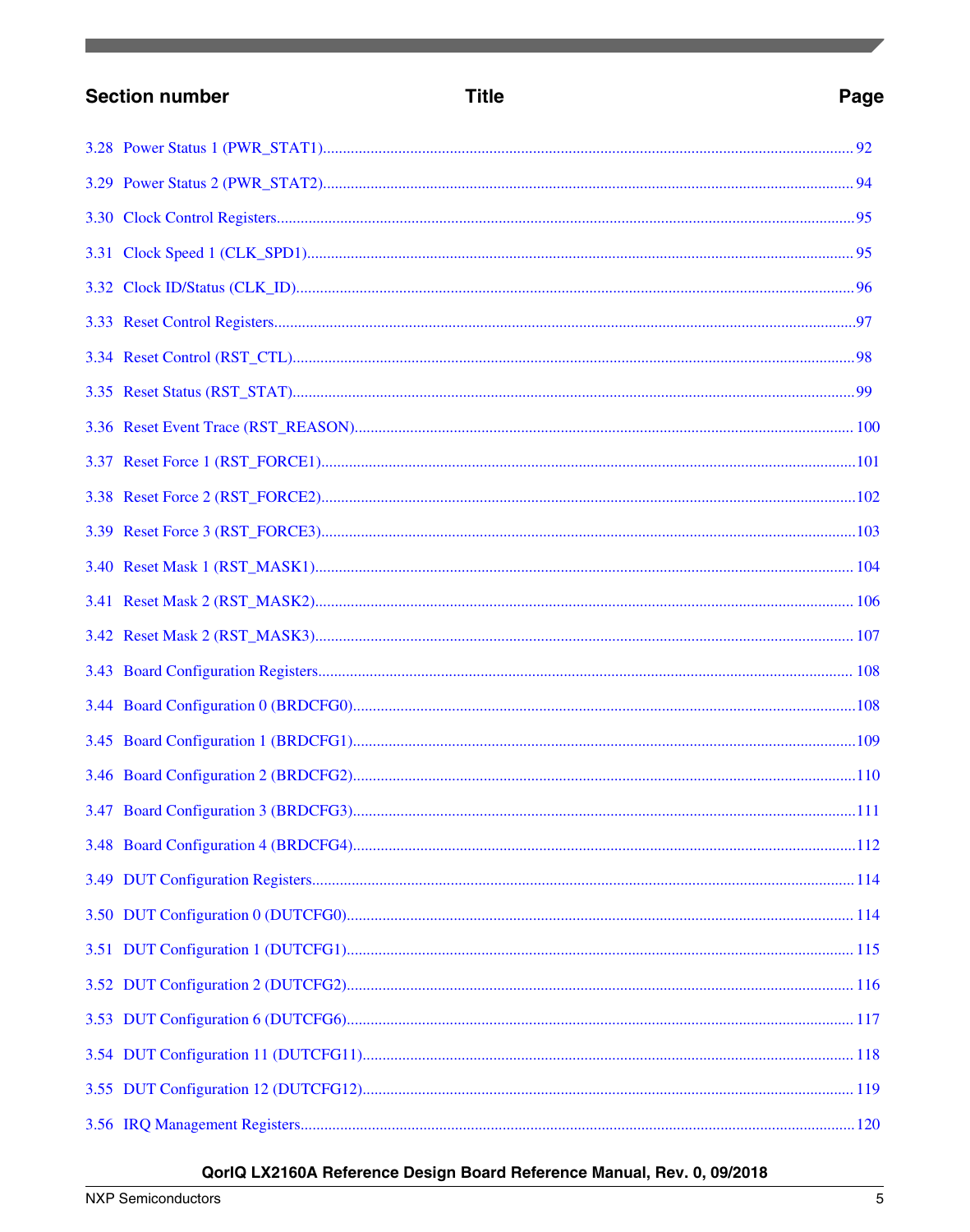| <b>Section number</b> | <b>Title</b> | Page |
|-----------------------|--------------|------|
|                       |              |      |
|                       |              |      |
|                       |              |      |
|                       |              |      |
|                       |              |      |
|                       |              |      |
|                       |              |      |
|                       |              |      |
|                       |              |      |
|                       |              |      |
|                       |              |      |
|                       |              |      |
|                       |              |      |
|                       |              |      |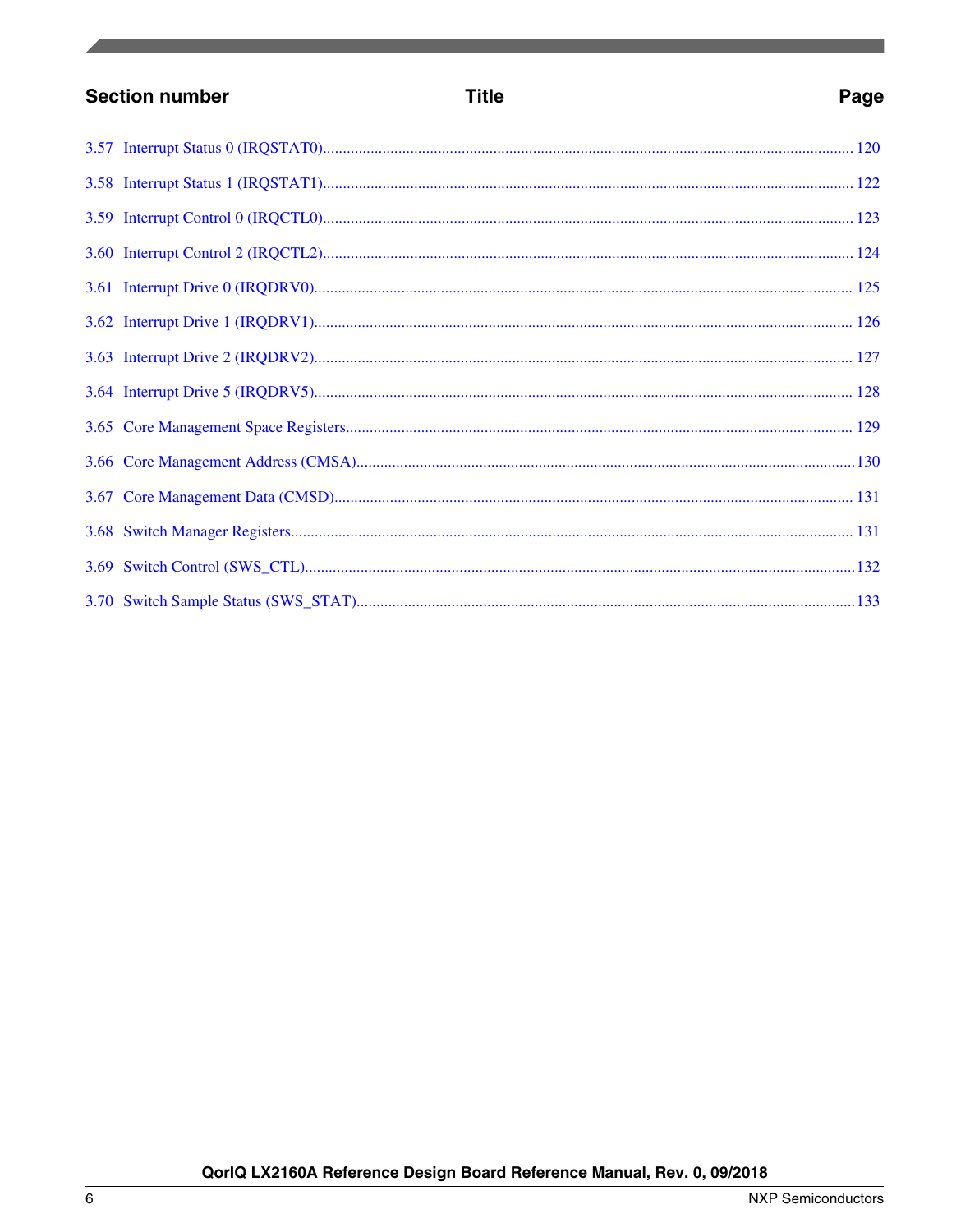# <span id="page-6-0"></span>**Chapter 1 LX2160ARDB Overview**

The QorIQ® LX2160A reference design board (RDB) provides a comprehensive platform that enables design and evaluation of the QorIQ LX2160A processor. The LX2160ARDB comes pre-loaded with a board support package (BSP) based on a standard Linux kernel. The board comes in a 1U rackmount chassis form factor. It is lead-free and RoHS-compliant.

The board:

- Enables network intelligence with the next generation Datapath (DPPA2) which provides differentiated offload and a rich set of input/output, including 10/25/40 Gigabit Ethernet and PCIe Gen 4
- Delivers unprecedented efficiency and new virtualized networks
- Supports designs in 5G packet processing, network function virtualization, storage controller, white box switching, network interface cards, and mobile edge computing
- Supports all three LX2 family members (16-core LX2160A, 12-core LX2120A, and 8-core LX2080A)

This document provides detailed information about LX2160ARDB interfaces, power supplies, clocks, DIP switches, LEDs, and CPLD system controller.

# **1.1 Acronyms and abbreviations**

The table below lists and explains the acronyms and abbreviations used in this document.

| Term        | <b>Description</b>                |
|-------------|-----------------------------------|
| <b>IATX</b> | Advanced Technology eXtended      |
| <b>CAN</b>  | Controller area network           |
| <b>CCI</b>  | Cache coherency interconnect      |
| <b>CCS</b>  | CodeWarrior connection server     |
| <b>CPLD</b> | Complex programmable logic device |

**Table 1-1. Acronyms and abbreviations**

*Table continues on the next page...*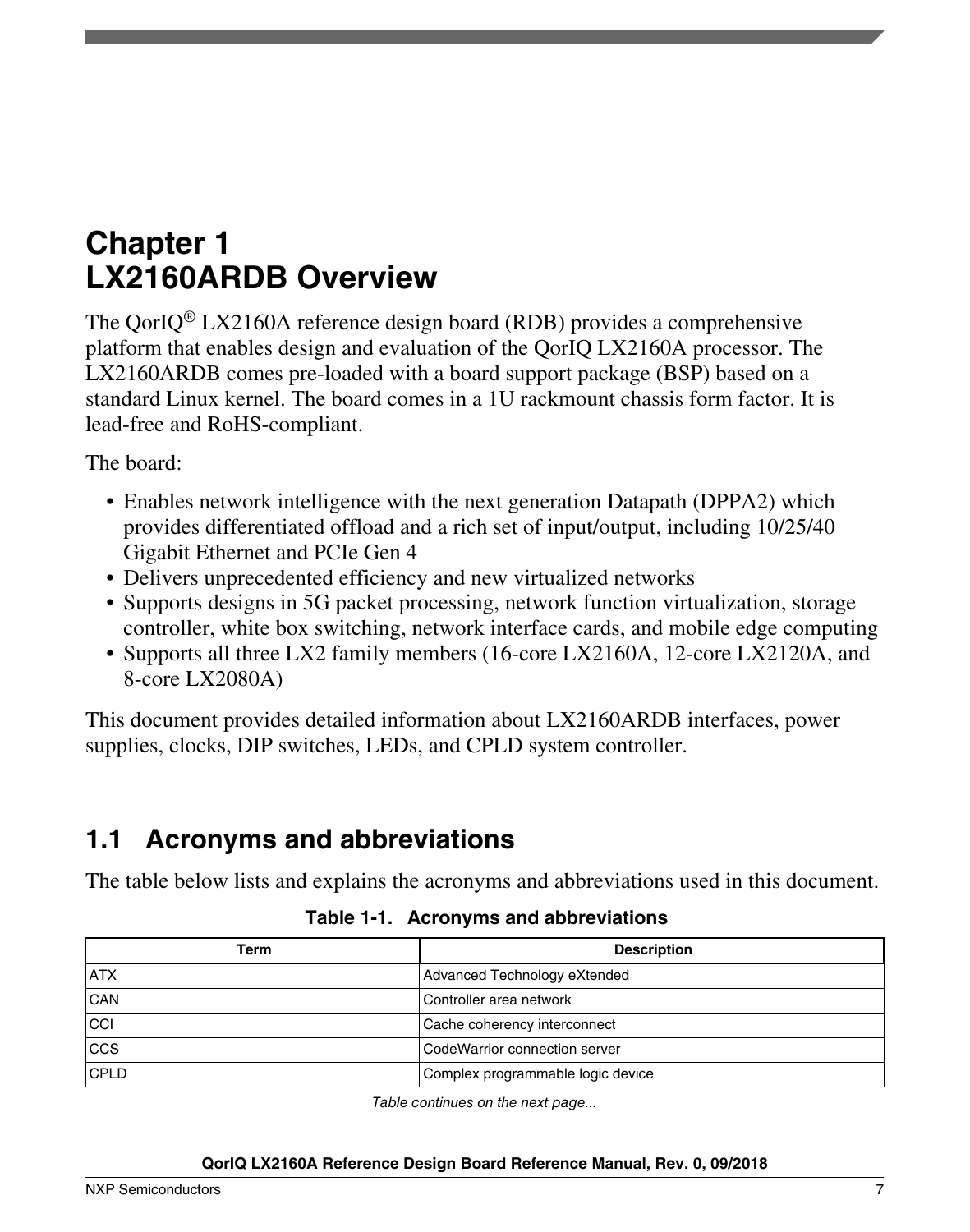|  | Table 1-1. Acronyms and abbreviations (continued) |  |
|--|---------------------------------------------------|--|
|--|---------------------------------------------------|--|

| <b>Term</b>      | <b>Description</b>                                                        |
|------------------|---------------------------------------------------------------------------|
| <b>CTS</b>       | Clear to send                                                             |
| <b>DCM</b>       | Development system control monitor                                        |
| <b>DDR SDRAM</b> | Double data rate synchronous dynamic random-access memory                 |
| <b>DIMM</b>      | Dual inline memory module                                                 |
| <b>DIP</b>       | Dual inline package                                                       |
| <b>DPAA</b>      | Data path acceleration architecture                                       |
| <b>DUT</b>       | Device under test                                                         |
| EC               | Ethernet controller                                                       |
| ECC              | Error correcting code                                                     |
| <b>ECID</b>      | Electronic chip identification                                            |
| <b>EDINK</b>     | e500 core demonstrative interactive nanokernel                            |
| EMI              | Ethernet management interface                                             |
| eMMC             | Embedded multimedia card                                                  |
| eSDHC            | Enhanced secure digital host controller                                   |
| <b>FET</b>       | Field-effect transistor                                                   |
| FlexSPI          | Flexible serial peripheral interface                                      |
| <b>FPGA</b>      | Field-programmable gate array                                             |
| GbE              | <b>Gigabit Ethernet</b>                                                   |
| <b>GPIO</b>      | General purpose input/output                                              |
| <b>HDLC</b>      | High-level data link control                                              |
| <b>HSSI</b>      | High-speed serial interface                                               |
| 12C              | Inter-integrated circuit                                                  |
| <b>JTAG</b>      | Joint Test Action Group (IEEE <sup>®</sup> Standard 1149.1 <sup>™</sup> ) |
| LOS              | Loss of signal                                                            |
| <b>MDIO</b>      | Management data input/output                                              |
| <b>OCM</b>       | Offline configuration manager                                             |
| <b>OTG</b>       | On-The-Go                                                                 |
| PBL              | Pre-boot loader                                                           |
| PLL              | Phase-locked loop                                                         |
| <b>POR</b>       | Power-on reset                                                            |
| <b>PSU</b>       | Power supply unit                                                         |
| PTP              | Precision time protocol                                                   |
| <b>PWM</b>       | Pulse width modulation                                                    |
| <b>QSPI</b>      | Quad serial peripheral interface                                          |
| <b>RCW</b>       | Reset configuration word                                                  |
| RDIMM            | Registered dual inline memory module                                      |
| <b>RTC</b>       | Real time clock                                                           |
| <b>RTS</b>       | Request to send                                                           |
| <b>SATA</b>      | Serial advanced technology attachment                                     |

*Table continues on the next page...*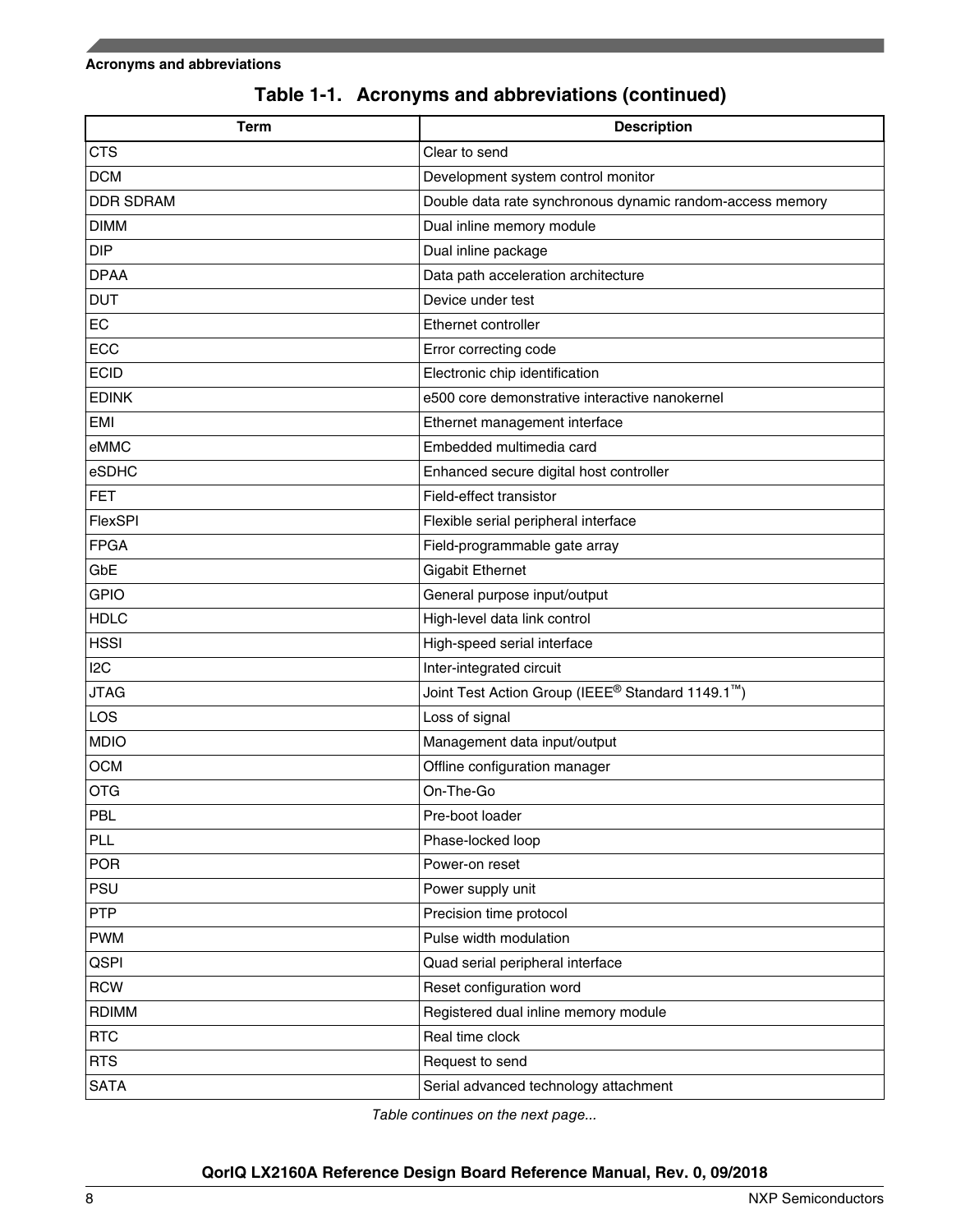<span id="page-8-0"></span>

| Term            | <b>Description</b>                                      |
|-----------------|---------------------------------------------------------|
| <b>SDRAM</b>    | Synchronous dynamic random-access memory                |
| SerDes          | Serializer/deserializer                                 |
| SGMII           | Serial gigabit media independent interface              |
| <b>SPD</b>      | Serial presence detect                                  |
| <b>SPI</b>      | Serial peripheral interface                             |
| SS              | Spread spectrum                                         |
| <b>SSC</b>      | Spread spectrum clocking                                |
| <b>TCXO</b>     | Temperature compensated crystal (Xtal) oscillator       |
| UART            | Universal asynchronous receiver/transmitter             |
| <b>UDIMM</b>    | Unbuffered dual inline memory module                    |
| <b>UFT</b>      | Universal frequency translator                          |
| <b>USB</b>      | Universal serial bus                                    |
| <b>IUSXGMII</b> | Universal serial 10 gigabit media independent interface |
| XGT             | 10GBase-T                                               |
| <b>XSPI</b>     | Octal serial peripheral interface                       |

**Table 1-1. Acronyms and abbreviations (continued)**

## **1.2 Related documentation**

The table below lists and explains the additional documents and resources that you can refer to for more information on the LX2160ARDB.

Some of the documents listed below may be available only under a non-disclosure agreement (NDA). To request access to these documents, contact your local field applications engineer (FAE) or sales representative.

| <b>Document</b>                                                         | <b>Description</b>                                                                                                                                                                                           | Location / how to access                                                       |
|-------------------------------------------------------------------------|--------------------------------------------------------------------------------------------------------------------------------------------------------------------------------------------------------------|--------------------------------------------------------------------------------|
| QorlQ LX2160A Reference<br>Design Board Getting<br><b>Started Guide</b> | Explains the LX2160ARDB settings and physical connections<br>needed to boot the board                                                                                                                        | QorlQ LX2160A Reference<br><b>Design Board Getting</b><br><b>Started Guide</b> |
| QorlQ LX2160A Reference<br>Design Board Errata                          | Describes known errata and workarounds for the LX2160ARDB                                                                                                                                                    | QorlQ LX2160A Reference<br><b>Design Board Errata</b>                          |
| QorIQ LX2160A Product<br><b>Brief</b>                                   | Provides a brief overview of the LX2160A processor                                                                                                                                                           | QorIQ LX2160A Product<br><b>Brief</b>                                          |
| QorIQ LX2160A Data Sheet                                                | Provides information about electrical characteristics, hardware<br>design considerations, and ordering information                                                                                           | Contact FAE / sales<br>representative                                          |
| QorlQ LX2160A Family<br>Reference Manual                                | Provides a detailed description about the LX2160A QorlQ<br>multicore processor and its features, such as memory map, serial representative<br>interfaces, power supply, chip features, and clock information | Contact FAE / sales                                                            |

**Table 1-2. Related documentation**

*Table continues on the next page...*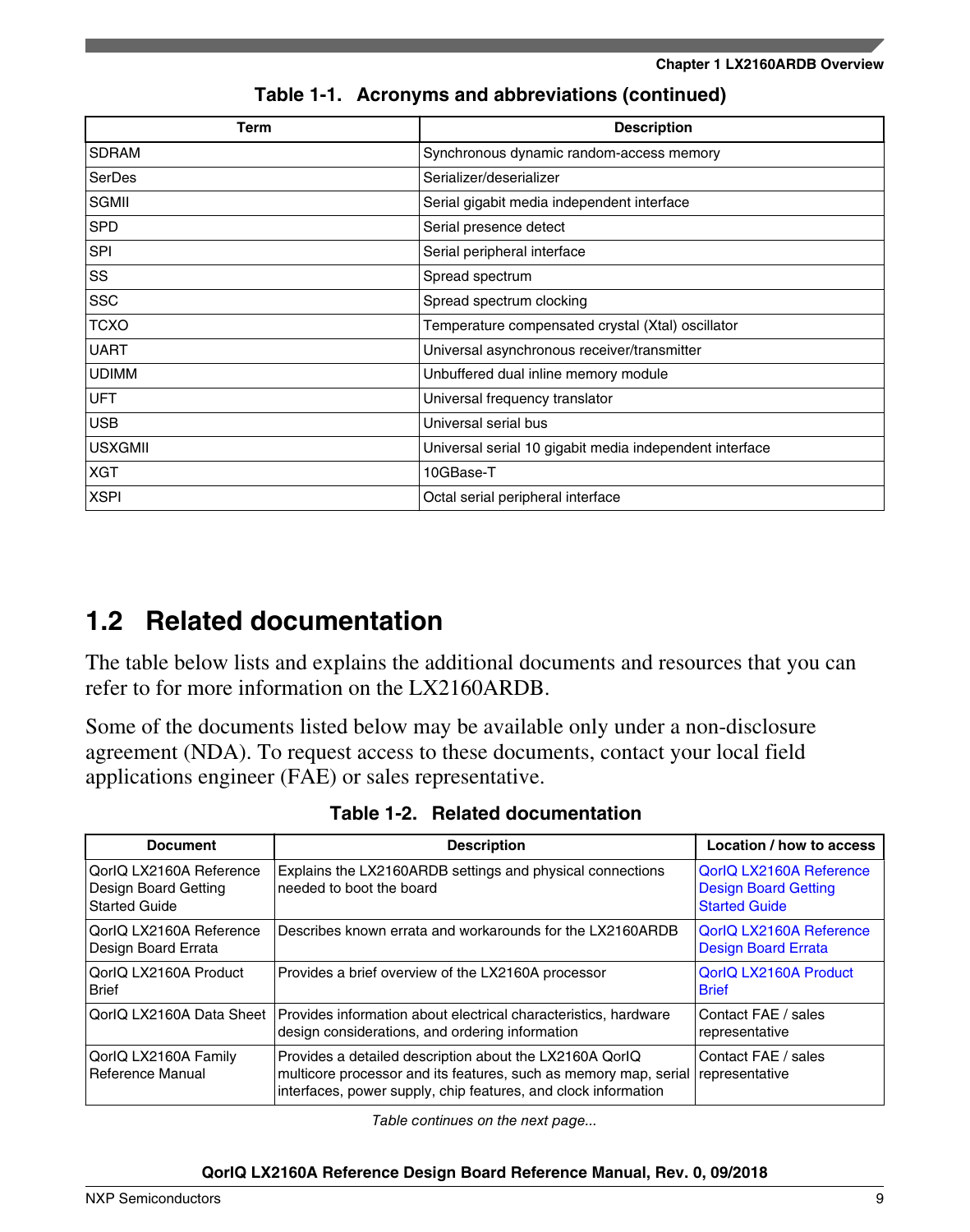#### <span id="page-9-0"></span>**Block diagrams**

| <b>Document</b>                                                                            | <b>Description</b>                                                                                                                                                                                                                                          | Location / how to access                                                                                 |
|--------------------------------------------------------------------------------------------|-------------------------------------------------------------------------------------------------------------------------------------------------------------------------------------------------------------------------------------------------------------|----------------------------------------------------------------------------------------------------------|
| QorlQ LX2160A Chip Errata                                                                  | Lists the details of all known silicon errata for the LX2160A                                                                                                                                                                                               | Contact FAE / sales<br>representative                                                                    |
| QorlQ LX2160A Design<br>Checklist, AN5407                                                  | This document provides recommendations for new designs<br>based on the LX2160A. This document can also be used to<br>debug newly designed systems by highlighting those aspects of a<br>design that merit special attention during initial system start-up. | Contact FAE / sales<br>representative                                                                    |
| Layerscape LX2160A BSP                                                                     | This document explains how to use the QorIQ LX2160A BSP,<br>which is a Linux-based development kit, to evaluate and explore<br>the features of the LX2160A SoC.                                                                                             | Contact FAE / sales<br>representative                                                                    |
| CodeWarrior Development<br>Studio for QorlQ LS series -<br>ARM V8 ISA, Targeting<br>Manual | This manual explains how to use the CodeWarrior Development<br>Studio for QorIQ LS series - ARM V8 ISA product.                                                                                                                                             | <b>CodeWarrior Development</b><br>Studio for QorlQ LS series -<br>ARM V8 ISA, Targeting<br><b>Manual</b> |
| CodeWarrior TAP Probe<br>User Guide                                                        | Provides details of CodeWarrior® TAP, which enables target<br>system debugging through a standard debug port (usually JTAG)<br>while connected to a developer workstation through Ethernet or<br><b>USB</b>                                                 | <b>CodeWarrior TAP Probe</b><br>User Guide                                                               |

**Table 1-2. Related documentation (continued)**

# **1.3 Block diagrams**

This section provides block diagrams showing major functional units of the LX2160A processor and LX2160ARDB.

The figure below shows the LX2160A processor block diagram.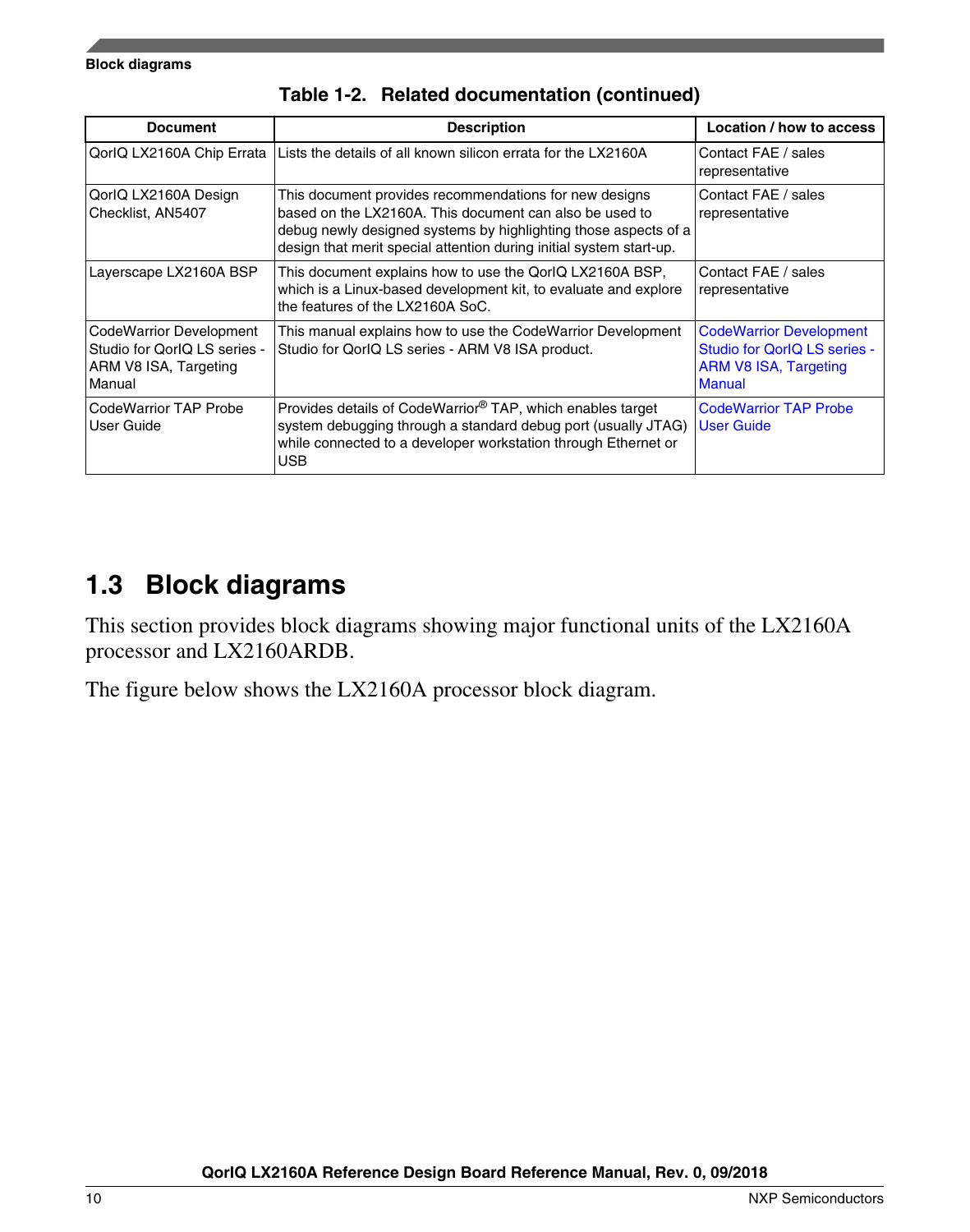#### **Chapter 1 LX2160ARDB Overview**



### **Figure 1-1. LX2160A block diagram**

The figure below shows the LX2160ARDB block diagram.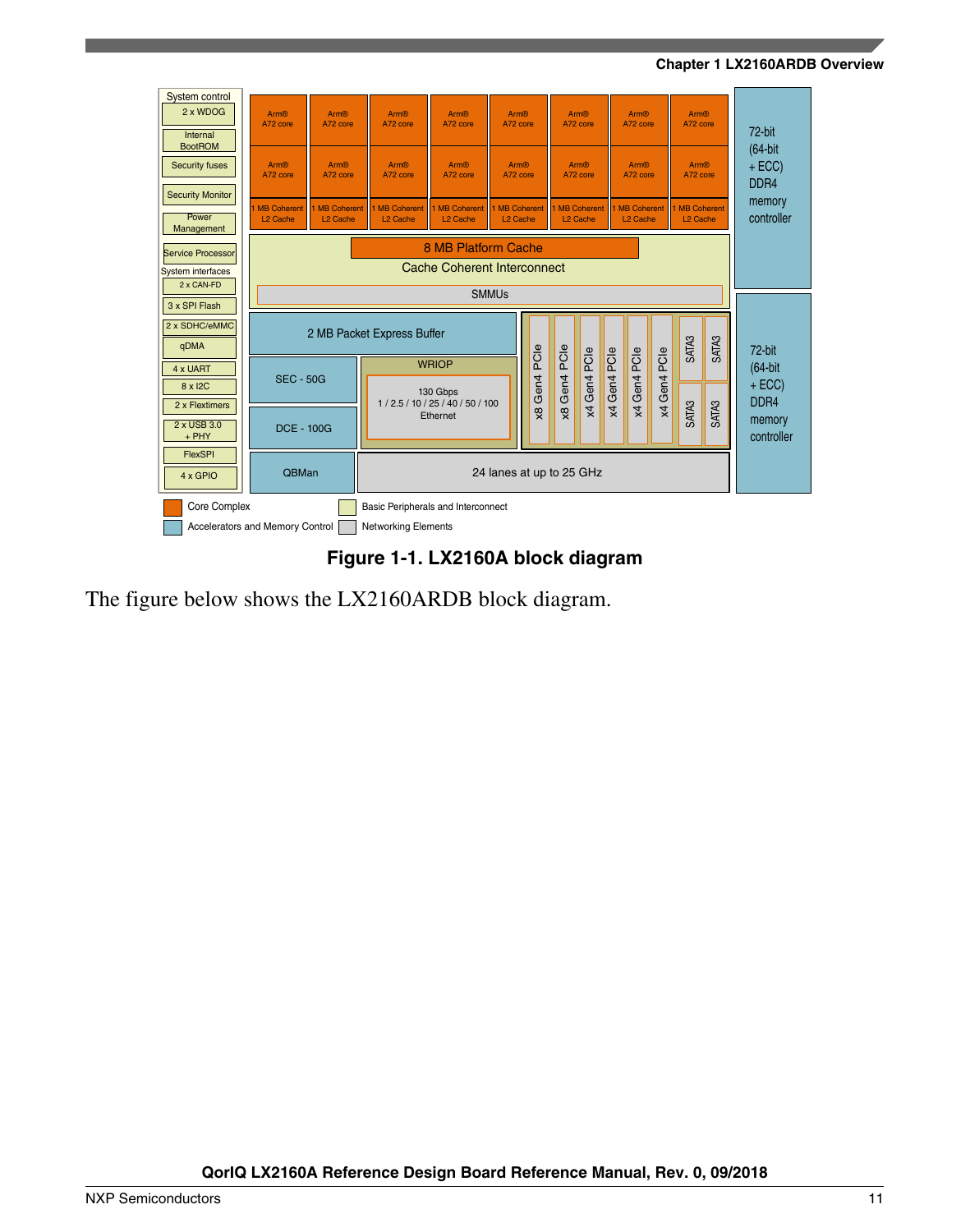#### <span id="page-11-0"></span>**Board features**



**Figure 1-2. LX2160ARDB block diagram**

### **1.4 Board features**

The table below lists the features of the LX2160ARDB.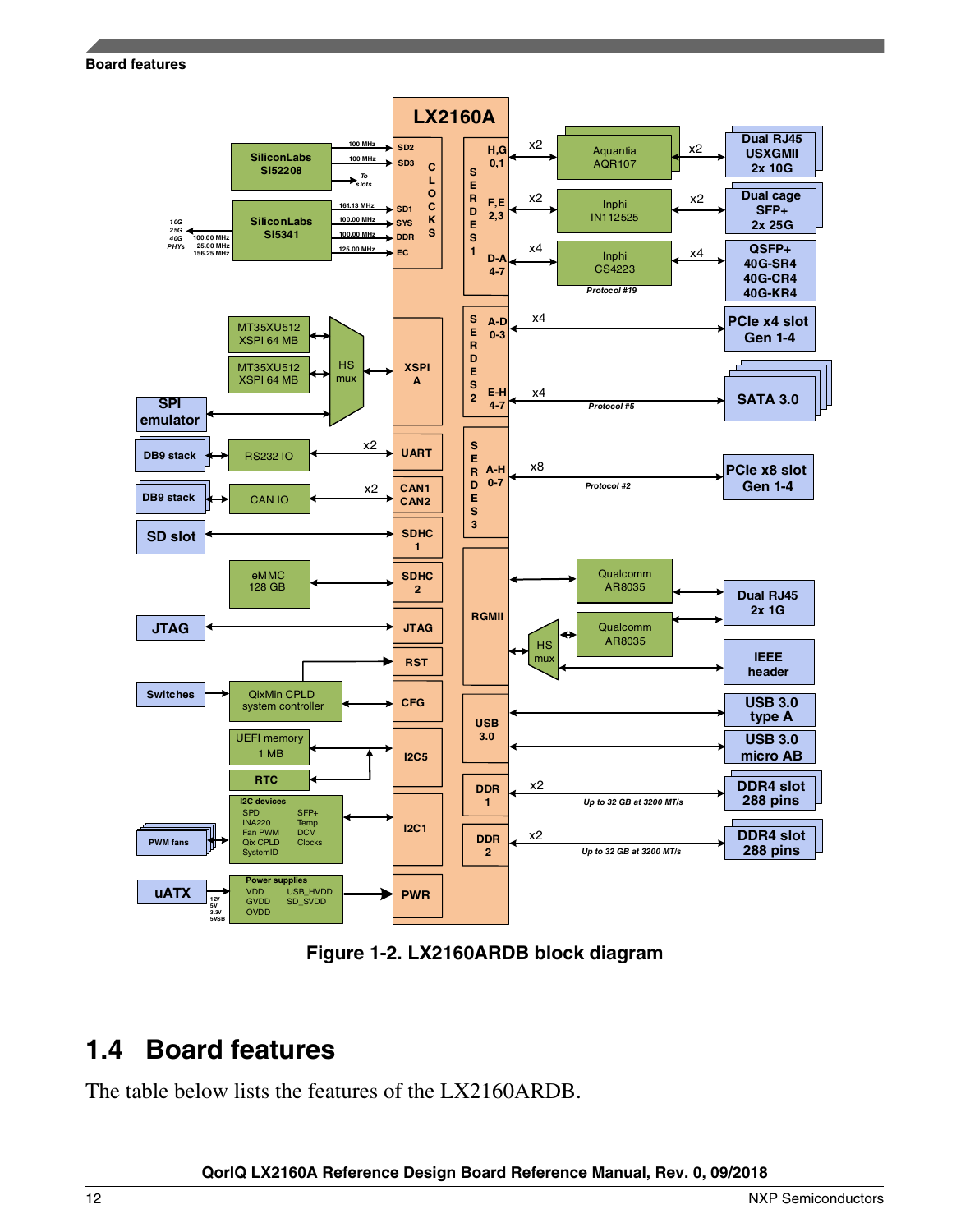| <b>LX2160ARDB</b> feature           | <b>Specification</b>                                               | <b>Description</b>                                                                                                                                                                                                                                                                                                                                                                                                                                                                                                                                                                                                      |  |  |  |
|-------------------------------------|--------------------------------------------------------------------|-------------------------------------------------------------------------------------------------------------------------------------------------------------------------------------------------------------------------------------------------------------------------------------------------------------------------------------------------------------------------------------------------------------------------------------------------------------------------------------------------------------------------------------------------------------------------------------------------------------------------|--|--|--|
| Processor                           | 16-core processor                                                  | 16 Arm <sup>®</sup> Cortex <sup>®</sup> -A72 processor cores based on 32-/64-bit Armv8<br>architecture, supporting speeds of up to 2.2 GHz                                                                                                                                                                                                                                                                                                                                                                                                                                                                              |  |  |  |
|                                     |                                                                    | NOTE: For more details on the LX2160A processor, see QorlQ LX2160A<br>Family Reference Manual.                                                                                                                                                                                                                                                                                                                                                                                                                                                                                                                          |  |  |  |
| DDR memory                          | Two 72-bit DDR4<br>ports (64-bit data, 8-bit<br>ECC)               | Each DDR4 port supports:<br>• Two 288-pin DIMM connectors<br>• Four chip selects<br>Single-/dual-rank, unbuffered/registered DDR4 memory modules<br>• 64-bit data bus<br>• x4, x8, and x16 data width memory<br>• Data rates of up to 3.2 GigaTransfers/second (GT/s)<br>• Double-bit error detection and single-bit error correction ECC (8-bit<br>check word across 64-bit data)                                                                                                                                                                                                                                      |  |  |  |
| High-speed serial ports<br>(SerDes) | <b>Three SerDes</b><br>controllers (24 lanes)                      | • SerDes1:<br>• Lanes 0-1: Supports two 10 GbE RJ45 USXGMII connectors,<br>each connected through an Aquantia AQR107 PHY<br>• Lanes 2-3: Supports two 25 GbE SFP+ modules, connected<br>through an Inphi IN112525 PHY<br>• Lanes 4-7: Supports one 40 GbE (40G-SR4, 40G-CR4, or<br>40G-KR4) QSFP+ module, connected through an Inphi<br><b>CS4223 PHY</b><br>• SerDes2:<br>• Lanes 0-3: Supports one PCIe x4 (Gen 1/2/3/4) connector<br>• Lanes 4-7: Supports four SATA 3.0 connectors<br>• SerDes3:<br>• Lanes 0-7: Supports one PCIe x8 (Gen 1/2/3/4) connector<br>• Each SerDes lane supports speeds of up to 25 GHz |  |  |  |
| eSDHC                               | eSDHC1                                                             | Supports a secure digital (SD) connector (J42) for connecting an SD card                                                                                                                                                                                                                                                                                                                                                                                                                                                                                                                                                |  |  |  |
|                                     | eSDHC2                                                             | Supports 128 GB Micron MTFC128GAJAECE-IT embedded multimedia<br>card (eMMC), supporting HS-400 high-speed transfer mode                                                                                                                                                                                                                                                                                                                                                                                                                                                                                                 |  |  |  |
| Octal SPI (XSPI)                    | One XSPI controller<br>$(XSPI_A)$                                  | • Supports two 64 MB onboard octal SPI flash memories<br>• Supports a QSPI emulator for offboard QSPI emulation                                                                                                                                                                                                                                                                                                                                                                                                                                                                                                         |  |  |  |
| 12C                                 | Six I2C controllers<br>(I2C1, I2C2, I2C3,<br>I2C4, I2C5, and I2C6) | • Most system devices (other than UEFI) are accessed via I2C1,<br>which is multiplexed to isolate address conflicts and reduce<br>capacitive load<br>• I2C1 is translated to 3V3_SB, allowing programming access to<br>devices, such as power controllers, clocks, and memories, while the<br>system is off<br>• I2C2 is only used for SDHC1_CD_B and SDHC1_WP<br>• I2C3 is only used for CAN1 input/output<br>• I2C4 is only used for CAN2 input/output<br>• I2C5 is used for UEFI support (memory and RTC)<br>• I2C6 is used for optional AQR107 PHY access                                                           |  |  |  |
| Serial ports                        | Two UART ports<br>(UART1 and UART2)                                | A dual-stack DB9 male connector providing two UART connectors, each<br>connected through an RS-232 transceiver                                                                                                                                                                                                                                                                                                                                                                                                                                                                                                          |  |  |  |
| <b>USB 3.0</b>                      | Two high-speed USB<br>3.0 ports with<br>integrated PHYs            | • Supports super-speed (5 Gbit/s), high-speed (480 Mbit/s), full-speed<br>(12 Mbit/s), and low-speed (1.5 Mbit/s) operations<br>• USB#1 3.0 port is connected to a Type A host connector<br>• USB#2 3.0 port is configured as On-The-Go (OTG) with a Micro-AB<br>connector                                                                                                                                                                                                                                                                                                                                              |  |  |  |

**Table 1-3. LX2160ARDB features**

*Table continues on the next page...*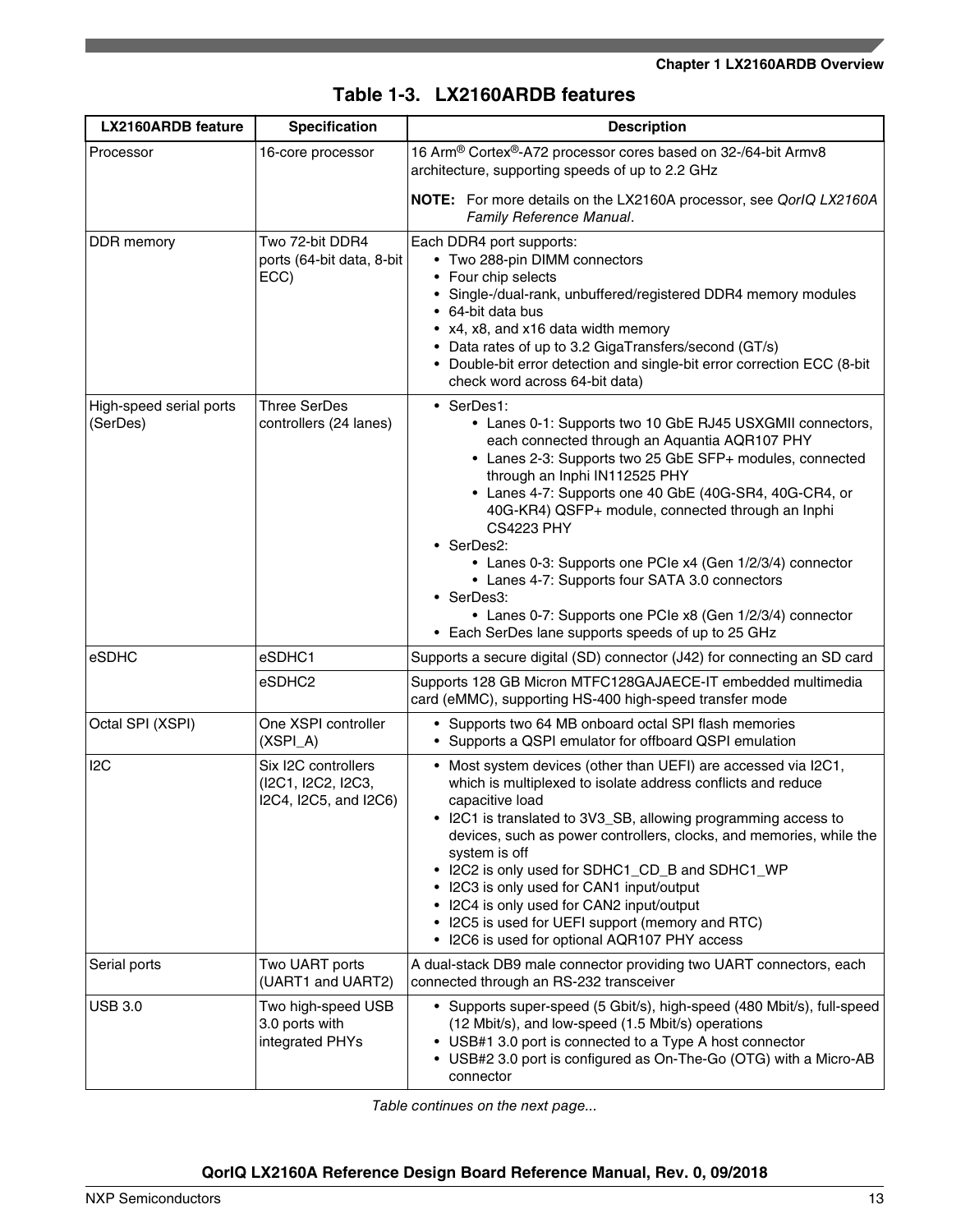#### <span id="page-13-0"></span>**Board top view**

| <b>LX2160ARDB</b> feature | <b>Specification</b>                               | <b>Description</b>                                                                                                                                                                                                                                                                                                                                                                                                                                                                                                        |  |
|---------------------------|----------------------------------------------------|---------------------------------------------------------------------------------------------------------------------------------------------------------------------------------------------------------------------------------------------------------------------------------------------------------------------------------------------------------------------------------------------------------------------------------------------------------------------------------------------------------------------------|--|
| Ethernet                  | Two tri-speed RGMII<br>interfaces                  | • 10 Mb / 100 Mb / 1 Gb Ethernet is supported<br>• An RJ45 connector with link and activity status is used with each<br><b>RGMII</b> interface<br>• IEEE 1588™ precision time protocol (PTP) is supported through an<br>onboard header (J29)                                                                                                                                                                                                                                                                              |  |
| Clocks                    | System clock<br>(SYSCLK) and DDR<br>clock (DDRCLK) | • 100 MHz differential clock to DIFF_SYSCLK<br>• 100 MHz single-ended clock to DDRCLK                                                                                                                                                                                                                                                                                                                                                                                                                                     |  |
|                           | SerDes clocks                                      | • 161.1328125 MHz clock to SerDes1 PLL 1 and PLL 2<br>• 100 MHz clock to SerDes2 PLL 1 and PLL 2<br>• 100 MHz clock to SerDes3 PLL 1 and PLL 2<br>• 100 MHz clock to AQR107 10 GbE PHY 1 and 2<br>25 MHz clock to IN112525 25 GbE PHY<br>• 156.25 MHz clock to CS4223 40 GbE PHY<br>• 100 MHz clock to x4 and x8 PCIe slots                                                                                                                                                                                               |  |
|                           | <b>Ethernet clocks</b>                             | 125 MHz clocks to Ethernet controllers and IEEE 1588 port                                                                                                                                                                                                                                                                                                                                                                                                                                                                 |  |
| Power supplies            |                                                    | • 12 V, 5 V, 3.3 V, and 5 V (standby) ATX power supplies<br>• 0.8 V (VDD) for the LX2160A core<br>• 1.2 V (G1VDD and G2VDD) for DDR4<br>• 0.92 V (SD_SVDD) for SerDes cores<br>• 1.8 V (SD_OVDD) for SerDes I/O drivers<br>• 0.9 V (SD_AVDD) for SerDes PLLs<br>• 1.8 V (OVDD) for general I/O<br>• 1.8 V (standby) and 3.3 V (standby) for CPLD core and I/O<br>• 0.8 V for USB_SVDD and USB_SDVDD<br>• 3.3 V for USB_HVDD<br>• 0.8 V (TA_BB_VDD) for the LX2160A secure monitor<br>• 1.8 V for TA_PROG_SFP and PROG_MTR |  |
| Debug features            |                                                    | Arm Cortex 10-pin JTAG connector                                                                                                                                                                                                                                                                                                                                                                                                                                                                                          |  |
| Package                   |                                                    | • Package type is 40 mm x 40 mm, 1517 Flip Chip, Plastic-ball, Grid<br>Array (FC-PBGA)<br>• Socket and heat sink are included                                                                                                                                                                                                                                                                                                                                                                                             |  |
| System logic              | <b>CPLD</b>                                        | • Manages the following:<br>• System power sequencing<br>• System reset sequencing<br>• System and SerDes clock speed selections<br>• SoC POR configuration at reset<br>• Implements registers for system control and monitoring<br>• General fault monitoring and logging                                                                                                                                                                                                                                                |  |

### **Table 1-3. LX2160ARDB features (continued)**

### **1.5 Board top view**

The figure below shows the top-side view of the LX2160ARDB.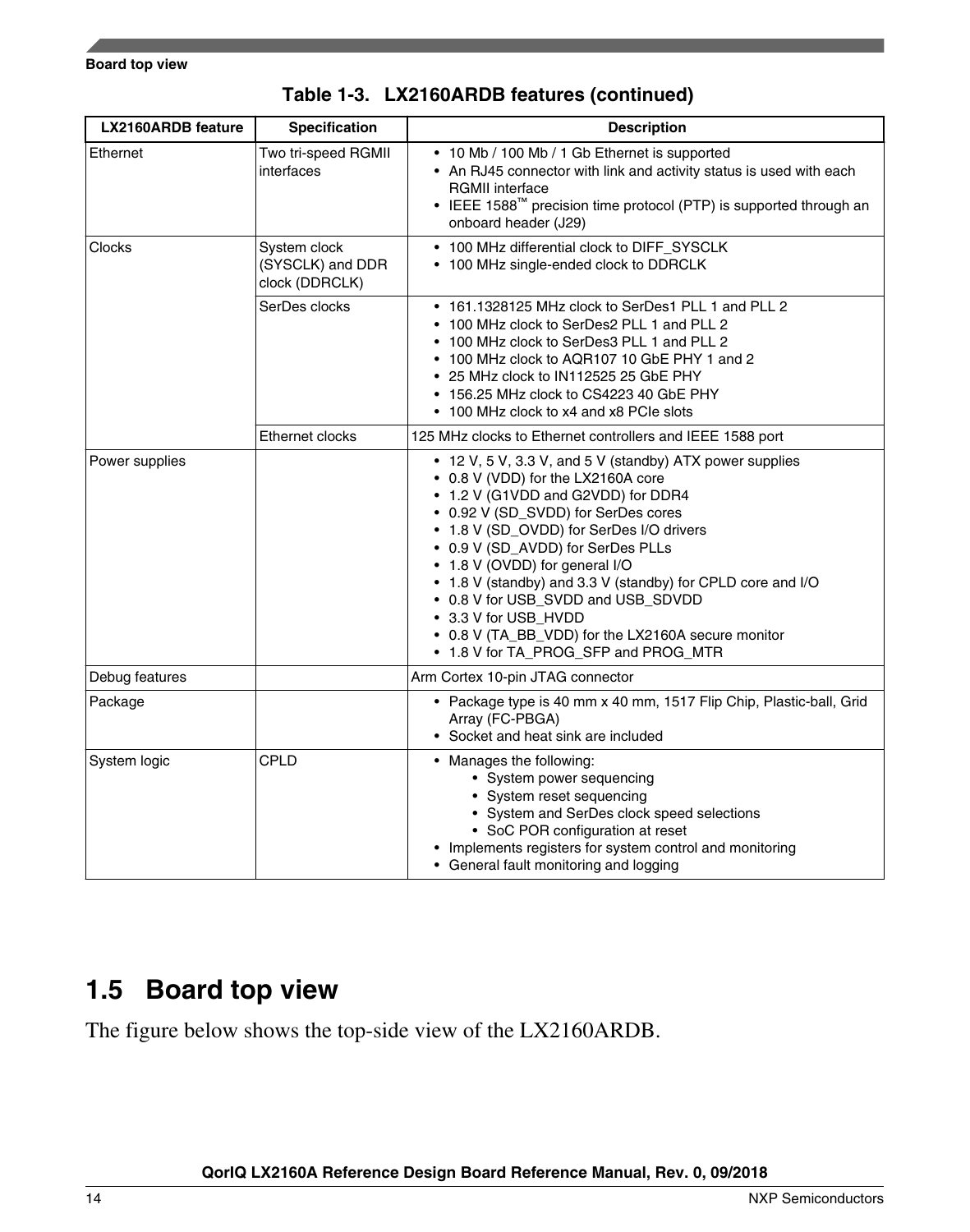

**Figure 1-3. LX2160ARDB top view**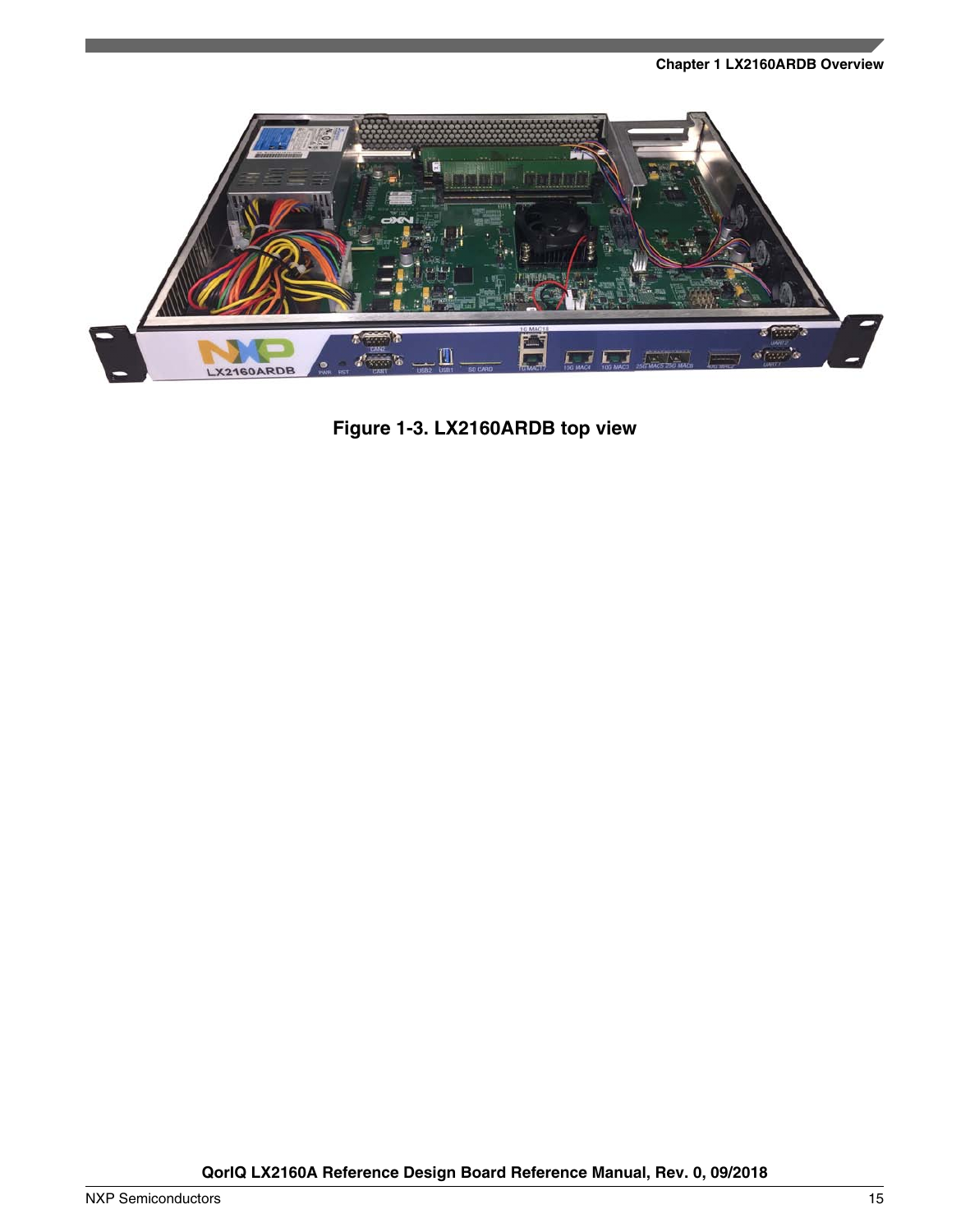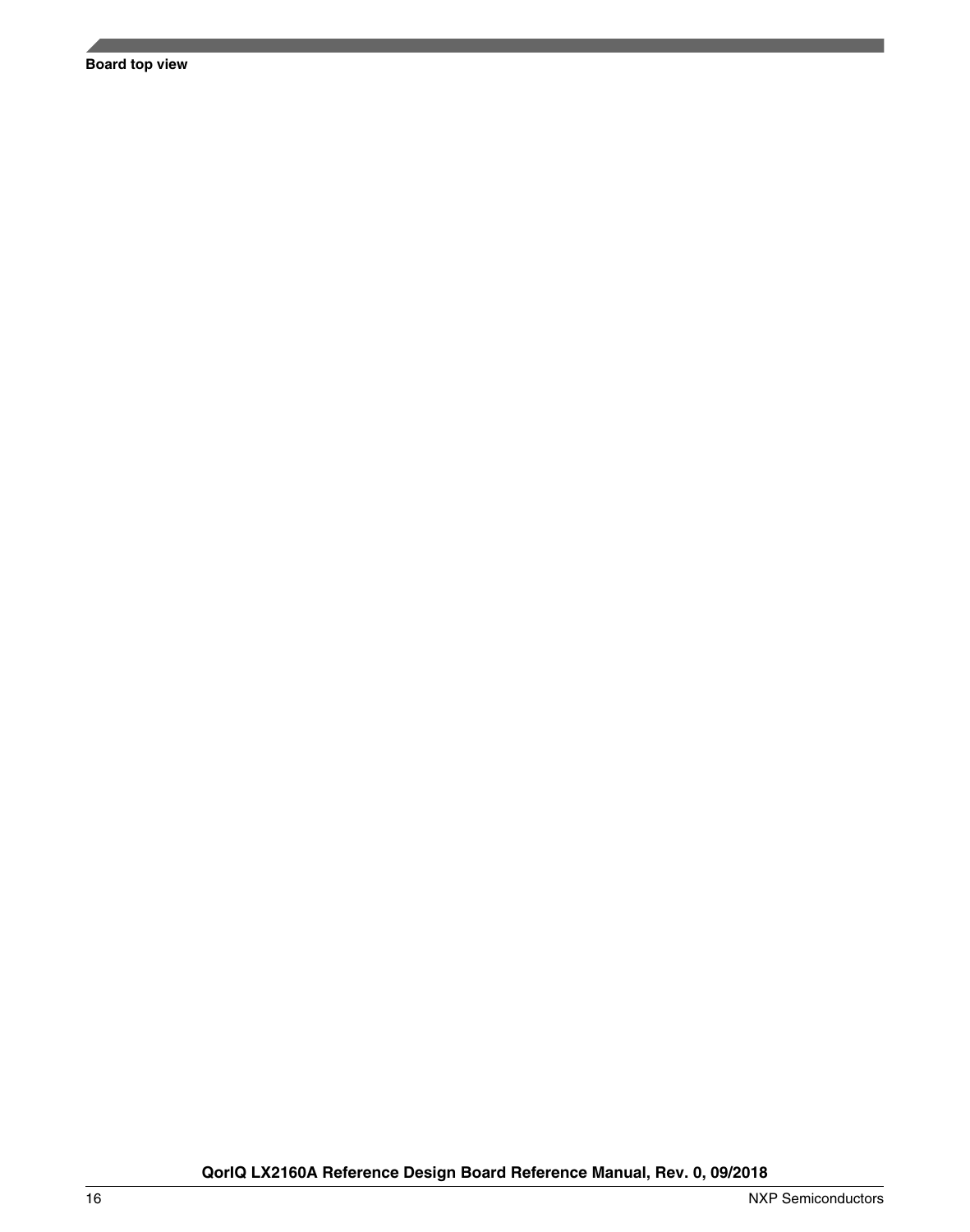# <span id="page-16-0"></span>**Chapter 2 LX2160ARDB Functional Description**

The LX2160ARDB architecture is primarily determined by the LX2160A processor, with the need to evaluate the LX2160A processor features and to deliver an easily usable, offthe-shelf software development platform.

This chapter explains all major functional components of the LX2160ARDB. The chapter is divided into the following sections:

- Power supplies
- [Clocks](#page-24-0)
- [DDR interface](#page-27-0)
- [SerDes interface](#page-30-0)
- [Ethernet controller interface](#page-32-0)
- [Ethernet management interface](#page-34-0)
- [eSDHC interface](#page-35-0)
- [XSPI interface](#page-37-0)
- [USB interface](#page-39-0)
- [I2C interface](#page-40-0)
- [UART interface](#page-44-0)
- [CAN interface](#page-46-0)
- [JTAG port](#page-47-0)
- [Interrupt controller](#page-47-0)
- [GPIO access](#page-49-0)
- [Temperature measurement](#page-50-0)
- [LEDs](#page-51-0)
- **DIP** switches
- [System controller](#page-57-0)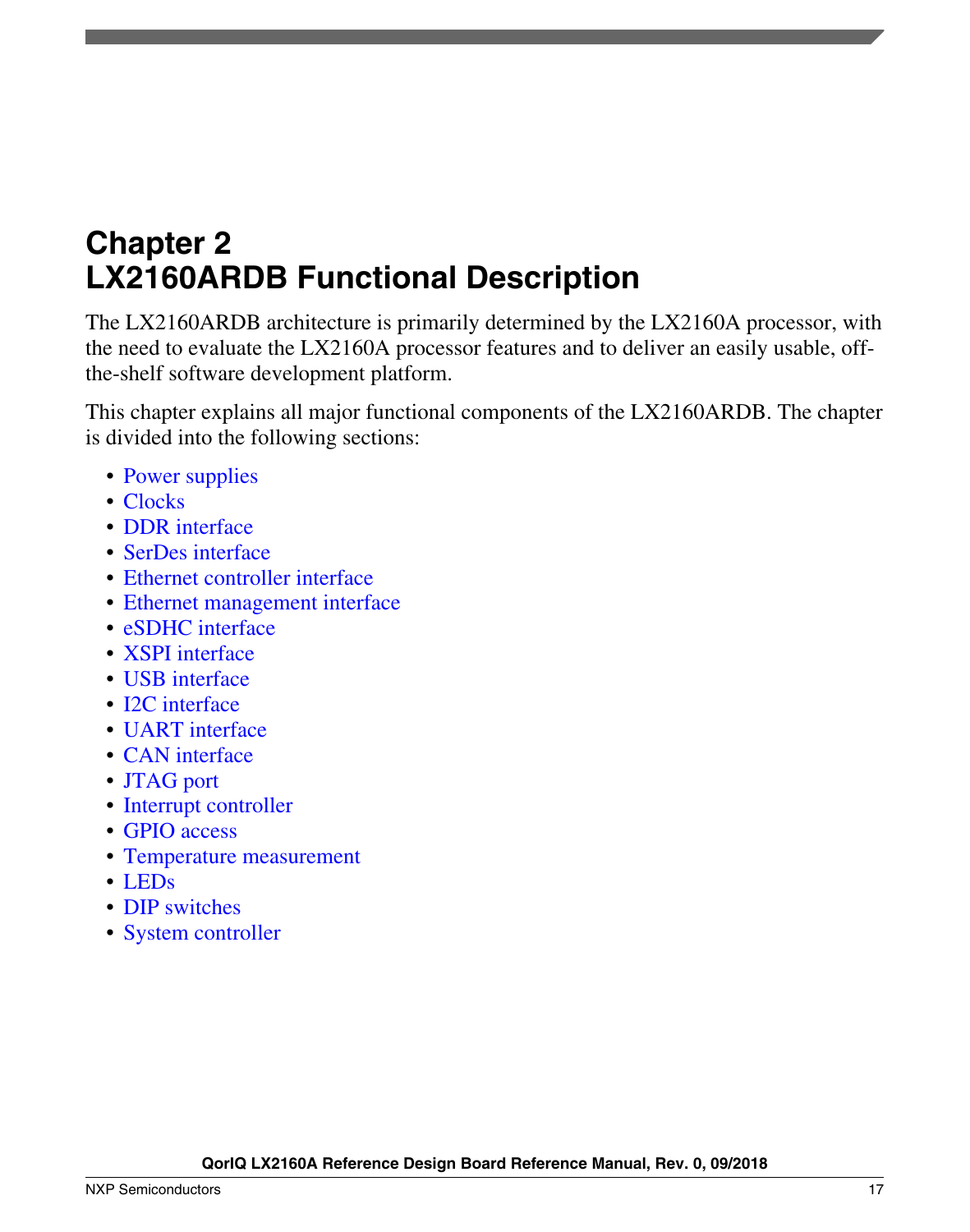# **2.1 Power supplies**

The LX2160ARDB provides all the voltages necessary for the correct operation of the LX2160A processor, DDR4 UDIMM, PHYs, and numerous other peripherals. All power is derived from an external power supply, which supplies bulk  $+12$  V,  $+5$  V,  $+3.3$  V, as well as +5 V standby power.

The ATX-compatible supply is managed by the system controller CPLD and drives the power supplies shown in the figures below.



**Figure 2-1. Power supplies - Part 1**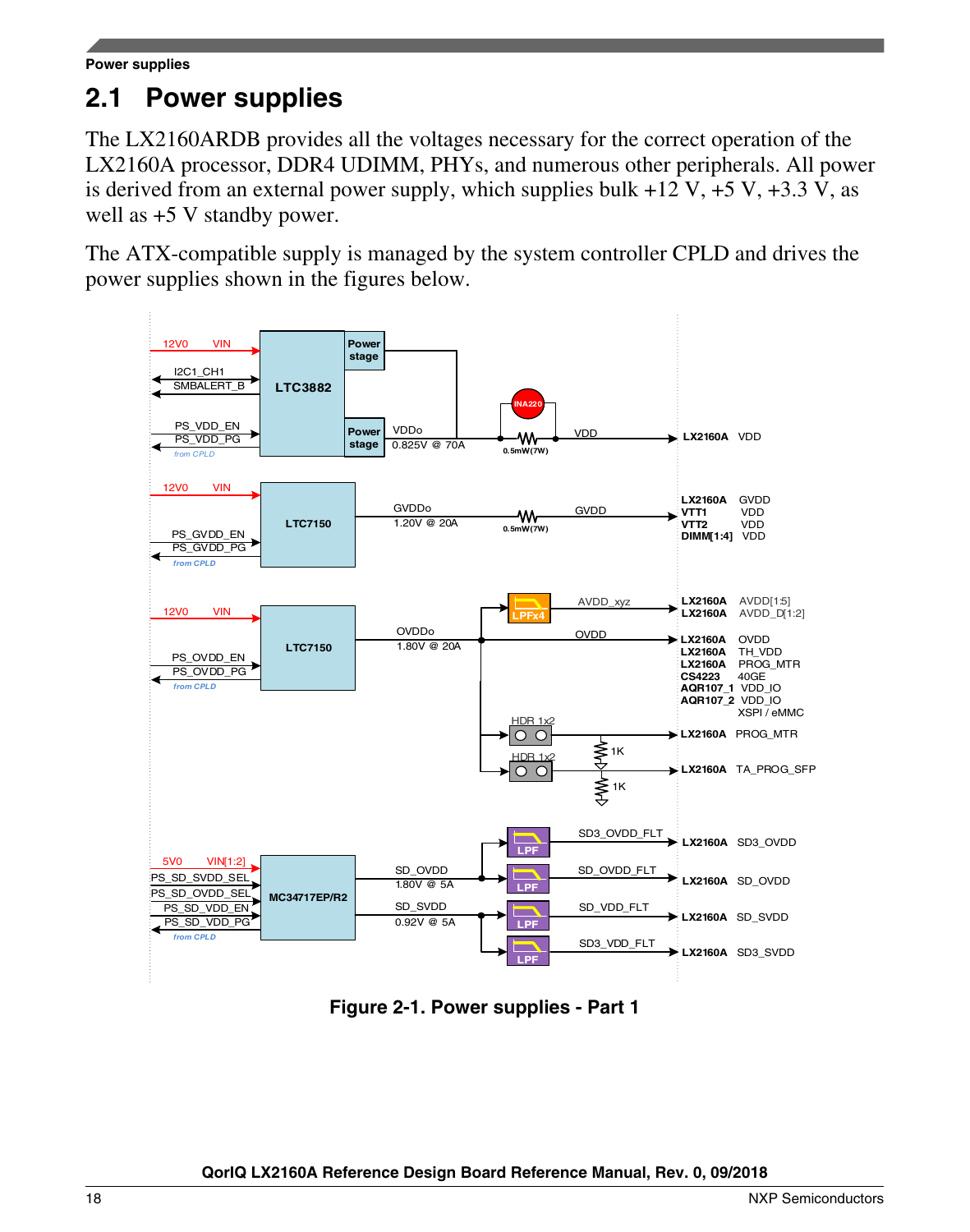

**Figure 2-2. Power supplies - Part 2**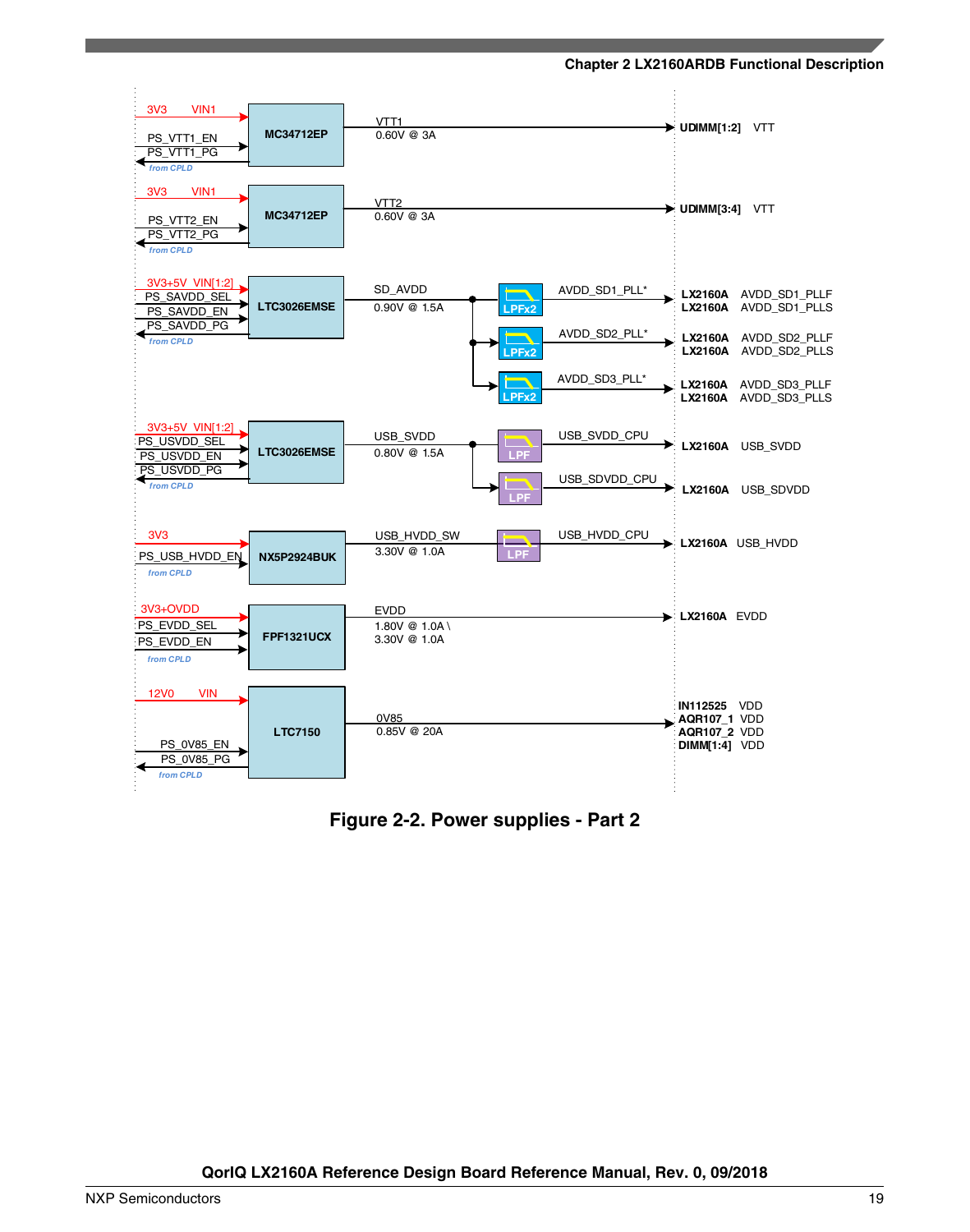

**Figure 2-3. Power supplies - Part 3**

Note that several power supplies have onboard low-pass filters, to prevent board switching noise from coupling into sensitive analog supplies. The figure below shows the filters used.



**Figure 2-4. Passive low pass filters**

## **2.1.1 Primary power supply**

The primary power supply for the LX2160ARDB is an external 300 W ATX12V/ EPS12V power supply. The following tables show its main features.

| Table 2-1. Primary power supply |  |  |  |
|---------------------------------|--|--|--|
|---------------------------------|--|--|--|

| Power supply            | <b>Description</b> |               |  |
|-------------------------|--------------------|---------------|--|
| External ATX 12 V power | Vin                | 190 - 264 Vac |  |
| supply                  | ∣Fin frequency     | 50 - 60 Hz    |  |

*Table continues on the next page...*

#### **QorIQ LX2160A Reference Design Board Reference Manual, Rev. 0, 09/2018**

**Power supplies**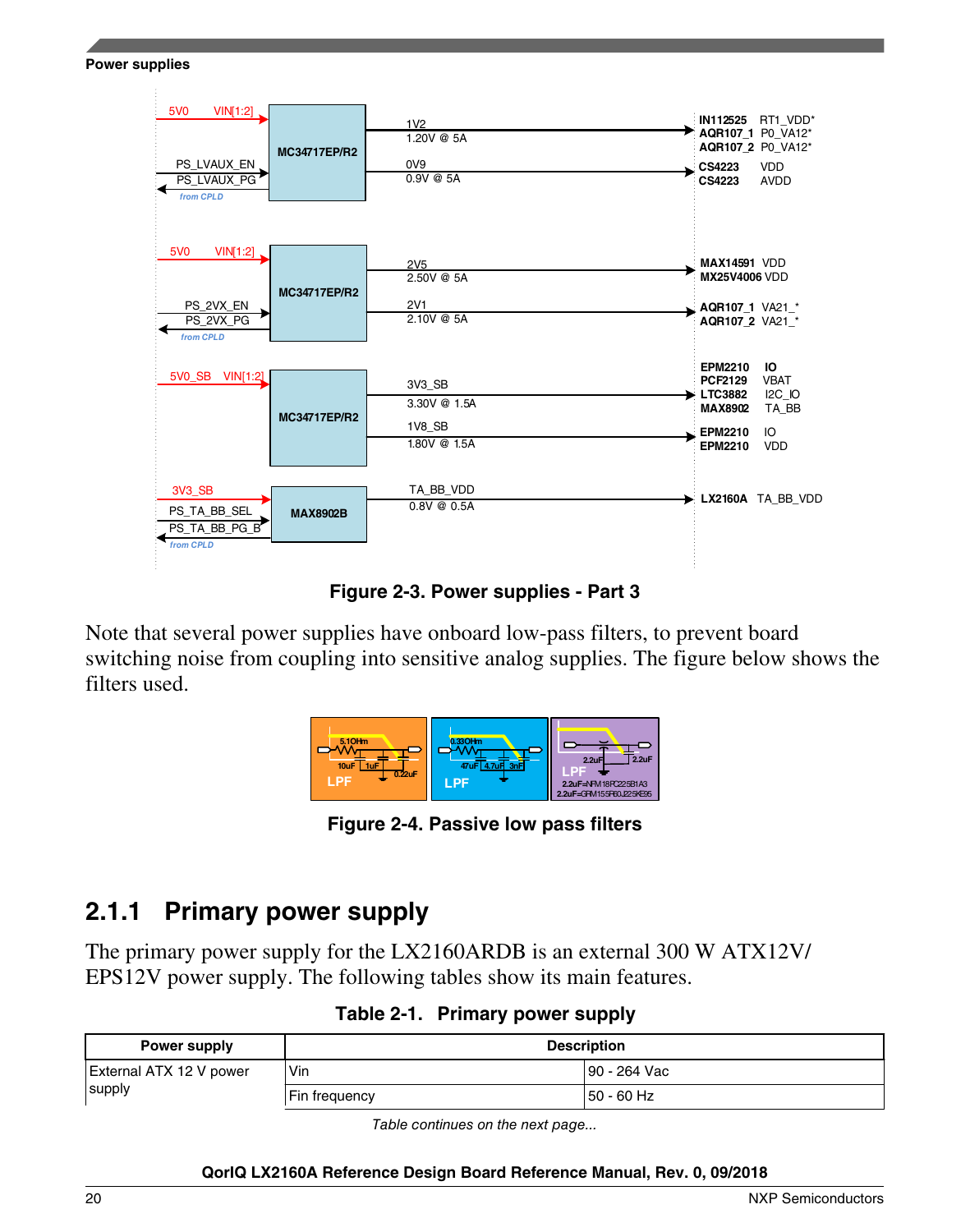#### **Chapter 2 LX2160ARDB Functional Description**

| Power supply | <b>Description</b>          |                                     |  |  |
|--------------|-----------------------------|-------------------------------------|--|--|
|              | lin                         | < 8.5 A at 100 Vac, 4 A at 240 Vac  |  |  |
|              | Power good                  | Power-on delay time of 100 ~ 500 ms |  |  |
|              | Operating temperature range | $10 \sim 50$ °C on full load        |  |  |
|              | Relative humidity           | l 20∼ 80%                           |  |  |

**Table 2-1. Primary power supply (continued)**

### **Table 2-2. ATX12V/EPS12V power supply characteristics**

| Group            |        | Unit  |       |          |           |      |
|------------------|--------|-------|-------|----------|-----------|------|
| Voltage          | $+3.3$ | $+5$  | $+12$ | $-12$    | $+5$ (SB) |      |
| Maximum load     | 10     | 14    | 25    | 0.3      | 2.0       | А    |
| Minimum load     | 0.5    |       | 2     |          | 0.1       | А    |
| Regulation       | ±5     | ±5    | l±5   | $\pm 10$ | ±5        | $\%$ |
| Ripple and noise | 60     | 60    | 120   | 120      | 50        | mV   |
| Capacitive loads | 10000  | 10000 | 10000 | 330      | 10000     | μF   |

## **2.1.2 Secondary power supplies**

The table below lists the secondary power supplies for the LX2160ARDB. These supplies are derived from the ATX power supply unit and they are used to power various onboard devices. A few are on all the time, while most others are enabled and disabled in a particular order, as controlled by the CPLD system controller.

| Part<br>identifier | <b>Manufacturing</b><br>part number | Part<br>manufacturer | <b>Power</b><br>supply | <b>Specifications</b>                      | <b>Description</b>                                                                                                                                                              |
|--------------------|-------------------------------------|----------------------|------------------------|--------------------------------------------|---------------------------------------------------------------------------------------------------------------------------------------------------------------------------------|
| U12                | LTC3882                             | Linear<br>Technology | VDD                    | 0.825 V at 70 A with $\pm 3\%$<br>accuracy | Supplies power to the<br>LX2160A cores                                                                                                                                          |
| U <sub>16</sub>    | LTC7150                             | Linear<br>Technology | <b>GVDD</b>            | 1.2 V at 20 A with $\pm 3\%$<br>accuracy   | Supplies power to the<br>LX2160A DDR controllers,<br>DDR memories, and DDR<br>memory termination power<br>supplies (VTT1 and VTT2)                                              |
| U <sub>15</sub>    | LTC7150                             | Linear<br>Technology | <b>OVDD</b>            | 1.8 V at 20 A with $\pm 3\%$<br>accuracy   | Supplies power to the<br>LX2160A general I/O<br>drivers, OVDD also<br>supplies power to the<br>PROG MTR and<br>TA_PROG_SFP pins,<br>through J8 and J9<br>jumpers, respectively, |

**Table 2-3. Secondary power supplies**

*Table continues on the next page...*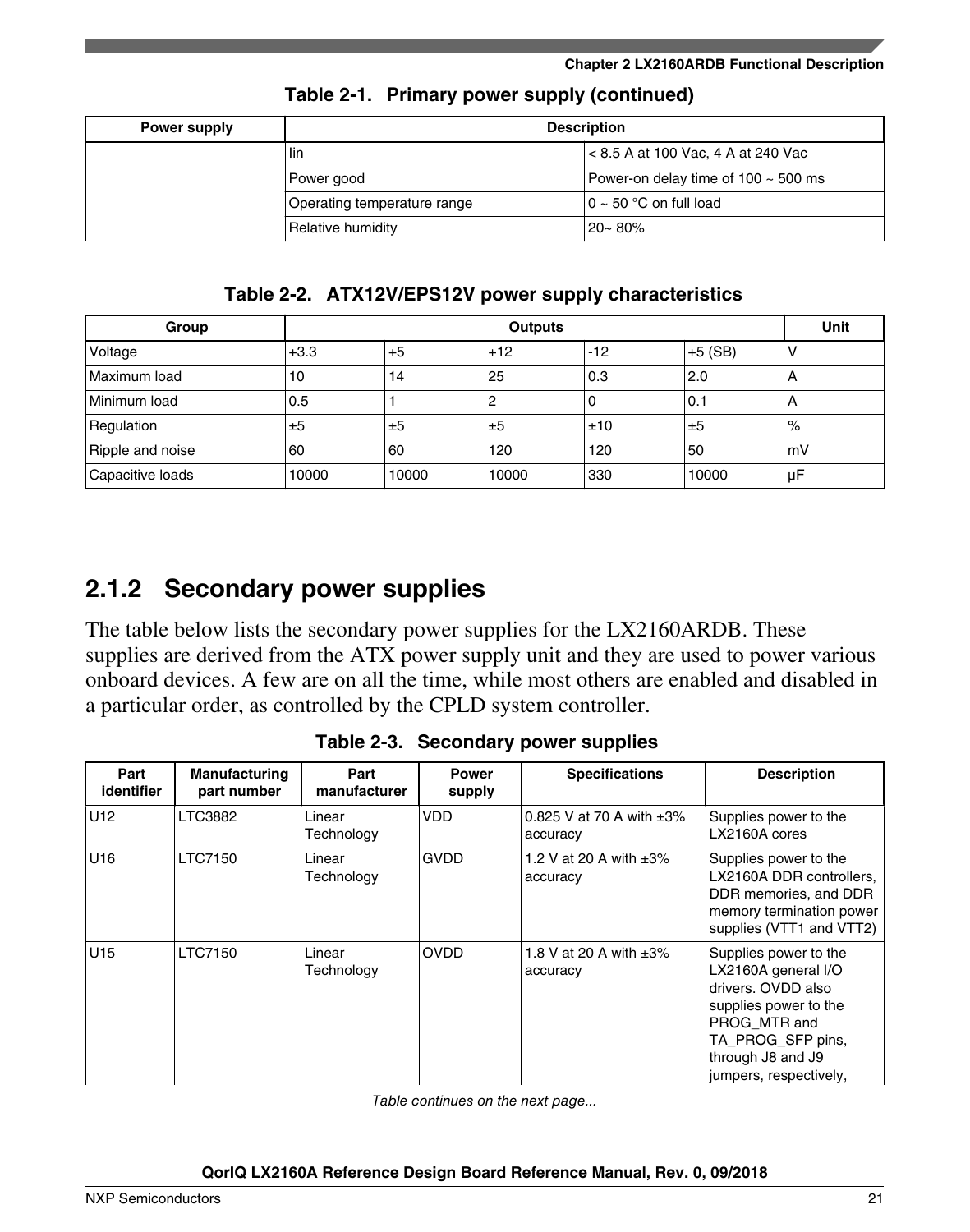#### **Power supplies**

| Part<br>identifier | <b>Manufacturing</b><br>part number | Part<br>manufacturer         | <b>Power</b><br>supply       | <b>Specifications</b>            | <b>Description</b>                                                                                                                                                                                                        |
|--------------------|-------------------------------------|------------------------------|------------------------------|----------------------------------|---------------------------------------------------------------------------------------------------------------------------------------------------------------------------------------------------------------------------|
|                    |                                     |                              |                              |                                  | which are normally open<br>(unmounted).<br><b>NOTE: Filtered OVDD</b><br>power is also<br>supplied to the<br>core CPU PLLs<br>(AVDD[1:5] and<br>AVDD_D[1:2]).                                                             |
| U17                | MC34717EP/R2                        | <b>NXP</b><br>Semiconductors | SD_OVDD                      | 1.8 V at 5 A $\pm 3\%$ accuracy  | Supplies power to the<br>LX2160A SerDes I/O<br>drivers                                                                                                                                                                    |
|                    |                                     |                              | SD_SVDD                      | 0.92 V at 5 A $\pm 3\%$ accuracy | Supplies power to the<br>LX2160A SerDes cores                                                                                                                                                                             |
| U20                | MC34712EP                           | <b>NXP</b><br>Semiconductors | VTT <sub>1</sub>             | 0.6 V at 3 A                     | Supplies power to the<br>DDR#1 UDIMM memory<br>termination power                                                                                                                                                          |
| U21                | MC34712EP                           | <b>NXP</b><br>Semiconductors | VTT <sub>2</sub>             | 0.6 V at 3 A                     | Supplies power to the<br>DDR#2 UDIMM memory<br>termination power                                                                                                                                                          |
| U24                | LTC3026EMSE                         | Linear<br>Technology         | SD_AVDD                      | 0.9 V at 1.5 A                   | Supplies power to the<br>LX2160A SerDes PLLs.<br>NOTE: Filtered SD_AVDD<br>power is supplied to<br>SerDes1, SerDes2 and<br>SerDes3 PLLs<br>(AVDD_SD[1:3]_PLLF<br>and<br>AVDD_SD[1:3]_PLLS).                               |
| U22                | LTC3026EMSE                         | Linear<br>Technology         | USB_SVDD                     | 0.8 V at 1.5 A                   | Supplies power to the<br>LX2160A USB PHY super<br>speed (SS) and high<br>speed (HS) power<br>supplies                                                                                                                     |
| U34                | NX5P2924BUK                         | <b>NXP</b><br>Semiconductors | USB_HVDD_S 3.3 V at 1 A<br>W |                                  | Supplies power to the 3.3<br>V USB PHY HS power<br>supply                                                                                                                                                                 |
| U33                | <b>FPF1321UCX</b>                   | ON<br>Semiconductor          | <b>EVDD</b>                  | 1.8 V or 3.3 V at 1 A            | eSDHC I/O power.<br>NOTE: EVDD can<br>change between<br>1.8 V and 3.3 V<br>on command of<br>the SDHC IP<br>block for certain<br>board<br>configurations.<br>NOTE: FPF1321UCX is a<br>power switch, not<br>a power supply. |

### **Table 2-3. Secondary power supplies (continued)**

*Table continues on the next page...*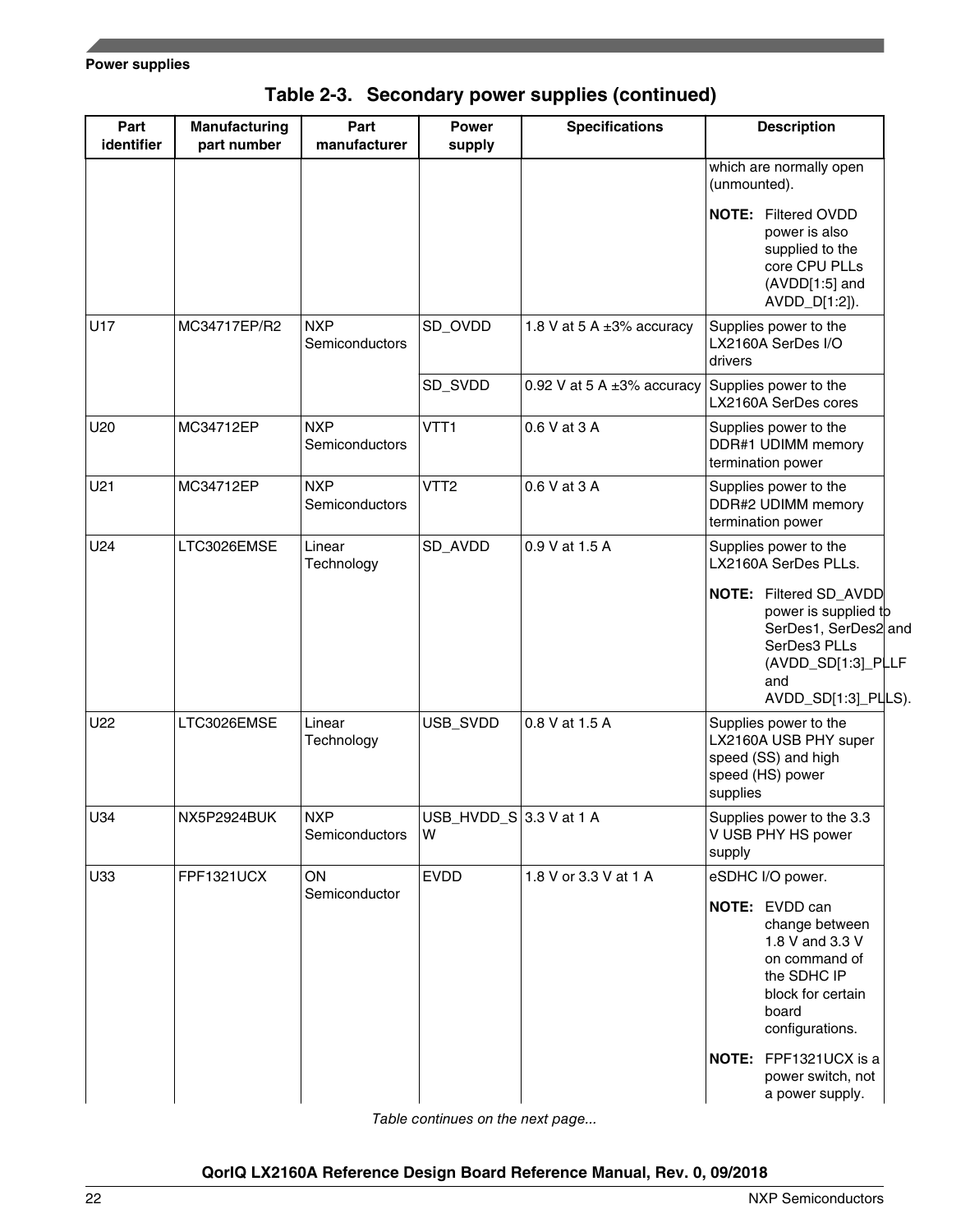#### **Chapter 2 LX2160ARDB Functional Description**

| Part<br>identifier | <b>Manufacturing</b><br>part number | Part<br>manufacturer         | <b>Power</b><br>supply | <b>Specifications</b>                     | <b>Description</b>                                                                               |
|--------------------|-------------------------------------|------------------------------|------------------------|-------------------------------------------|--------------------------------------------------------------------------------------------------|
|                    |                                     |                              |                        |                                           | OVDD is the<br>source of the 1.8<br>V power.                                                     |
| U <sub>29</sub>    | LTC7150                             | Linear<br>Technology         | 0V85                   | 0.85 V at 20 A with $\pm 3\%$<br>accuracy | Supplies power to the<br>Aquantia AQR107 PHYs,<br>Inphi IN112525 PHY, and<br><b>DDR</b> memories |
| U30                | MC34717EP/R2                        | <b>NXP</b><br>Semiconductors | 1V <sub>2</sub>        | 1.2 V at 5 A with $+3\%$<br>accuracy      | Supplies power to the<br>Aquantia AQR107 PHYs<br>and Inphi IN112525 PHY                          |
|                    |                                     |                              | 0V9                    | 0.9 V at 5 A with $\pm 3\%$<br>accuracy   | Supplies power to the<br>Inphi CS4223 PHY                                                        |
| U31                | MC34717EP/R2                        | <b>NXP</b><br>Semiconductors | 2V <sub>5</sub>        | 2.5 V at 5 A with $\pm 3\%$<br>accuracy   | Supplies power to DDR4<br><b>DIMM</b> connectors                                                 |
|                    |                                     |                              | 2V1                    | 2.1 V at 5 A with $\pm 3\%$<br>accuracy   | Supplies power to the<br>Aquantia AQR107 PHYs                                                    |
| U <sub>3</sub>     | MC34717EP/R2                        | <b>NXP</b><br>Semiconductors | 3V3_SB                 | 3.3 V at 1.5 A                            | Standby ("hot") power for<br>the CPLD core                                                       |
|                    |                                     |                              | 1V8_SB                 | 1.8 V at 1.5 A                            | Standby ("hot") power for<br>the CPLD core and I/O                                               |
| U <sub>27</sub>    | MAX8902B                            | Maxim Integrated   TA_BB_VDD |                        | 0.8 V at 0.5 A                            | Supplies power to the<br>LX2160A secure monitor                                                  |

**Table 2-3. Secondary power supplies (continued)**

## **2.1.3 Power supply sequence**

The external ATX power supply provides 5V\_SB voltage when connected to an AC power outlet. This is an independent 5V power supply that is always active. This voltage is used to generate the 3V3\_SB and 1V8\_SB standby power supplies, which are used to power the CPLD.

With power available, CPLD can manage the orderly power-up of the rest of the system on an appropriate event (one of the following):

- The power switch (push button) is pressed
- The SW AUTO ON switch (SW4[2]) is set to '1'

On receipt of a power event signal, the CPLD power sequencer block manages the orderly enable of the remaining power supplies, as shown in the figure below.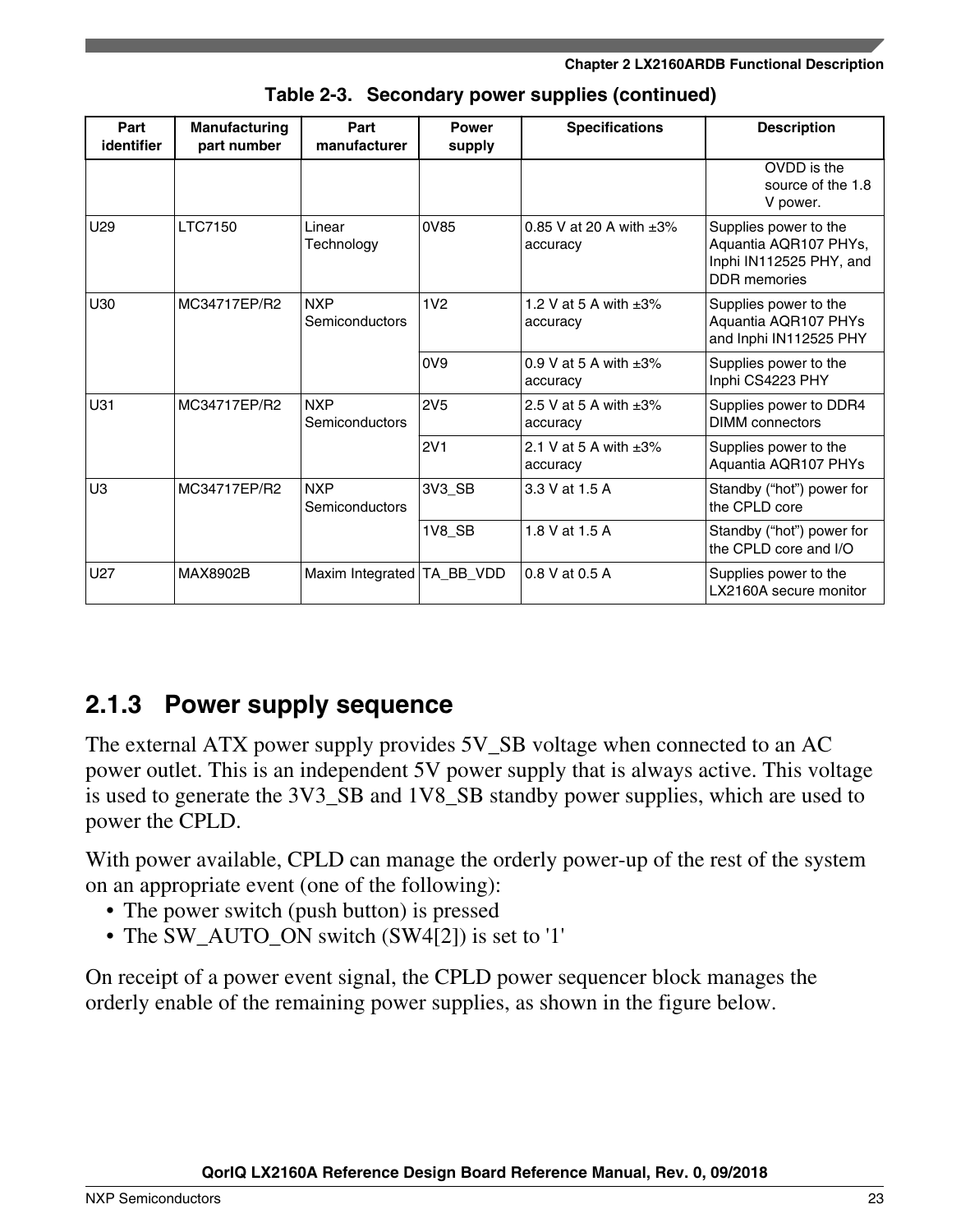**Power supplies**



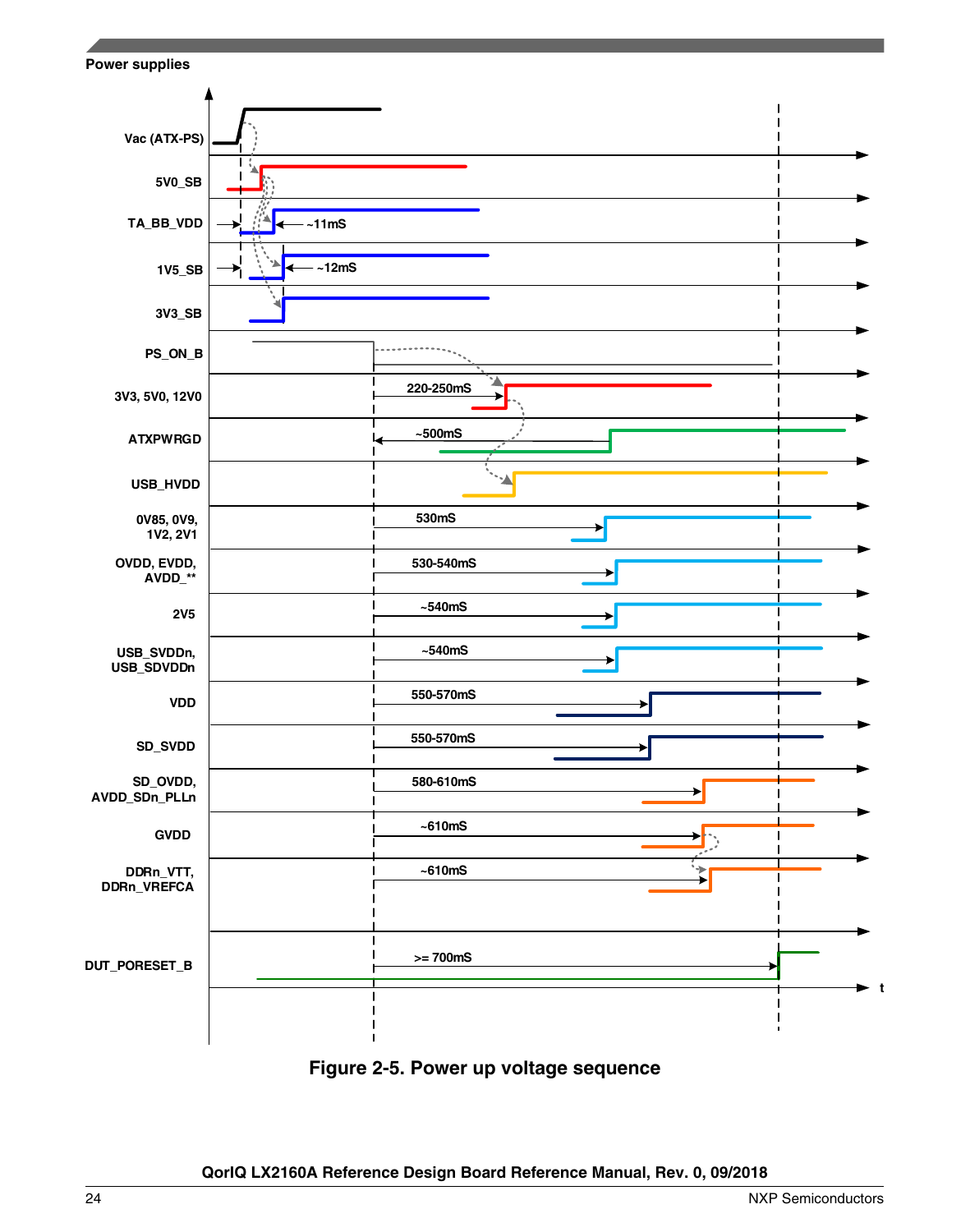<span id="page-24-0"></span>The LX2160ARDB follows the power supply sequencing requirements as detailed in *QorIQ LX2160A Data Sheet*.

## **2.1.4 Current and power measurement**

The LX2160ARDB implements onboard current and power measurements only for the VDD supply. For selected other supplies, monitoring resistors are available. The table below lists all measurable supplies.

| <b>Power</b> | <b>Measurement device</b> | <b>Shunt resistor value</b> | <b>Notes</b>                                       |
|--------------|---------------------------|-----------------------------|----------------------------------------------------|
| VDD          | LTC3882                   | -                           | Standard PMBus commands, for<br>example, READ_IOUT |
|              | <b>INA220</b>             | 0.0005                      |                                                    |
| GVDD         | External meter            | 0.0005                      |                                                    |

**Table 2-4. Power monitoring**

Power supplies not listed in the above table are considered as low-current/incidental supplies and are not instrumented for power measurement.

# **2.2 Clocks**

The LX2160ARDB provides all the clocks required for the processor and peripheral interfaces. The figure below shows the LX2160ARDB clock architecture.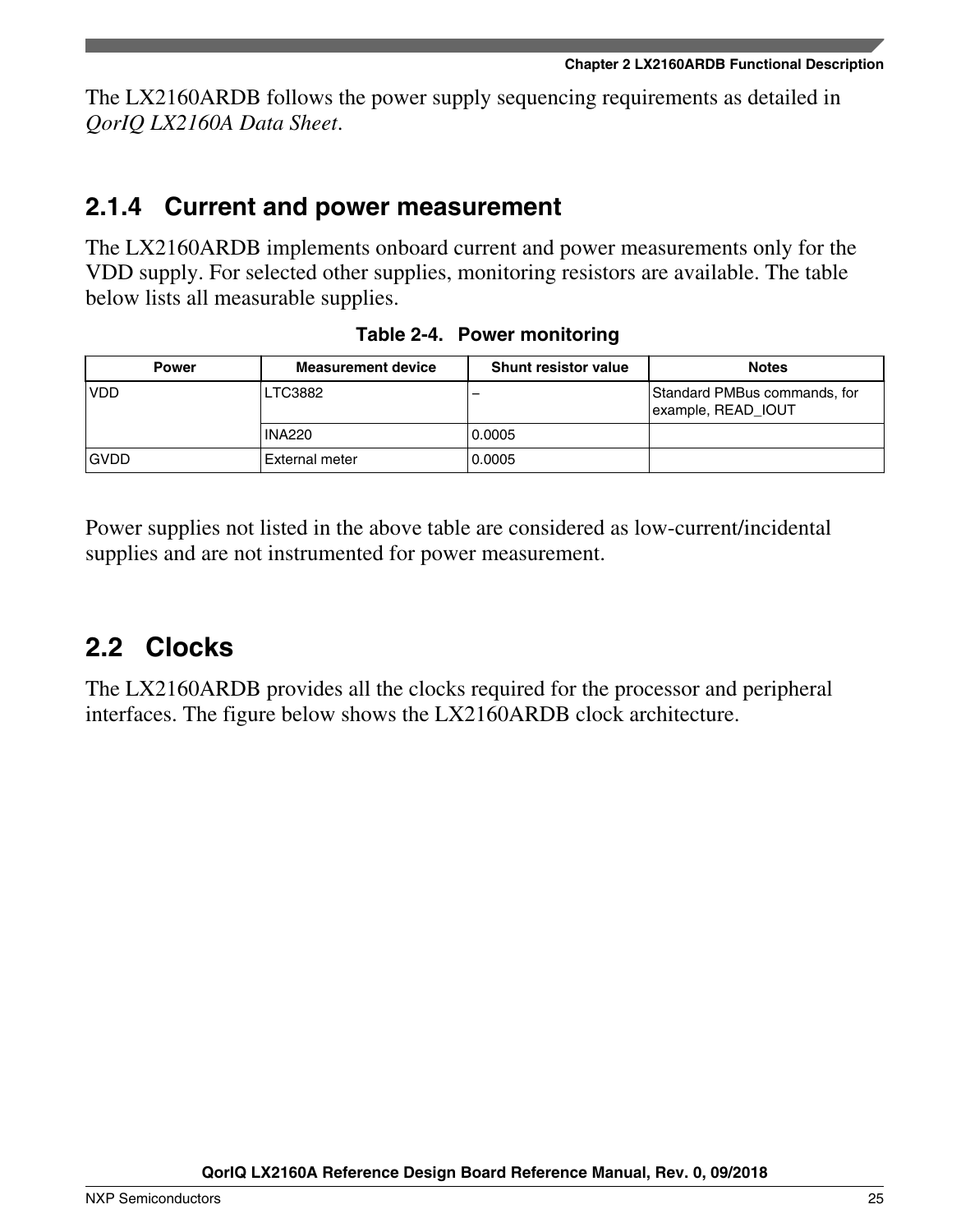

**Figure 2-6. LX2160ARDB clock architecture**

All the clocks are fixed frequency, and most are produced by the Si5341B or Si52208. The following table summarizes the specifications of each clock and the component that provides it.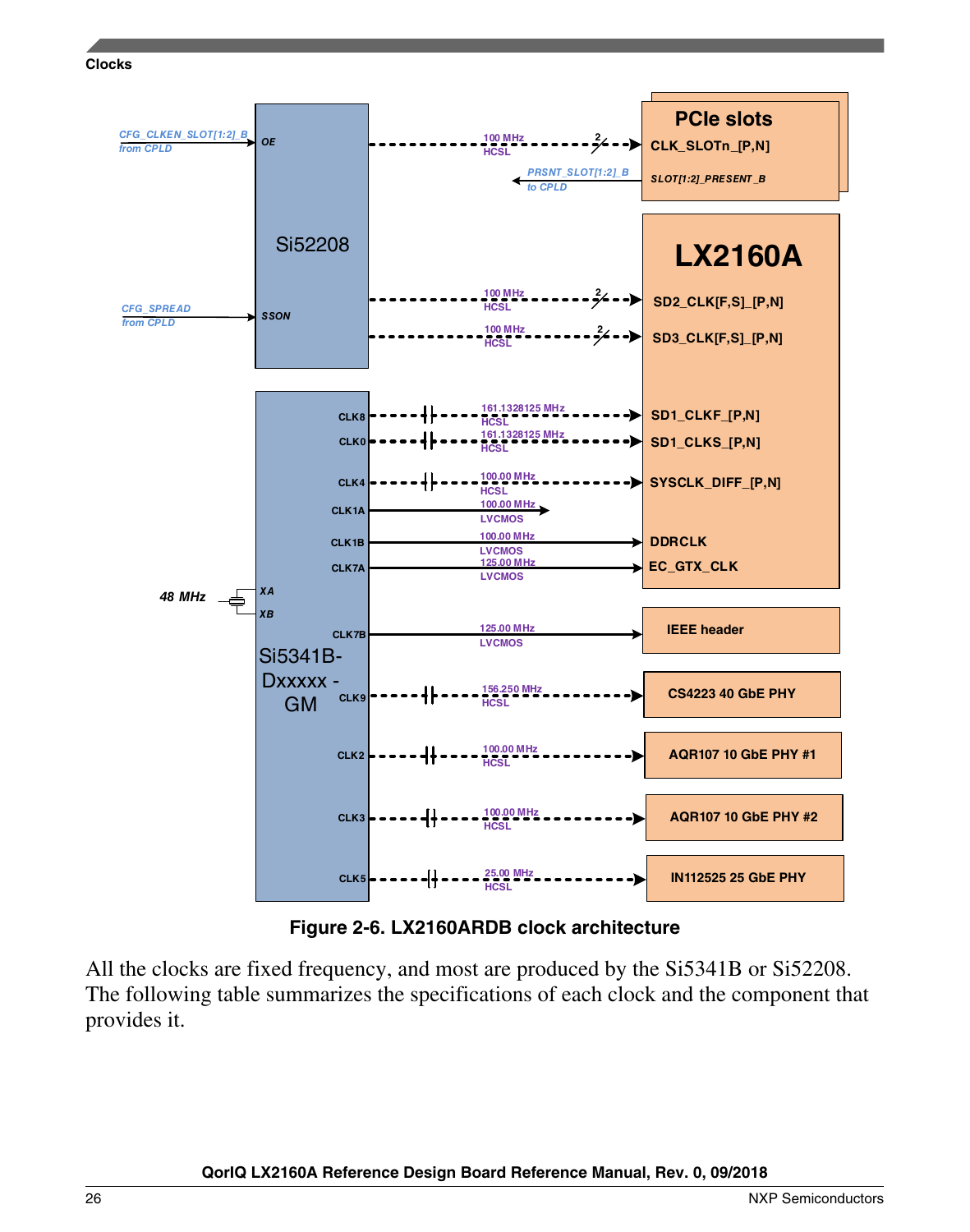#### **Chapter 2 LX2160ARDB Functional Description**

| <b>Part identifier</b> | <b>Clock generator</b>            | <b>Clock</b>                       | <b>Specifications</b>                                                                                  | <b>Destination</b>                      |
|------------------------|-----------------------------------|------------------------------------|--------------------------------------------------------------------------------------------------------|-----------------------------------------|
| Y1                     | Hot-powered crystal<br>oscillator | HOT_CLK                            | • Frequency: 25<br><b>MHz</b><br>• Output type:<br><b>CMOS</b>                                         | <b>CPLD</b>                             |
| U130                   | Si5341B-D08333-GM                 | OUT0: CLK_SD1_S_[P, N]             | • Frequency:<br>161.1328125 MHz PLL 2<br>• Output type:<br><b>HCSL</b><br>• Operating voltage:<br>1.8V | SerDes1 controller                      |
|                        |                                   | OUT1B: DDRCLK_SE                   | • Frequency: 100<br><b>MHz</b><br>• Output type:<br><b>LVCMOS</b><br>• Operating voltage:<br>1.8V      | <b>DDRCLK</b>                           |
|                        |                                   | OUT2:<br>CLK_10GE_PHY1_[P, N]      | • Frequency: 100<br><b>MHz</b><br>• Output type:<br><b>LVDS</b><br>• Operating voltage:<br>1.8V        | 10 GbE PHY 1<br>(AQR107)                |
|                        |                                   | OUT3: CLK_10GE_B_[P,<br>N]         | • Frequency: 100<br><b>MHz</b><br>• Output type:<br><b>LVDS</b><br>• Operating voltage:<br>1.8V        | 10 GbE PHY 2<br>(AQR107)                |
|                        |                                   | OUT4: SYSCLK_DIFF_[P,<br>N]        | • Frequency: 100<br><b>MHz</b><br>• Output type:<br><b>HCSL</b><br>• Operating voltage:<br>1.8V        | DIFF_SYSCLK                             |
|                        |                                   | OUT5:<br>CLK_25GE_REF_[P, N]       | • Frequency: 25<br><b>MHz</b><br>• Output type:<br><b>HCSL</b><br>• Operating voltage:<br>1.8V         | 25 GbE PHY<br>(IN112525)                |
|                        |                                   | OUT7: EC_CLK125 /<br>CLK_1588_CGEN | • Frequency: 125<br><b>MHz</b><br>• Output type:<br><b>LVCMOS</b><br>• Operating voltage:<br>1.8V      | Ethernet controller /<br>IEEE 1588 port |
|                        |                                   | OUT8: CLK_SD1_F_[P, N]             | • Frequency:<br>161.1328125 MHz<br>• Output type:<br><b>HCSL</b><br>• Operating voltage:<br>1.8V       | SerDes1 controller<br>PLL 1             |

**Table 2-5. LX2160ARDB clocks**

*Table continues on the next page...*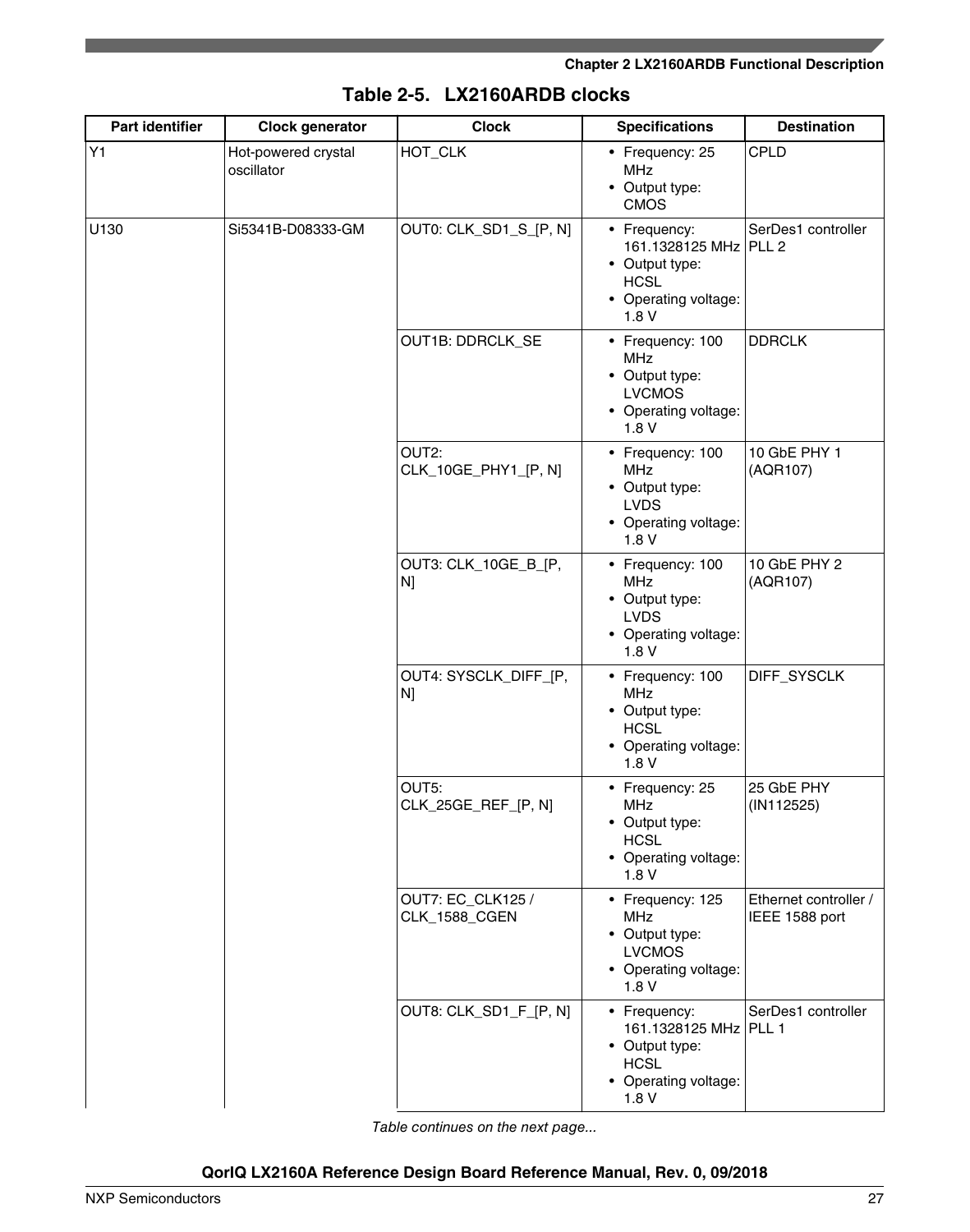<span id="page-27-0"></span>

| <b>Part identifier</b> | <b>Clock generator</b> | <b>Clock</b>                               | <b>Specifications</b>                                                                       | <b>Destination</b>                     |
|------------------------|------------------------|--------------------------------------------|---------------------------------------------------------------------------------------------|----------------------------------------|
|                        |                        | OUT9:<br>CLK_PHY_40GE_[P, N]               | • Frequency:<br>156.25 MHz<br>• Output type:<br><b>HCSL</b><br>• Operating voltage:<br>1.8V | 40 GbE PHY<br>(CS4223)                 |
| U117                   | Si52208-A01AGM         | $DIFFO_{P, N}$<br>$CLK_SD2_F_{I}P, N$      | • Frequency: 100<br>MHz (spread-                                                            | SerDes2 controller<br>PLL 1            |
|                        |                        | $D$ IFF1_ $[P, N]$ :<br>$CLK_SD2_S_{P, N}$ | spectrum capable)<br>Output type:<br>٠<br><b>HCSL</b>                                       | SerDes2 controller<br>PLL <sub>2</sub> |
|                        |                        | $D$ IFF2 $[P, N]$ :<br>CLK_SLOT1_[P, N]    |                                                                                             | PCIe x4 slot                           |
|                        |                        | DIFF3[P, N]:<br>CLK_SLOT2_[P, N]           | PCIe x8 slot                                                                                |                                        |
|                        |                        | DIFF4[P, N]:<br>CLK_SD3_F_[P, N]           |                                                                                             | SerDes3 controller<br>PLL 1            |
|                        |                        | $D$ IFF5_ $[P, N]$ :<br>$CLK_SD3_S_FP, N$  |                                                                                             | SerDes3 controller<br>PLL <sub>2</sub> |

**Table 2-5. LX2160ARDB clocks (continued)**

## **2.3 DDR interface**

The LX2160ARDB supports two high-speed DDR4 memory ports: DDR#1 and DDR#2.

The figure below shows the architecture of the DDR#1 memory port.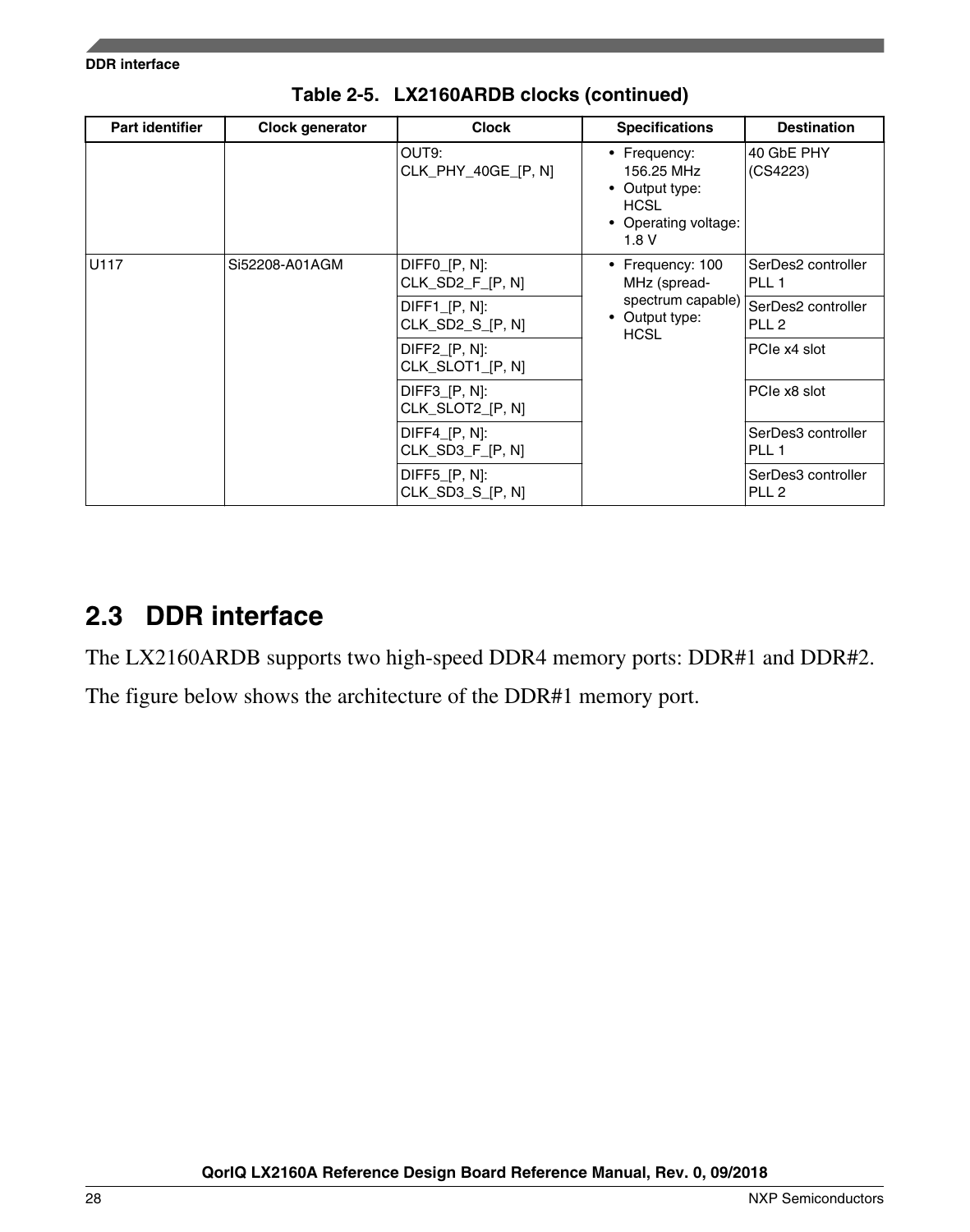

#### **Chapter 2 LX2160ARDB Functional Description**

**Figure 2-7. DDR#1 memory port architecture**

The figure below shows the architecture of the DDR#2 memory port.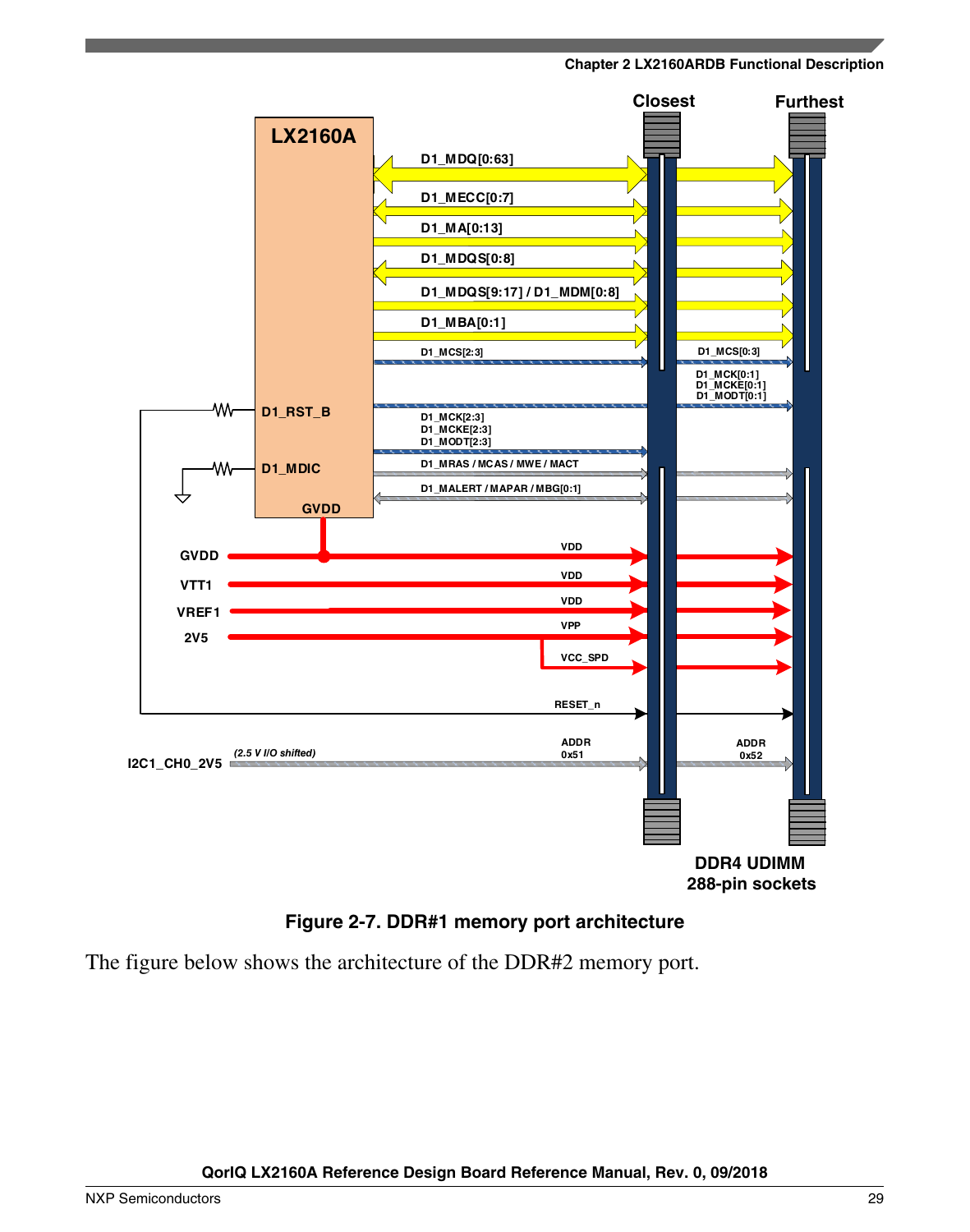**DDR interface**



**Figure 2-8. DDR#2 memory port architecture**

Following are the characteristics of each DDR4 port available on the LX2160ARDB:

- Provides two DIMM connectors each supporting an industry-standard, 288-pin, JEDEC-compliant DDR4 UDIMM or RDIMM module:
	- DIMM#1 (J14/J15) supports four chip selects (D1\_MCS\_B[0:3] /
		- D2 MCS B[0:3]) for single-, dual-, and quad-rank DDR4 memory modules
	- DIMM#2 (J16/J17) supports two chip selects (D1\_MCS\_B[2:3] / D2 MCS B[2:3]) for single- and dual-rank DDR4 memory modules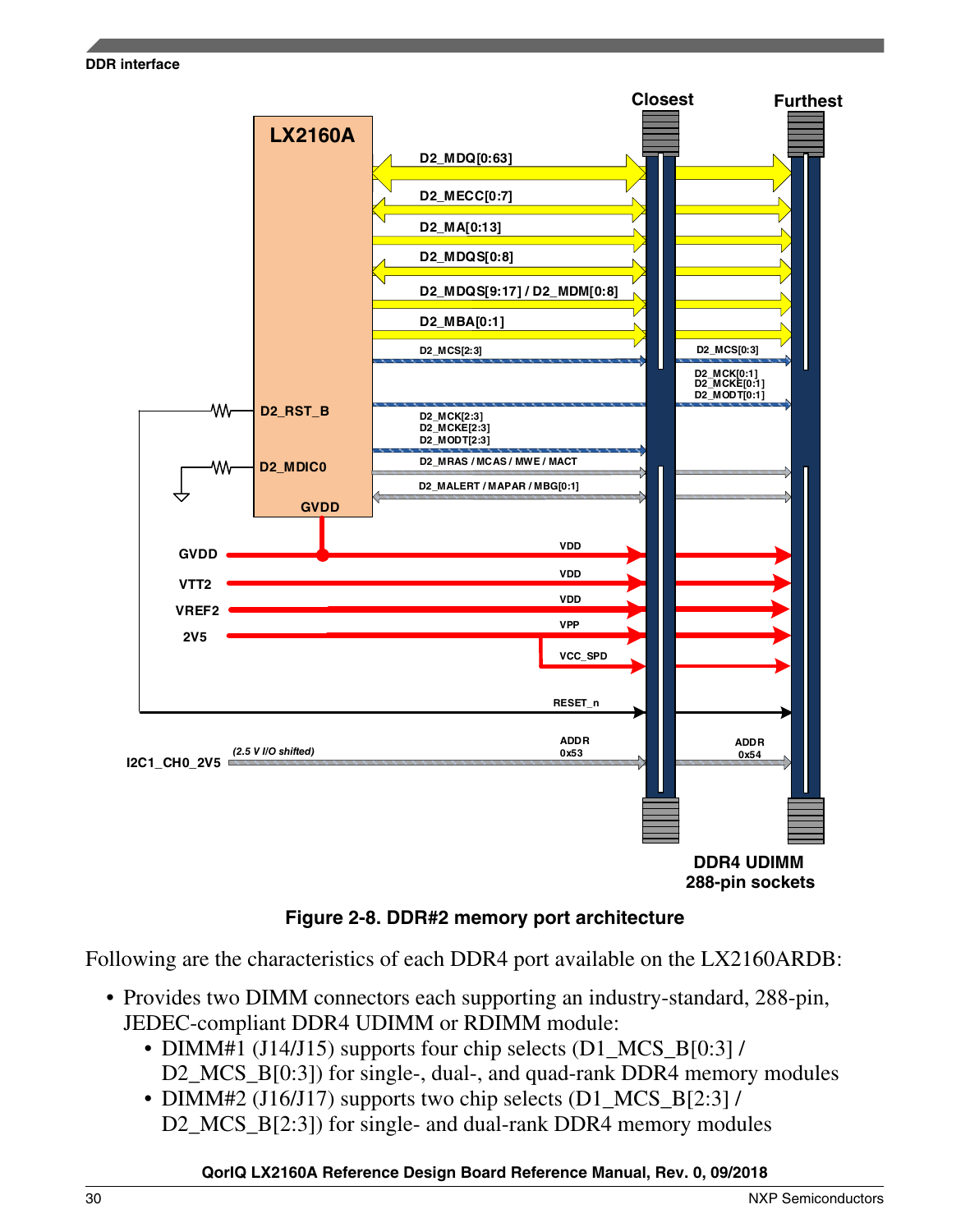- <span id="page-30-0"></span>• Supports only DDR4 memory
- Supports DDR4 memory devices with data widths of 8/16 bits
- Supports 4-bit memory devices with minor board modification to remove pull-down resistors that are mounted on the D1 or D2 MDQS[9:17] N traces.
- Supports 64-bit data and 8-bit ECC
- Operates at up to 3.2 GigaTransfers/second (GT/s)
- Memory interface includes all necessary termination and I/O power
- Memory signals are routed in a way to achieve maximum performance on the bus

By default, one of the two DIMM sockects of each LX2160ARDB DDR port has a DIMM installed. It is a 288-pin, dual-rank, 16 GB DDR4 SDRAM UDIMM (MTA18ADF2G72AZ-3G2E1), which supports 64-bit data with 8-bit ECC and operates at up to 3.2 GT/s (0.62 ns frequency at column access strobe (CAS) latency = 22).

### **NOTE**

The LX2160ARDB DDR interface can work with any JEDECcompliant, 288-pin, DDR4 UDIMM or RDIMM module. The DIMM used in the board is a representative DIMM.

# **2.3.1 DDR power**

The LX2160ARDB power supplies provide the voltages shown in the table below specifically for the DDR4 subsystem (see [Power supplies](#page-16-0) for further details).

| Voltage name | <b>Voltage</b> | Current     | <b>Description</b>          |
|--------------|----------------|-------------|-----------------------------|
| <b>GVDD</b>  | 1.2V           | $\leq$ 20 A | DDR and processor I/O power |
| VTT1         | 0.6V           | $\leq$ 3 A  | DDR#1 termination supply    |
| VTT2         | 0.6V           | $\leq$ 3 A  | DDR#2 termination supply    |

**Table 2-6. DDR power supplies**

# **2.4 SerDes interface**

The LX2160A processor supports three SerDes modules (SerDes1, SerDes2, and SerDes3), each having eight high-speed serial communication lanes. Each SerDes lane supports speeds of up to 25 GHz.

The figure below shows the LX2160ARDB SerDes architecture.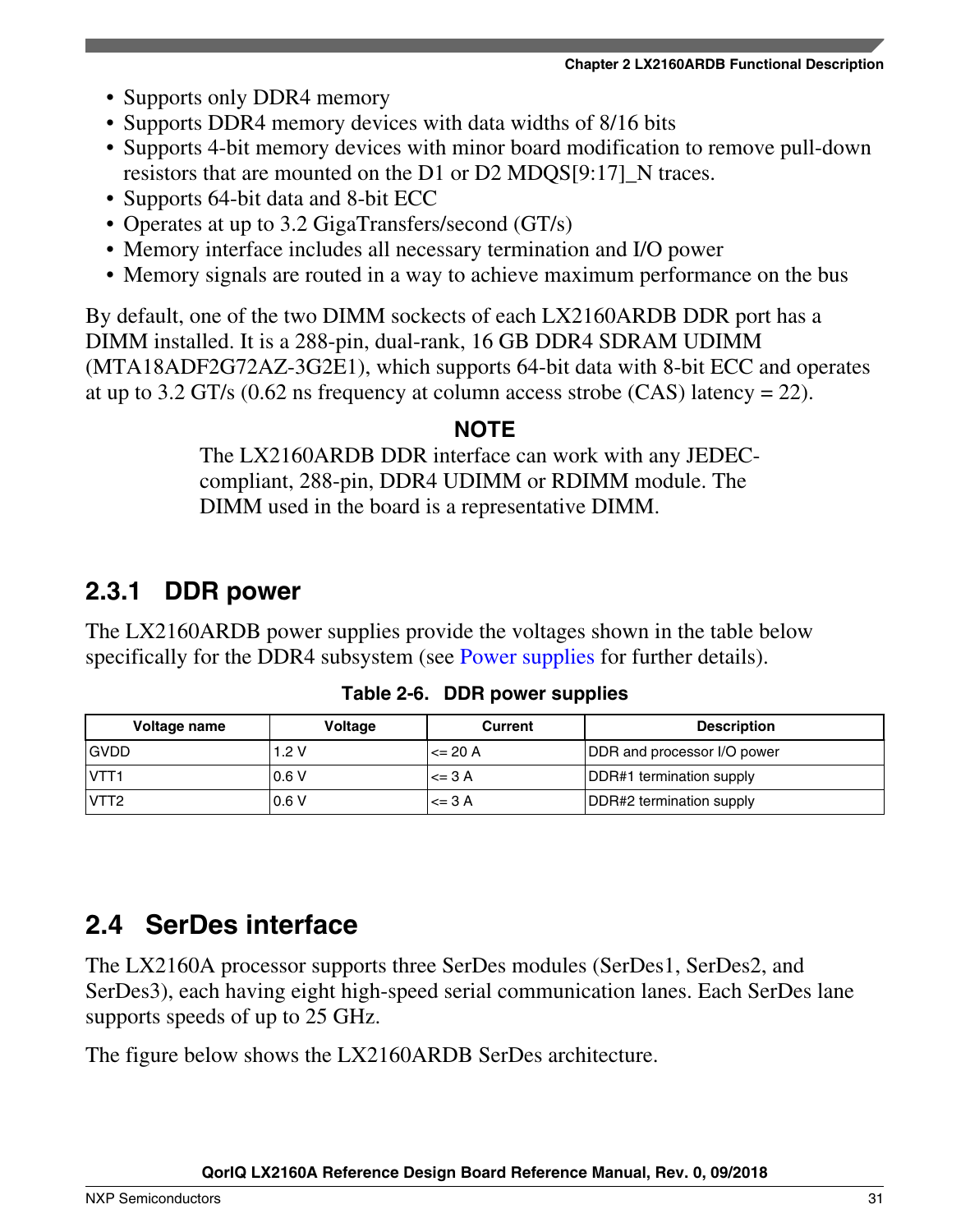

**Figure 2-9. SerDes architecture**

The figure below shows the possible SerDes protocol combinations that can be used on the LX2160ARDB with the LX2160A processor.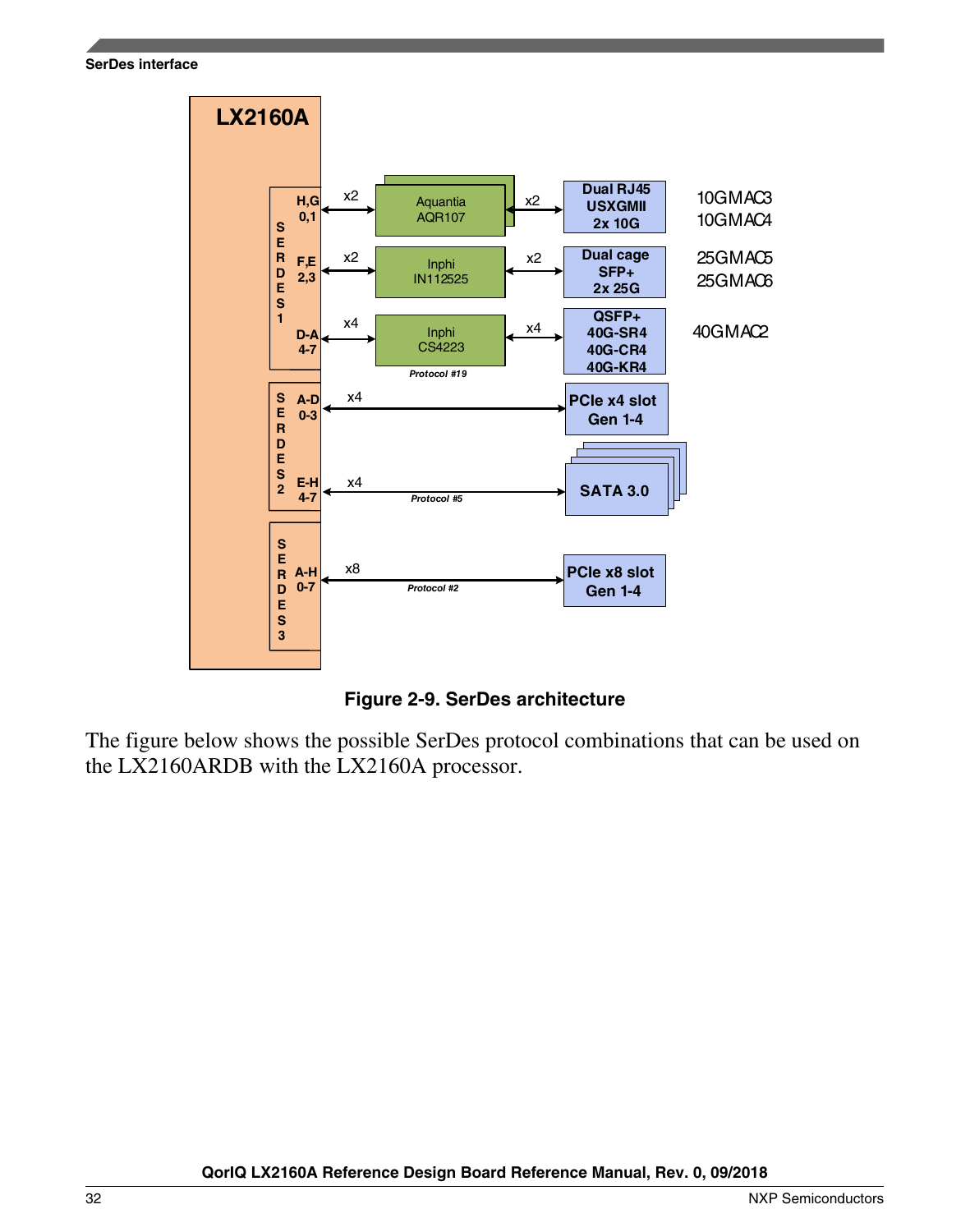**Chapter 2 LX2160ARDB Functional Description**

<span id="page-32-0"></span>

| <b>LX2160A</b>             | SerDes 1: x8: Front Side           |      |                 |                   |       |                   |                   |     |
|----------------------------|------------------------------------|------|-----------------|-------------------|-------|-------------------|-------------------|-----|
| Lanes                      | O/H                                | 1/G  | 2/G             | 3/E               | 4/D   | 5/C               | 6/B               | 7/A |
| Protocol<br>19             | XH.3                               | XH.4 | 25GE5           | 25GE6             | 40GE2 |                   |                   |     |
| <b>Clocks</b>              | 161.1328125 MHz<br>161.1328125 MHz |      | 161.1328125 MHz |                   |       |                   |                   |     |
|                            |                                    |      |                 |                   |       |                   |                   |     |
| <b>LX2160A</b>             | SerDes 2: x8: Front Side           |      |                 |                   |       |                   |                   |     |
| Lanes                      | 0/A                                | 1/B  | 2/C             | 3/D               | 4/E   | 5/F               | 6/G               | 7/H |
| Protocol<br>5              | PCIe.3 x4                          |      |                 | SATA <sub>3</sub> | SATA4 | SATA <sub>1</sub> | SATA <sub>2</sub> |     |
| <b>Clocks</b>              | 100,00 MHz                         |      |                 | 100,00 MHz        |       |                   |                   |     |
|                            |                                    |      |                 |                   |       |                   |                   |     |
| LX2160A                    | SerDes 3: x8: BackSide             |      |                 |                   |       |                   |                   |     |
| Lanes                      | O/A                                | 1/B  | 2/C             | 3/D               | 4/E   | 5/F               | 6/G               | 7/H |
| Protocol<br>$\overline{2}$ | PCIe.5 x8                          |      |                 |                   |       |                   |                   |     |
| Clocks                     | 100.00 MHz                         |      |                 |                   |       |                   |                   |     |

#### **Figure 2-10. SerDes protocol combinations**

The table below shows the LX2160ARDB SerDes assignments when the LX2160A processor is used.

|  |  | Table 2-7. SerDes assignments for LX2160A processor |  |  |  |
|--|--|-----------------------------------------------------|--|--|--|
|--|--|-----------------------------------------------------|--|--|--|

| <b>SerDes</b><br>module  | Lane                                 | <b>Connectivity</b>           | Port                                                            |  |  |
|--------------------------|--------------------------------------|-------------------------------|-----------------------------------------------------------------|--|--|
|                          | H/0<br>Aquantia AQR107 10 GbE PHY #1 |                               | 2x 10 GbE RJ45 USXGMII magnetic jacks (10G                      |  |  |
|                          | G/1                                  | Aquantia AQR107 10 GbE PHY #2 | MAC3/4)                                                         |  |  |
|                          | $F-E/2-3$                            | Inphi IN112525 25 GbE PHY     | 2x 25 GbE SFP+ fiber transceiver cages (25G)<br><b>MAC5/6)</b>  |  |  |
|                          | $D-A/4-7$                            | Inphi CS4223 40 GbE PHY       | 40 GbE QSFP+ fiber transceiver cage (40G)<br>MAC <sub>2</sub> ) |  |  |
| $\overline{c}$           | $A-D/0-3$                            | PCI Express (Gen 1/2/3/4)     | PCI Express x4 connector (slot 1) <sup>1</sup>                  |  |  |
| E/4<br>F/5<br>G/6<br>H/7 |                                      | <b>SATA</b>                   | SATA header 1                                                   |  |  |
|                          |                                      | <b>SATA</b>                   | SATA header 2                                                   |  |  |
|                          |                                      | <b>SATA</b>                   | SATA header 3                                                   |  |  |
|                          |                                      | <b>SATA</b>                   | SATA header 4                                                   |  |  |
| 3                        | $A-H / 0-7$                          | PCI Express (Gen 1/2/3/4)     | PCI Express x8 connector (slot 2)                               |  |  |

1. A right-angle adapter is required to connect a PCIe Gen 1/2/3 connector. No adapter is required when using a PCIe Gen 4 connector.

### **NOTE**

No muxes or other configuration is required for SerDes operation.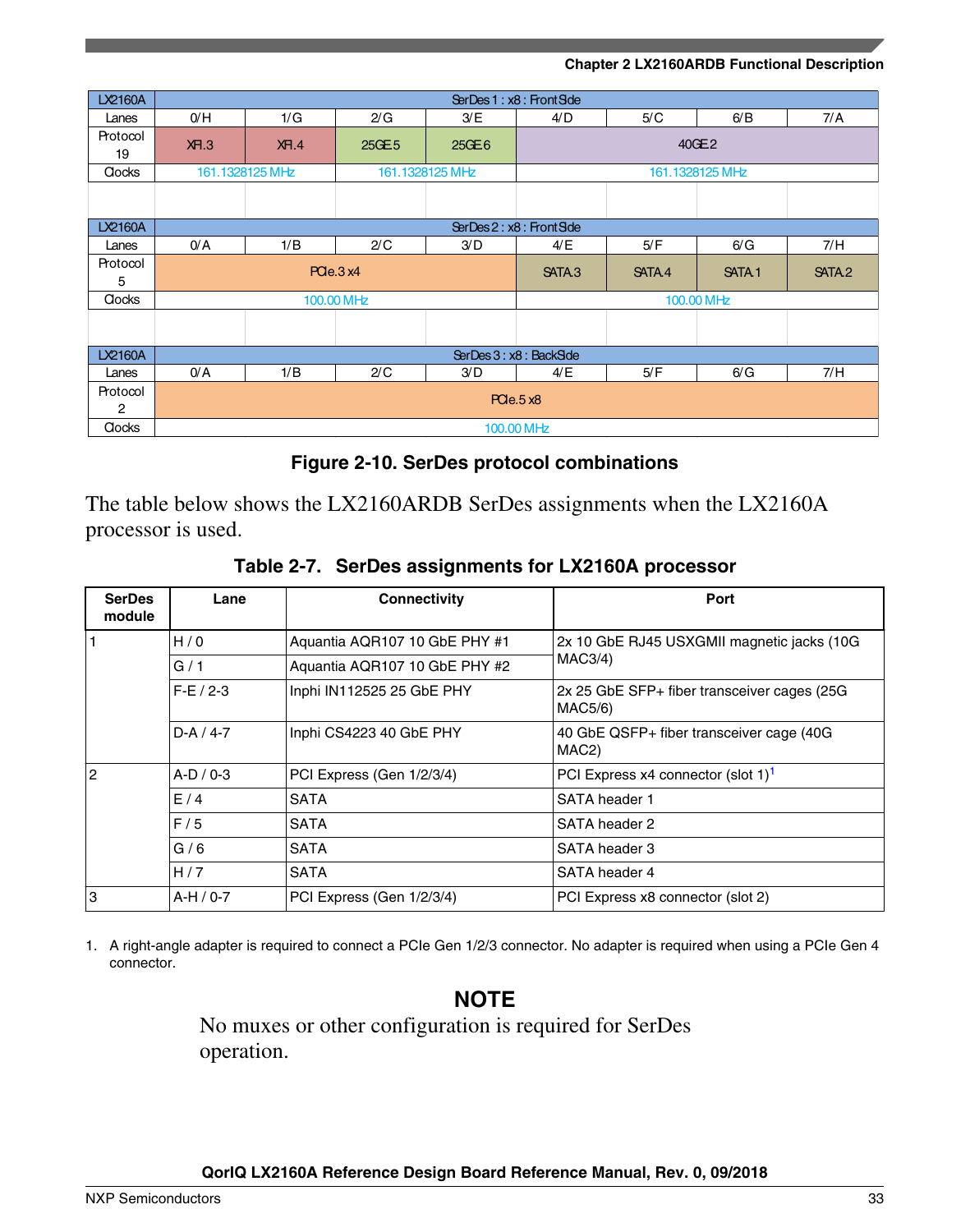**Ethernet controller interface**

# **2.5 Ethernet controller interface**

The LX2160A processor supports two Ethernet controllers, EC1 and EC2, supporting the RGMII protocol. On the LX2160ARDB, each Ethernet controller is connected to a 1 GbE RGMII Ethernet PHY (Qualcomm AR8035), which is connected to an RJ45 jack coupled with magnetics. The two RJ45 jacks are stacked on the board such that jack for EC1 is at the bottom and jack for EC2 is at the top.

The figure below shows the architecture of the Ethernet controller interface.



**Figure 2-11. Ethernet controller architecture**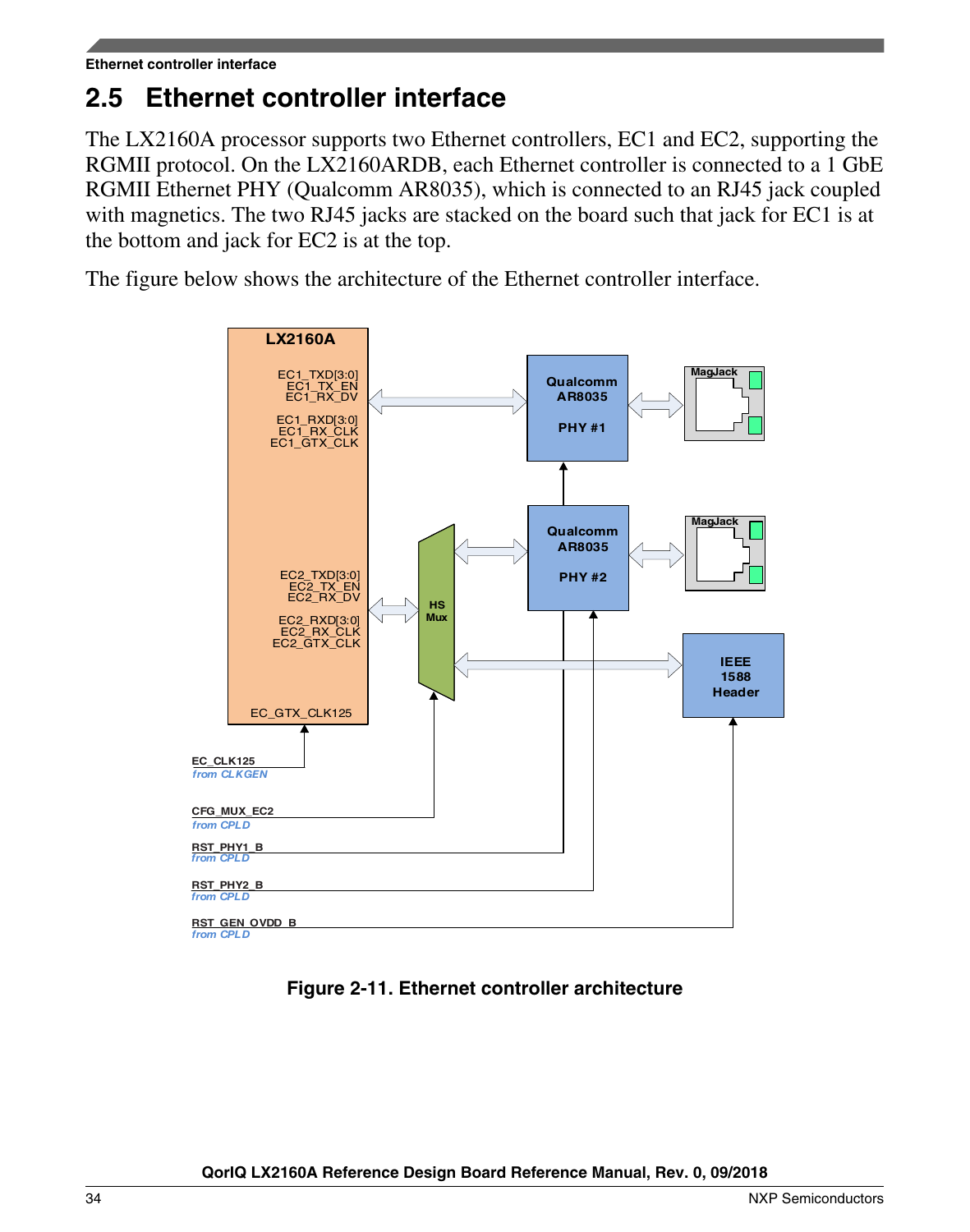# <span id="page-34-0"></span>**2.5.1 IEEE 1588 interface**

The LX2160A processor provides support for the IEEE  $1588^{\text{m}}$  precision time protocol (PTP), which works in tandem with the Ethernet controllers to time-stamp the incoming packets. A 12-pin header is provided on the board to allow access to the IEEE 1588 system (see figure below).



**Figure 2-12. IEEE 1588 architecture**

The table below lists the testing options provided by the IEEE 1588 test header.

**Table 2-8. IEEE 1588 port**

| IEEE 1588 feature | <b>Specifications</b> | <b>Description</b>                                                                                                                                                                    |  |
|-------------------|-----------------------|---------------------------------------------------------------------------------------------------------------------------------------------------------------------------------------|--|
| Clocks            | Input clock           | Ethernet reference clock (to processor) is driven from an onboard 125<br>MHz oscillator source. Under software configuration, it may be clocked<br>from the IEEE 1588 header instead. |  |
|                   | Output clock          | Ethernet output clock is driven to the IEEE 1588 header                                                                                                                               |  |
| Signals           | Other related signals | All remaining IEEE 1588 signals are connected to the dedicated header<br>pins                                                                                                         |  |

# **2.6 Ethernet management interface**

The LX2160ARDB has two Ethernet management interfaces, EMI1 and EMI2, for controlling PHY transceivers. The figure below shows the PHY device connections.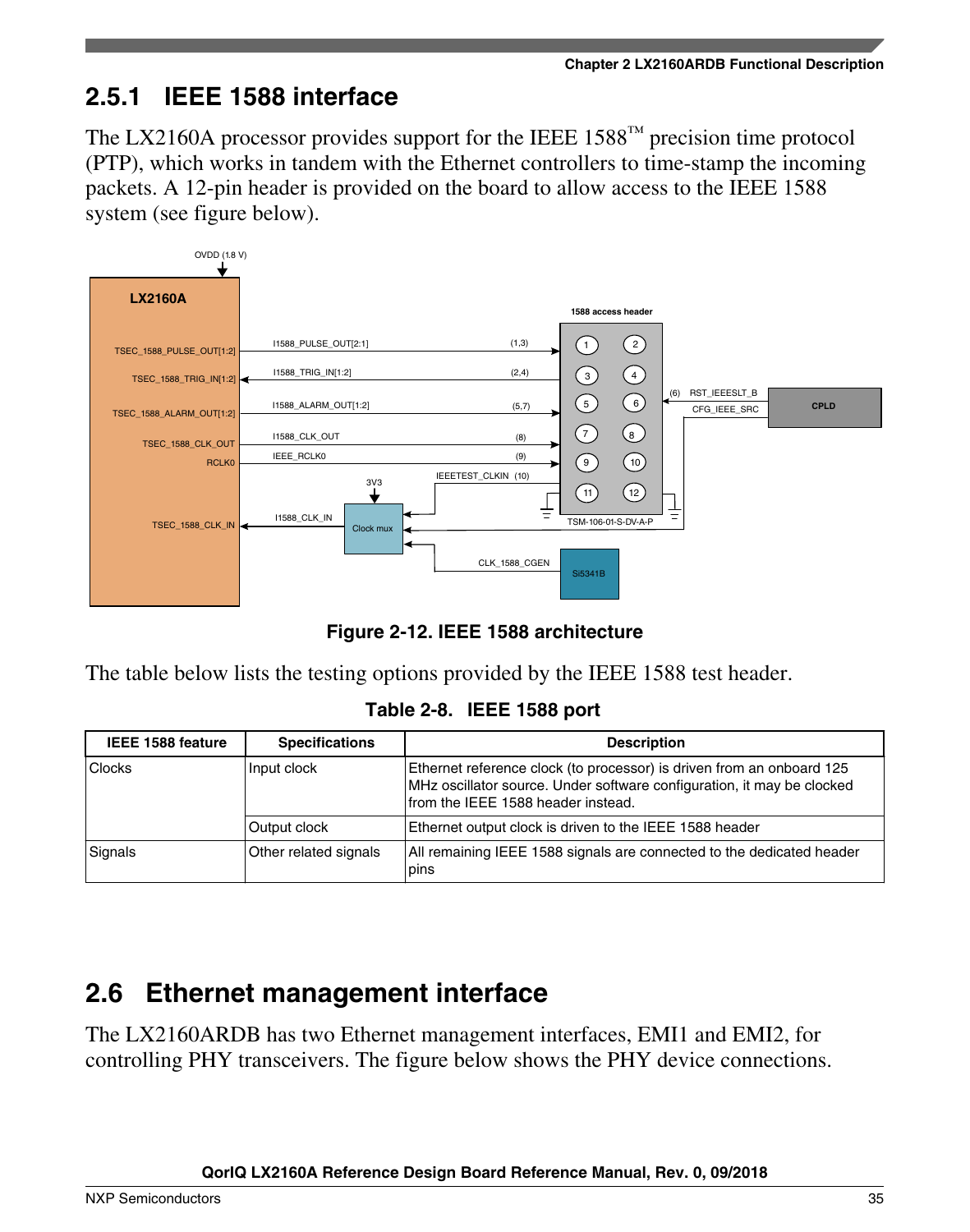#### <span id="page-35-0"></span>**eSDHC interface**



**Figure 2-13. EMI routing architecture**

Both EMI1 and EMI2 operate at OVDD (1.8 V) levels. For devices not operating at 1.8 V, EMI signals are bi-directionally shifted to the compatible voltage using voltage level translators.

### **NOTE**

In the LX2160ARDB, no multiplexer routing is needed for EMI connections.

The table below summarizes the EMI connections.

**Table 2-9. EMI connections**

| <b>EMI</b> bus   | <b>MDIO address</b> | Device connected              |
|------------------|---------------------|-------------------------------|
| EMI1             | 0x00                | Inphi CS4223 40 GbE PHY       |
|                  | 0x01                | Qualcomm AR8035 1 GbE PHY #1  |
|                  | 0x02                | Qualcomm AR8035 1 GbE PHY #2  |
|                  | 0x04                | Aquantia AQR107 10 GbE PHY #1 |
|                  | 0x05                | Aquantia AQR107 10 GbE PHY #2 |
| EMI <sub>2</sub> | 0x00                | Inphi IN112525 25 GbE PHY     |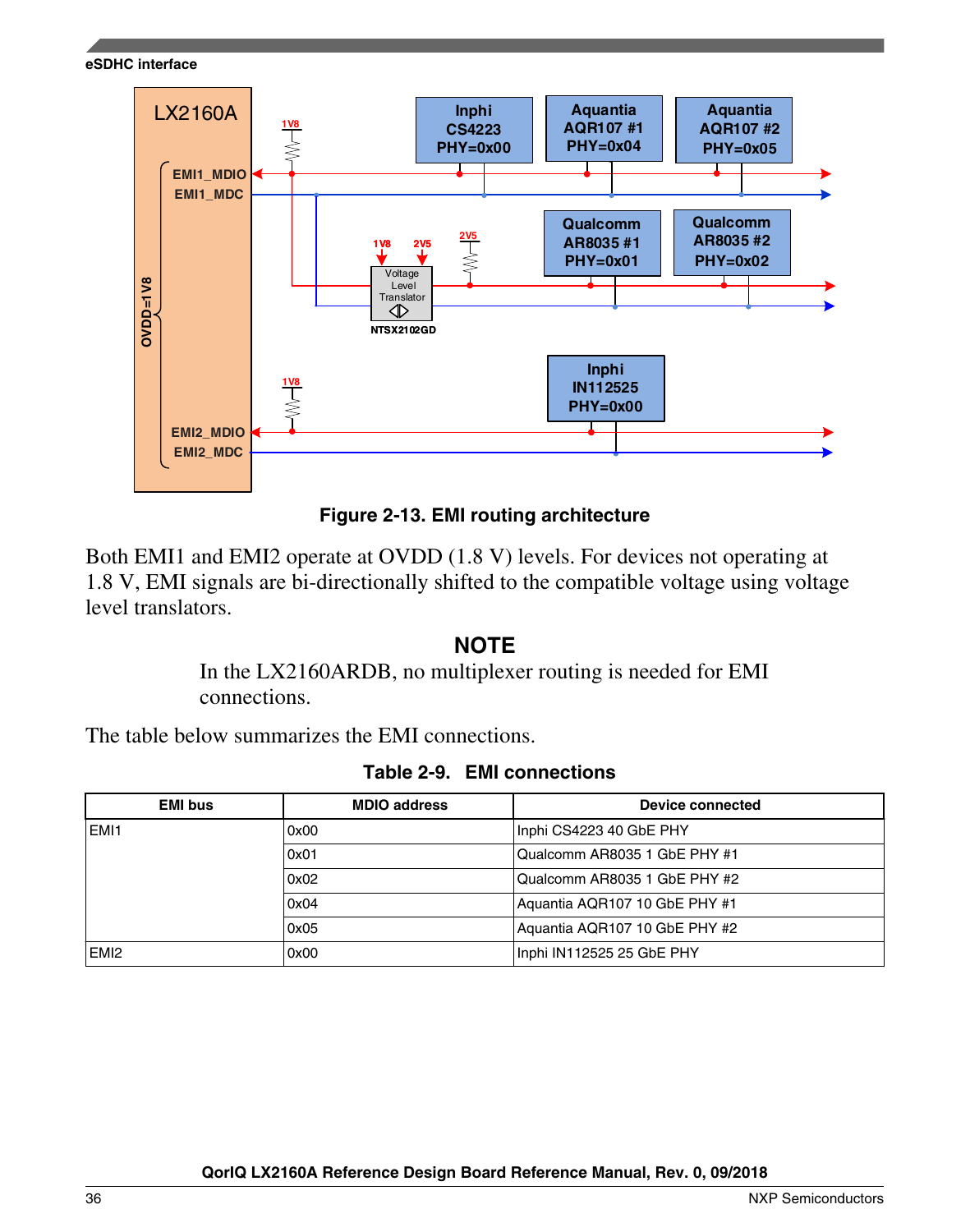# **2.7 eSDHC interface**

The LX2160A processor supports two enhanced secured digital host controllers (eSDHC): eSDHC1 and eSDHC2.

The LX2160ARDB eSDHC1 interface provides a secure digital (SD) connector (J42) for connecting an SD card to the board. Because the LX2160A processor supports dynamic EVDD (selectable 1.8 V / 3.3 V), SDHC1\_VSEL automatically changes the input/output voltage to follow the SD card. I2C2 must be programmed in the RCW to serve as the card detect (CD\_B) and write protect (WP) pins for eSDHC1 interface. This happens automatically when the SD card slot is selected as the boot device.

The figure below shows the eSDHC1 connections in the LX2160ARDB.



### **Figure 2-14. eSDHC1 architecture**

The LX2160ARDB eSDHC2 interface is connected to an eMMC device on the board. It supports either an FBGA169 device or an FBGA153 device. By default, an FBGA169 eMMC device is supported. The table below shows the devices supported by the eSDHC2 interface.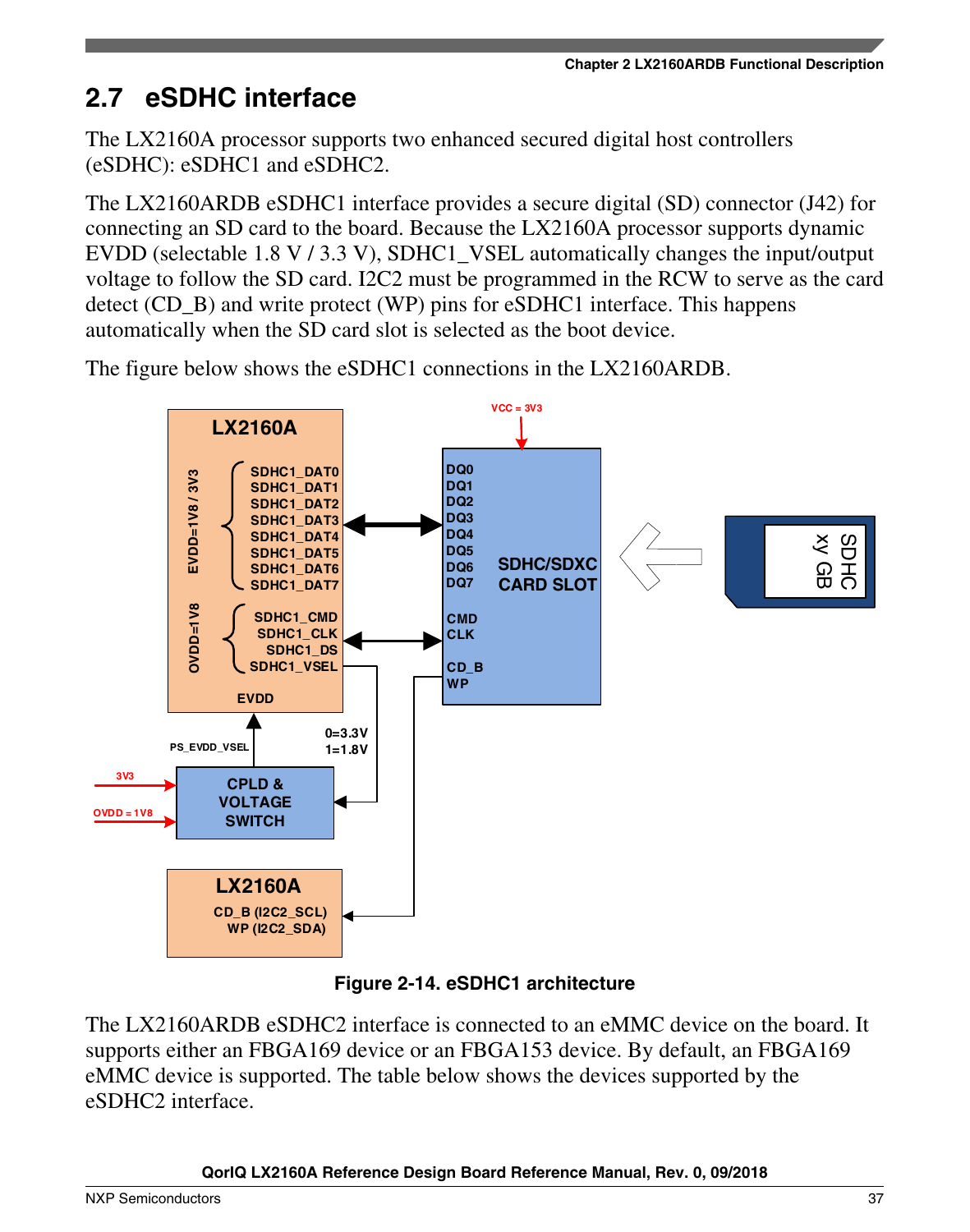### **XSPI interface**

| <b>Part number</b> | <b>Manufacturer</b> | Memory size | <b>Notes</b>         |
|--------------------|---------------------|-------------|----------------------|
| MTFC128GAJAECE-IT  | l Micron            | 128 GB      | Supported by default |
| SDINADF4-128G      | Sandisk             | 128 GB      |                      |

**Table 2-10. Supported eMMC devices**

The figure below shows the eSDHC2 connections in the LX2160ARDB.



**Figure 2-15. eSDHC2 architecture**

# **2.8 XSPI interface**

The LX2160ARDB octal serial peripheral interface (XSPI) supports two onboard XSPI flash memories for boot image and one QSPI emulator for offboard QSPI emulation. The XSPI chip-select signals from the processor are driven to the XSPI memories or the QSPI emulator through two high-speed multiplexers. The XSPI interface supports Single/Dual/ Quad/Octal mode data transfer (1/2/4/8 bidirectional data lines).

The figure below shows the LX2160ARDB XSPI connections.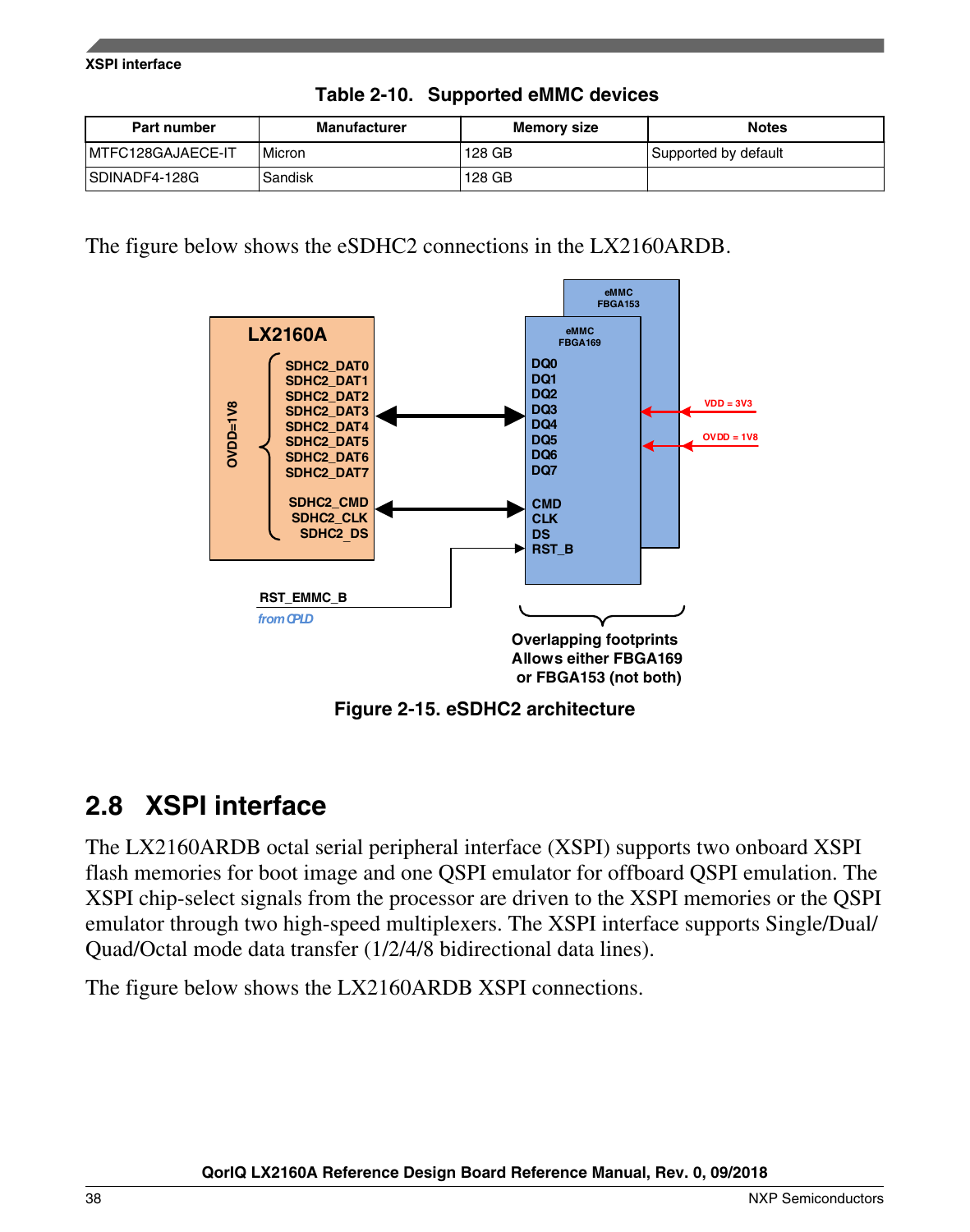

### **Figure 2-16. XSPI architecture**

The table below shows the devices attached to the LX2160ARDB XSPI interface.

| Table 2-11. Devices attached to XSPI interface |  |  |  |  |
|------------------------------------------------|--|--|--|--|
|------------------------------------------------|--|--|--|--|

| <b>Part identifier</b> | Part number            | <b>Manufacturer</b> | <b>Description</b>                                                                                                                                                                                            |
|------------------------|------------------------|---------------------|---------------------------------------------------------------------------------------------------------------------------------------------------------------------------------------------------------------|
| U112                   | MT35XU512ABA1G12       | Micron              | 64 MB, PBGA24 octal SPI serial flash                                                                                                                                                                          |
| U115                   |                        |                     | memory                                                                                                                                                                                                        |
| <b>J13</b>             | TFM-110-02-S-D-SN-K-TR | Samtec              | A 2x10-pin connector that connects to an<br>external QSPI flash emulator (DediProg<br>EM100Pro) through an ISP-ADP-intel-B<br>cable adapter. The EM100Pro emulator<br>uses 1.8 V as the input/output voltage. |

The table below describes the XSPI routing configuration.

**Table 2-12. XSPI configuration**

| <b>Configuration signal</b> | <b>DIP switch</b> | <b>CPLD register</b> |                          |          | <b>Description</b>     |                                             |
|-----------------------------|-------------------|----------------------|--------------------------|----------|------------------------|---------------------------------------------|
| CFG_XSPI_MAP[3:0]           | SW1[6:8]          | <b>BRDCFG0[7:5]</b>  | <b>Bit value</b>         | o        | XSPI_A_CS   XSPI_A_CS1 | <b>Descriptio</b><br>n                      |
|                             |                   |                      | 000 (default<br>setting) | Dev $#0$ | Dev #1                 | Boot from<br>default flash<br>memory        |
|                             |                   |                      | 1001                     | Dev $#1$ | Dev #0                 | Boot from<br>alternative<br>flash<br>memory |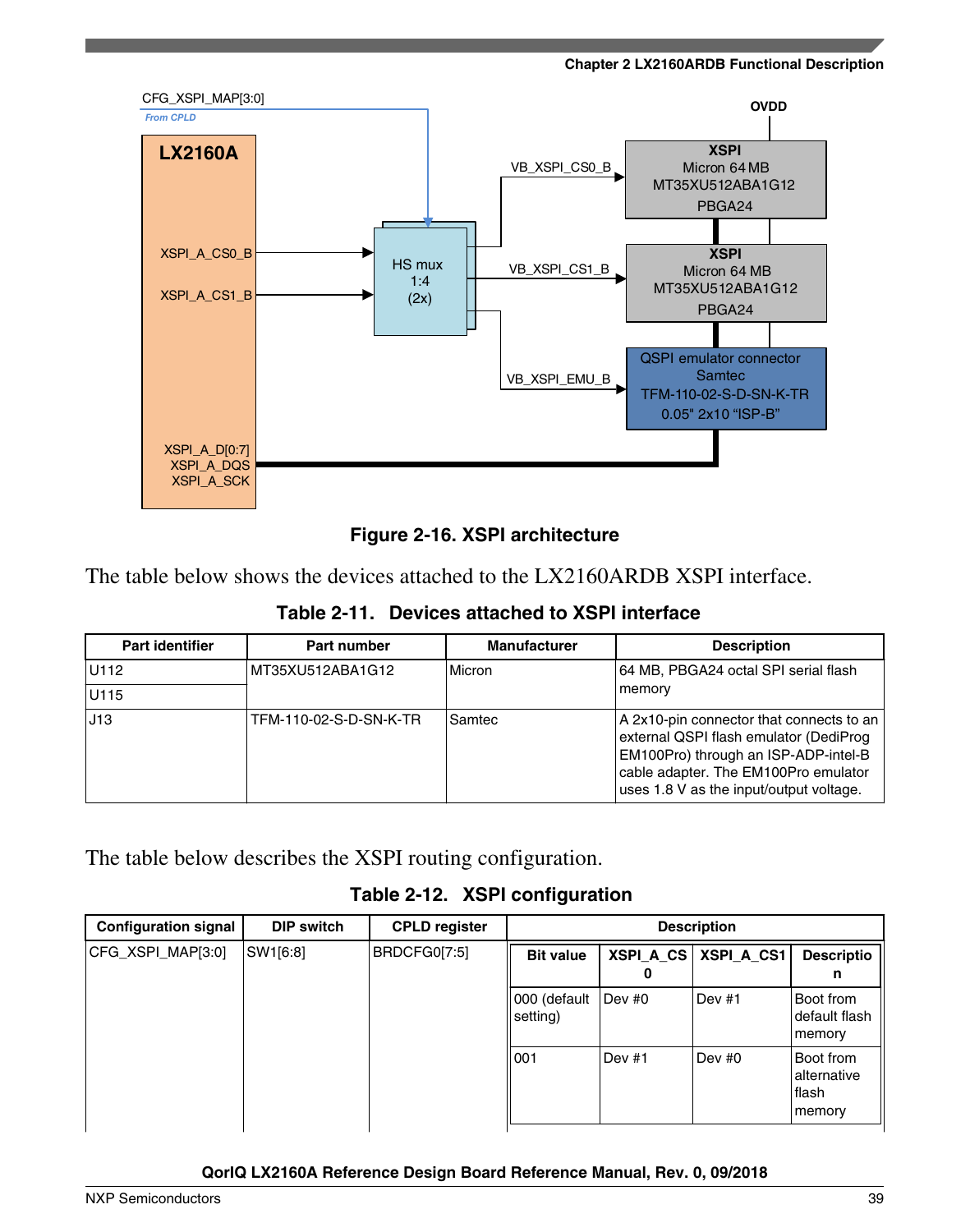| <b>Configuration signal</b> | <b>DIP switch</b> | <b>CPLD register</b> | <b>Description</b> |                         |                         |                                                                                    |
|-----------------------------|-------------------|----------------------|--------------------|-------------------------|-------------------------|------------------------------------------------------------------------------------|
|                             |                   |                      | <b>Bit value</b>   | $XSPI_A_CS$<br>0        | XSPI_A_CS1              | <b>Descriptio</b><br>n                                                             |
|                             |                   |                      | 010                | <b>QSPI</b><br>emulator | Dev #0                  | Boot from<br><b>QSPI</b><br>emulator,<br>program<br>default flash<br>memory        |
|                             |                   |                      | 011                | <b>QSPI</b><br>emulator | Dev $#1$                | Boot from<br><b>QSPI</b><br>emulator,<br>program<br>alternative<br>flash<br>memory |
|                             |                   |                      | 100                | Dev #0                  | <b>QSPI</b><br>emulator | Emulator<br>access                                                                 |
|                             |                   |                      |                    |                         |                         |                                                                                    |

### **Table 2-12. XSPI configuration**

# **2.9 USB interface**

The LX2160ARDB supports two universal serial bus (USB) 3.0 controllers, with each port connected to a different type of USB connector for maximum flexibility. The table below describes the USB ports.

| <b>USB port</b>  | <b>Connector type</b> | Location    | <b>Supported modes</b>                                                                    |
|------------------|-----------------------|-------------|-------------------------------------------------------------------------------------------|
| USB <sub>1</sub> | Type A                | Front panel | • Host mode: Jumper J31 is shorted<br>(default mode)<br>• Device mode: Jumper J31 is open |
| USB <sub>2</sub> | l Micro-AB            | Front panel | • Host mode: Jumper J33 is shorted<br>• OTG mode: Jumper J33 is open<br>(default mode)    |

As described in the table above, operating modes for USB1 and USB2 ports are controlled through the J31 and J33 jumpers, respectively.

The figure below shows the architecture of the LX2160ARDB USB interface.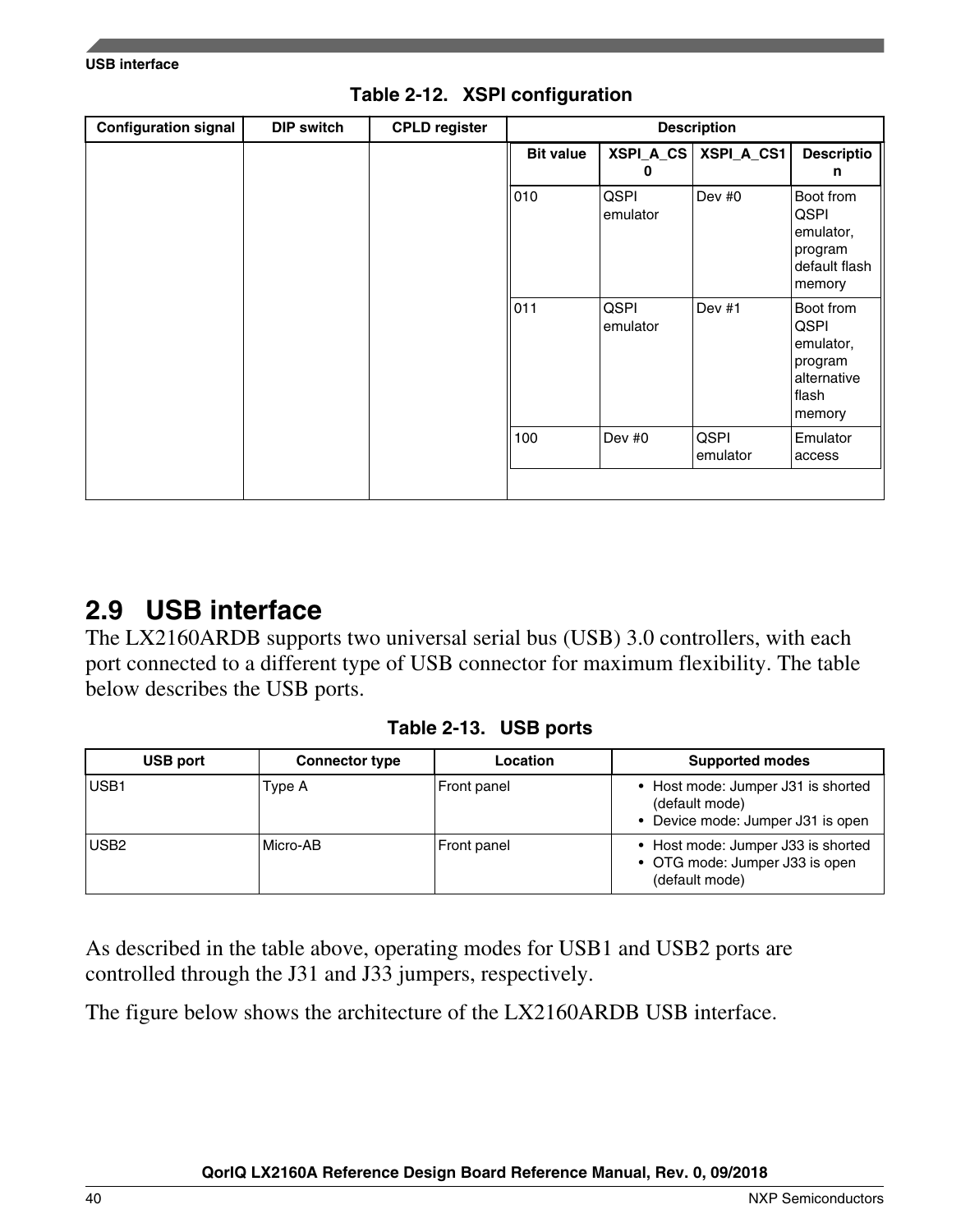<span id="page-40-0"></span>

**Figure 2-17. USB architecture**

The USBx\_DRVVBUS and USBx\_PWRFAULT pins of each USB controller are connected to a programmable-current USB switch, NX5P3090UK (from NXP), for individual port management. The USB switch is powered from +5 V USB power supply. The USB1\_DRVVBUS/USB2\_DRVVBUS signal controls the VBUS drive for USB1/ USB2 port. The USB1\_PWRFAULT/USB2\_PWRFAULT signal gets power fault indications through the USB switch. The maximum allowed current consumption of a USB connected device is 2 A per channel.

Each USB connector has an LED nearby, USB1\_5V and USB2\_5V, which are active when the  $+5$  V USB power supply is enabled.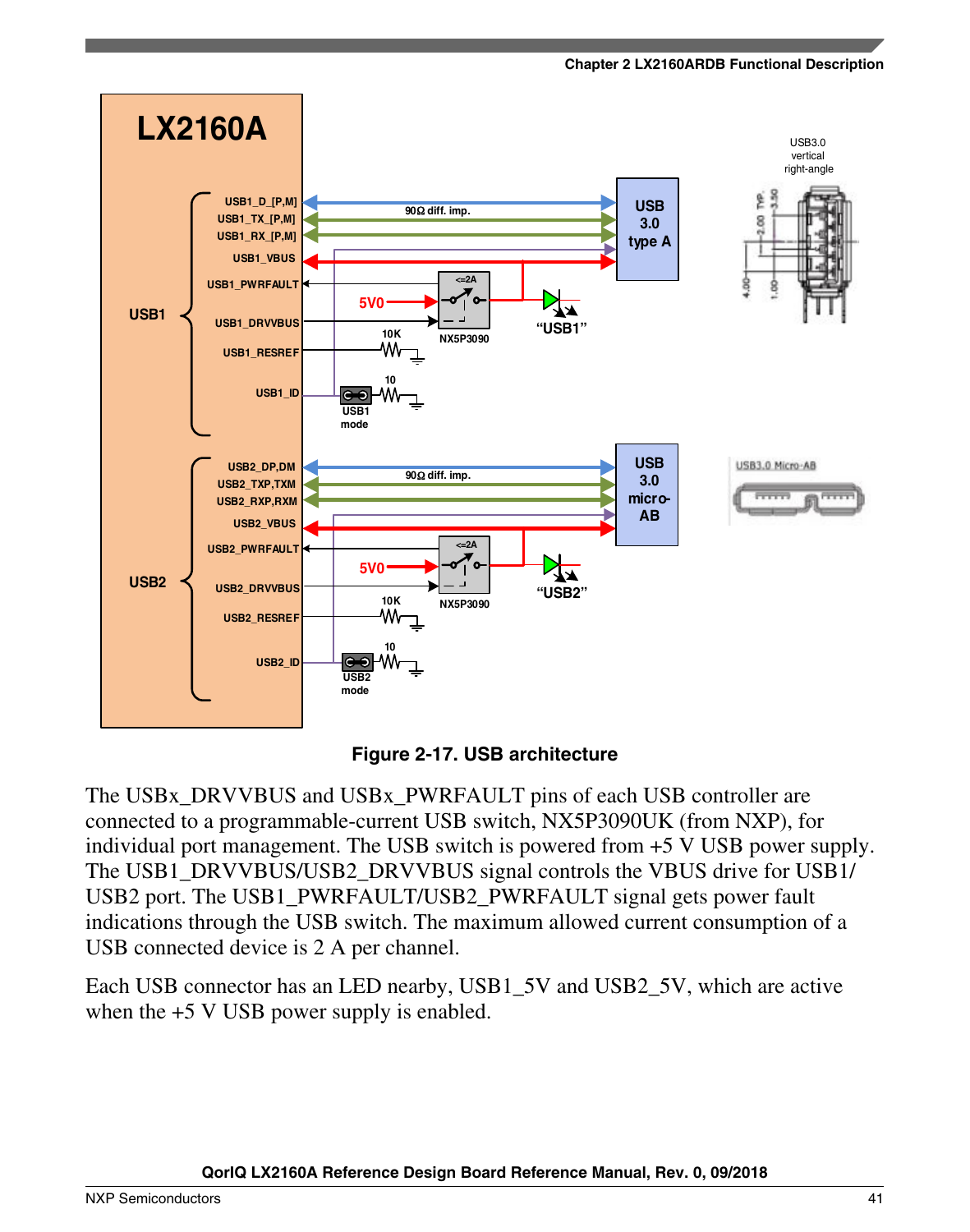# **2.10 I2C interface**

The LX2160A processor supports up to six I2C buses. Most system devices (other than UEFI) are accessed via I2C1 port, which is connected to a PCA9547PW I2C multiplexer to isolate address conflicts and effectively manage the large number of I2C devices. The I2C1 port is translated to 3V3\_SB to provide programming access to power controllers, clocks, memories, and so on, when the system is powered off.

The figure below shows the I2C bus architecture.



**Figure 2-18. I2C bus architecture**

The multiplexer used for the I2C1 bus partitions the bus into eight sub-buses, called "channels." Software must program the multiplexer to access one of the eight I2C1 channels. All boot-software-dependent devices are placed on channel 0, or "I2C1\_CH0" as it is named. Channel 0 is the default selection upon reset so that software has immediate access to critical resources.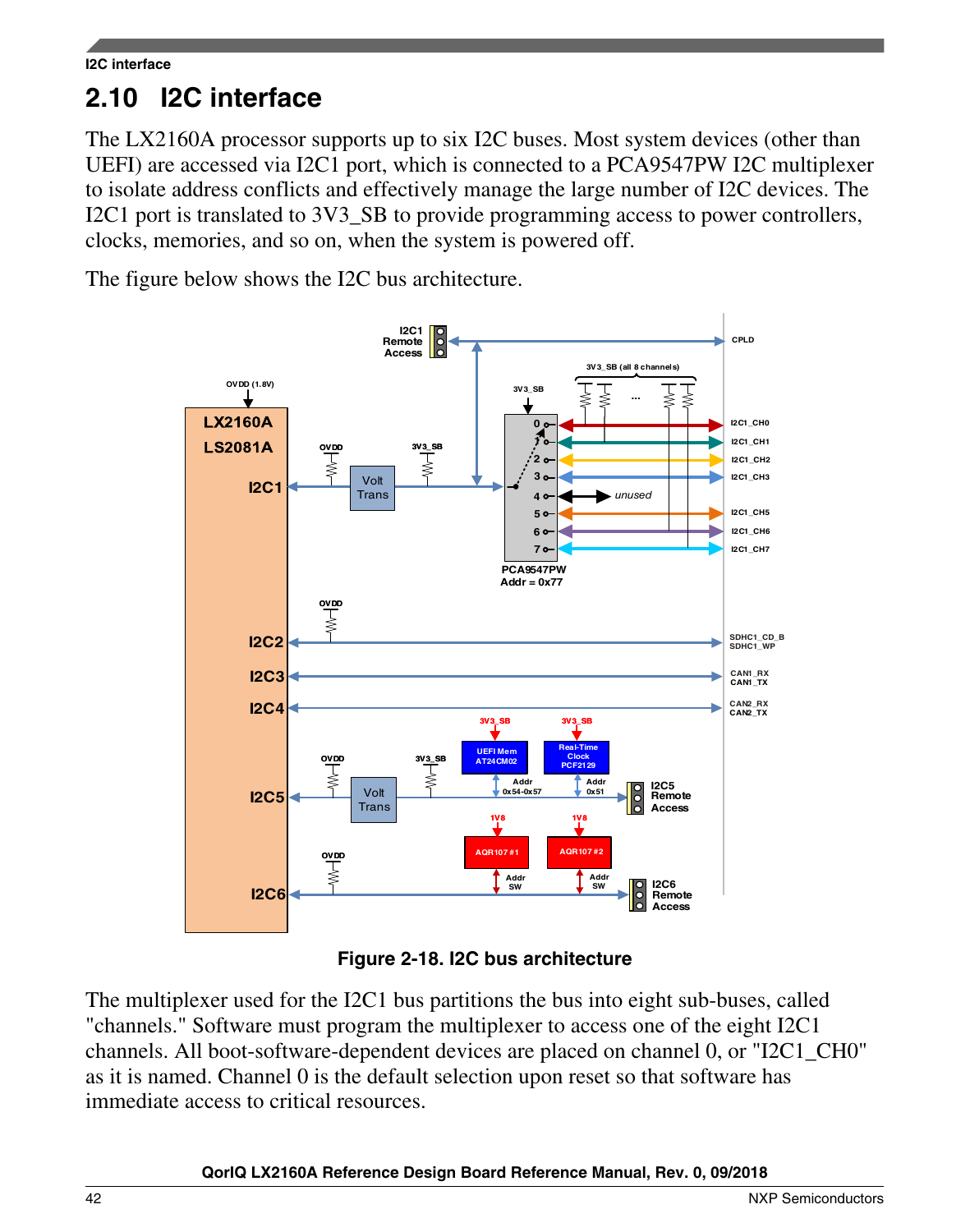The I2C devices indirectly available on the I2C1 bus are shown in the figure below.



**Figure 2-19. I2C channels**

The following table describes all major devices available on I2C bus.

**Table 2-14. I2C bus device map**

| <b>I2C bus</b> | 7-bit address | <b>Device</b> | <b>Description</b> | <b>Notes</b>                             |
|----------------|---------------|---------------|--------------------|------------------------------------------|
| (A  )          |               | 12C master    | LX2160ARDB         |                                          |
|                | 0x66          | 12C slave     | <b>CPLD</b>        | 12C access to CPLD<br>BCSRs (registers). |

*Table continues on the next page...*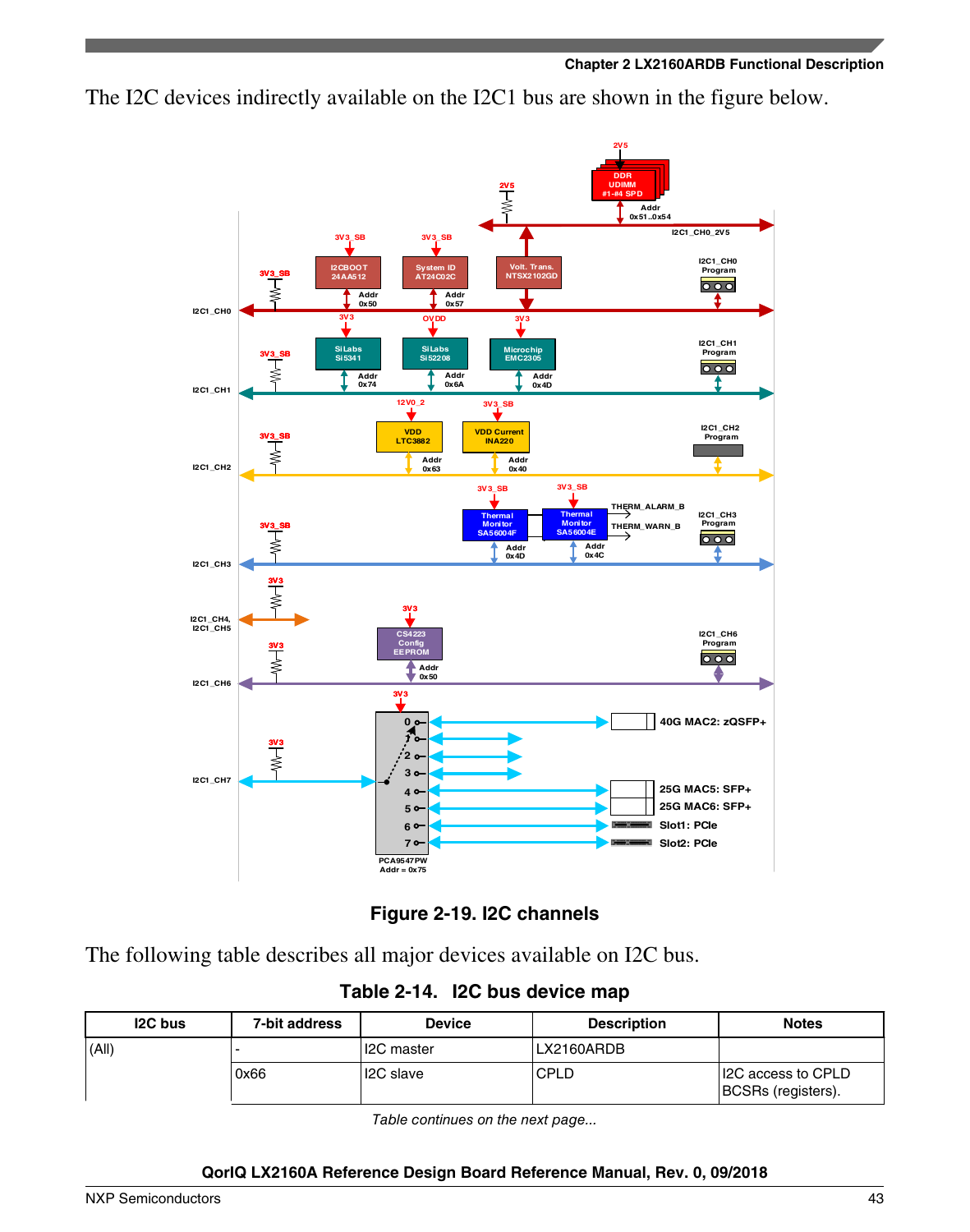#### **I2C interface**

| I2C bus         | 7-bit address | <b>Device</b>                                           | <b>Description</b>                   | <b>Notes</b>                                                                                               |
|-----------------|---------------|---------------------------------------------------------|--------------------------------------|------------------------------------------------------------------------------------------------------------|
|                 | 0x77          | NXP PCA9547PW                                           | I2C bus multiplexer<br>(primary)     | Converts I2C1 bus into<br>eight channels                                                                   |
| I2C1_CH0        | 0x50          | Microchip 24AA512-I/SN                                  | I2C boot memory                      | Provides I2C booting<br>option                                                                             |
|                 | 0x51          | 256-byte EEPROM                                         | SPD data                             | Stores SPD and<br>temperature data for<br>DDR#1 UDIMM<br>connector 1                                       |
|                 | 0x52          | 256-byte EEPROM                                         | SPD data                             | Stores SPD and<br>temperature data for<br>DDR#1 UDIMM<br>connector 2                                       |
|                 | 0x53          | 256-byte EEPROM                                         | SPD data                             | Stores SPD and<br>temperature data for<br>DDR#2 UDIMM<br>connector 1                                       |
|                 | 0x54          | 256-byte EEPROM                                         | SPD data                             | Stores SPD and<br>temperature data for<br>DDR#2 UDIMM<br>connector 2                                       |
|                 | 0x57          | Microchip AT24C02C-<br>XHM-B: 256-byte<br><b>EEPROM</b> | System ID                            | Stores board-specific<br>data, such as MAC<br>addresses and serial<br>number/errata. Write<br>protectable. |
| <b>I2C1_CH1</b> | 0x4D          | Microchip EMC2305                                       | 5-channel PWM fan<br>controller      |                                                                                                            |
|                 | 0x6A          | Silicon Labs Si52208-<br>A01AGM                         | PCIe clock generator                 |                                                                                                            |
|                 | 0x74          | Silicon Labs Si5341B-<br>D08333-GM                      | Clock synthesizer                    | Provides SYSCLK and<br>non-PCIe SerDes clocks                                                              |
| <b>I2C1_CH2</b> | 0x40          | <b>Texas Instruments</b><br><b>INA220</b>               | VDD voltage/current/power<br>monitor | Reports voltage, current,<br>and power data for VDD                                                        |
|                 | 0x63          | Linear Technology<br>LTC3882                            | VDD power regulator                  | Supplies power to the<br>core voltage rail (VDD)                                                           |
| <b>I2C1_CH3</b> | 0x4C          | NXP SA56004ED                                           | Thermal monitor 1                    | Monitors processor<br>thermal diode 1                                                                      |
|                 | 0x4D          | NXP SA56004FD                                           | Thermal monitor 2                    | Monitors processor<br>thermal diode 2                                                                      |
| I2C1_CH4        | Unused        |                                                         |                                      |                                                                                                            |
| <b>I2C1_CH5</b> | Unused        |                                                         |                                      |                                                                                                            |
| I2C1_CH6        | 0x50          | Microchip 24AA512-I/SN                                  | Memory for booting 40 GbE<br>CS4223  |                                                                                                            |
| I2C1_CH7        | 0x75          | NXP PCA9547PW                                           | I2C bus multiplexer<br>(secondary)   | Converts I2C1_CH7<br>channel into eight sub-<br>channels                                                   |
| I2C1_CH7_CH0    | 0x50          | Quad SFP+ cage                                          | 40G MAC2 QSFP+ port                  |                                                                                                            |

**Table 2-14. I2C bus device map (continued)**

*Table continues on the next page...*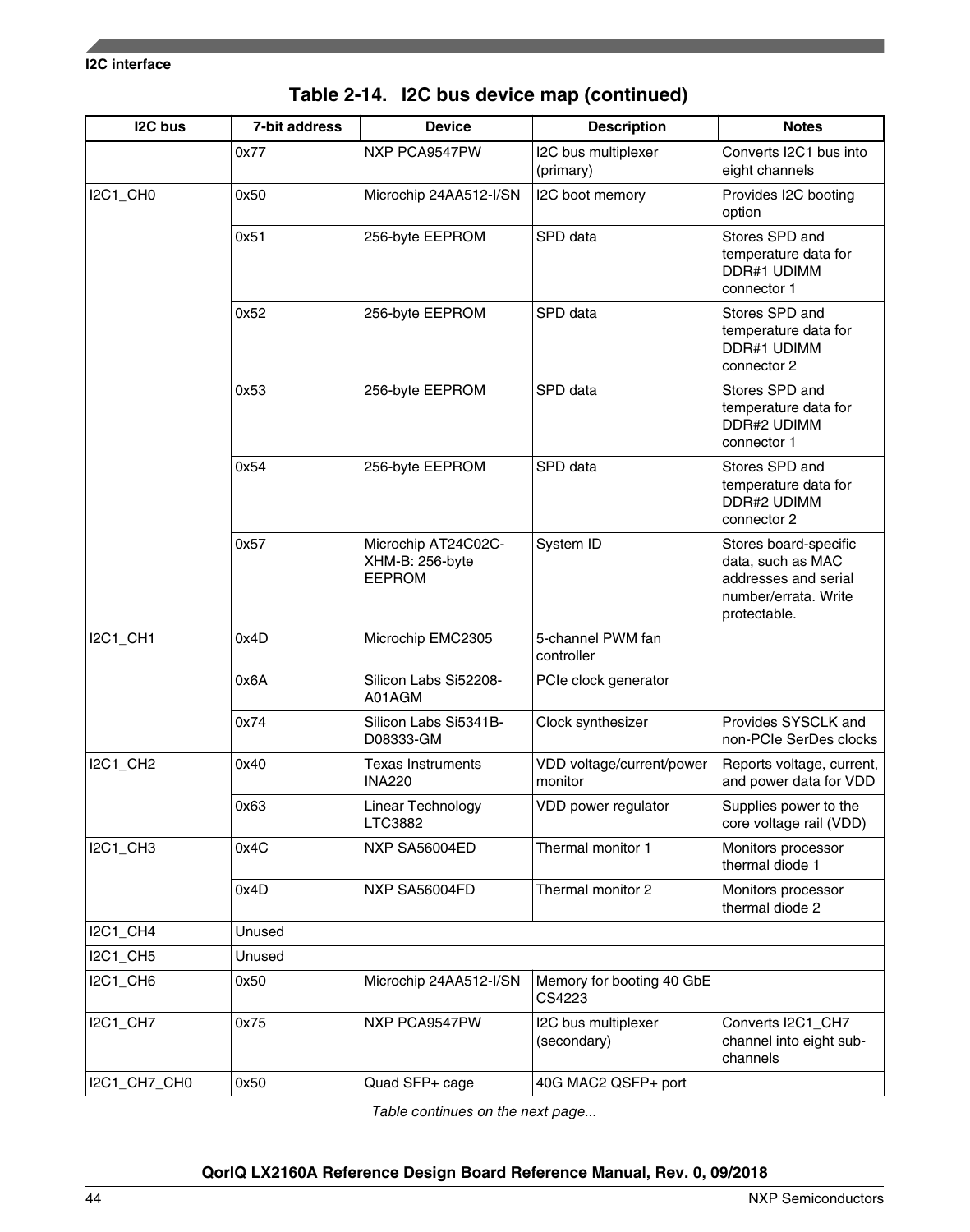#### **Chapter 2 LX2160ARDB Functional Description**

| <b>I2C bus</b> | 7-bit address | <b>Device</b>                                                 | <b>Description</b>     | <b>Notes</b>                                                 |  |  |  |
|----------------|---------------|---------------------------------------------------------------|------------------------|--------------------------------------------------------------|--|--|--|
| I2C1_CH7_CH1   | Unused        |                                                               |                        |                                                              |  |  |  |
| I2C1_CH7_CH2   | Unused        |                                                               |                        |                                                              |  |  |  |
| I2C1_CH7_CH3   | Unused        |                                                               |                        |                                                              |  |  |  |
| I2C1_CH7_CH4   | 0x50          | $SFP+ cage$ (#1)                                              | 25G MAC5 SFP port      |                                                              |  |  |  |
| I2C1_CH7_CH5   | 0x50          | SFP+ cage (#2)                                                | 25G MAC6 SFP port      |                                                              |  |  |  |
| I2C1 CH7 CH6   |               | PCIe slot 1                                                   | PCIe slot 1            |                                                              |  |  |  |
| I2C1_CH7_CH7   | ۰             | PCIe slot 2                                                   | PCIe slot 2            |                                                              |  |  |  |
| <b>I2C2</b>    | Unused        |                                                               |                        |                                                              |  |  |  |
| IC3            | Unused        |                                                               |                        |                                                              |  |  |  |
| I2C4           | Unused        |                                                               |                        |                                                              |  |  |  |
| I2C5           | 0x51          | NXP PCF2129AT                                                 | Real-time clock        | Provides real-time clock                                     |  |  |  |
|                | $0x54 - 0x57$ | Microchip AT24CM02-<br><b>SSHM-B: 256 KB</b><br><b>EEPROM</b> | <b>UEFI</b> storage    | Provides UEFI variable<br>storage in four logical<br>devices |  |  |  |
| <b>I2C6</b>    |               | Aquantia AQR107 PHY<br>(#1)                                   | 10 Gbit Ethernet PHY 1 | Optional, software-<br>defined address                       |  |  |  |
|                |               | Aquantia AQR107 PHY<br>(#2)                                   | 10 Gbit Ethernet PHY 2 | Optional, software-<br>defined address                       |  |  |  |

|  |  |  |  | Table 2-14. I2C bus device map (continued) |
|--|--|--|--|--------------------------------------------|
|--|--|--|--|--------------------------------------------|

### **NOTE**

A 7-bit address does not include the read/write (R/W) bit as an address member, though some datasheets might do so. For consistency, all I2C addresses above are of 7 bits only.

### **NOTE**

To access I2C devices on the secondary I2C mux, the primary I2C mux needs to be programmed at address 0x77 and the secondary I2C mux at address 0x75.

# **2.11 UART interface**

The LX2160A processor provides two UART blocks, which support two full serial ports with hardware flow control, or four serial ports with no flow control. On the LX2160ARDB, the UART ports are available for external connection through a dual-port stacked DB9 male connector. Two RS-232 transceivers (Linear Technology LTC2804-1) translate the signals to RS-232 levels. The figure below shows the UART architecture.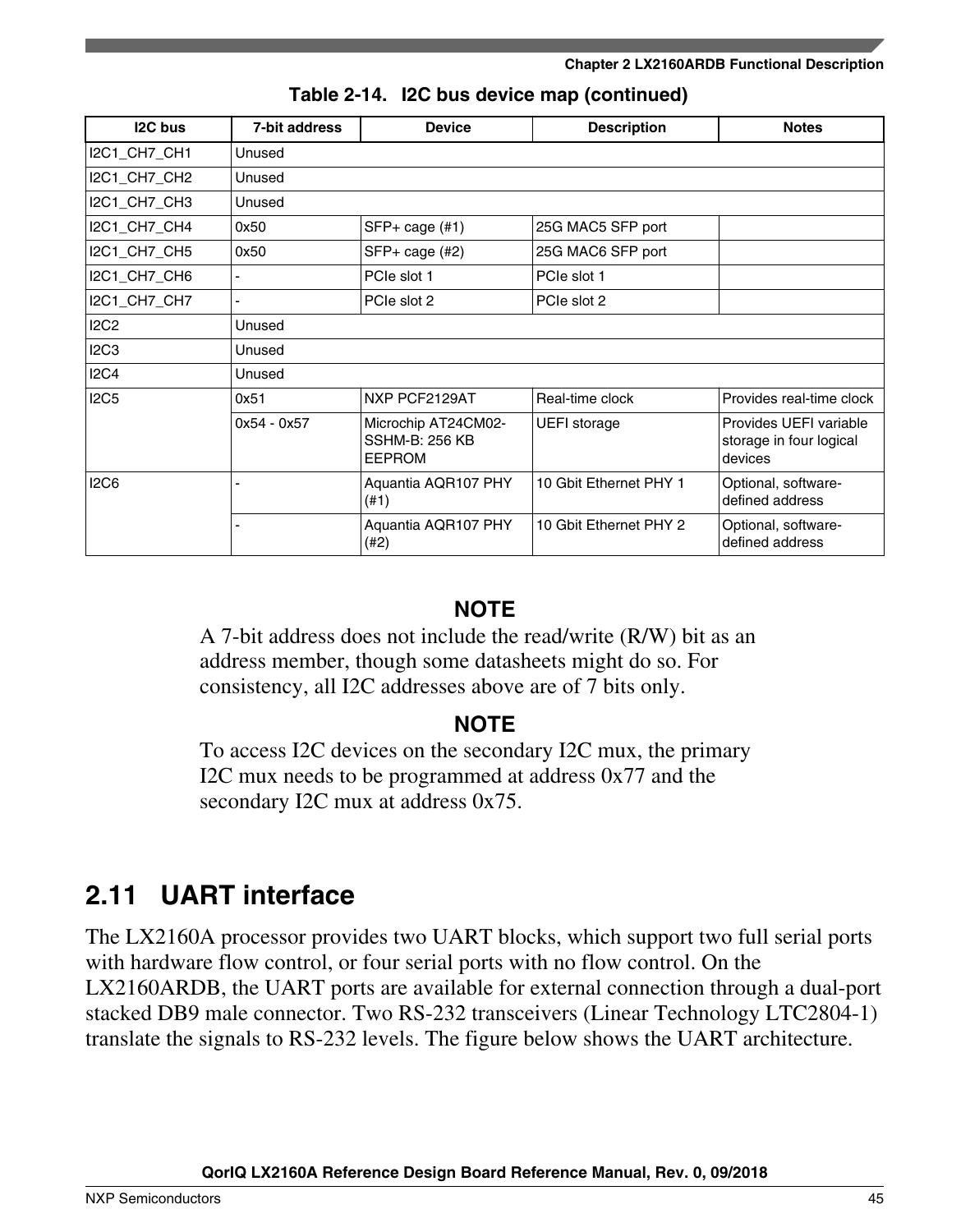

**Figure 2-20. UART architecture**

# **2.11.1 Quad serial port support**

The serial ports support converting each 4-wire serial port into two independent 2-wire serial ports (for a total of four). When enabled, the UART1\_RTS\_B/UART2\_RTS\_B signal becomes UART3\_SIN/UART4\_SIN and the UART1\_CTS\_B/UART2\_CTS\_B signal becomes UART3\_SOUT/UART4\_SOUT. To evaluate UART3 and/or UART4, a custom DB9 interface cable must be created, as shown in the following figure.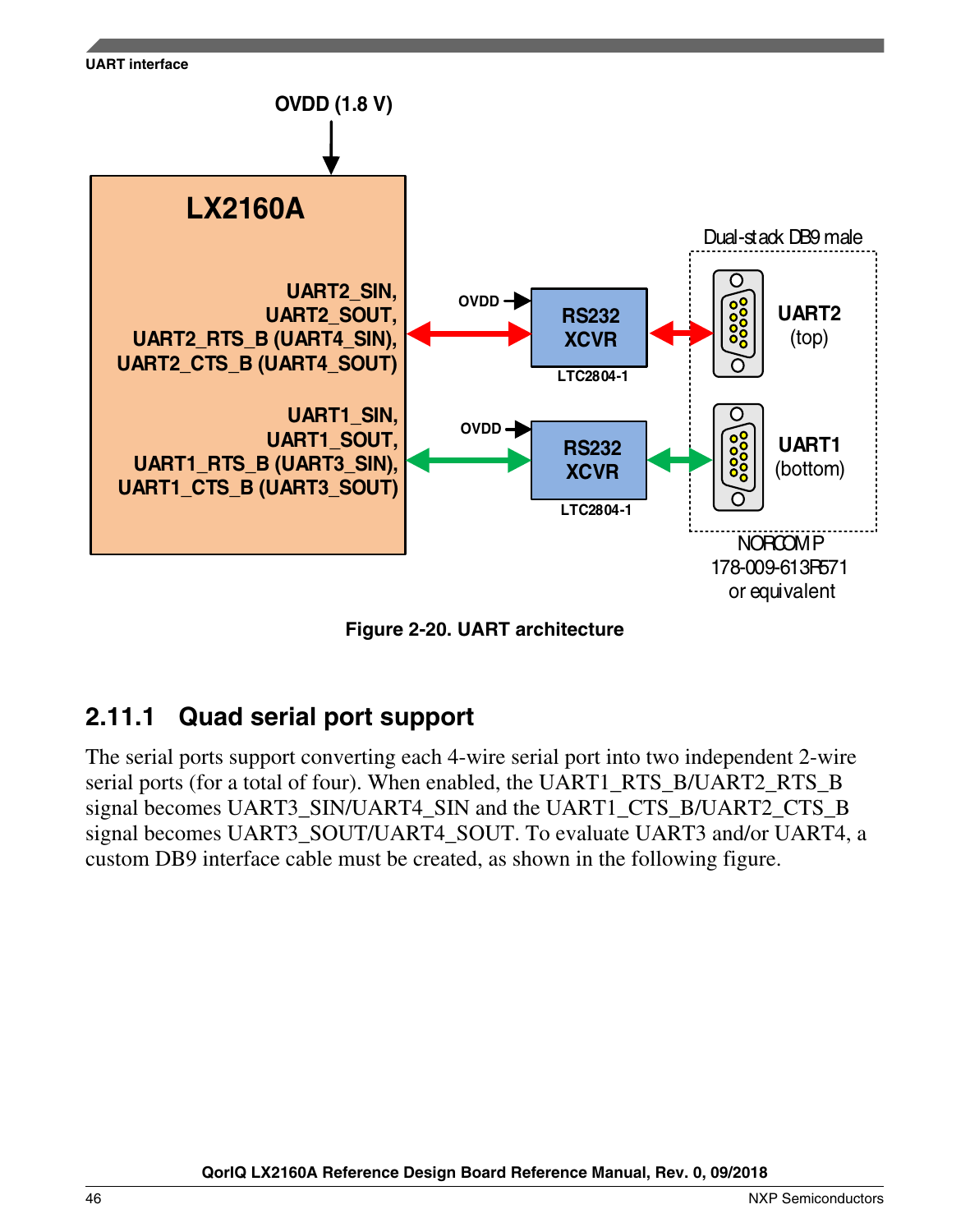#### **Chapter 2 LX2160ARDB Functional Description**



**NOTE** NXP does not make or supply this adapter cable.

# **2.12 CAN interface**

The LX2160A processor supports two controller area network (CAN) modules, CAN1 and CAN2. On the LX2160ARDB, the CAN ports are available for external connection through a dual-port stacked DB9 male connector. Two high-speed CAN transceivers (NXP TJA1051T/3) provide an interface for the CAN ports to send and receive CAN signals to and from the processor. The figure below shows the CAN architecture.



**Figure 2-22. CAN architecture**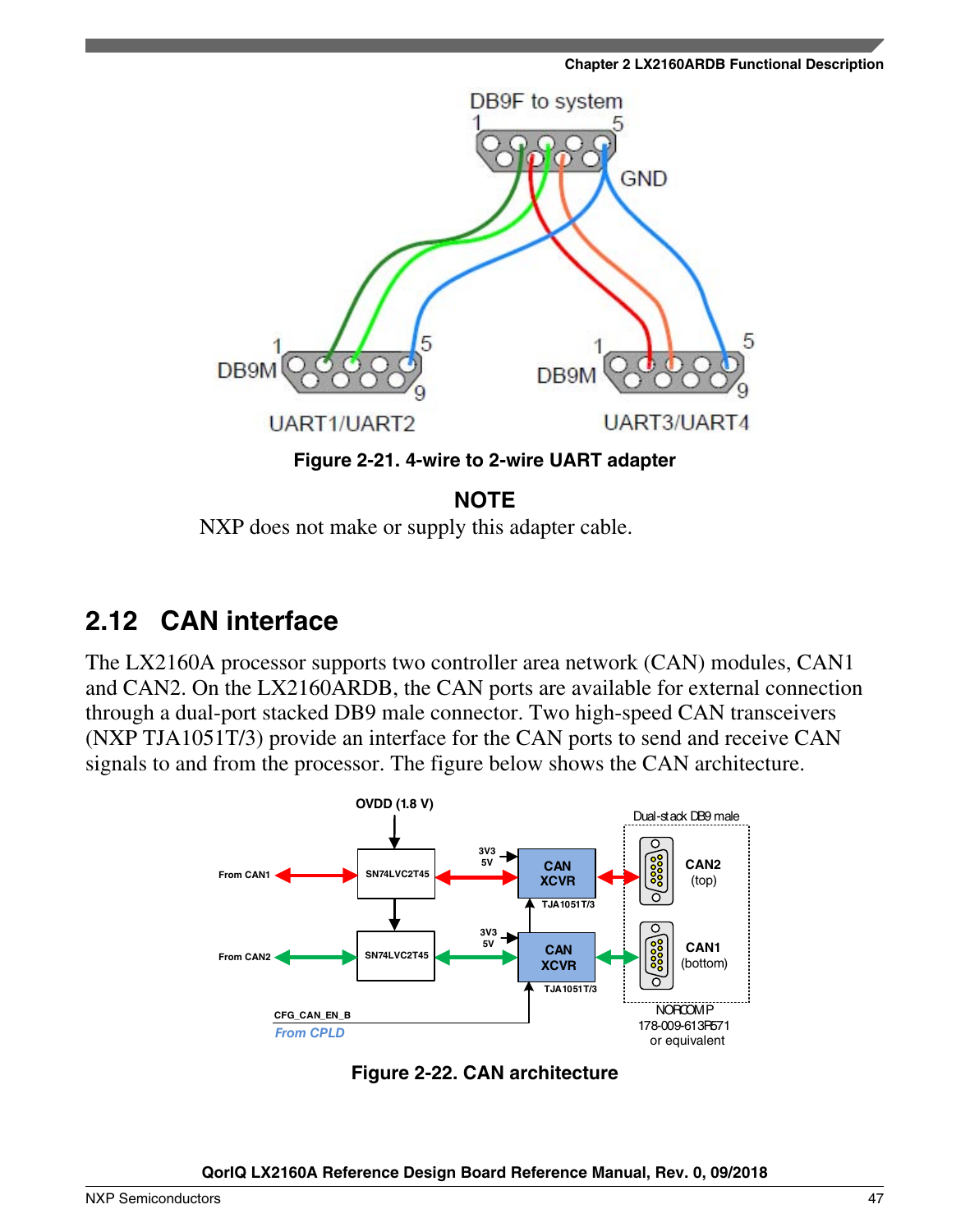# **2.13 JTAG port**

The JTAG port provides access to the processor using a standard 10-pin Arm Cortex JTAG connector for debugging purposes. The following figure shows the LX2160ARDB JTAG architecture.



**Figure 2-23. JTAG architecture**

# **2.14 Interrupt controller**

Some of the LX2160A generic interrupt controller (GIC) pins are reserved for use with RTC and different Ethernet PHYs. The remaining pins are used to merge various boardrelated interrupt sources for handling by the processor, or for general GPIO use. The interrupts are connected as shown in the figure below.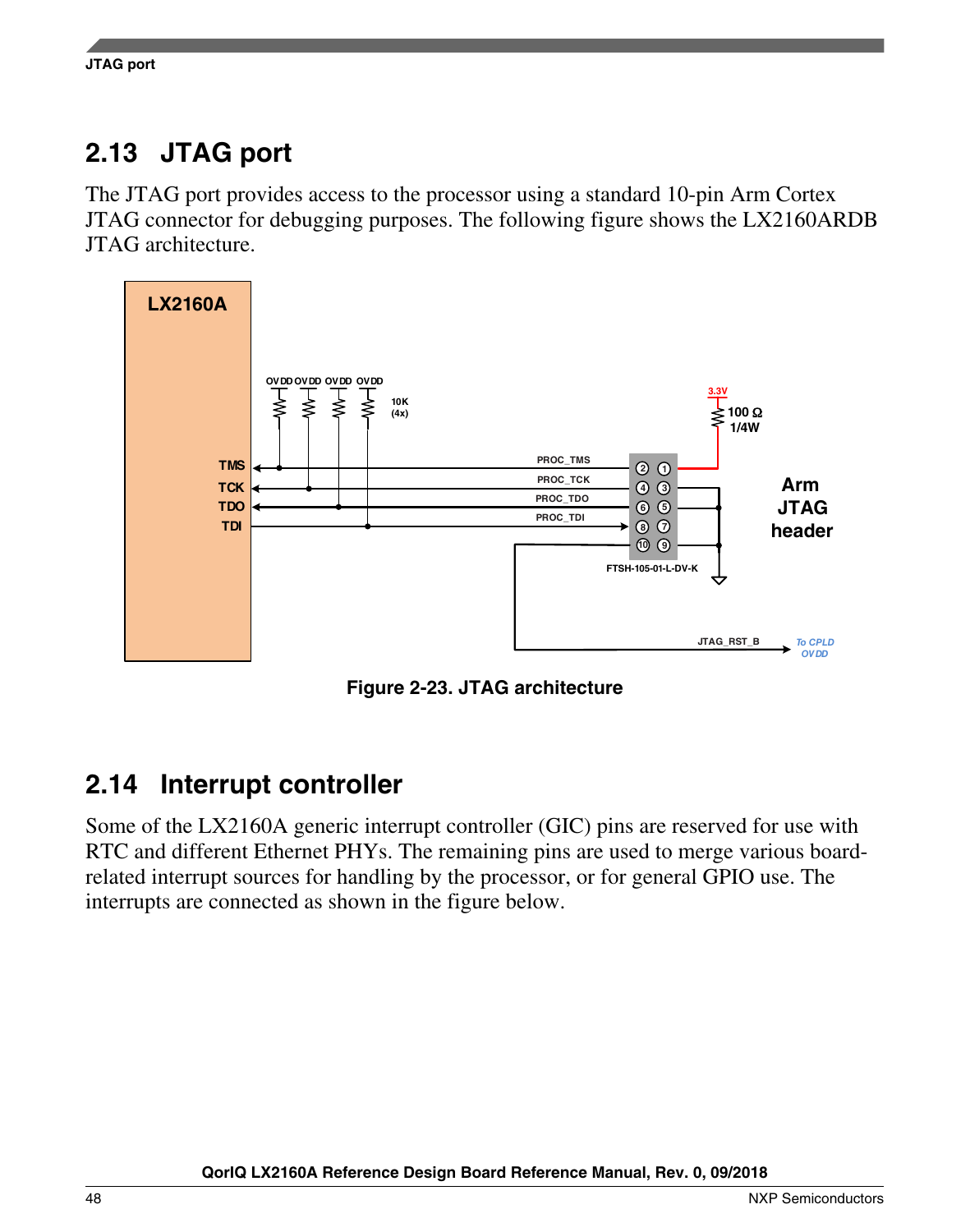#### **Chapter 2 LX2160ARDB Functional Description**



**Figure 2-24. Interrupt architecture**

The table below summarizes the interrupt assignments used.

|  | Table 2-15. LX2160ARDB interrupt assignments |
|--|----------------------------------------------|
|--|----------------------------------------------|

| Interrupt signal    | <b>Supported function</b>            | <b>Description</b>                           |  |
|---------------------|--------------------------------------|----------------------------------------------|--|
| IRQ0_B              | IRQ_40GE_B                           | 40 GbE PHY (CS4223) interrupt                |  |
| IRQ1_B              | PHY 25G LOL                          | 25 GbE PHY (IN112525) loss-of-lock interrupt |  |
| IRQ <sub>2_</sub> B | IRQ_10G_PHY1_B                       | 10 GbE PHY #1 (AQR107) interrupt             |  |
| IRQ3 B              | IRQ_10G_PHY2_B                       | 10 GbE PHY #2 (AQR107) interrupt             |  |
| IRQ4_B              | IRQ EPHY1 B                          | 1 GbE PHY #1 (AR8035) interrupt              |  |
| IRQ5_B              | IRQ EPHY2_B                          | 1 GbE PHY #2 (AR8035) interrupt              |  |
| IRQ6_B              | Unassigned                           |                                              |  |
| IRQ7_B              | IRQ FAN B                            | EMC2305 fan controller interrupt             |  |
| IRQ8 B              | IRQ RTC B                            | <b>RTC</b> interrupt                         |  |
| IRQ9_B              | PHY_25G_LOL (if SFP2_MOD_ABS is low) | SFP2 transceiver loss-of-lock interrupt      |  |
| IRQ10_B             | PHY_25G_LOL (if SFP3_MOD_ABS is low) | SFP3 transceiver loss-of-lock interrupt      |  |
| IRQ11_B             | IRQ_QSFP_B                           | zQSFP+ transceiver (40 GbE PHY) interrupt    |  |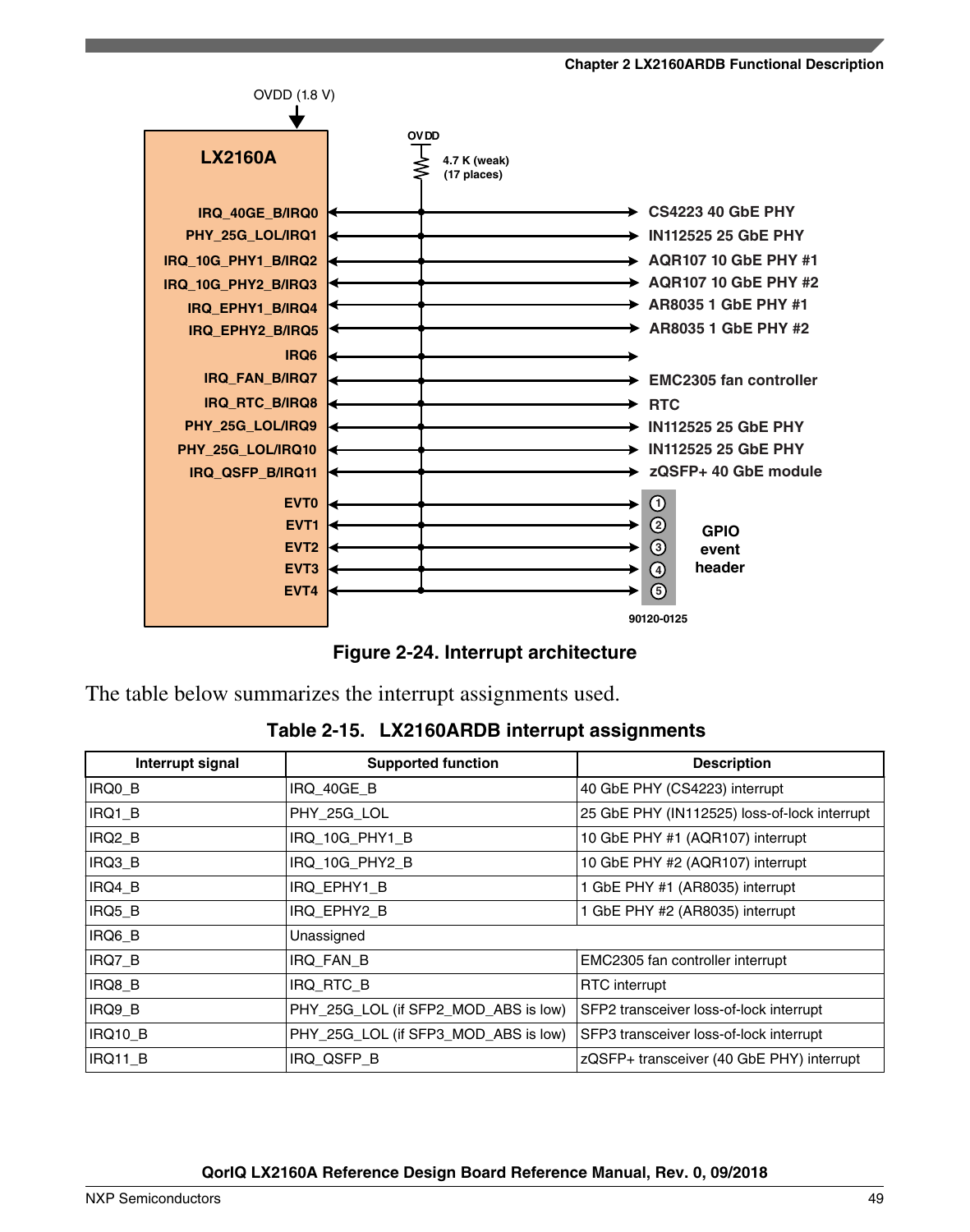# **2.15 GPIO access**

The LX2160A processor has no dedicated general-purpose input/output (GPIO) pins. Instead, GPIO functions are multiplexed internally onto other signals, which must be disabled before using the GPIO functions. For the LX2160ARDB, GPIO access is provided through the IRQ pins IRQ[0:11] and EVT pins EVT[0:4] but only when those pins are not used for IRQ or other purposes. The following figure shows the GPIO access header.



**Figure 2-25. GPIO interface**

By programming the RCW "IRQ EXT" field properly, an unused IRQ pin can be reassigned to GPIO purposes. Event signals from EVT pins EVT[0:4] flow through a 5 pin GPIO header.

The table below shows the GPIO mapping in the LX2160ARDB.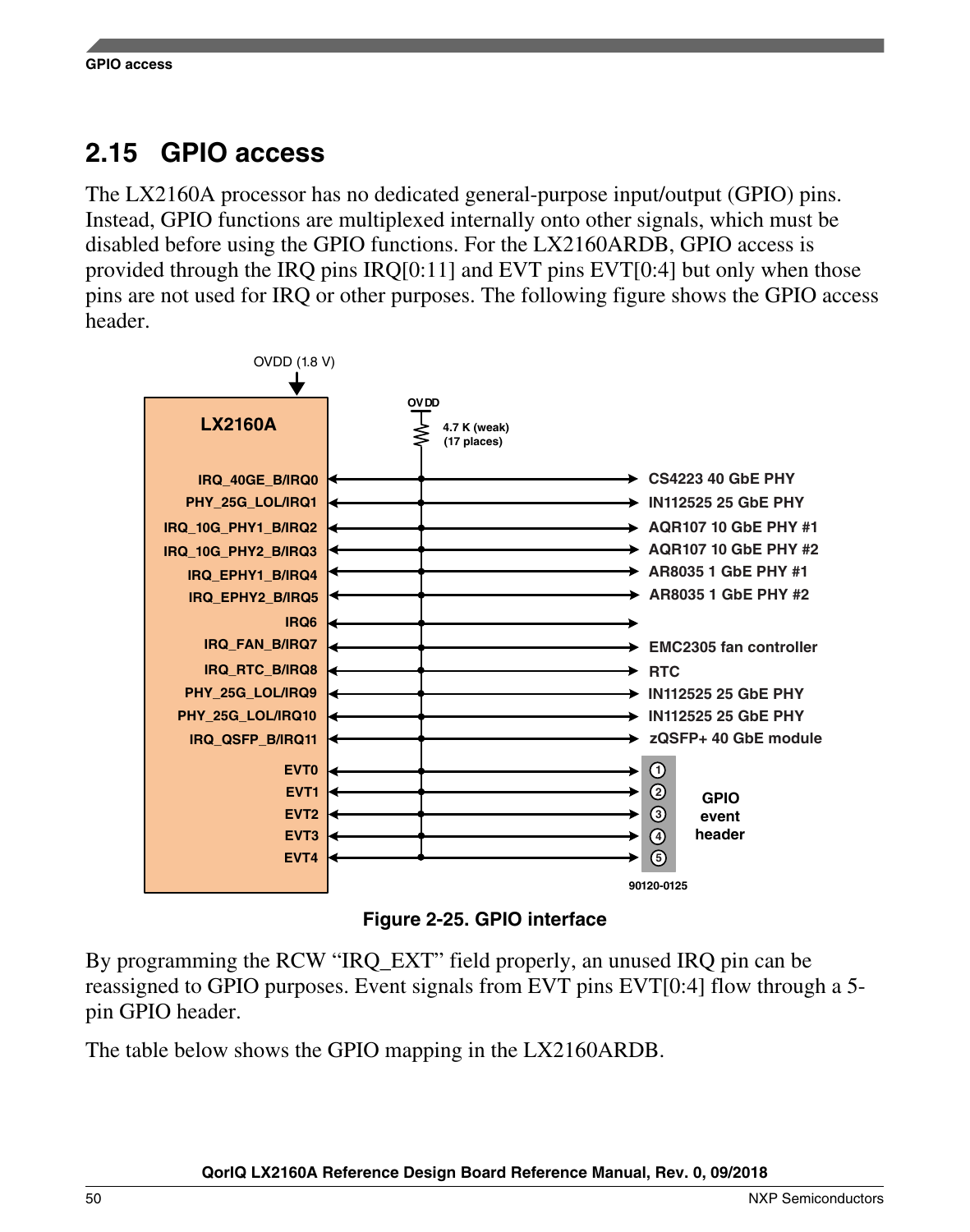| LX2160A pin      | <b>LX2160A GPIO function</b> | <b>LX2160A primary function</b>      |
|------------------|------------------------------|--------------------------------------|
| IRQ0             | GPIO3[0]                     | IRQ_40GE_B                           |
| IRQ1             | GPIO3[1]                     | PHY_25G_LOL                          |
| IRQ <sub>2</sub> | GPIO3[2]                     | IRQ_10G_PHY1_B                       |
| IRQ3             | GPIO3[3]                     | IRQ_10G_PHY2_B                       |
| IRQ4             | GPIO3[4]                     | IRQ_EPHY1_B                          |
| IRQ5             | GPIO3[5]                     | IRQ_EPHY2_B                          |
| IRQ6             | GPIO3[6]                     |                                      |
| IRQ7             | GPIO3[7]                     | IRQ_FAN_B                            |
| IRQ8             | GPIO3[8]                     | IRQ_RTC_B                            |
| IRQ9             | GPIO3[9]                     | PHY_25G_LOL (if SFP2_MOD_ABS is low) |
| IRQ10            | GPIO3[10]                    | PHY_25G_LOL (if SFP3_MOD_ABS is low) |
| IRQ11            | GPIO3[11]                    | IRQ_QSFP_B                           |
| EVT0_B           | GPIO3[12]                    |                                      |
| EVT1_B           | GPIO3[13]                    |                                      |
| EVT2_B           | GPIO3[14]                    |                                      |
| EVT3_B           | GPIO3[15]                    |                                      |
| EVT4_B           | GPIO3[16]                    |                                      |

### **Table 2-16. GPIO mapping**

### **NOTE**

Because all IRQ signals have a pull-up, GPIO pins programmed to input mode default to "1".

# **2.16 Temperature measurement**

The LX2160A processor has two thermal monitoring diodes, which can be measured on the LX2160ARDB by two thermal monitor devices, SA56004ED and SA56004FD, from NXP. Software can perform direct die temperature readings with an accuracy of  $\pm 1$  °C. See [I2C interface](#page-40-0) for addressing information.

In addition to monitoring, the SA56004ED and SA56004FD devices can also trigger alarms upon detecting thermal problems. To do this, the thermal warning and thermal alert signals from these devices are connected to the system controller (CPLD), as well as to status LEDs. The CPLD uses these signals to power down the system, to protect the processor from over-temperature damage.

The LX2160ARDB thermal management scheme is shown in the figure below.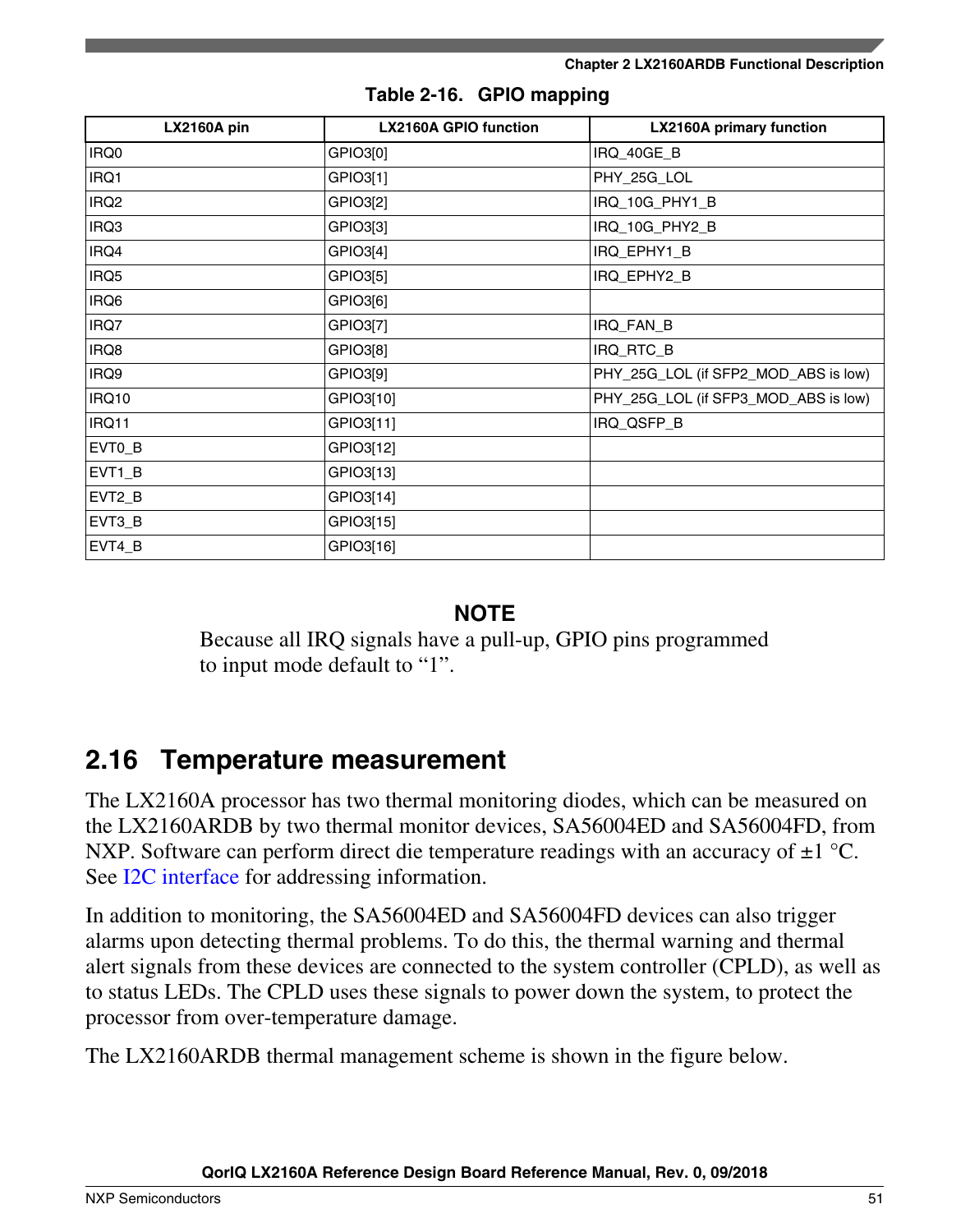



**Figure 2-26. Thermal management scheme**

Thermal monitoring happens with no programming involved. However, if the thermal limit, by default set as 85 °C, is higher than desired, it will need to be re-programmed. To change the thermal trip point, issue the I2C writes listed in the table below.

|  |  |  | Table 2-17. Thermal monitor configuration |
|--|--|--|-------------------------------------------|
|--|--|--|-------------------------------------------|

| <b>I2C</b> write                                                                                    | <b>Description</b>                                                                                                                                                      |  |  |
|-----------------------------------------------------------------------------------------------------|-------------------------------------------------------------------------------------------------------------------------------------------------------------------------|--|--|
| 0x77 0x0B 0x0B                                                                                      | Program primary I2C bus multiplexer (PCA9547PW) to get access to<br> I2C1_CH3 (I2C sub-channel for SA56004ED/SA56004FD)                                                 |  |  |
| 0x4C 0x19 <tlimit> (thermal monitor 1)<br/>0x4D 0x19 <tlimit> (thermal monitor 2)</tlimit></tlimit> | Program the thermal limit of SA56004ED/SA56004FD external<br>measurement (the processor). <tlimit> can be any user-defined<br/>value, for example, decimal 50.</tlimit> |  |  |

### **NOTE**

 monitoring. This may be necessary if operating the board The SW\_BYPASS\_B switch (SW4[1]) disables thermal without a processor installed, as an open thermal diode connection will measure as 127 °C.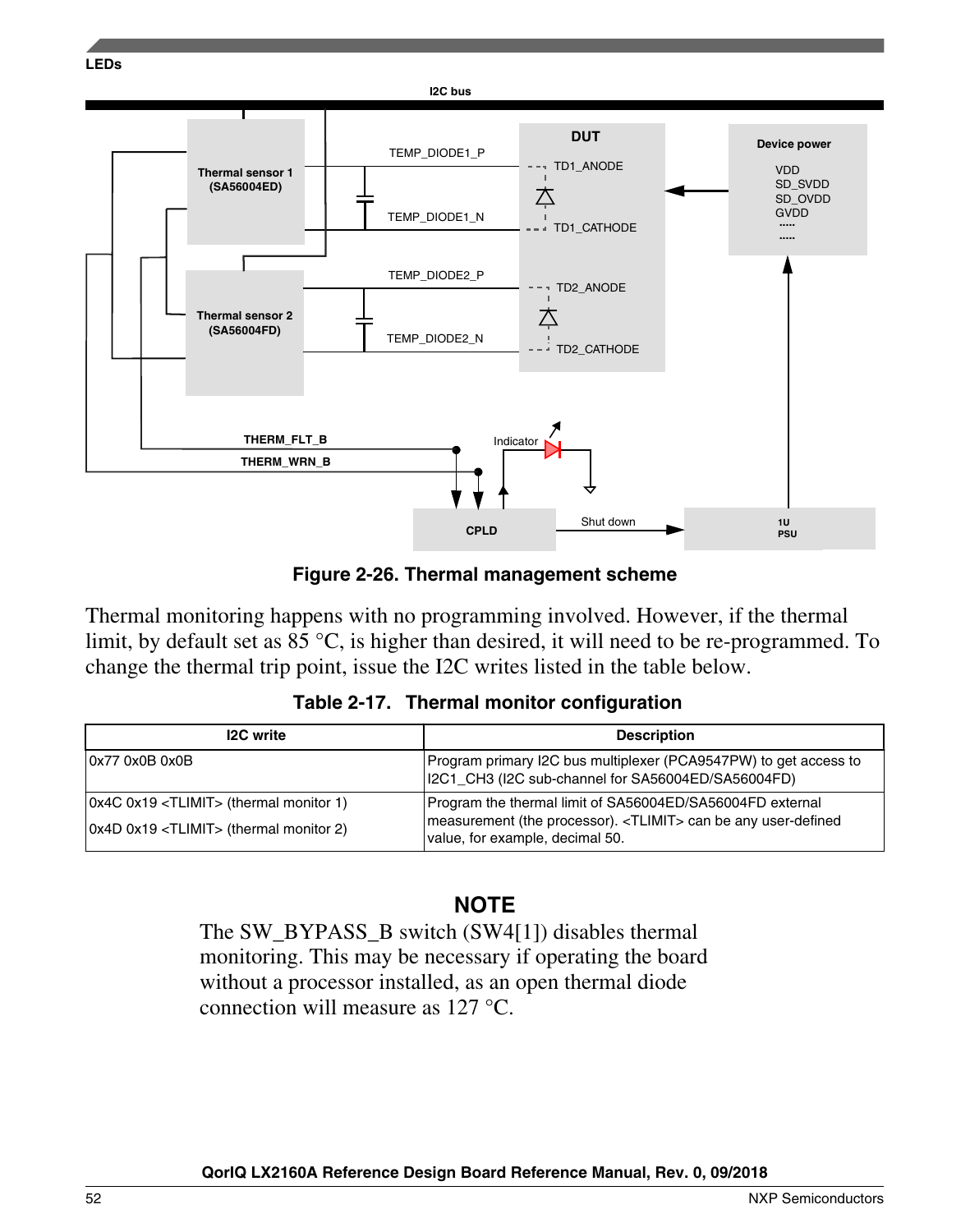# **2.17 LEDs**

The LX2160ARDB has numerous onboard light-emitting diodes (LEDs), which can be used to monitor various system functions, such as power on, reset, board faults, and so on. The information collected from LEDs can be used for debugging purposes. The table below lists all the LEDs present on the LX2160ARDB.

| Reference<br>designator | <b>LED color</b> | <b>LED</b> name | <b>Description (when LED is ON)</b>                                                                                                                                                                                                                                   |
|-------------------------|------------------|-----------------|-----------------------------------------------------------------------------------------------------------------------------------------------------------------------------------------------------------------------------------------------------------------------|
| D <sub>1</sub>          | Yellow           | PRELOAD         | The PSU-loading FET is active; it may be hot during<br>power-up or shortly afterward. Avoid touching this area.                                                                                                                                                       |
| D18                     | <b>Blue</b>      | <b>PASS</b>     | The CPLD has completed power and reset sequencing and<br>no errors are detected                                                                                                                                                                                       |
| D19                     | Yellow           | <b>ASLEEP</b>   | The processor has not exited Sleep mode, which generally<br>indicates:<br>• Improper RCW source selection<br>• Boot memory does not contain a valid RCW/PBL<br>• PLL multipliers in the RCW data are not compatible<br>with the fixed SYSCLK, DDRCLK, or SDCLK values |
| D <sub>20</sub>         | Red              | <b>FAIL</b>     | One of the following has happened:<br>• A thermal over-temperature fault has occurred<br>• One or more power supplies have not started<br>• Software has set the register CTL[0] (FAIL) to<br>indicate a software fault                                               |
| D <sub>21</sub>         | Red              | <b>PORST</b>    | The CPLD is asserting PORESET_B to the processor and<br>is in the process of restarting the system                                                                                                                                                                    |
| D <sub>22</sub>         | Red              | <b>RST REQ</b>  | The processor is asserting RESET_REQ_B. This is<br>typically due to the reasons described for the ASLEEP<br>LED.                                                                                                                                                      |
| D <sub>23</sub>         | Red              | <b>THERM</b>    | Thermal monitors have detected a thermal fault and have<br>shut down the system<br>NOTE: Unless reprogrammed by user software, the<br>thermal trip point is 85 °C.                                                                                                    |
| D41                     | Red              | <b>ROTERR</b>   | The processor has been installed in the socket rotated 90,<br>180, or 270 degrees from the pin 1 orientation. The system<br>and device power supplies have been shut down to protect<br>the device.                                                                   |
| D <sub>24</sub>         | Green            | M7              | General status. See Multi-status LEDs for details.                                                                                                                                                                                                                    |
| D <sub>25</sub>         | Green            | M <sub>6</sub>  |                                                                                                                                                                                                                                                                       |
| D <sub>26</sub>         | Green            | M <sub>5</sub>  |                                                                                                                                                                                                                                                                       |
| D <sub>27</sub>         | Green            | M4              |                                                                                                                                                                                                                                                                       |
| D42                     | Green            | MЗ              |                                                                                                                                                                                                                                                                       |
| D43                     | Green            | M <sub>2</sub>  |                                                                                                                                                                                                                                                                       |
| D45                     | Green            | M1              |                                                                                                                                                                                                                                                                       |
| D44                     | Green            | M <sub>0</sub>  |                                                                                                                                                                                                                                                                       |

**Table 2-18. LX2160ARDB LEDs**

*Table continues on the next page...*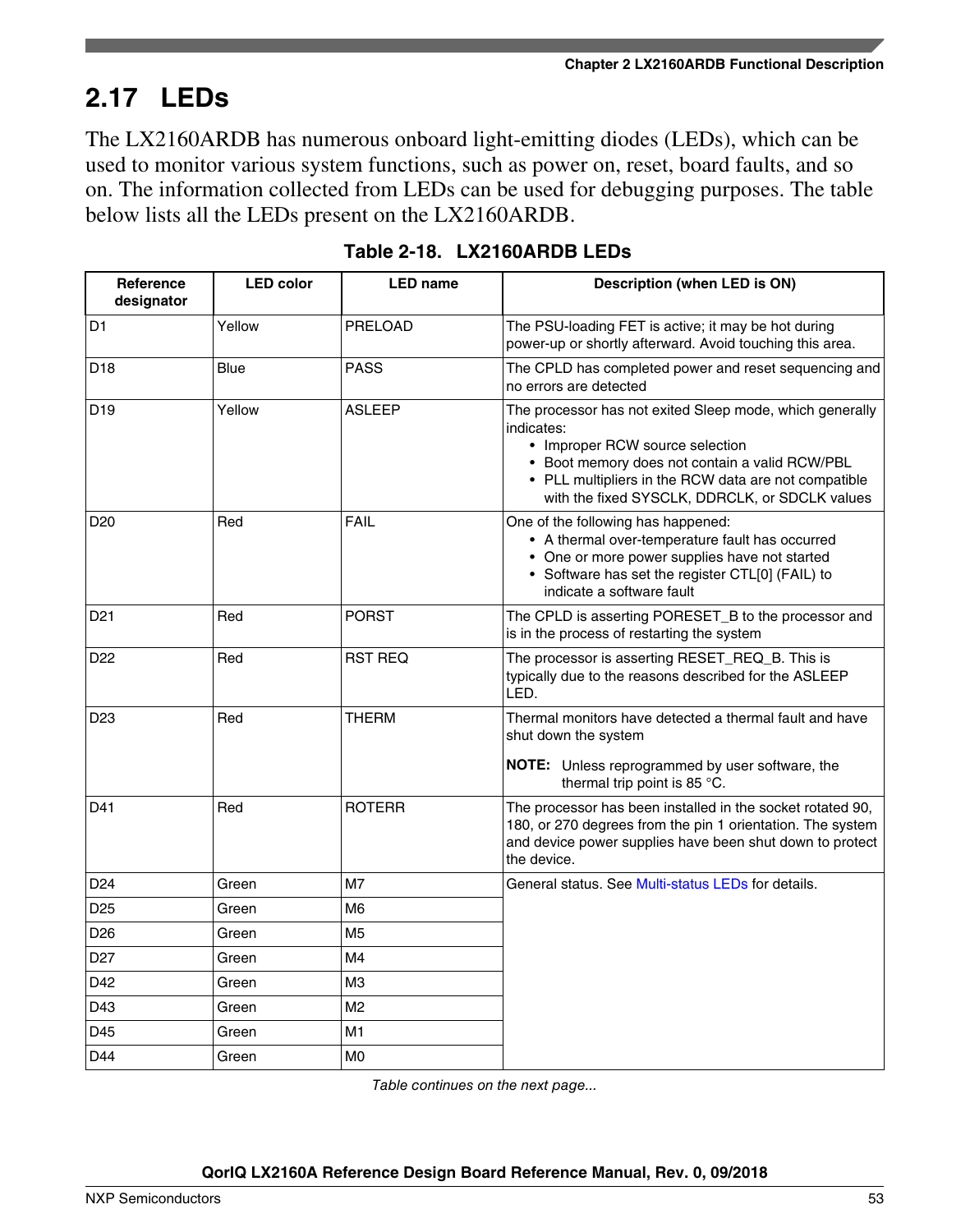<span id="page-53-0"></span>

| <b>Reference</b><br>designator | <b>LED color</b> | <b>LED</b> name  | <b>Description (when LED is ON)</b>                                                                                                     |
|--------------------------------|------------------|------------------|-----------------------------------------------------------------------------------------------------------------------------------------|
| D <sub>28</sub>                | Green            | 3VSB             | The ATX power supply is supplying 3.3 V "standby power"<br>to the system. The system cannot power up unless this<br>supply is provided. |
| D <sub>29</sub>                | Green            | 3V3              | 3V3 ATX power supply is operating correctly                                                                                             |
| D <sub>30</sub>                | Green            | <b>VDD</b>       | VDD (processor core) power supply is operating correctly                                                                                |
| D31                            | Green            | <b>GVDD</b>      | GVDD (DDR4) power supply is operating correctly                                                                                         |
| D32                            | Green            | <b>SDAV</b>      | SD_AVDD power supply is operating correctly                                                                                             |
| D33                            | Green            | <b>USBV</b>      | USB_SVDD power supply is operating correctly                                                                                            |
| D34                            | Green            | <b>OVDD</b>      | OVDD power supply is operating correctly                                                                                                |
| D35                            | Green            | 0V85             | 0V85 power supply is operating correctly                                                                                                |
| D36                            | Green            | VTT <sub>1</sub> | VTT1 power supply is operating correctly                                                                                                |
| D37                            | Green            | <b>SDV</b>       | SD_VDD power supply is operating correctly                                                                                              |
| D38                            | Green            | 2Vx              | 2V1 and 2V5 power supplies are operating correctly                                                                                      |
| D39                            | Green            | <b>LVX</b>       | 0V9 and 1V2 power supplies are operating correctly                                                                                      |
| D <sub>5</sub>                 | Green            | QSFP             | A QSFP module is installed in the QSFP port                                                                                             |
| D <sub>9</sub>                 | Green            | 25GMAC5          | An SFP module is installed in 25G MAC5 SFP port                                                                                         |
| D <sub>10</sub>                | Green            | 25GMAC6          | An SFP module is installed in 25G MAC6 SFP port                                                                                         |
| D <sub>11</sub>                | Green            | USB1_5V          | 5 V power is supplied to the USB #1 connector for external<br>devices                                                                   |
| D <sub>13</sub>                | Green            | <b>USB2 5V</b>   | 5 V power is supplied to the USB #2 connector for external<br>devices                                                                   |

**Table 2-18. LX2160ARDB LEDs (continued)**

## **2.17.1 Multi-status LEDs**

The board includes eight multi-status LEDs that indicate hardware activity; however, software can override these LEDs to use them for debugging purposes. The table below describes the functions of the multi-status LED arrays.

| Table 2-19. LED array functions |  |  |
|---------------------------------|--|--|
|---------------------------------|--|--|

| <b>LED</b>     | Startup (from power on to<br>power-up complete + 2 seconds) | Normal (after 2 seconds)                             | User-defined (if register<br>$CTL[1] (LED) = 1)$ |  |
|----------------|-------------------------------------------------------------|------------------------------------------------------|--------------------------------------------------|--|
| M7             | Power Sequencer state                                       | "Idle" pattern, a pattern shown to indicate that the | M[7:0] reflect contents of                       |  |
| M <sub>6</sub> | $(see Table 2-20)$                                          | FPGA has completed all startup activities            | the LED register                                 |  |
| M <sub>5</sub> |                                                             |                                                      |                                                  |  |
| M <sub>4</sub> |                                                             | Off always                                           |                                                  |  |
| M <sub>3</sub> | Reset Sequencer state                                       | Live I2C1_SCL activity                               |                                                  |  |
| M2             | $(see Table 2-21)$                                          | Live I2C remote activity                             |                                                  |  |
| M1             |                                                             | Same as M[3:2], except that short pulses are         |                                                  |  |
| M <sub>0</sub> |                                                             | stretched to 500 ms for easier detection             |                                                  |  |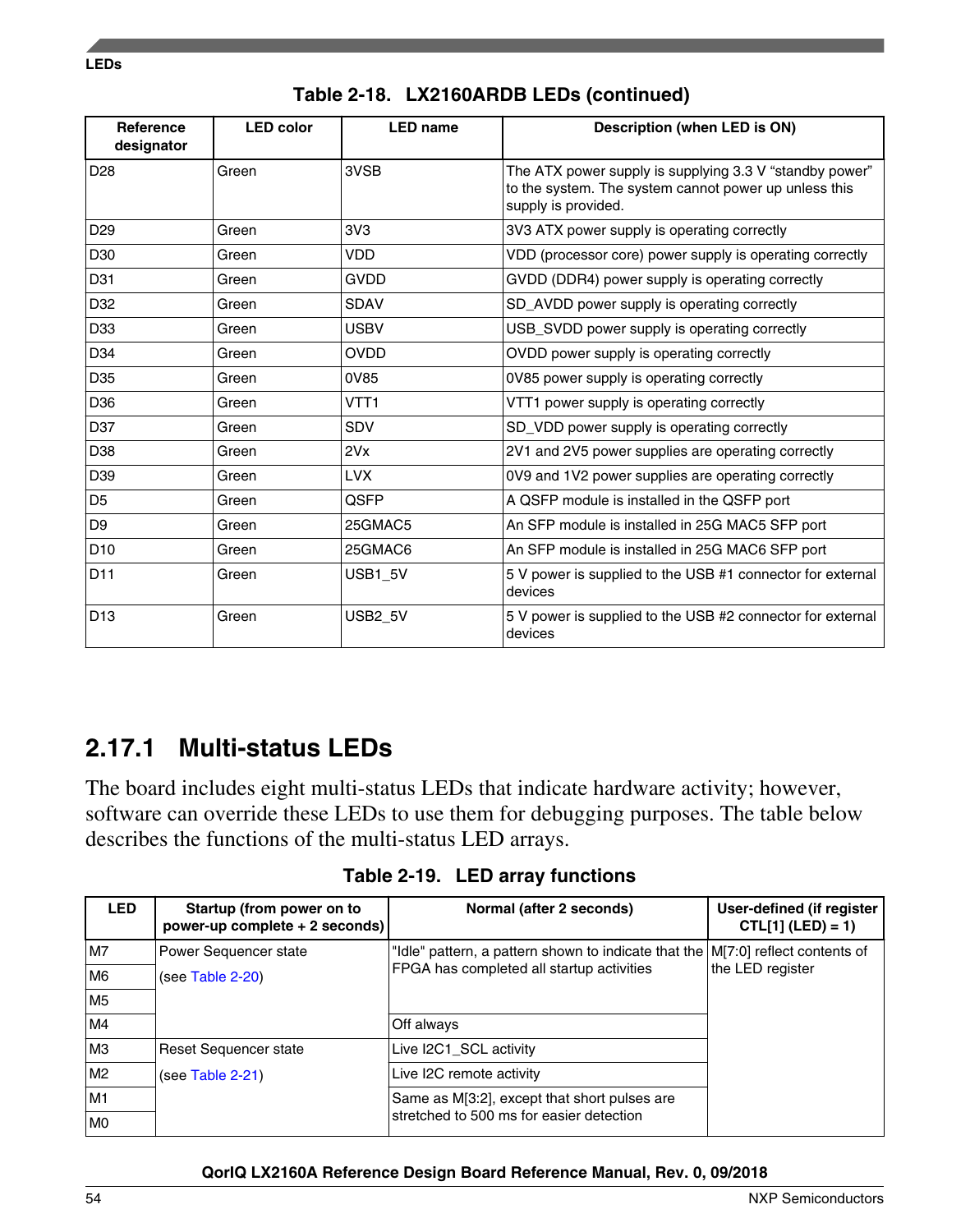### **NOTE**

<span id="page-54-0"></span>The LX2160ARDB power up voltage sequence diagram (LX2160ARDB Reference Manual) lists the power supplies assigned to each tier.

| <b>State</b>    | <b>LED: M[7:4]</b> | <b>Description</b>                                                                             |  |  |
|-----------------|--------------------|------------------------------------------------------------------------------------------------|--|--|
| <b>IDLE</b>     | $1110 = 0xE$       | Waiting for power-on events (for example, switch)                                              |  |  |
| WAIT ATX        | $0000 = 0x0$       | Waiting for ATX PSU to report stable                                                           |  |  |
| EN_TIER1        | $0001 = 0x1$       | Enable tier 1 PSUs, wait for tier 1 power-good reports                                         |  |  |
| EN_TIER2        | $0010 = 0x2$       | Enable tier 2 PSUs, wait for tier 2 power-good reports                                         |  |  |
| EN TIER3        | $0011 = 0x3$       | Enable tier 3 PSUs, wait for tier 3 power-good reports                                         |  |  |
| EN_TIER4        | $0100 = 0x4$       | Enable tier 4 PSUs, wait for tier 4 power-good reports                                         |  |  |
| <b>WAIT_ALL</b> | $0110 = 0x6$       | Wait for all unmanaged PSUs to report power-good                                               |  |  |
| PG FAIL         | $0111 = 0x7$       | All power supplies were not stable within 1800*30 ns after the last<br>power was enabled       |  |  |
| <b>STABLE</b>   | $1000 = 0x8$       | Power sequencing complete. Wait for power-off events.                                          |  |  |
| <b>DISABLE</b>  | $1101 = 0xD$       | Disable tiers 41 PSUs, in that order, with 1 ms delay                                          |  |  |
| <b>FAULT</b>    | $1111 = 0xF$       | Fault occurred. Power supplies were shut down due to thermal<br>faults or die rotation errors. |  |  |

**Table 2-20. Power Sequencer state**

| <b>State</b>    | <b>LED: M[3:0]</b>  | <b>Description</b>                                       |
|-----------------|---------------------|----------------------------------------------------------|
| <b>IDLE</b>     | $0000 = 0x0$        | Waiting for initial reset events                         |
| <b>RECONFIG</b> | $0010 = 0x2$        | Update configuration from registers                      |
| CLOCK LOCK      | $0101 = 0x5$        | Wait for clock PLLs to stabilize                         |
| RELEASE_ALL     | $0110 = 0x6$        | Release all hardware resets except DUT                   |
| RELEASE_DUT     | $0111 = 0x7$        | Release DUT from reset                                   |
| <b>STABLE</b>   | $1000 = 0x8$        | Reset sequencing complete. Wait for reset events.        |
| RESET_REQ       | $1001 = 0x9$        | Start reset due to DUT RESET_REQ_B                       |
| <b>PORESET</b>  | $1010 = 0xA$        | Start reset due to JTAG RST B                            |
| RST_WATCH       | $1011 = 0xB$        | Start reset due to watchdog timeout                      |
| RST_BY_REG      | $1100 = 0 \times C$ | Start reset due to setting register bit RST_CTL[RST] = 1 |
| RST_BY_SW       | $1101 = 0xD$        | Start reset due to pushbutton switch                     |
| <b>RECONFIG</b> | $1110 = 0xE$        | Start reset due to reconfig request via RCFG $[GO] = 1$  |
| POST RST        | $1111 = 0xF$        | Wait for reset requests to clear                         |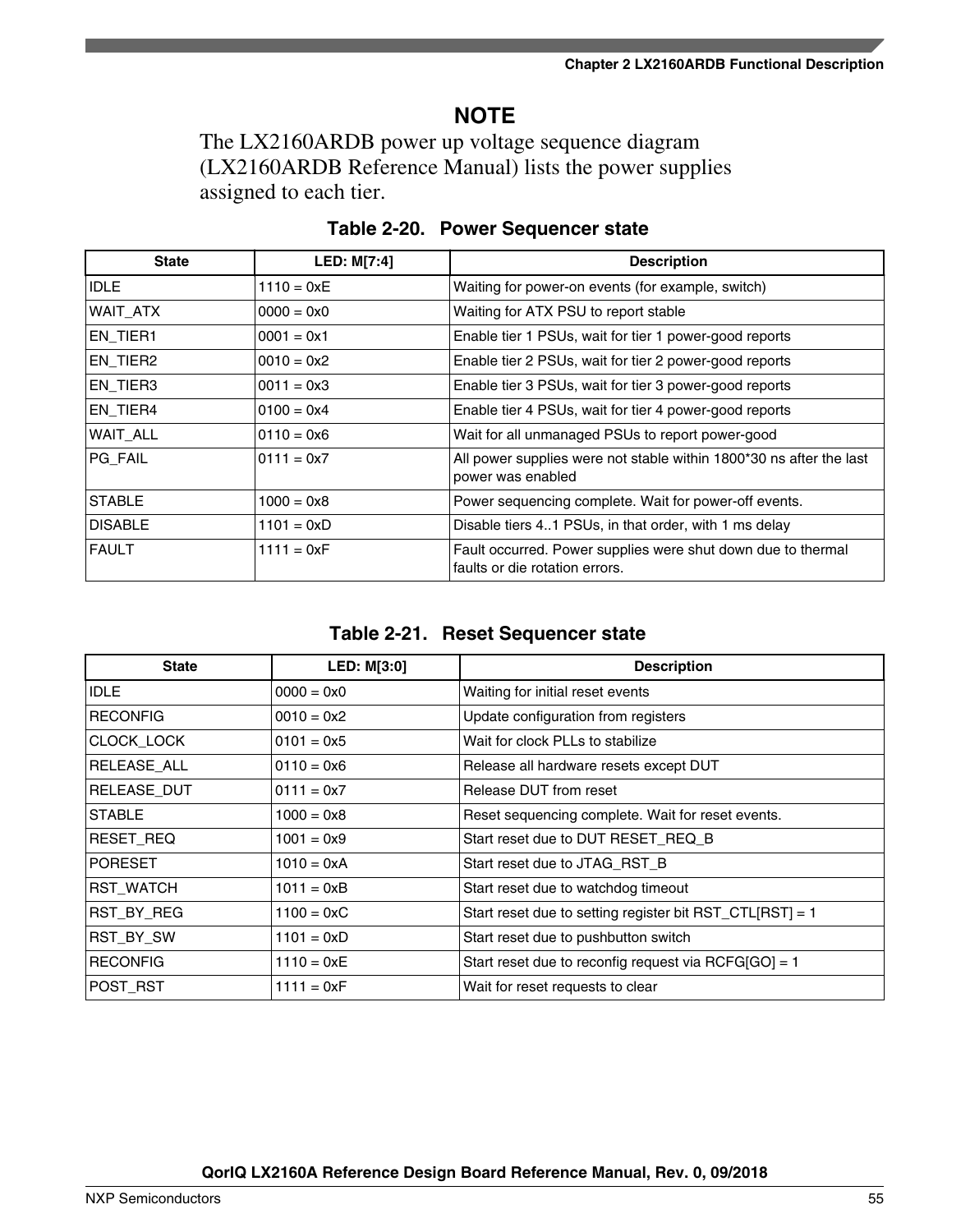# **2.18 DIP switches**

The LX2160ARDB provides dual inline package (DIP) switches to allow easy configuration of the system for the most popular board options. These switches are stored in BRDCFG and DUTCFG registers by CPLD before being used, allowing software (either local or remote) to reconfigure the system as needed.

The table below explains the DIP switches available in the LX2160ARDB. For each DIP switch:

- If the switch is up (on), the value is 1
- If the switch is down (off), the value is 0

| <b>Switch</b> | <b>Supported function</b>                  | <b>Description</b>                                                                                                                                                                                                                  |               |               |                                                                       |
|---------------|--------------------------------------------|-------------------------------------------------------------------------------------------------------------------------------------------------------------------------------------------------------------------------------------|---------------|---------------|-----------------------------------------------------------------------|
| SW1[1:4]      | <b>RCW</b> fetch location                  | SW_RCW_SRC[3:0]                                                                                                                                                                                                                     |               |               |                                                                       |
|               | CFG_RCW_SRC[3:0]                           | • 0000: Hard-coded RCW<br>• 1000: SDHC1: SD card<br>• 1001: SDHC2: eMMC<br>• 1010: I2C boot EEPROM<br>• 1100: XSPI sNAND, 2 KB pages<br>• 1101: XSPI sNAND, 4 KB pages<br>• 1111: XSPI serial NOR, 24-bit address (default setting) |               |               |                                                                       |
| SW1[5]        | Reset mode                                 | SW_RST_MODE                                                                                                                                                                                                                         |               |               |                                                                       |
|               | RESET_REQ_B                                | • 0: Ignore RESET_REQ_B<br>• 1: Trigger system reset on assertion of RESET_REQ_B (default<br>setting)                                                                                                                               |               |               |                                                                       |
| SW1[6:8]      | XSPI_A device mapping<br>CFG_XSPI_MAP[3:0] | SW_XMAP[2:0]: Controls how XSPI_A chip-selects are connected to<br>devices/peripherals.                                                                                                                                             |               |               |                                                                       |
|               |                                            | <b>Bit value</b><br>XSPI_A_CS0<br>XSPI A CS1<br><b>Description</b>                                                                                                                                                                  |               |               |                                                                       |
|               |                                            | 000 (default<br>setting)                                                                                                                                                                                                            | DEV#0         | DEV#1         | Boot from default<br>flash memory                                     |
|               |                                            | 001                                                                                                                                                                                                                                 | DEV#1         | DEV#0         | Boot from<br>alternative flash<br>memory                              |
|               |                                            | 010<br><b>QSPI</b> emulator<br>DEV#0<br>Boot from QSPI<br>emulator,<br>program default<br>flash memory                                                                                                                              |               |               |                                                                       |
|               |                                            | 011                                                                                                                                                                                                                                 | QSPI emulator | DEV#1         | Boot from QSPI<br>emulator,<br>program<br>alternative flash<br>memory |
|               |                                            | 100                                                                                                                                                                                                                                 | DEV#0         | QSPI emulator | <b>Emulator access</b>                                                |
|               |                                            |                                                                                                                                                                                                                                     |               |               |                                                                       |
| SW2[1]        | PCIe Spread-Spectrum<br>enable             | SW_SPREAD                                                                                                                                                                                                                           |               |               |                                                                       |

**Table 2-22. Switch settings**

*Table continues on the next page...*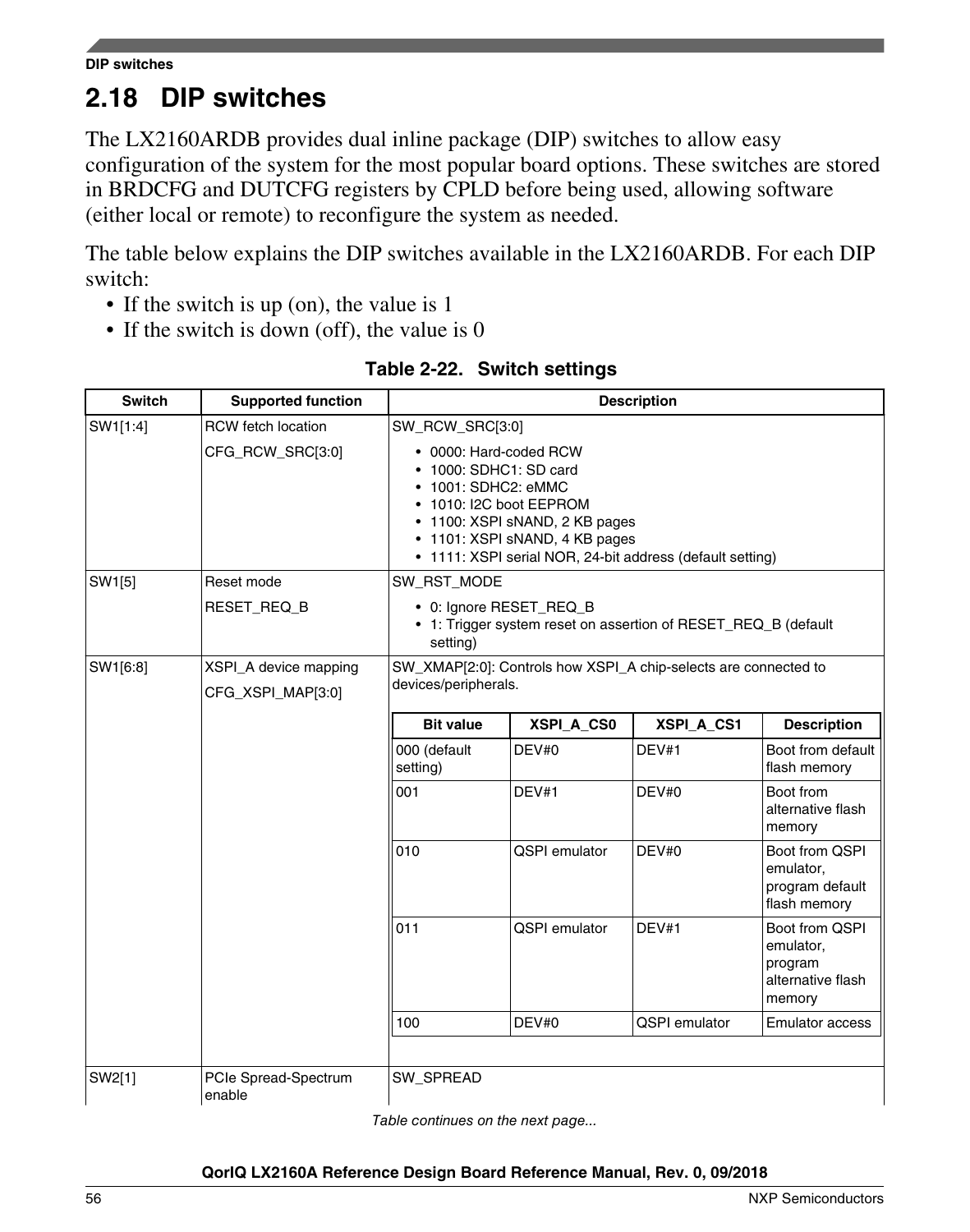#### **Chapter 2 LX2160ARDB Functional Description**

| rapie 2-22. Switch settings (continued) |                           |                                                                |  |
|-----------------------------------------|---------------------------|----------------------------------------------------------------|--|
| Switch                                  | <b>Supported function</b> | <b>Description</b>                                             |  |
|                                         | ICFG SPREAD               | • 0: 100 MHz clocks for PCIe slots are fixed (default setting) |  |
|                                         |                           | • 1: 100 MHz clocks for PCIe slots are spread-spectrum mo      |  |

|  | Table 2-22. Switch settings (continued) |  |
|--|-----------------------------------------|--|
|--|-----------------------------------------|--|

|                                      | CFG_SPREAD                     | • 0: 100 MHz clocks for PCIe slots are fixed (default setting)<br>• 1: 100 MHz clocks for PCIe slots are spread-spectrum modulated                                                             |  |
|--------------------------------------|--------------------------------|------------------------------------------------------------------------------------------------------------------------------------------------------------------------------------------------|--|
| SW2[2]                               | CS4223 configuration           | SW_P40IN                                                                                                                                                                                       |  |
|                                      | CFG_40GE_ROM                   | • 0: CS4223 40 GbE PHY is not self-configured (default setting)<br>• 1: CS4223 40 GbE PHY is self-configured on reset                                                                          |  |
| SW2[3]                               | PCIe slot clock enable         | SW_SLOTCLK                                                                                                                                                                                     |  |
|                                      | CFG_CLKEN_SLOT[1:2]_B          | • 0: PCIe slots are clocked only when a card is installed (default setting)<br>• 1: PCIe slots are clocked always                                                                              |  |
| SW2[4]                               | CS4223 MDC clock<br>generation | SW_MDC40G_EN<br>• 0: CS4223 does not receive clock during PORESET_B (default setting)<br>• 1: CS4223 receives ~1 MHz clock during PORESET_B                                                    |  |
| SW2[5]                               | SDHC voltage control           | SW_SDHC_VCTL<br>• 0: EVDD switches between 1.8 V and 3.3 V as required (default<br>setting)<br>• 1: EVDD locked to 1.8 V only. Only low-voltage (LV) SDHC cards are<br>supported in this mode. |  |
| SW2[6]                               | Unused                         | SW_ENGUSE0                                                                                                                                                                                     |  |
|                                      | CFG_ENG_USE0                   | Reserved with 1 as the default setting                                                                                                                                                         |  |
| SW2[7]                               | Unused                         | SW_ENGUSE1                                                                                                                                                                                     |  |
|                                      | CFG_ENG_USE1                   | Reserved with 1 as the default setting                                                                                                                                                         |  |
| SW2[8]<br>DDR clock source selection |                                | SW_ENGUSE2                                                                                                                                                                                     |  |
|                                      | CFG_ENG_USE2                   | • 0: DDR clocked from DDRCLK pin (default setting)<br>• 1: DDR clocked from differential SYSCLK                                                                                                |  |
| SW3[1:3]                             | Device type selection          | $SW_TESTSEL_B + SW_SVR[0:1]$                                                                                                                                                                   |  |
|                                      | TEST_SEL_B,<br>CFG_SVR[0:1]    | • 011: LX2120A/E<br>• 101: LX2080C/E<br>• 111: LX2160A/E (default setting)<br>• All other values are reserved                                                                                  |  |
| SW3[4]                               | SoC use                        | SW_SOCUSE                                                                                                                                                                                      |  |
|                                      | CFG_SOC_USE                    | • 1: Normal mode (default setting)                                                                                                                                                             |  |
|                                      |                                | NOTE: Do not change the default setting of this switch.                                                                                                                                        |  |
| SW3[5:6]                             | CPU device override            | SW_CPU_SEL                                                                                                                                                                                     |  |
|                                      |                                | • 00: Override to LS2-family device                                                                                                                                                            |  |
|                                      |                                | • 01: Override to LX2-family device<br>• 10: Reserved                                                                                                                                          |  |
|                                      |                                | • 11: Reserved (default setting)                                                                                                                                                               |  |
|                                      |                                | <b>NOTE:</b> This switch's settings are ignored if SW3[7] is set to 0.                                                                                                                         |  |
| SW3[7]                               | Force CPU selection            | SW_CPU_FORCE                                                                                                                                                                                   |  |
|                                      |                                | • 0: Normal mode (default setting)                                                                                                                                                             |  |
|                                      |                                | • 1: Use SW_CPU_SEL instead of CPU_ID                                                                                                                                                          |  |
|                                      |                                | NOTE: Do not change the default setting of this switch.                                                                                                                                        |  |
| SW3[8]                               | Unused                         | Reserved with 0 as the default setting                                                                                                                                                         |  |
| SW4[1]                               | Bypass mode                    | SW_BYPASS_B                                                                                                                                                                                    |  |

*Table continues on the next page...*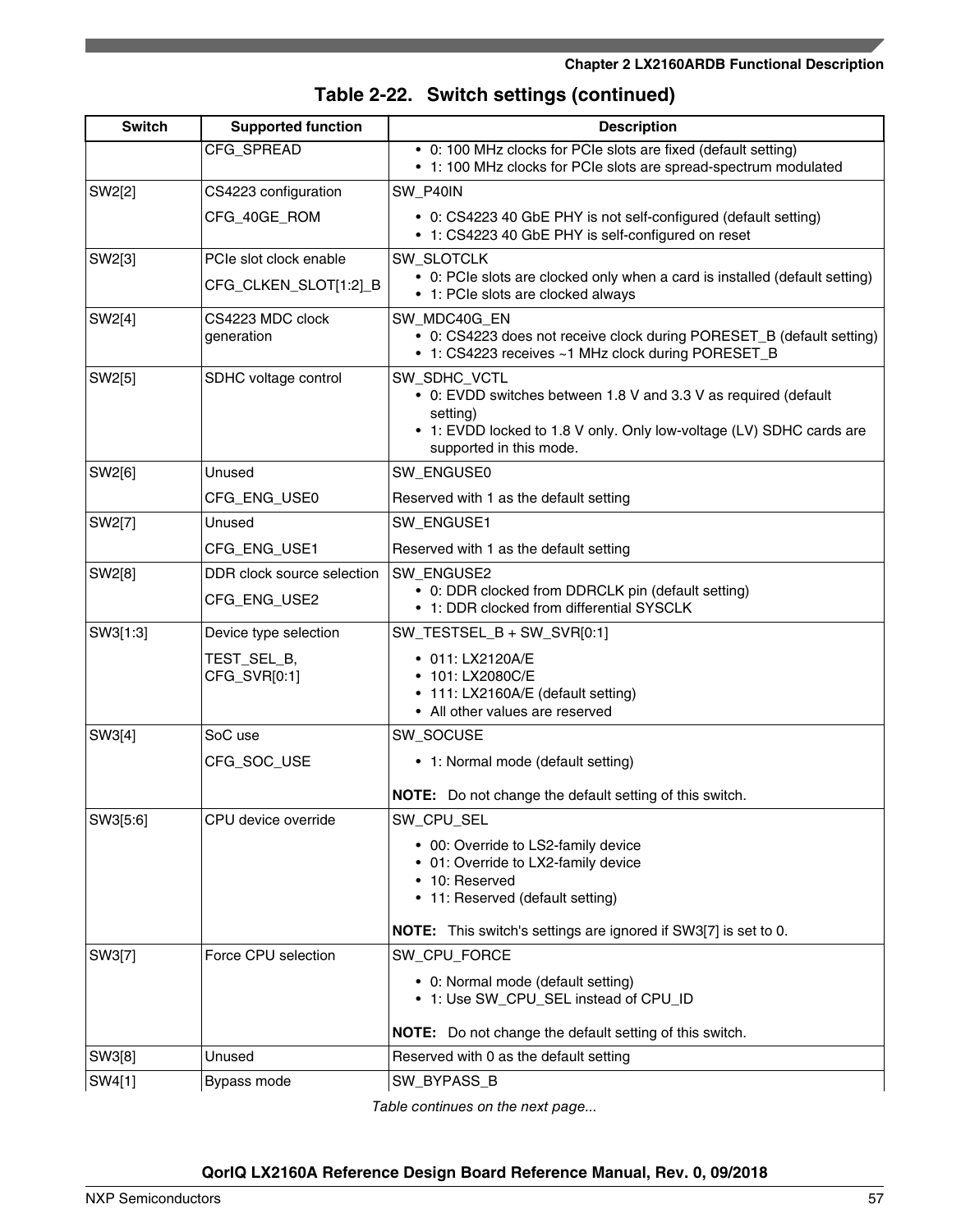| <b>Switch</b> | <b>Supported function</b>  | <b>Description</b>                                                                        |
|---------------|----------------------------|-------------------------------------------------------------------------------------------|
|               |                            | • 0: Disable thermal monitors and other alarms<br>• 1: Normal operation (default setting) |
| SW4[2]        | Automatic power on         | SW AUTO ON                                                                                |
|               |                            | • 0: Normal power on/off (default setting)<br>• 1: Always power up                        |
| SW4[3]        | System configuration write | SW CFG WP                                                                                 |
|               | protect                    | • 0: Allow writes to SYSID and I2C flash                                                  |
|               | CFG_MEM_WP                 | • 1: Write-protect SYSID and I2C flash (default setting)                                  |
| SW4[4]        | JTAG Scan mode             | SW_TBSCAN                                                                                 |
|               | TBSCAN EN B                | • 0: Boundary Scan mode<br>• 1: Debugging mode (default setting)                          |
| SW4[5]        | Boot Box mode              | SW BOOTBOX B                                                                              |
|               |                            | • 0: Enable Boot Box mode<br>• 1: Normal operating mode (default setting)                 |
| SW4[6]        | VDD power enable           | SW_VDD_DIS                                                                                |
|               |                            | • 0: Enable VDD power supply (default setting)<br>• 1: Disable VDD power supply           |
| SW4[7:8]      | General purpose            | SW_GPIN[7:6]                                                                              |
|               | CFG_GPIN[7:6]              | • 00: Software or end-user defined (default setting)                                      |

The table below summarizes the default switch settings of the LX2160ARDB DIP switches.

|  | Table 2-23. Default switch settings |
|--|-------------------------------------|
|--|-------------------------------------|

| <b>DIP switch</b> | <b>Default setting</b> |
|-------------------|------------------------|
| SW1               | 1111_1000              |
| SW <sub>2</sub>   | 0000 0110              |
| SW <sub>3</sub>   | 1111_1100              |
| SW4               | 1011_1000              |

# **2.19 System controller**

The LX2160ARDB system controller (or "CPLD" for short) controls the operation of the system, including:

- AC power supply control
- Onboard regulator control and sequencing
- Reset assertion to processor and devices
- Processor and system configuration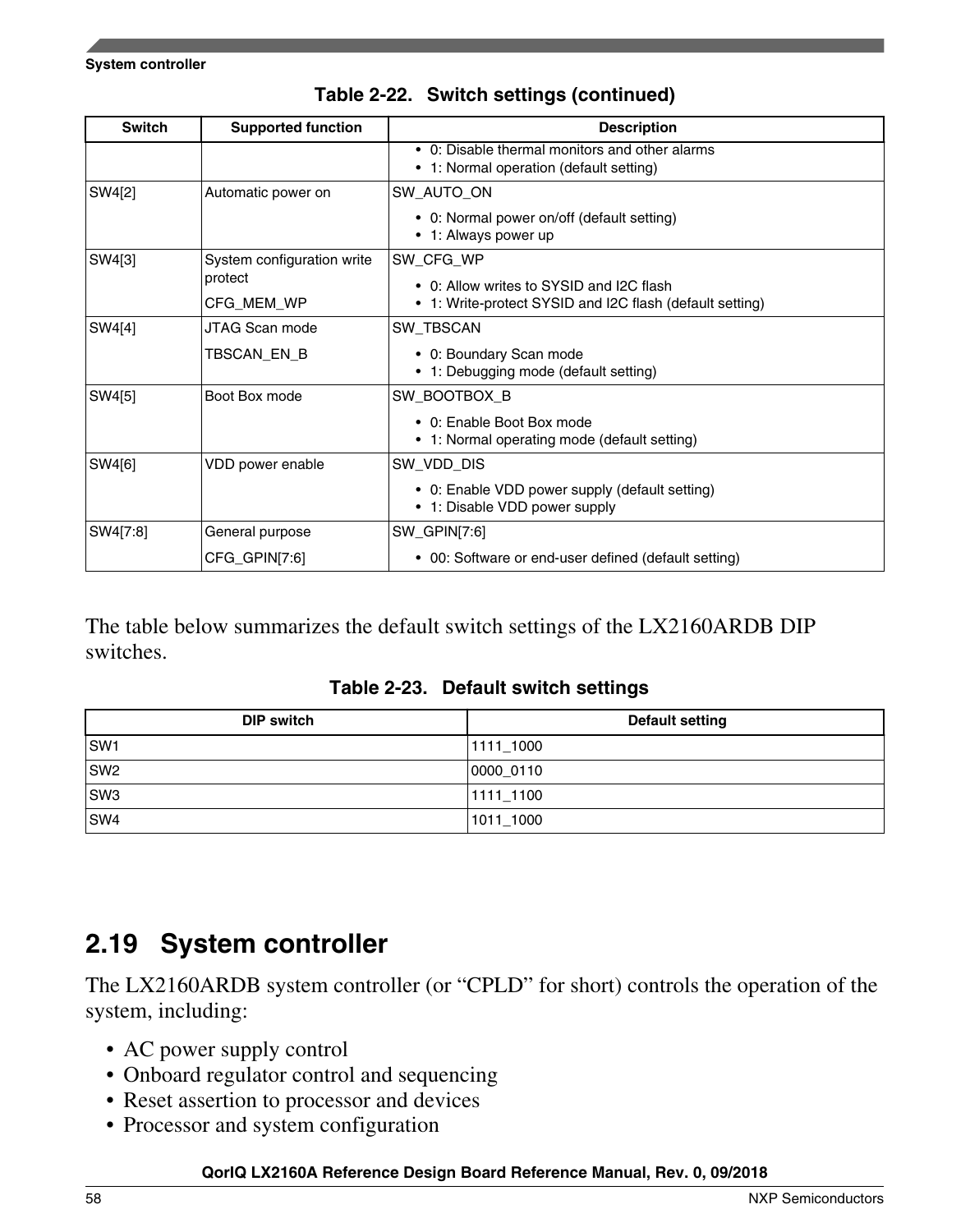- Interrupt management
- System alert monitoring and status display
- Remapping of system boot devices
- Handling of board control and status registers

The following two figures show the system controller architectural details.



**Figure 2-27. System controller architecture**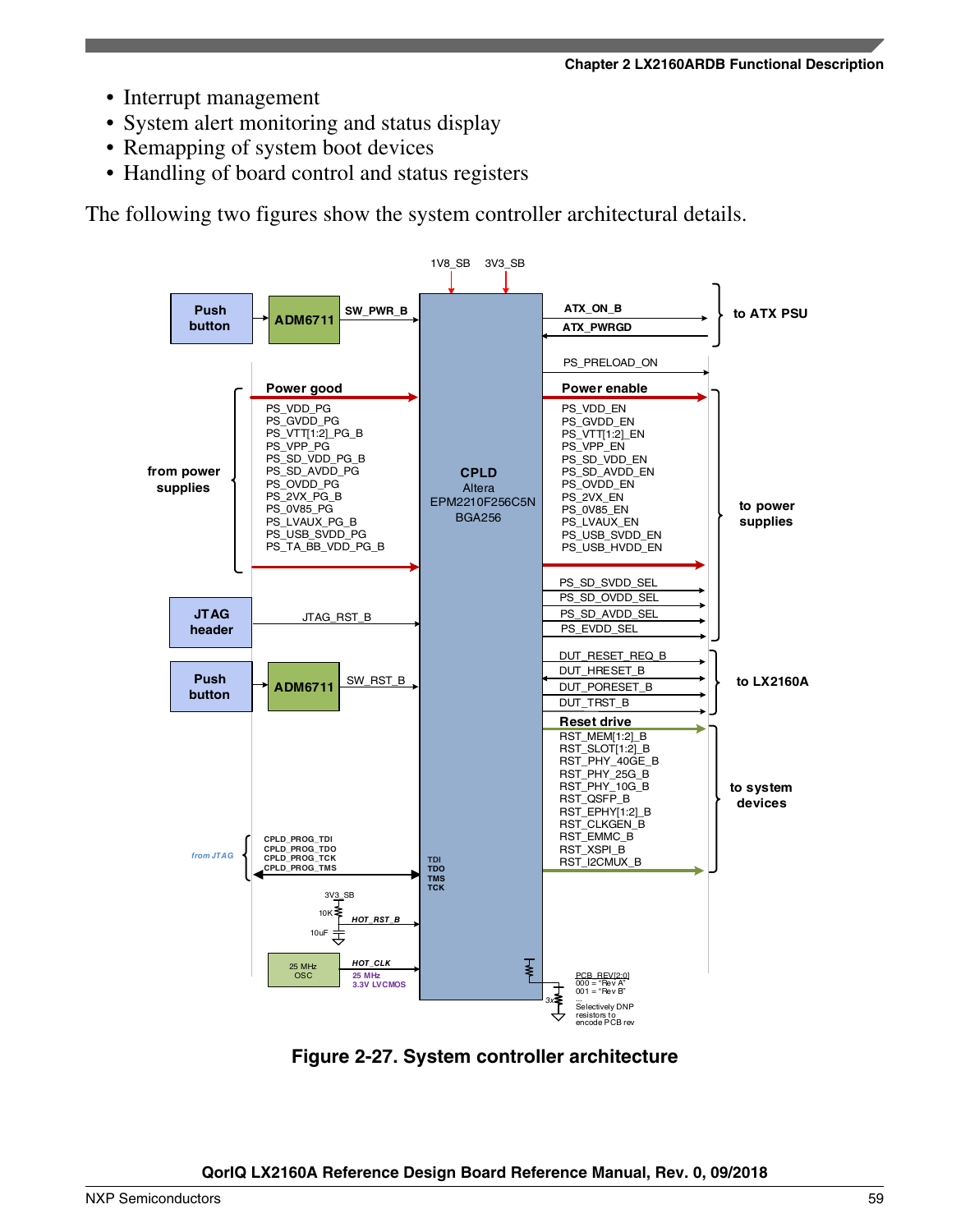



**Figure 2-28. System controller architecture (continued)**

The system controller is implemented in a 256-ball micro-BGA Altera CPLD, EPM2210F256C5N.

The system controller is powered continuously using the 3.3 V and 1.8 V regulators, powered from the ATX PSU +5 V standby power. This allows it to control all aspects of board bring-up, including initial power sequencing.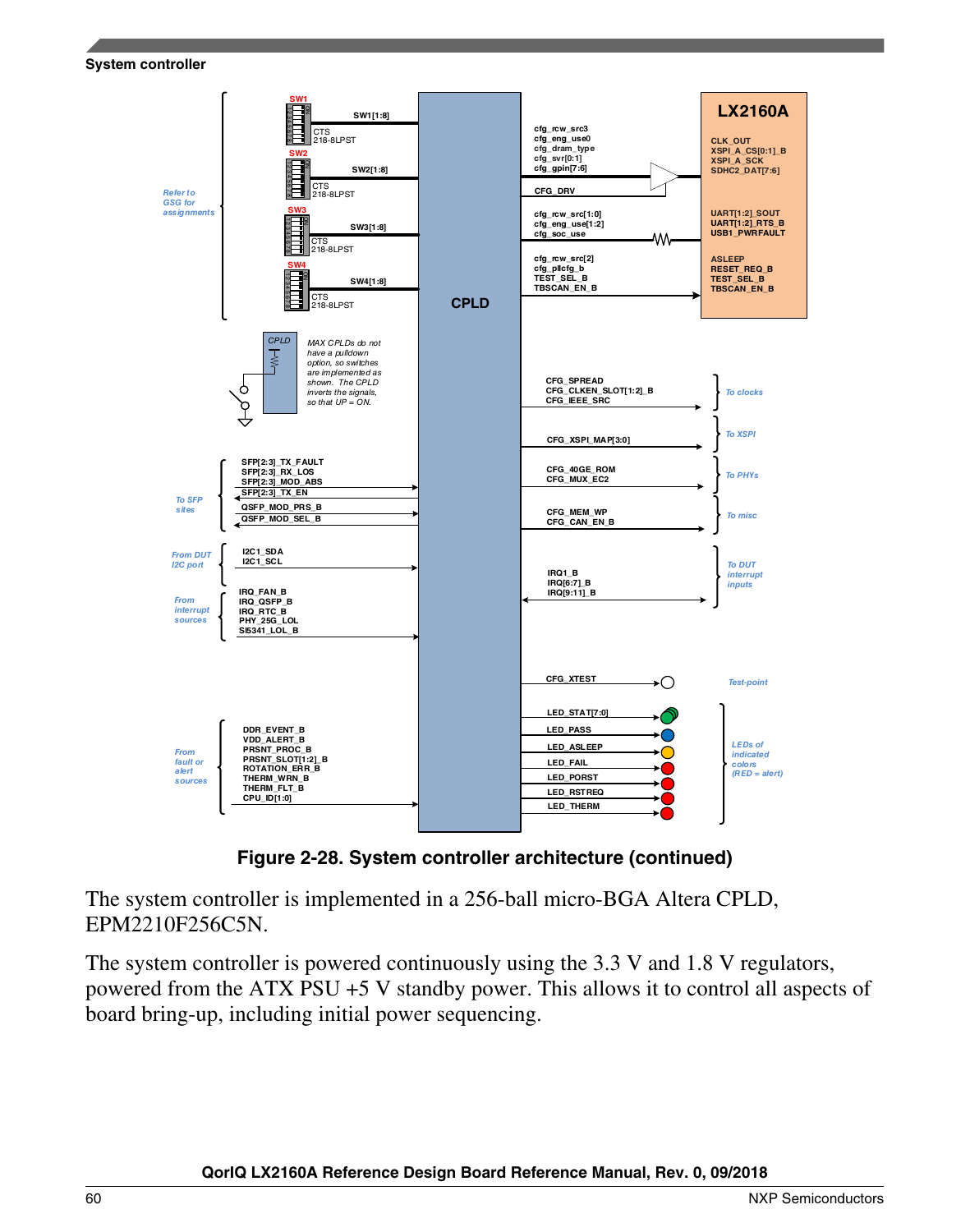# **2.19.1 System configuration**

The system controller uses switches to configure the target system into various modes. Switches are sampled and stored in BRDCFG and DUTCFG registers. BRDCFG registers are always active, and software may change them to result in immediate changes to the system configuration. DUTCFG registers are used to control processor configuration pins that are only sampled during PORESET\_B, such as RCW\_SRC in DUTCFG0. Changes to DUTCFG registers only take effect on the next reset or reconfiguration event. The following figure shows the configuration hardware arrangement.



**Figure 2-29. Configuration sampling**

Note that switches cause a short to ground when closed. To make it easier to set and read switches, values are inverted in the CPLD, so that when a switch is on, the value used is 1.

All switches can be read from software to easily determine the system configuration for reporting purposes (see the "Core Management Space Registers" section of the "CPLD Programming Model" chapter).

The table below describes the LX2160A reset configuration signals.

**Table 2-24. Processor configuration settings**

| <b>Configuration signal</b> | LX2160A primary<br>signal | <b>DIP</b> switch | <b>CPLD register</b> | <b>Description</b>                                                         |
|-----------------------------|---------------------------|-------------------|----------------------|----------------------------------------------------------------------------|
| CFG RCW SRC3                | ICLK OUT                  | SW1[1:4]          | DUTCFG0[3:0]         | Specifies RCW fetch location                                               |
| CFG RCW SRC2                | <b>ASLEEP</b>             |                   |                      |                                                                            |
| <b>CFG RCW SRC1</b>         | UART1_SOUT                |                   |                      |                                                                            |
| CFG RCW SRC0                | UART2_SOUT                |                   |                      |                                                                            |
| CFG_SVR[0:1]                | XSPI1_A_CS[0:1]_B         | SW3[2:3]          | DUTCFG2[2:1]         | Silicon variations                                                         |
| TEST_SEL_B <sup>1</sup>     | TEST_SEL_B                | SW3[1]            | DUTCFG2[0]           | Silicon variations                                                         |
| CFG_ENG_USE0                | XSPI1 A SCK               | SW2[6]            | DUTCFG11[7]          | Specifies whether single ended or<br>differential clock is used in the SoC |

*Table continues on the next page...*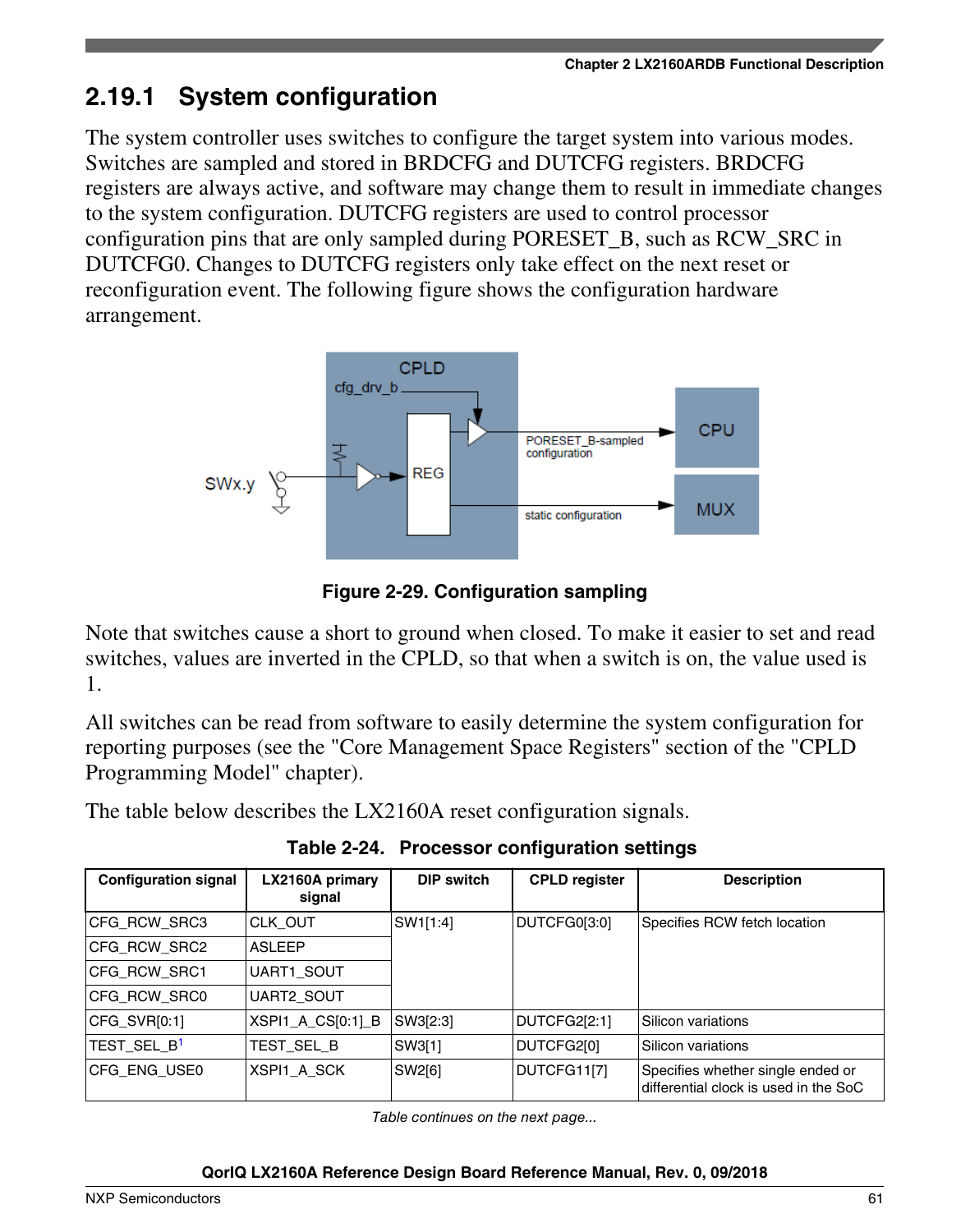<span id="page-61-0"></span>

| <b>Configuration signal</b> | LX2160A primary<br>signal | DIP switch    | <b>CPLD register</b> | <b>Description</b>                                                                    |
|-----------------------------|---------------------------|---------------|----------------------|---------------------------------------------------------------------------------------|
| CFG_ENG_USE1                | UART1_RTS_B               | SW2[7]        | DUTCFG11[6]          | Undefined option                                                                      |
| CFG ENG USE2                | UART2_RTS_B               | SW2[8]        | DUTCFG11[5]          | Specifies whether DDRCLK pin or<br>differential SYSCLK is used to clock<br><b>DDR</b> |
| CFG SOC USE                 | <b>USB1 DRVVBUS</b>       | <b>SW3[4]</b> | DUTCFG6[0]           | Undefined option                                                                      |
| CFG_GPIN[7:6]               | SDHC2_DAT[3:2]            | SW4[7:8]      | DUTCFG12[7:6]        | User defined                                                                          |
| TBSCAN EN B                 | TBSCAN EN B               | SW4[4]        | CTL[7]               | Controls whether the JTAG operates<br>in Boundary Scan or Debug mode                  |

**Table 2-24. Processor configuration settings (continued)**

1. TEST\_SEL\_B is a static signal (constantly driven), unlike most other processor configuration signals.

All other configuration signals are static and unrelated to the processor. The following table summarizes these configuration signals.

**Table 2-25. Non-processor configuration settings**

| <b>Configuration signal</b> | <b>DIP switch</b> | <b>CPLD register</b> | <b>Description</b>                                                               |
|-----------------------------|-------------------|----------------------|----------------------------------------------------------------------------------|
| CFG_XSPI_MAP[0:3]           | SW1[6:8]          | BRDCFG0[7:5]         | Controls how XSPI_A chip-selects are connected<br>to devices/peripherals         |
| CFG_MUX_EC2                 |                   | BRDCFG4[7]           | Controls the configuration of Ethernet controller 2                              |
| CFG_IEEE_SRC                |                   | BRDCFG4[6]           | Selects the source for IEEE clock                                                |
| CFG CAN EN B                |                   | BRDCFG4[5]           | Enables/disables CAN transceivers                                                |
| CFG 40GE ROM                | SW2[2]            | BRDCFG4[4]           | Controls the configuration of the CS4223 40 GbE<br><b>PHY</b>                    |
| CFG SPREAD                  | SW2[1]            | BRDCFG4[0]           | Controls whether clocks for PCIe slots are<br>spread-spectrum modulated or fixed |
| CFG MEM WP                  | SW4[3]            | CTL[3]               | Allows/prevents write to SYSID and I2C flash                                     |

# **2.19.2 System startup**

The system controller manages the orderly startup of the system by managing power enables and reset assertion (including device configuration), in the order shown in the table below.

| <b>Controller</b> | <b>Step</b> | <b>Action</b>            | <b>Description</b>                                                       |
|-------------------|-------------|--------------------------|--------------------------------------------------------------------------|
| Power sequencer   |             | Wait for power-on event. | Triggered by the SW_PWR_B signal, or by setting switch<br>ISW AUTO ON=1. |
|                   |             | Enable ATX power supply. | Enable ATX PSU, wait for it to report "power good".                      |
|                   |             |                          | LX2160A PORESET_B is asserted during power-up.                           |

**Table 2-26. Startup sequence**

*Table continues on the next page...*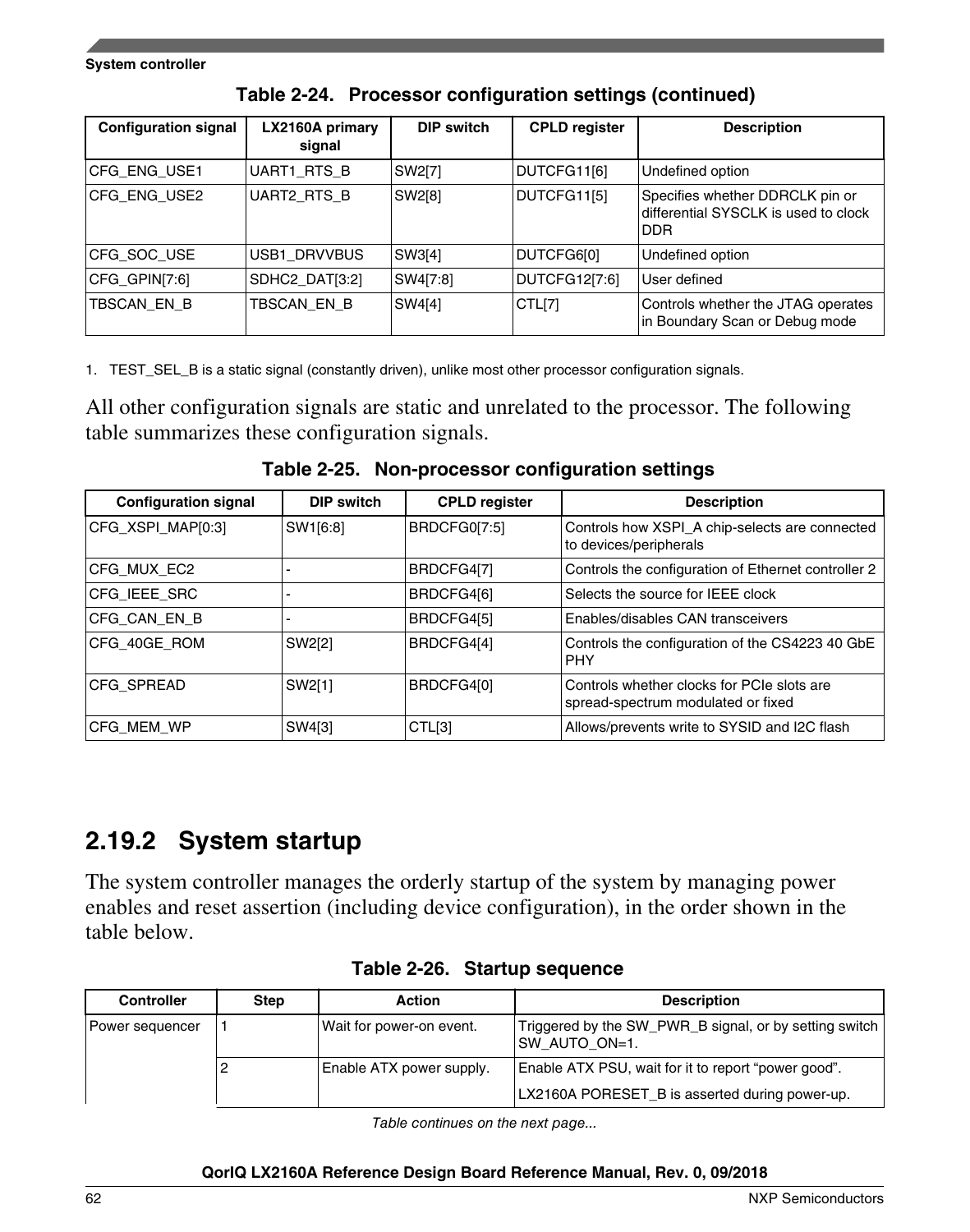#### **Chapter 2 LX2160ARDB Functional Description**

| <b>Controller</b> | <b>Step</b>    | <b>Action</b>                                         | <b>Description</b>                                                                                                                                                                                            |
|-------------------|----------------|-------------------------------------------------------|---------------------------------------------------------------------------------------------------------------------------------------------------------------------------------------------------------------|
|                   | 3              | Apply power to group 1<br>power supplies.             | Enable group 1 power supplies, wait for all members to<br>report "power good" (if supported):                                                                                                                 |
|                   |                |                                                       | $\bullet$ 0V85<br>0V9<br>$\cdot$ 1V2<br>$\cdot$ 2V1<br>$\cdot$ 2V5<br>• OVDD<br>• EVDD<br>• USB_SVDD                                                                                                          |
|                   | 4              | Apply power to group 2<br>power supplies.             | Enable group 2 power supplies, wait for all members to<br>report "power good" (if supported):                                                                                                                 |
|                   |                |                                                       | $\cdot$ VDD<br>• SD_SVDD                                                                                                                                                                                      |
|                   | 5              | Apply power to group 3<br>power supplies.             | Enable group 3 power supplies, wait for all members to<br>report "power good" (if supported):                                                                                                                 |
|                   |                |                                                       | • SD_OVDD<br>$\cdot$ GVDD<br>$\cdot$ VTT1<br>$\cdot$ VTT2                                                                                                                                                     |
|                   | 6              | Complete power sequencer;<br>trigger reset sequencer. | Control transfers from power to reset handlers.<br>The power sequencer watches for power switch events<br>and will restart at power sequencer step 1 if any are                                               |
| Reset sequencer   | 1              | Assert all resets.                                    | detected.<br>LX2160A PORESET_B is asserted if not already                                                                                                                                                     |
|                   |                |                                                       | asserted.                                                                                                                                                                                                     |
|                   |                |                                                       | Device resets are asserted:                                                                                                                                                                                   |
|                   |                |                                                       | • RST_PHY_40GE_B<br>• RST_PHY_25G_B<br>· RST_PHY_10G_B<br>• RST_EPHY[1:2]_B<br>$\cdot$ RST_SLOT[1:2]_B<br>• RST_MEM[1:2]_B<br>· RST_QSFP_B<br>RST_XSPI_B<br>• RST_EMMC_B<br>• RST_IEEESLT_B<br>• RST_I2CMUX_B |
|                   |                |                                                       | The LX2160A processor asserts ASLEEP and<br>HRESET_B in response. ASLEEP is monitored with an<br>LED, otherwise the signals are ignored.                                                                      |
|                   | $\overline{c}$ | Wait for reset clear.                                 | Wait for reset assertion to be released. The reset<br>sequencer will stall as long as any reset input is<br>asserted:                                                                                         |
|                   |                |                                                       | • JTAG_RST_B<br>$\cdot$ SW_RST_B                                                                                                                                                                              |
|                   | 3              | Sample switches.                                      | Internal registers are reset to default values.                                                                                                                                                               |
|                   |                |                                                       | Registers that default to switch values are set now.                                                                                                                                                          |

### **Table 2-26. Startup sequence (continued)**

*Table continues on the next page...*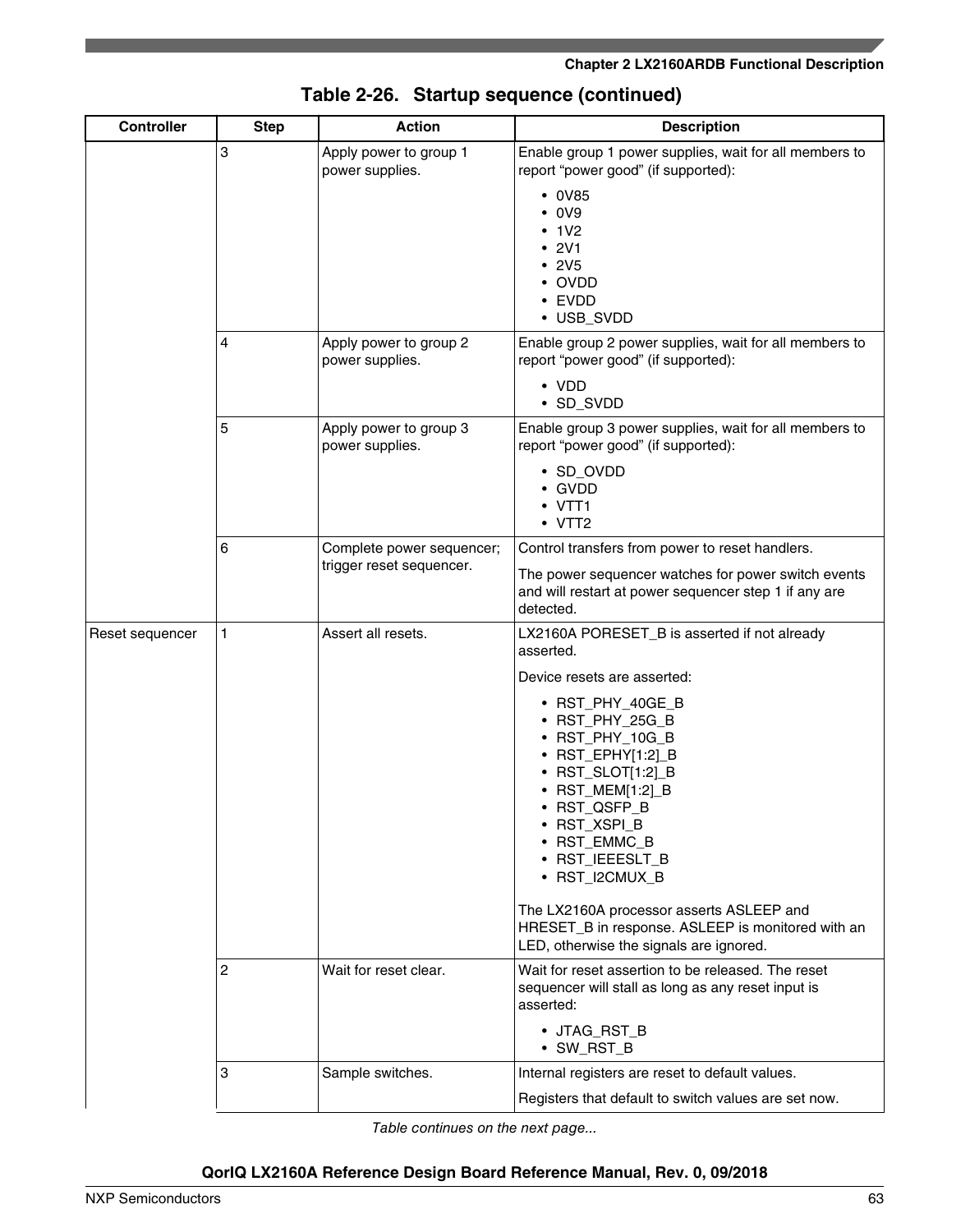| <b>Controller</b> | <b>Step</b>    | <b>Action</b>                | <b>Description</b>                                                                                                                                  |
|-------------------|----------------|------------------------------|-----------------------------------------------------------------------------------------------------------------------------------------------------|
|                   | 4              | Drive configuration values.  | Reset-sampled configuration signals are driven:                                                                                                     |
|                   |                |                              | • CFG_RCW_SRC[3:0]<br>• CFG_SVR[0:1]<br>• CFG_ENG_USE[0:2]<br>• CFG_SOC_USE<br>• CFG_GPIN[7:6]                                                      |
|                   |                |                              | Static (constant) configuration signals are driven:                                                                                                 |
|                   |                |                              | • CFG_XSPI_MAP[0:3]<br>• CFG MUX EC2<br>• CFG_IEEE_SRC<br>• CFG_CAN_EN_B<br>• CFG_40GE_ROM<br>• CFG_SPREAD<br>• CFG_MEM_WP<br>• CFG_CLKEN_SLOT[1:2] |
|                   |                |                              | The CFG_DRV_B signal is asserted now, to help with<br>the few configuration signals that cannot be driven by the<br>CPLD.                           |
|                   | 5              | Release resets.              | Release all resets shown in reset sequencer step 1.                                                                                                 |
|                   |                |                              | The processor samples reset pins at this time.                                                                                                      |
|                   | 6              | Tristate reset-sampled pins. | Three SYSCLK periods after step 5:                                                                                                                  |
|                   |                |                              | De-assert CFG_DRV_B.                                                                                                                                |
|                   |                |                              | Tristate configuration signals drive outputs.                                                                                                       |
|                   |                |                              | This ensures proper configuration hold time.                                                                                                        |
|                   |                |                              | The CPLD is no longer involved in reset activity.                                                                                                   |
|                   | $\overline{7}$ | Processor reset.             | The LX2160A processor begins loading RCW data from<br>the specified RCW source location.                                                            |
|                   |                |                              | When RCW loading is complete, the LX2160A processor<br>de-asserts HRESET_B and ASLEEP.                                                              |
|                   |                |                              | If RCW data is correct, then the system will start running<br>the code. If there is an error, then RESET_REQ_B is<br>asserted and the system halts. |
|                   | 8              | Reset sequence complete.     | The CPLD has finished reset management.                                                                                                             |
|                   |                |                              | The reset sequencer watches for reset switch events and<br>will restart at reset sequencer step 1 if any are detected.                              |

## **Table 2-26. Startup sequence (continued)**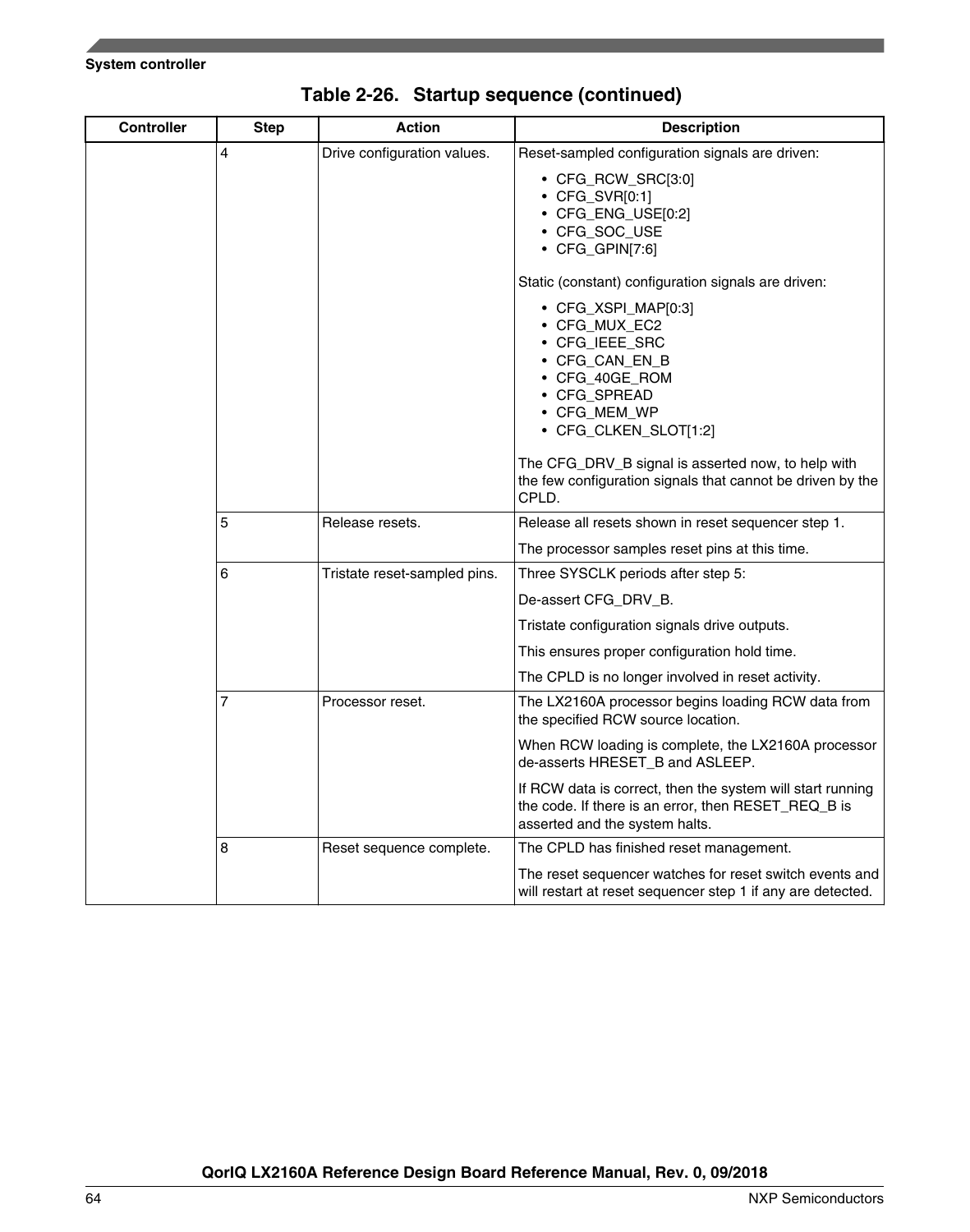# **Chapter 3 Qixis Programming Model**

The system controller CPLD contains many registers which may be used to monitor and control both the processor and hardware on the RDB. A 3-pin header on the system allows remote monitoring/control of the system, or the processor can access these registers itself using I2C port 1, using the standard address of 0x66. This address and the register layout adheres to the QixMin (minimal Qixis) standards, allowing easier code reuse across platforms. This chapter explains each of the registers in the register block.

This table shows the register memory map for Qixis.

| <b>Offset</b> | Register                              | Width     | <b>Access</b>  | <b>Reset value</b> |
|---------------|---------------------------------------|-----------|----------------|--------------------|
|               |                                       | (In bits) |                |                    |
| 000h          | Identification (ID)                   | 8         | <b>RO</b>      | 01000010b          |
| 001h          | <b>Board Version (VER)</b>            | 8         | RO.            | 11 <sub>b</sub>    |
| 002h          | <b>Qixis Version (QVER)</b>           | 8         | <b>RO</b>      | 00000001b          |
| 003h          | <b>Programming Model (MODEL)</b>      | 8         | <b>RO</b>      | 01000000b          |
| 004h          | <b>Minor Revision (MINOR)</b>         | 8         | <b>RW</b>      | 00000101b          |
| 005h          | <b>General Control (CTL)</b>          | 8         | <b>RW</b>      | 00000x00b          |
| 006h          | <b>Auxiliary (AUX)</b>                | 8         | <b>RW</b>      | 00000000b          |
| 009h          | <b>System Status (STAT_SYS)</b>       | 8         | <b>RO</b>      | 000x0000b          |
| 00Ah          | Alarm (ALARM)                         | 8         | <b>RO</b>      | 10000010b          |
| 00Bh          | Presence Detect 1 (STAT_PRES1)        | 8         | <b>RO</b>      | 0xx0xxxxb          |
| 00Ch          | Presence Detect 2 (STAT_PRES2)        | 8         | RO.            | xxxxxx11b          |
| 00Eh          | <b>LED Control (LED)</b>              | 8         | <b>RW</b>      | 00000000b          |
| 010h          | <b>Reconfiguration Control (RCFG)</b> | 8         | <b>RW</b>      | 0010x00xb          |
| 018h          | SFP CSR 1 (SFP1)                      | 8         | <b>RW</b>      | 10000000b          |
| 019h          | SFP CSR 2 (SFP2)                      | 8         | <b>RW</b>      | 10110000b          |
| 01Ah          | SFP CSR 3 (SFP3)                      | 8         | <b>RW</b>      | 10110000b          |
| 01Dh          | <b>LOS Status (LOS)</b>               | 8         | R <sub>O</sub> | 00000000b          |
| 01Fh          | <b>Watchdog (WATCH)</b>               | 8         | <b>RW</b>      | xxxxxxxb           |
| 021h          | Power Control 2 (PWR_CTL2)            | 8         | <b>RW</b>      | 00000000b          |
| 022h          | <b>Power Event Trace (PWR_EVENT)</b>  | 8         | R <sub>O</sub> | 00000000b          |

| Table 3-1. Qixis Register Memory Map |  |  |  |  |  |
|--------------------------------------|--|--|--|--|--|
|--------------------------------------|--|--|--|--|--|

*Table continues on the next page...*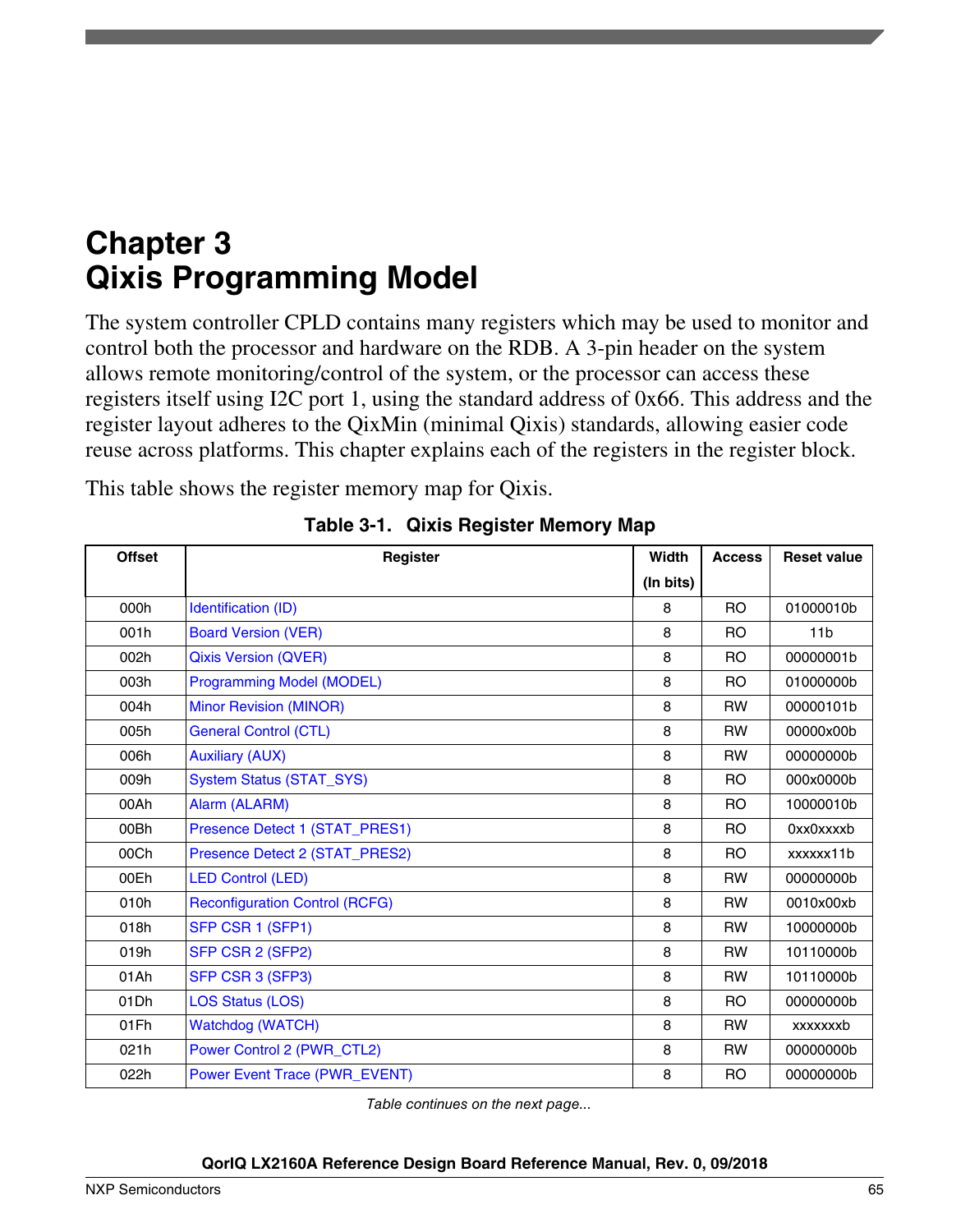| <b>Offset</b> | Register                               |           | <b>Access</b>  | <b>Reset value</b> |
|---------------|----------------------------------------|-----------|----------------|--------------------|
|               |                                        | (In bits) |                |                    |
| 024h          | <b>Power Status 0 (PWR_MSTAT)</b>      | 8         | <b>RO</b>      | 110010xxb          |
| 025h          | Power Status 1 (PWR_STAT1)             | 8         | <b>RO</b>      | 11111111b          |
| 026h          | Power Status 2 (PWR_STAT2)             | 8         | <b>RO</b>      | 1xx11111b          |
| 030h          | Clock Speed 1 (CLK_SPD1)               | 8         | <b>RO</b>      | 00000000b          |
| 033h          | Clock ID/Status (CLK_ID)               | 8         | <b>RO</b>      | 00000000b          |
| 040h          | <b>Reset Control (RST_CTL)</b>         | 8         | <b>RW</b>      | 00xx0000b          |
| 041h          | <b>Reset Status (RST_STAT)</b>         | 8         | <b>RO</b>      | 00000000b          |
| 042h          | <b>Reset Event Trace (RST_REASON)</b>  | 8         | <b>RO</b>      | xxxx0000b          |
| 043h          | Reset Force 1 (RST_FORCE1)             | 8         | <b>RW</b>      | 00000000b          |
| 044h          | Reset Force 2 (RST_FORCE2)             | 8         | <b>RW</b>      | 00000000b          |
| 045h          | Reset Force 3 (RST_FORCE3)             | 8         | <b>RW</b>      | 00000000b          |
| 04Bh          | Reset Mask 1 (RST_MASK1)               | 8         | <b>RW</b>      | 00000000b          |
| 04Ch          | Reset Mask 2 (RST_MASK2)               | 8         | <b>RW</b>      | 00000000b          |
| 04Dh          | Reset Mask 2 (RST_MASK3)               | 8         | RW             | 00000000b          |
| 050h          | <b>Board Configuration 0 (BRDCFG0)</b> | 8         | <b>RW</b>      | xxx00000b          |
| 051h          | <b>Board Configuration 1 (BRDCFG1)</b> | 8         | RO             | 00000000b          |
| 052h          | <b>Board Configuration 2 (BRDCFG2)</b> | 8         | RO             | xxxx0000b          |
| 053h          | <b>Board Configuration 3 (BRDCFG3)</b> | 8         | <b>RO</b>      | 00000000b          |
| 054h          | <b>Board Configuration 4 (BRDCFG4)</b> | 8         | <b>RW</b>      | 000x0x0xb          |
| 060h          | <b>DUT Configuration 0 (DUTCFG0)</b>   | 8         | <b>RW</b>      | 0000xxxxb          |
| 061h          | <b>DUT Configuration 1 (DUTCFG1)</b>   | 8         | <b>RW</b>      | xxxxxxxb           |
| 062h          | <b>DUT Configuration 2 (DUTCFG2)</b>   | 8         | <b>RW</b>      | xxxxxxx1b          |
| 066h          | <b>DUT Configuration 6 (DUTCFG6)</b>   | 8         | <b>RW</b>      | 1xxxxxxxb          |
| 06Bh          | <b>DUT Configuration 11 (DUTCFG11)</b> | 8         | <b>RW</b>      | xxxxxxxxb          |
| 06Ch          | <b>DUT Configuration 12 (DUTCFG12)</b> | 8         | <b>RW</b>      | xxxxxxxxb          |
| 090h          | Interrupt Status 0 (IRQSTAT0)          | 8         | R <sub>O</sub> | 11xxxx11b          |
| 091h          | Interrupt Status 1 (IRQSTAT1)          | 8         | <b>RO</b>      | 111111xxb          |
| 094h          | Interrupt Control 0 (IRQCTL0)          | 8         | RW             | 00000000b          |
| 096h          | Interrupt Control 2 (IRQCTL2)          | 8         | <b>RW</b>      | 00000000b          |
| 098h          | Interrupt Drive 0 (IRQDRV0)            | 8         | <b>RW</b>      | 00000000b          |
| 099h          | Interrupt Drive 1 (IRQDRV1)            | 8         | <b>RW</b>      | 00000000b          |
| 09Ah          | Interrupt Drive 2 (IRQDRV2)            | 8         | <b>RW</b>      | 00000000b          |
| 09Dh          | Interrupt Drive 5 (IRQDRV5)            | 8         | <b>RW</b>      | 00000000b          |
| 0D8h          | <b>Core Management Address (CMSA)</b>  | 8         | <b>RW</b>      | 00000000b          |
| 0D9h          | <b>Core Management Data (CMSD)</b>     | 8         | <b>RW</b>      | 00000000b          |
| 0DCh          | <b>Switch Control (SWS_CTL)</b>        | 8         | <b>RW</b>      | 00000101b          |
| 0DDh          | <b>Switch Sample Status (SWS_STAT)</b> | 8         | <b>RO</b>      | 10000000b          |

### **Table 3-1. Qixis Register Memory Map (continued)**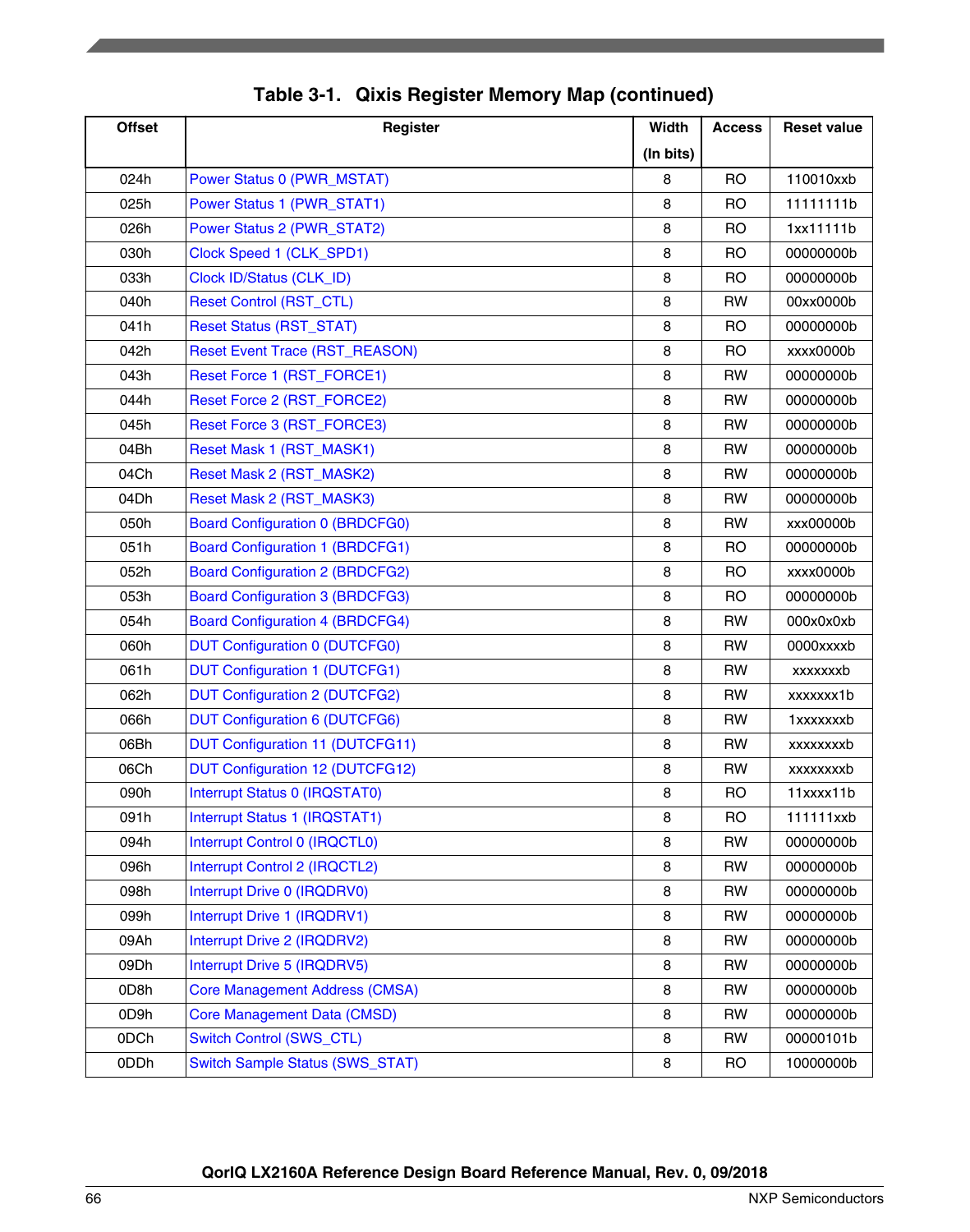# **3.1 Register Conventions**

An undefined register address does not have any defined register value. Reads and writes to such addresses should be avoided. If you attempt to read such addresses, undefined data is returned. Undefined register addresses may be defined in the future.

For registers which do not define all bits, reserved bits behave as follows:

## **3.1.1 Reserved Bits**

| Register       | <b>Recommended Actions</b>              |
|----------------|-----------------------------------------|
| <b>IDUTCFG</b> | Read as 1. Write ones to unused bits.   |
| lothers        | Read as 0. Write zeroes to unused bits. |

Future definitions of reserved bits will maintain backward compatibility with the above rules.

# **3.2 Resets**

The reset values for registers are defined as follows:

# **3.2.1 Reset Actions**

| Term        | <b>Reset Action</b>                                                                                                                                          |
|-------------|--------------------------------------------------------------------------------------------------------------------------------------------------------------|
| <b>NONE</b> | Register cannot be reset. Applies to read-only registers.                                                                                                    |
| <b>ARST</b> | Auxiliary Reset: registers are reset when the system powers up with standby power, and is never altered<br>by hardware again. Software writes are preserved. |
| <b>CRST</b> | Control Reset: registers are not reset except under exceptional situations, such as power cycles or<br>watchdog timeout.                                     |
| <b>RRST</b> | Reconfig Reset: configuration registers are reset as with CRST unless a reconfiguration reset has been<br>requested.                                         |
| <b>GRST</b> | General Reset: always reset, for any reason.                                                                                                                 |

Generally, a register is wholly affected by only one reset source, however there are exceptions and these are shown with separate reset lines for each reset source.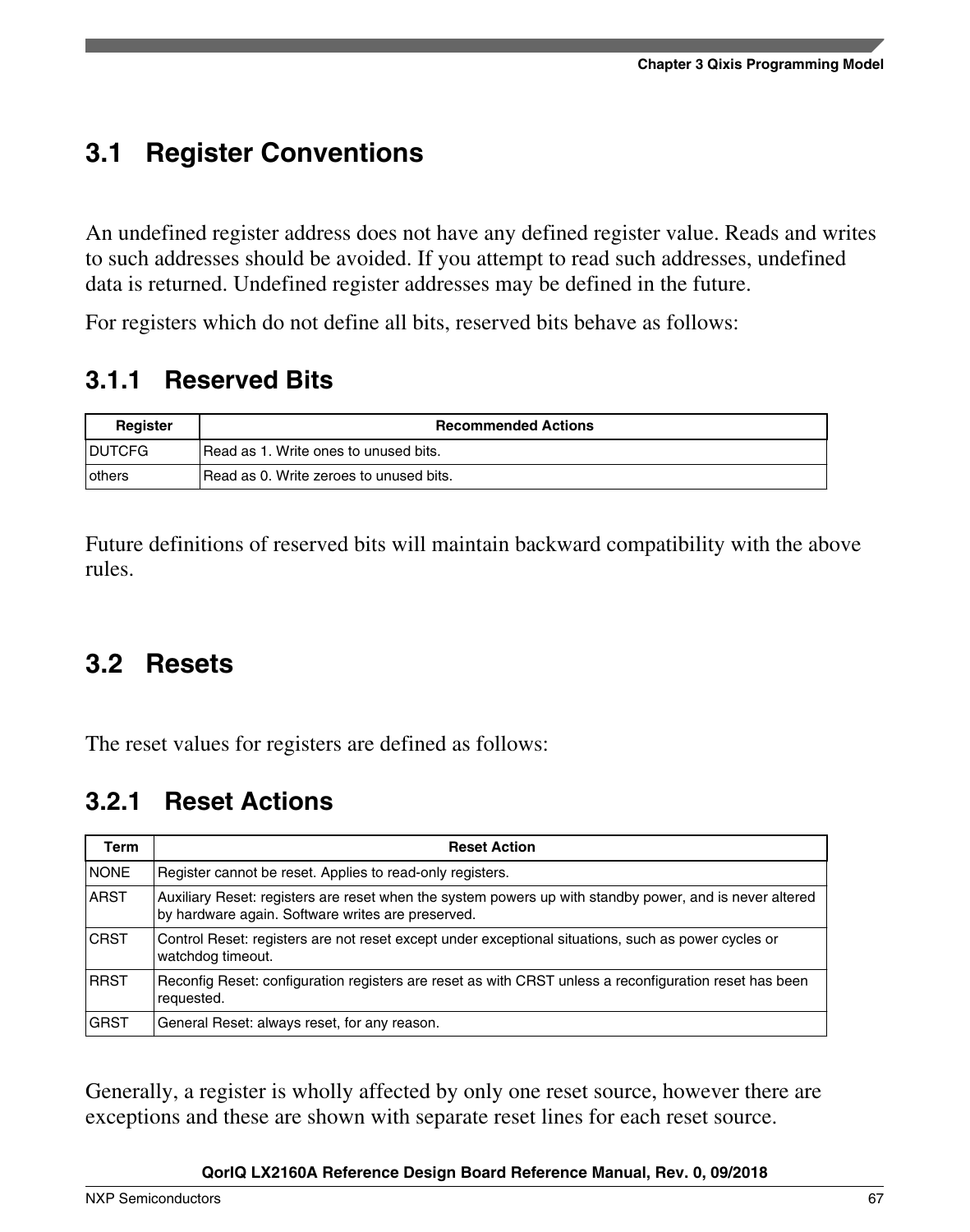# <span id="page-67-0"></span>**3.3 Identification Registers**

The ID block of registers contain values which identify the board, including major revisions to the board and/or system controller FPGA or CPLD.

# **3.4 Identification (ID)**

## **3.4.1 Address**

| <b>Donictor</b><br>⊥เ∿ษ<br>. | <b>つffset</b><br>. |
|------------------------------|--------------------|
| ID                           | 700h               |

## **3.4.2 Function**

The ID register contains a unique classification number. This ID number is used by system software to identify board types. The ID number remains same for all board revisions.

## **3.4.3 Diagram**



## **3.4.4 Fields**

| <b>Field</b> | <b>Function</b>                               |
|--------------|-----------------------------------------------|
| 7-0          | The board-specific identifier for the system. |
| ID           | 42h= LX2160ARDB                               |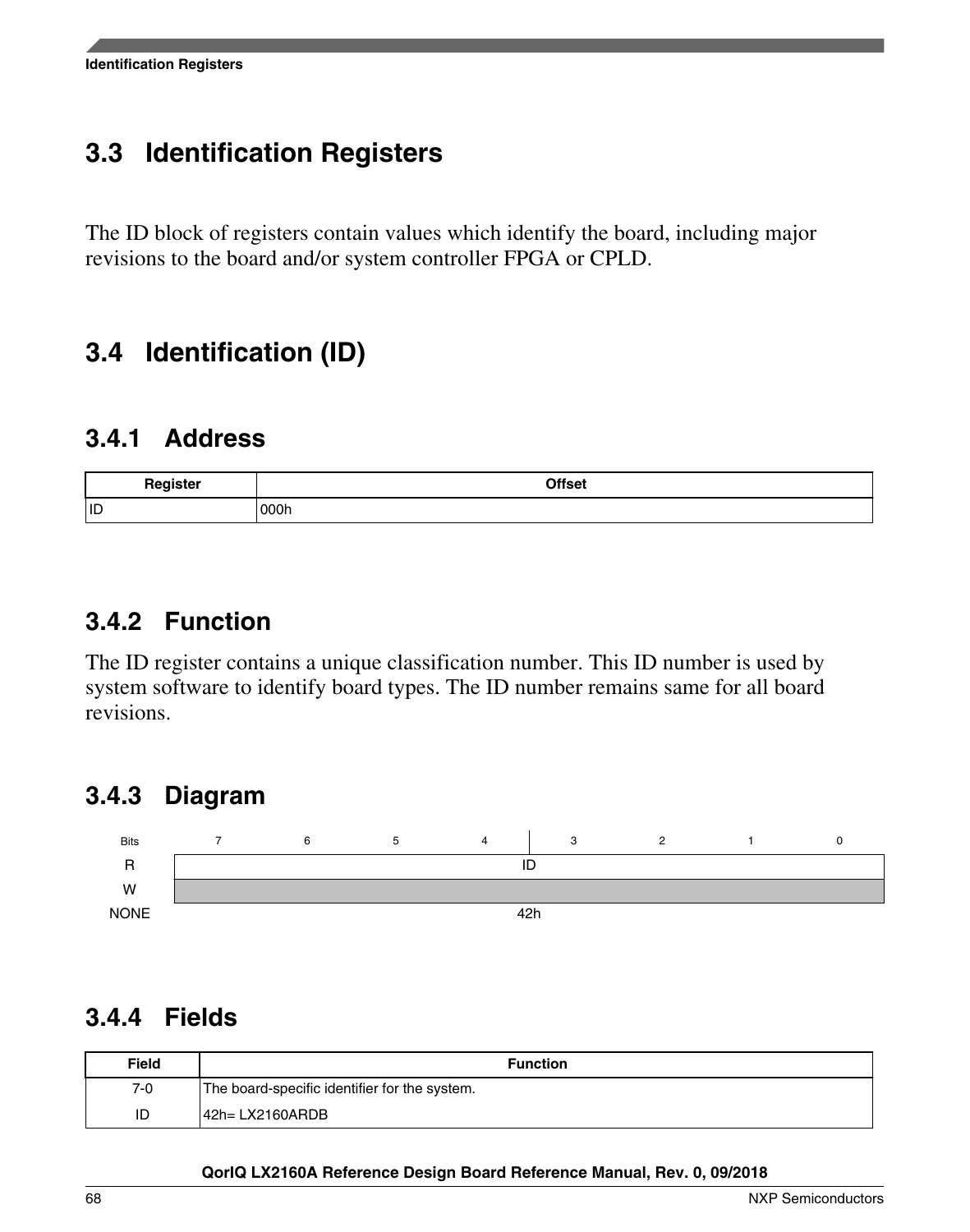# <span id="page-68-0"></span>**3.5 Board Version (VER)**

## **3.5.1 Address**

| Register        | <b>Offset</b> |
|-----------------|---------------|
| VER <sup></sup> | 001h          |

## **3.5.2 Function**

The VER register records version information for the PCB board as well the board architecture. The PCB board version can change without impacting the board architecture version, and vice versa.

## **3.5.3 Diagram**

| Bits        |  |             | 4 |  |            |  |
|-------------|--|-------------|---|--|------------|--|
| n           |  | <b>ARCH</b> |   |  | <b>BRD</b> |  |
| W           |  |             |   |  |            |  |
| <b>NONE</b> |  |             |   |  |            |  |

## **3.5.4 Fields**

| <b>Field</b> | <b>Function</b>                                                                                                                                                      |
|--------------|----------------------------------------------------------------------------------------------------------------------------------------------------------------------|
| $7 - 4$      | Board architecture version:                                                                                                                                          |
| ARCH         | $1 = VI$                                                                                                                                                             |
|              | 2 = V2 (etc.)                                                                                                                                                        |
|              | The ARCH field starts at 1 and is only changed if major software-impacting architectural changes to the<br>board occur: changes to PHY vendors, memory devices, etc. |
| $3-0$        | PCB board version:                                                                                                                                                   |
| <b>BRD</b>   | 1= Rev A (or pre-release)                                                                                                                                            |
|              | $2=$ Rev B (etc.)                                                                                                                                                    |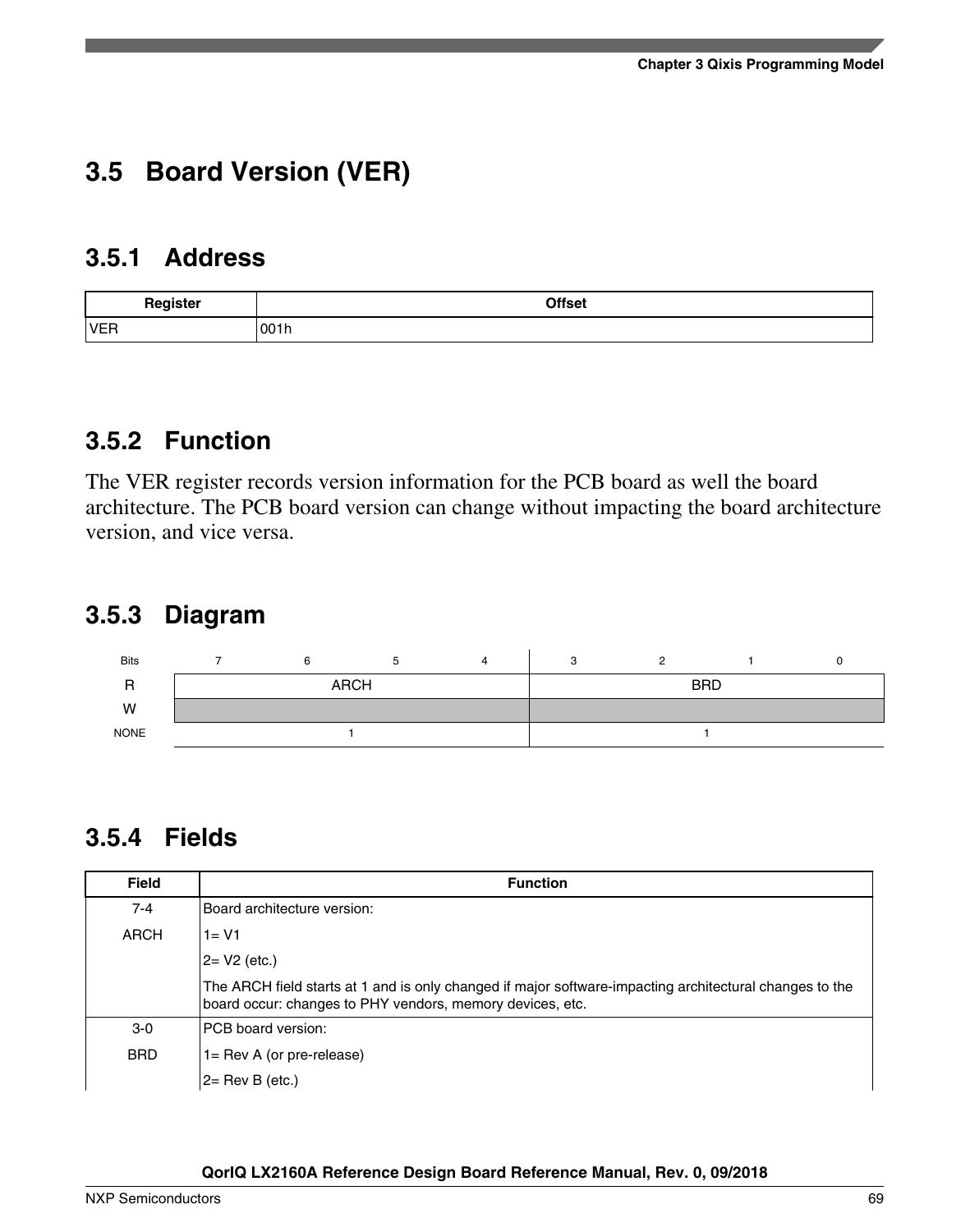#### <span id="page-69-0"></span>**Qixis Version (QVER)**

| <b>Field</b> | <b>Function</b>                                                                                                                                  |
|--------------|--------------------------------------------------------------------------------------------------------------------------------------------------|
|              | The BRD field reports physical updates to the boards, often incorporating errata fixes or improvements,<br>which may or may not affect software. |
|              | Software often uses this field to print board version identification, such as:                                                                   |
|              | printf("Board Version: $c$ ", (get_pixis( VER ) & OFh) + 'A' - 1 );                                                                              |

## **3.6 Qixis Version (QVER)**

## **3.6.1 Address**

| Register    | <b>Offset</b><br>. |
|-------------|--------------------|
| <b>QVER</b> | 002h               |

## **3.6.2 Function**

The QVER register contains the major version information of the Qixis system controller. Minor revision information may be found in the MINOR register.

### **3.6.3 Diagram**



### **3.6.4 Fields**

| Field | <b>Function</b>                   |
|-------|-----------------------------------|
| 7-0   | Qixis version as a decimal value: |
| QVER  | $1 = Version 1$                   |
|       | l 2= Version 2                    |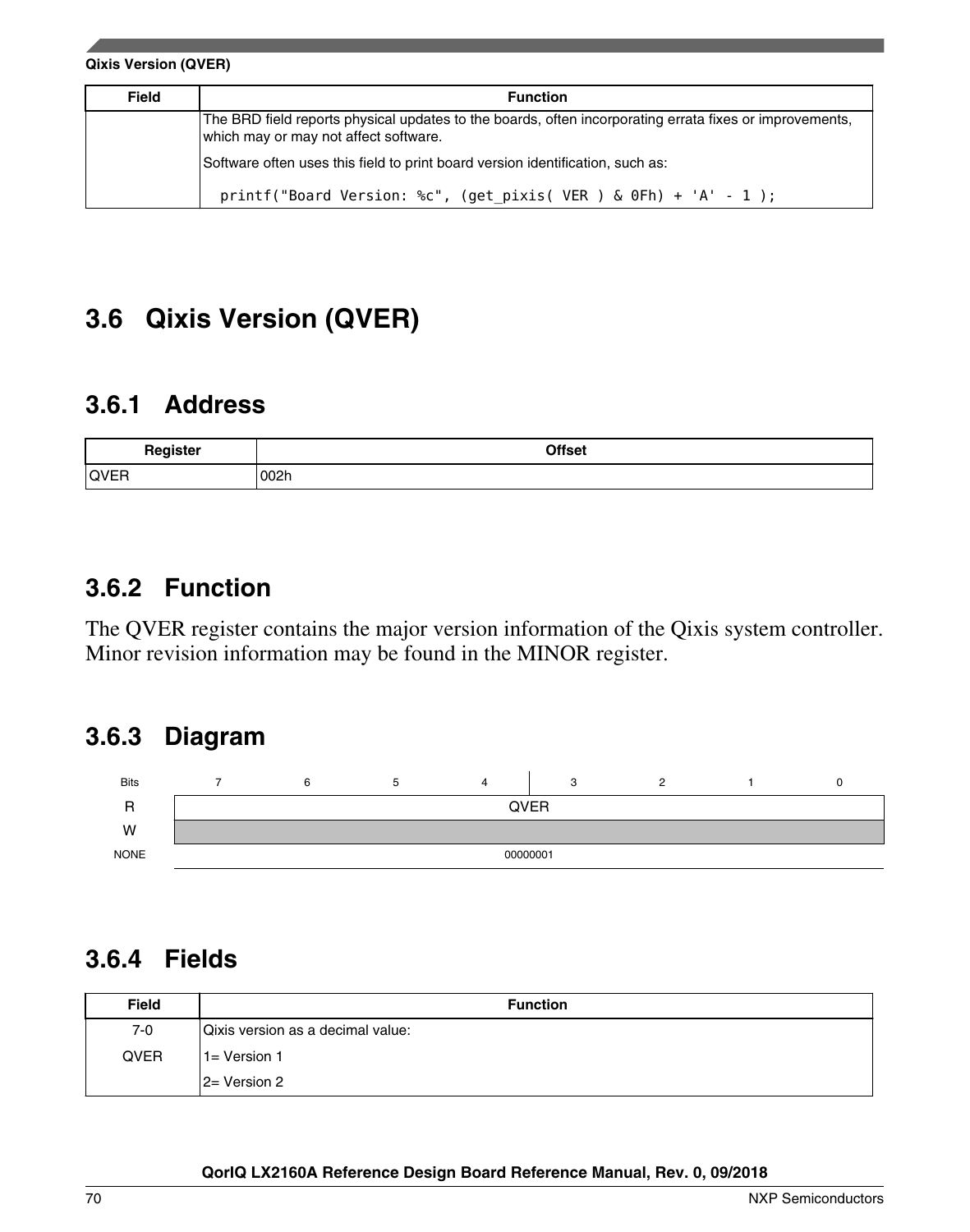# <span id="page-70-0"></span>**3.7 Programming Model (MODEL)**

## **3.7.1 Address**

| Register<br>ney | Offset |
|-----------------|--------|
| <b>MODEL</b>    | 003h   |

## **3.7.2 Function**

The MODEL register contains information about the software programming model version and PCB Bill Of Materials (BOM) information.

## **3.7.3 Diagram**

| <b>Bits</b> |            |            |    | 4 | $\sim$<br>v. |              |      |  |
|-------------|------------|------------|----|---|--------------|--------------|------|--|
| r<br>n      | <b>MIN</b> | <b>BOM</b> |    |   |              | <b>MODEL</b> |      |  |
| W           |            |            |    |   |              |              |      |  |
| <b>NONE</b> |            |            | 00 |   |              |              | 0000 |  |

# **3.7.4 Fields**

| <b>Field</b>   | <b>Function</b>                                             |
|----------------|-------------------------------------------------------------|
| $\overline{7}$ | Programming Model Type:                                     |
| <b>MIN</b>     | 0= Normal Qixis register set.                               |
|                | 1= Subset Qixis register set (QixMin).                      |
| 6              | Model Register Encoding:                                    |
| <b>BOM</b>     | 0= Lower 4 bits contain programming model revision (MODEL). |
|                | $1 =$ reserved.                                             |
| $5 - 4$        | Reserved.                                                   |
|                |                                                             |
| $3-0$          | Model (BOM Version) Information:                            |
| <b>MODEL</b>   | 0000= No revision: PCB version is 'A', 'B', etc.            |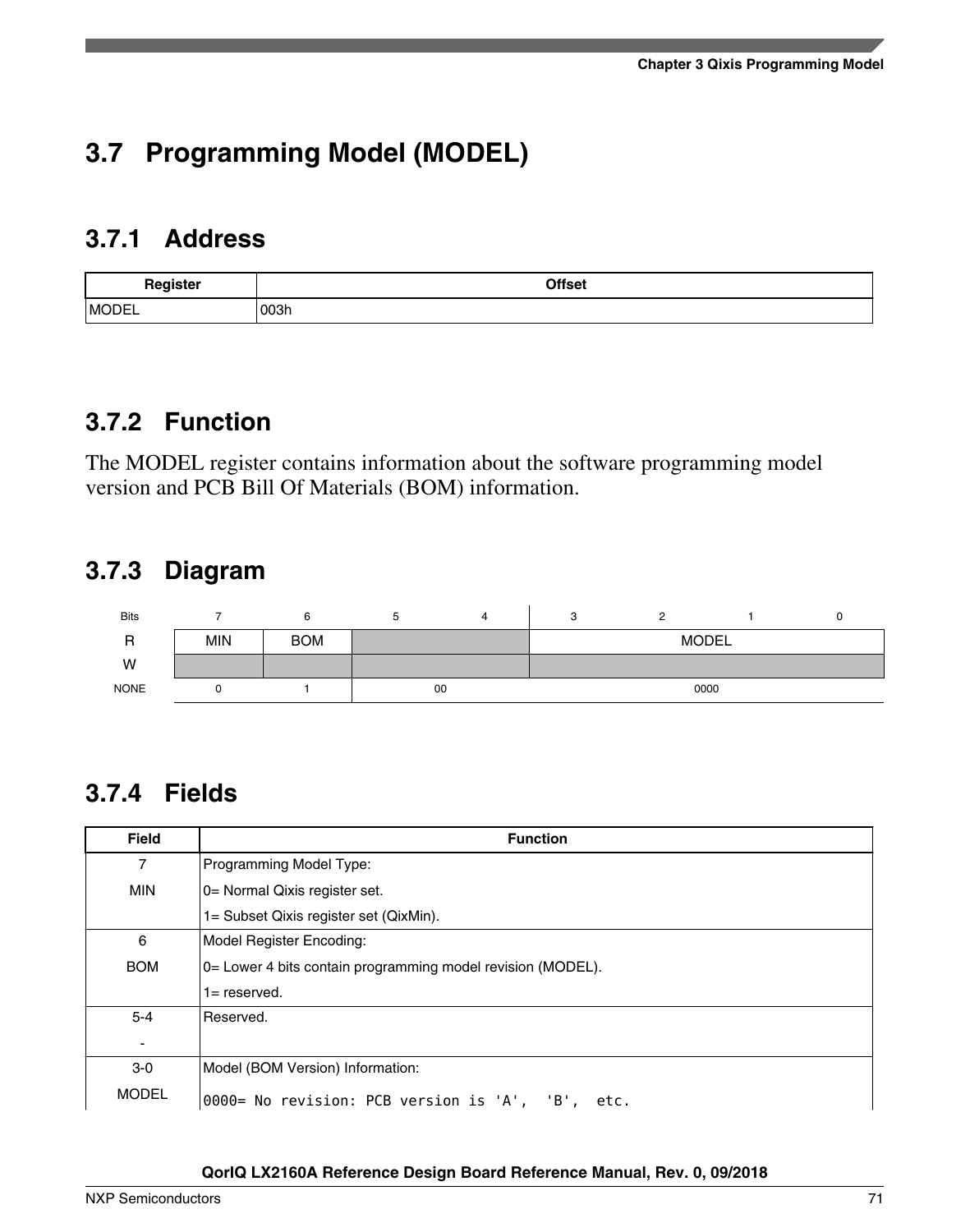```
Minor Revision (MINOR)
```

| <b>Field</b> | <b>Function</b>                                                                      |
|--------------|--------------------------------------------------------------------------------------|
|              | $ 0001$ = Revision $1:$ PCB version is 'A1', 'B1', etc.                              |
|              | $ 0010=$ Revision 2 : PCB version is 'A2', 'B2', etc.                                |
|              | land so forth.                                                                       |
|              | Note that this field should be appended to the VER.PCB information only if non-zero. |

# **3.8 Minor Revision (MINOR)**

## **3.8.1 Address**

| Register | <b>Offset</b> |
|----------|---------------|
| MINOR    | 004h          |

# **3.8.2 Function**

The MINOR (or MINTAG) register can be used to obtain CPLD build information from software. The register returns a subset of the Qixis QTAG facility but more than the limited MINOR facility on other RDBs.

Writes to MINOR select various pieces of information for subsequent read. On reset, the 'minor revision' field is returned, for backward-compatiblity.

Concatenated with the QVER register, it forms the full revision information for the CPLD device. This is typically reported as:

```
qver = get_pixis( QVER );
minor = get_pixis( MINOR );
printf("FPGA: V%d", qver );
if (minor != 0) {
   printf(".%d", minor );
}
```
Note: setting the MINOR/MINTAG register to 5h before reading is optional, as on every reset 05h is the default.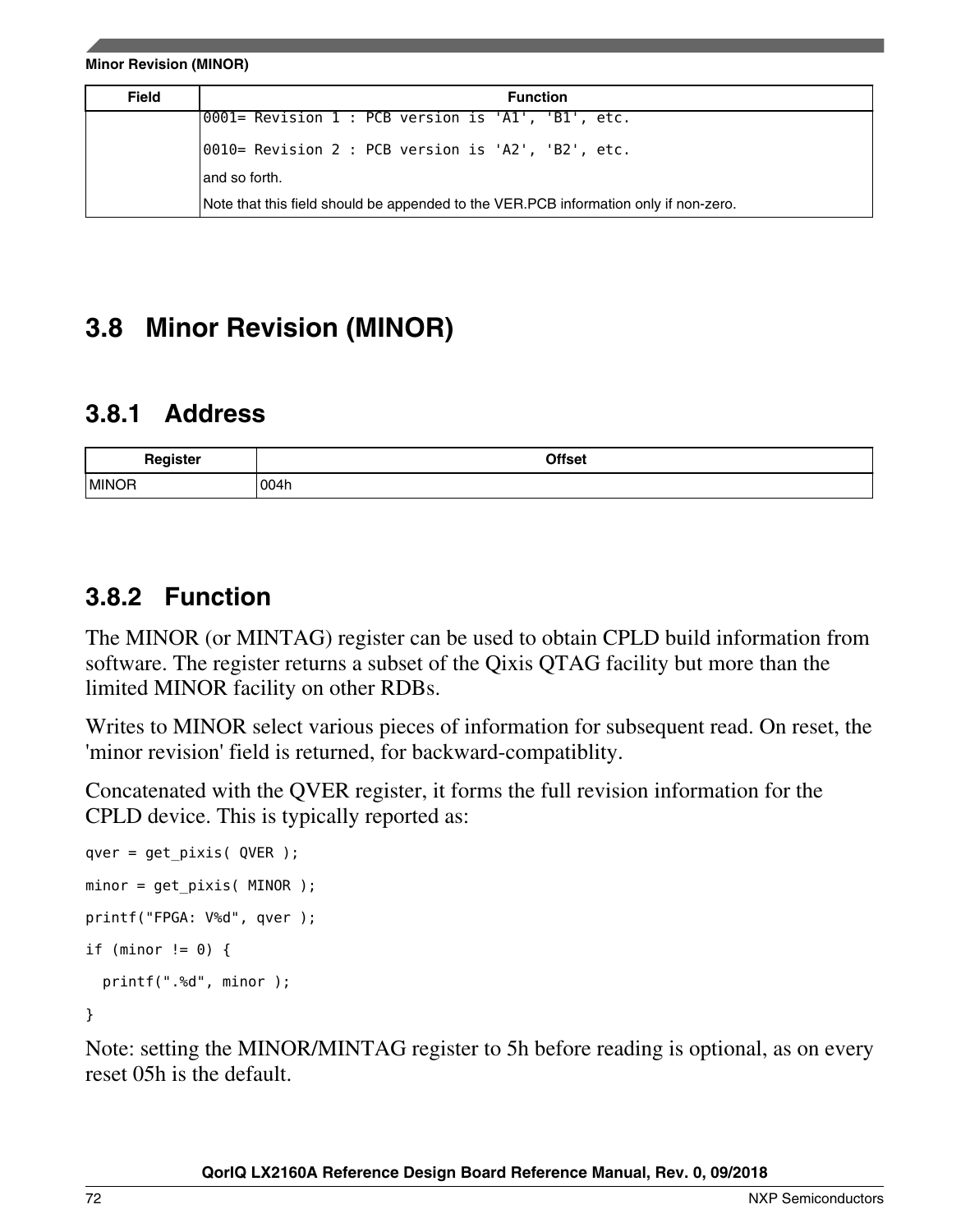Note: for harmonization with QDS-supporting code (e.g. uboot), if MINOR is zero, do not print it.

Other information can be obtained by writing the corresponding address and reading the register. Reserved fields are found only in QDS QTAG but are present for compatibility. Contents are as follows:

# **3.8.2 MINTAG Definition**

| <b>Address</b><br>Range | <b>Name</b>    | <b>Definition</b>                                             |  |  |  |  |
|-------------------------|----------------|---------------------------------------------------------------|--|--|--|--|
| 0x00-0x03               | TAG            | not implemented.                                              |  |  |  |  |
| 0x05-0x06               | <b>MINOR</b>   | Minor build version: u16 value in little-endian order.        |  |  |  |  |
| 0x08-0x0B               | <b>DATE</b>    | Date/time stamp: u32 Unix GMT time value in big-endian order. |  |  |  |  |
| 0x0C                    | <b>RELEASE</b> | Released flag: 0=unreleased, non-zero=released.               |  |  |  |  |
| 0x10-0x2F               | <b>NAMF</b>    | not implemented.                                              |  |  |  |  |
| 0x30-7F                 | reserved       | reserved                                                      |  |  |  |  |

## **3.8.4 Diagram**



# **3.8.5 Fields**

| <b>Field</b> | <b>Function</b>                              |  |  |  |
|--------------|----------------------------------------------|--|--|--|
| 7-0          | <b>Read: Data to read from MINOR/MINTAG.</b> |  |  |  |
| <b>MINOR</b> | Write: Address of data to read.              |  |  |  |

# **3.9 Control and Status Registers**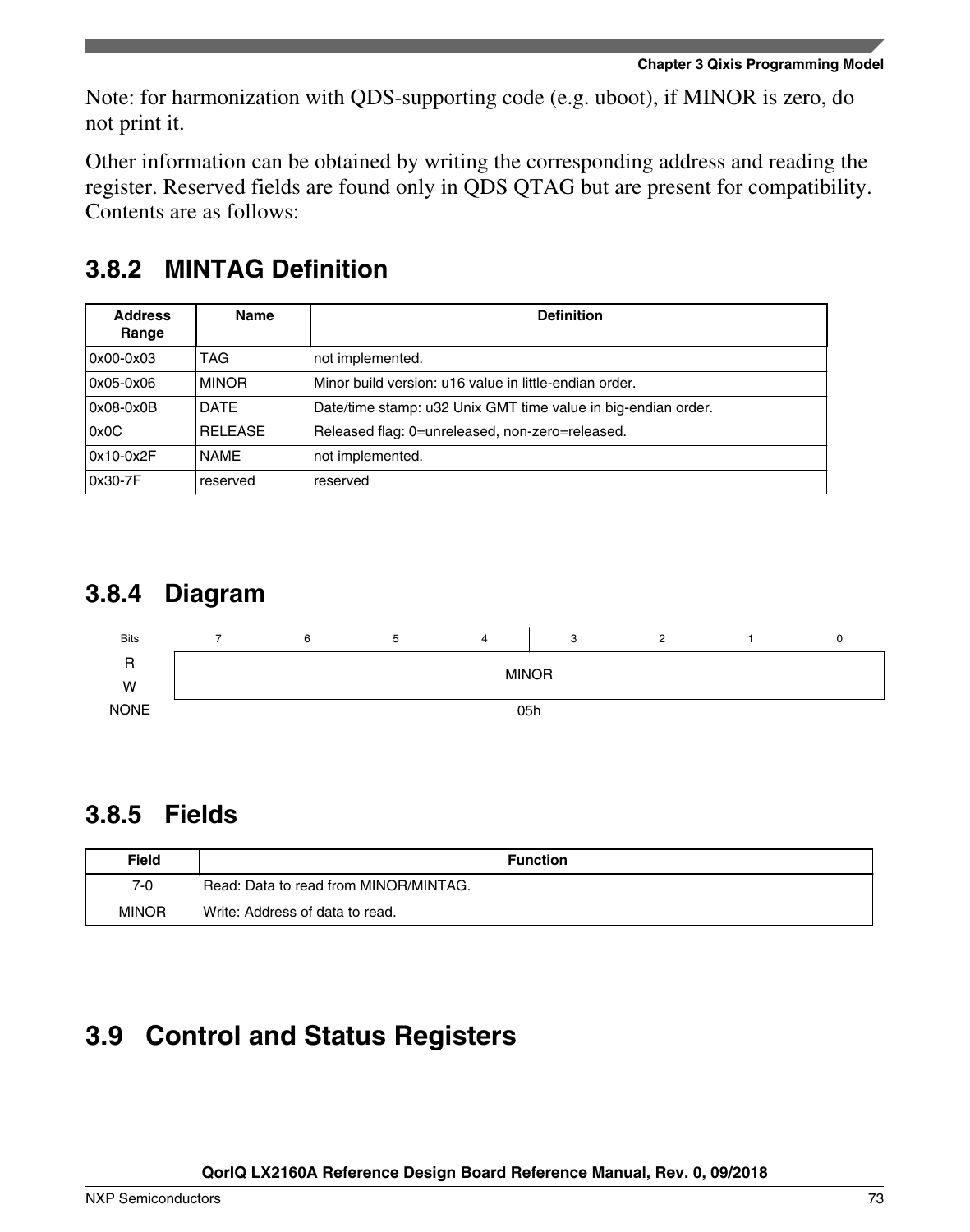**General Control (CTL)**

This block of registers control the operation of Qixis itself (or other operations which do not constitute controlling the board or the DUT, which are managed with BRDCFG/ DUTCFG registers) or monitor the status of various things.

# **3.10 General Control (CTL)**

## **3.10.1 Address**

| Register   | <b>Offset</b> |
|------------|---------------|
| <b>CTL</b> | 005h          |

#### **3.10.2 Function**

The CTL register is used to control various aspects of the target system.

#### **3.10.3 Diagram**

| <b>Bits</b>       |       |  |              |              |                  |     |             |
|-------------------|-------|--|--------------|--------------|------------------|-----|-------------|
| $\mathsf{R}$<br>W | SWLED |  | <b>AMASK</b> | <b>XTEST</b> | <b>BBOX</b>      | LED | <b>FAIL</b> |
| <b>CRST</b>       | 00    |  |              |              | SW_BOOTB<br>OX_B |     |             |

# **3.10.4 Fields**

| <b>Field</b> | <b>Function</b>                                                                                              |
|--------------|--------------------------------------------------------------------------------------------------------------|
| 7-6          | Controls front-panel power-switch LEDs: when CTL.LED is set                                                  |
| SWLED        |                                                                                                              |
| 5            | Alarm Mask Mode:                                                                                             |
| <b>AMASK</b> | 0 = ALARM register reads return alarm status (normal).                                                       |
|              | 1= ALARM register reads return the alarm mask.                                                               |
| 4            | This bit directly drives the XTEST signal, typically driving an SMA connector. The function is user-defined. |
| <b>XTEST</b> |                                                                                                              |

*Table continues on the next page...*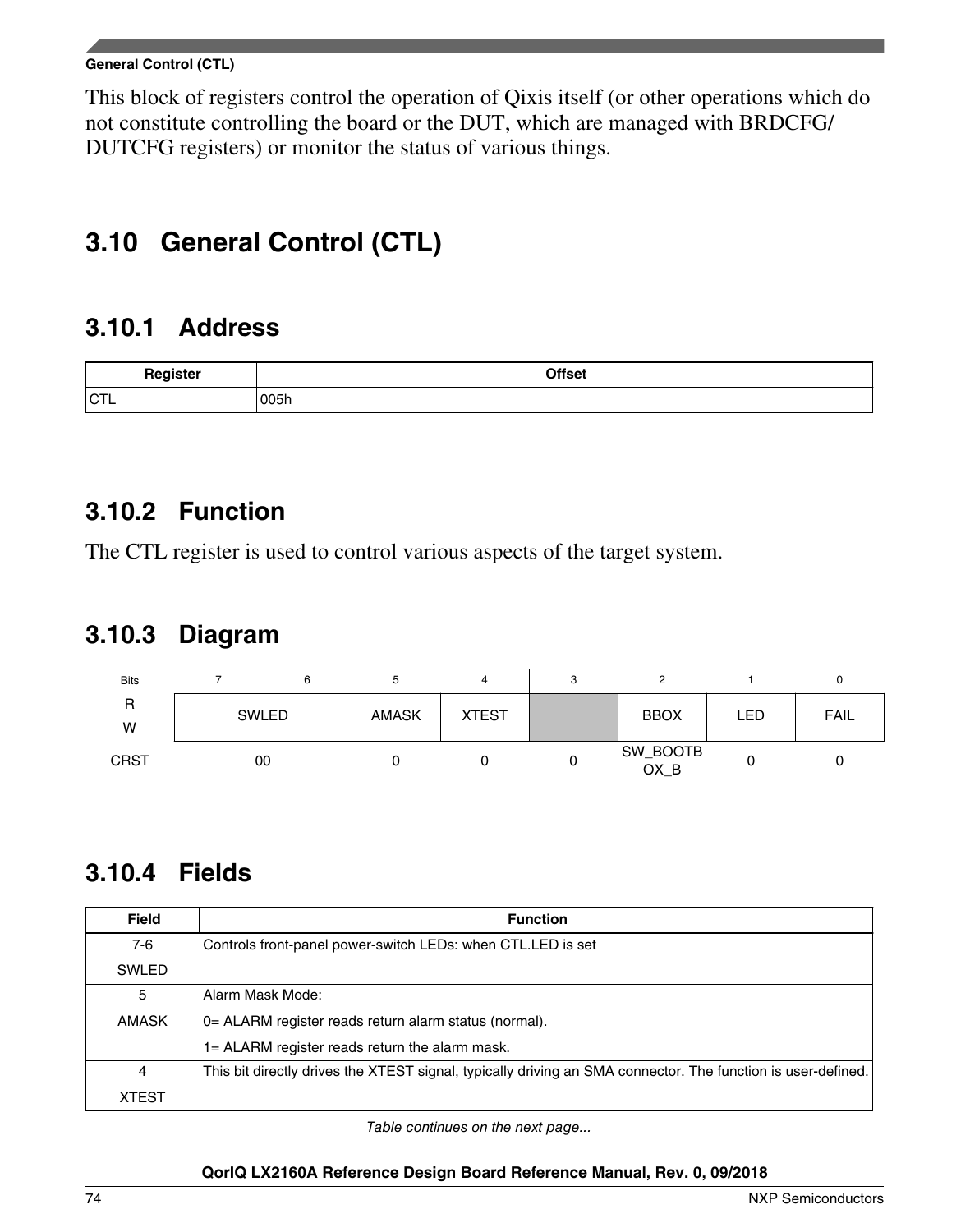#### **Chapter 3 Qixis Programming Model**

| <b>Field</b>  | <b>Function</b>                                                                              |
|---------------|----------------------------------------------------------------------------------------------|
| 3             | Reserved.                                                                                    |
|               |                                                                                              |
| $\mathcal{P}$ | Boot-Box Mode:                                                                               |
| <b>BBOX</b>   | 0= PASS/FAIL LEDs operate normally.                                                          |
|               | 1= Both PASS and FAIL are off. Software can clear this bit to report completion              |
|               | of pass/fail testing (both off indicates testing in progress).                               |
|               | Software Diagnostic LED Enable:                                                              |
| <b>LED</b>    | 0= Diagnostic LEDs operate normally.                                                         |
|               | 1= Software can directly control the M7:M0 monitoring LEDs using the LED register.           |
| $\mathbf{0}$  | Software Failure Diagnostic LED:                                                             |
| <b>FAIL</b>   | 0= FAIL LED is not asserted due to software (it might still be on due to hardware failures). |
|               | 1= FAIL LED is forced on. Generally, this indicates a software-diagnosed error.              |

# **3.11 Auxiliary (AUX)**

#### **3.11.1 Address**

| Register   | <b>Offset</b> |
|------------|---------------|
| <b>AUX</b> | 006h          |

#### **3.11.2 Function**

The AUX register may be used by software to store information. The AUX register is initialized to zero when the system is powered-up, and never altered by hardware again.

#### **3.11.3 Diagram**

| <b>Bits</b> | 6 | 4          | ≏<br>رب |  | u |
|-------------|---|------------|---------|--|---|
| B           |   | <b>AUX</b> |         |  |   |
| W           |   |            |         |  |   |
| ARST        |   | 00000000   |         |  |   |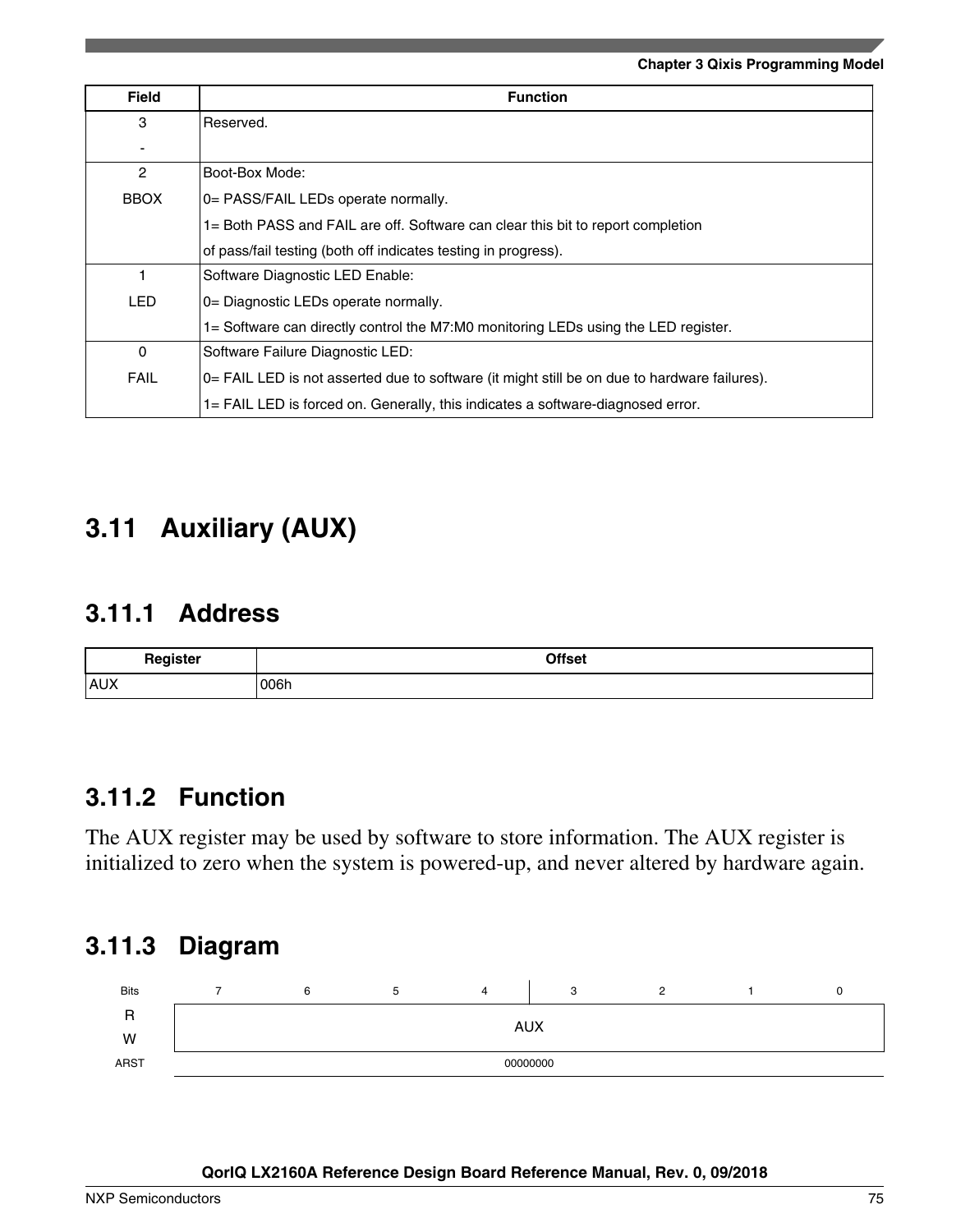# **3.11.4 Fields**

| <b>Field</b> | <b>Function</b>     |
|--------------|---------------------|
| $7-0$        | User-defined value. |
| <b>AUX</b>   |                     |

# **3.12 System Status (STAT\_SYS)**

#### **3.12.1 Address**

| <b>Dogictor</b><br>nstel<br><br>---- | <b>Offset</b><br>. |
|--------------------------------------|--------------------|
| ovo<br>!S1<br>È                      | 009h               |

#### **3.12.2 Function**

The STAT\_SYS register reports general system status.

#### **3.12.3 Diagram**

| <b>Bits</b> |     |             |                |         |               |  |
|-------------|-----|-------------|----------------|---------|---------------|--|
| R           |     | <b>BBOX</b> | <b>ALARMED</b> | ALTERED | <b>ASLEEP</b> |  |
| W           |     |             |                |         |               |  |
| <b>NONE</b> | 000 | ~SW_BBOX    |                |         |               |  |

## **3.12.4 Fields**

| <b>Field</b>             | <b>Function</b>                     |
|--------------------------|-------------------------------------|
| $7-5$                    | Reserved.                           |
| $\overline{\phantom{0}}$ |                                     |
| 4                        | BootBox Mode Selected:              |
| <b>BBOX</b>              | $ 0=$ The system operates normally. |

*Table continues on the next page...*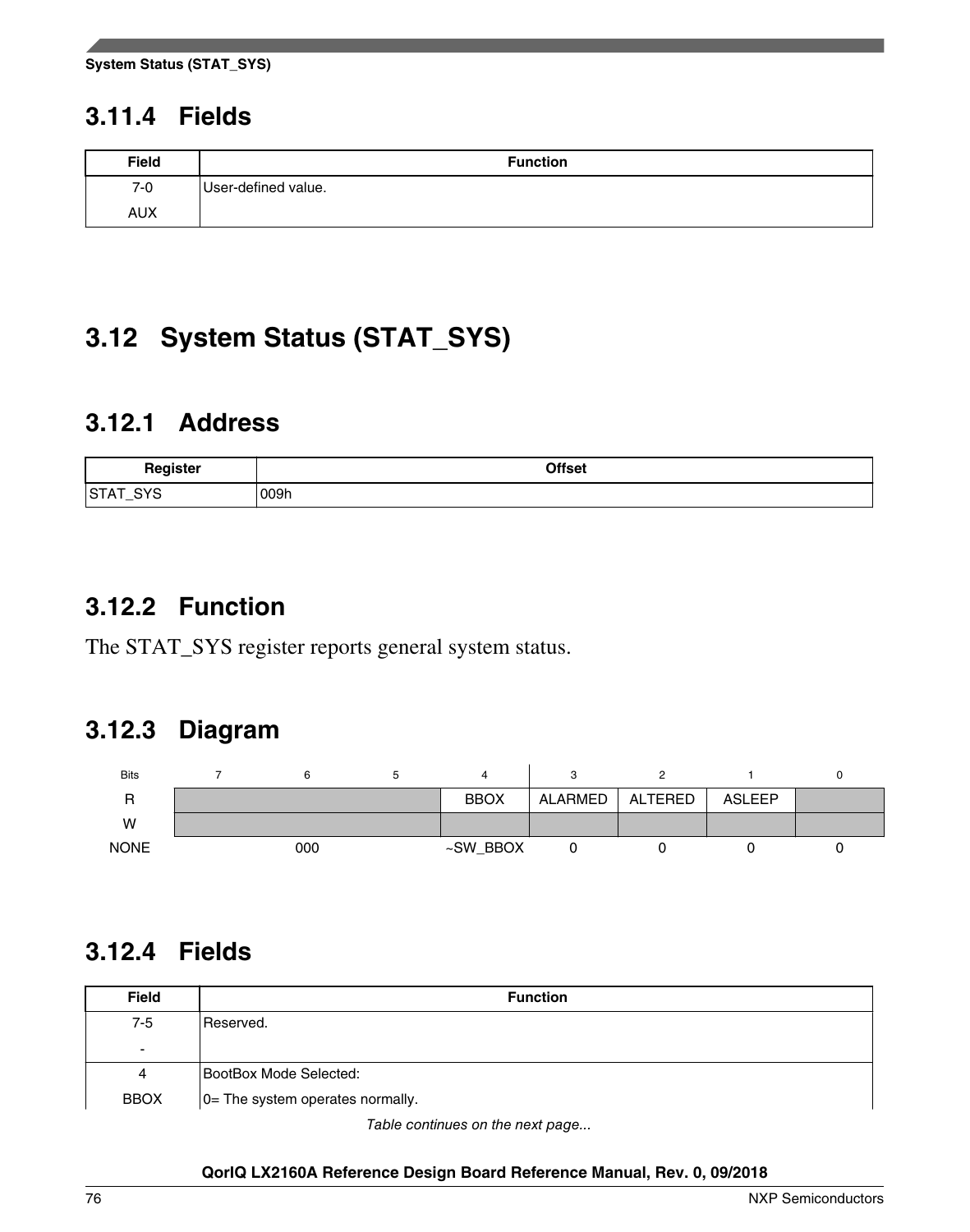| <b>Field</b>   | <b>Function</b>                                                                                                                                                    |
|----------------|--------------------------------------------------------------------------------------------------------------------------------------------------------------------|
|                | 1= The system operates in the special BootBox mode. The PASS and FAIL LEDs can be controlled<br>independently, and the watchdog defaults to enabled and 2 seconds. |
| 3              | Alarm Status:                                                                                                                                                      |
| ALARMED        | 0= The system has no active alarms.                                                                                                                                |
|                | 1= The system has an active alarms and is asserting FAIL.                                                                                                          |
| $\overline{c}$ | <b>Reconfiguration Active:</b>                                                                                                                                     |
| <b>ALTERED</b> | 0= The system has been configured as normal.                                                                                                                       |
|                | 1= The system has been reconfigured by software.                                                                                                                   |
|                | <b>ASLEEP Reporting:</b>                                                                                                                                           |
| <b>ASLEEP</b>  | $0=$ At least one core is actively operating.                                                                                                                      |
|                | 1= All cores are in sleep mode.                                                                                                                                    |
| $\Omega$       | Reserved.                                                                                                                                                          |
|                |                                                                                                                                                                    |

# **3.13 Alarm (ALARM)**

#### **3.13.1 Address**

| Register     | <b>Offset</b> |
|--------------|---------------|
| <b>ALARM</b> | 00Ah          |

#### **3.13.2 Function**

The ALARM register detects and reports any alarms raised in the QIXIS system.

Write 1 to an ALARM register bit to prevent Qixis from recognizing that alarm condition. By default, all alarms are handled.

#### **3.13.3 Diagram**

| <b>Bits</b> |            |             |            |              |               |            |              |               |
|-------------|------------|-------------|------------|--------------|---------------|------------|--------------|---------------|
|             | <b>FAN</b> | <b>PSEQ</b> | <b>CTL</b> | <b>VTOFF</b> | <b>ORIENT</b> | <b>VDD</b> | <b>TWARN</b> | <b>TALERT</b> |
| W           |            |             |            |              |               |            |              |               |
| <b>ARST</b> |            |             |            |              |               |            |              |               |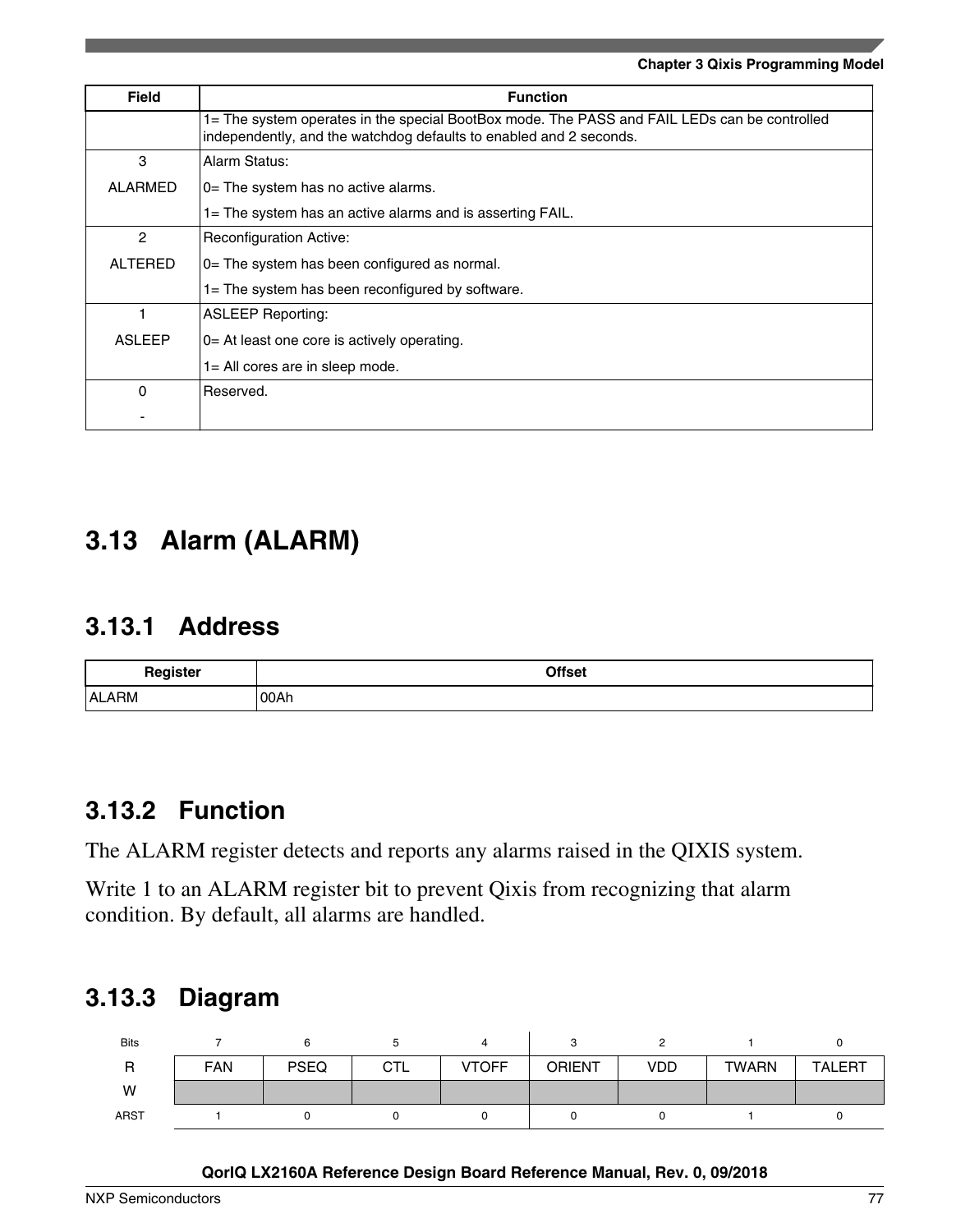## **3.13.4 Fields**

| <b>Field</b>   | <b>Function</b>                                                                                                                  |  |  |  |  |
|----------------|----------------------------------------------------------------------------------------------------------------------------------|--|--|--|--|
| 7              | Fan Controller Alert:                                                                                                            |  |  |  |  |
| <b>FAN</b>     | 0= Fan controller operating normally.                                                                                            |  |  |  |  |
|                | 1= Fan controller signalling IRQ.                                                                                                |  |  |  |  |
|                | NOTE: This alarm is masked by default.                                                                                           |  |  |  |  |
| 6              | <b>Power Sequencer Fault:</b>                                                                                                    |  |  |  |  |
| <b>PSEQ</b>    | 0= Power sequencer operating normally.                                                                                           |  |  |  |  |
|                | 1= Power sequencer was unable to power one or more supplies.                                                                     |  |  |  |  |
| 5              | Software Fault (CTL[FAIL] was set).                                                                                              |  |  |  |  |
| <b>CTL</b>     |                                                                                                                                  |  |  |  |  |
| 4              | VCC Power Supply Temp Off Fault                                                                                                  |  |  |  |  |
| <b>VTOFF</b>   | 0= The system is powered normally.                                                                                               |  |  |  |  |
|                | 1= The system powers off due to overtemperature of the supply monitored by VT (see bit 5).                                       |  |  |  |  |
| 3              | <b>Processor Orientation Fault:</b>                                                                                              |  |  |  |  |
| <b>ORIENT</b>  | 0= The processor is correctly installed.                                                                                         |  |  |  |  |
|                | 1= The processor is installed incorrectly, and the power is turned off forcibly.                                                 |  |  |  |  |
| $\overline{2}$ | VDD Power Supply Temperature Warning:                                                                                            |  |  |  |  |
| <b>VDD</b>     | 0= The VDD power supply temperature is within normal limits.                                                                     |  |  |  |  |
|                | 1= The VDD power supply temperature has exceeded warning limits.                                                                 |  |  |  |  |
| 1              | Temperature Fault:                                                                                                               |  |  |  |  |
| <b>TWARN</b>   | 0= The temperature is within normal limits.                                                                                      |  |  |  |  |
|                | 1= The temperature has exceeded warning limits.                                                                                  |  |  |  |  |
|                | NOTE: This signal may be asserted by either SA56004 thermal monitor. The temperature limits depend<br>upon software programming. |  |  |  |  |
| $\mathbf 0$    | Temperature Alert:                                                                                                               |  |  |  |  |
| <b>TALERT</b>  | 0= The temperature is within normal limits.                                                                                      |  |  |  |  |
|                | 1= The temperature has exceeded fault limits.                                                                                    |  |  |  |  |
|                | NOTE: This signal may be asserted by either SA56004 thermal monitor. The temperature limits depend<br>upon software programming. |  |  |  |  |

# **3.14 Presence Detect 1 (STAT\_PRES1)**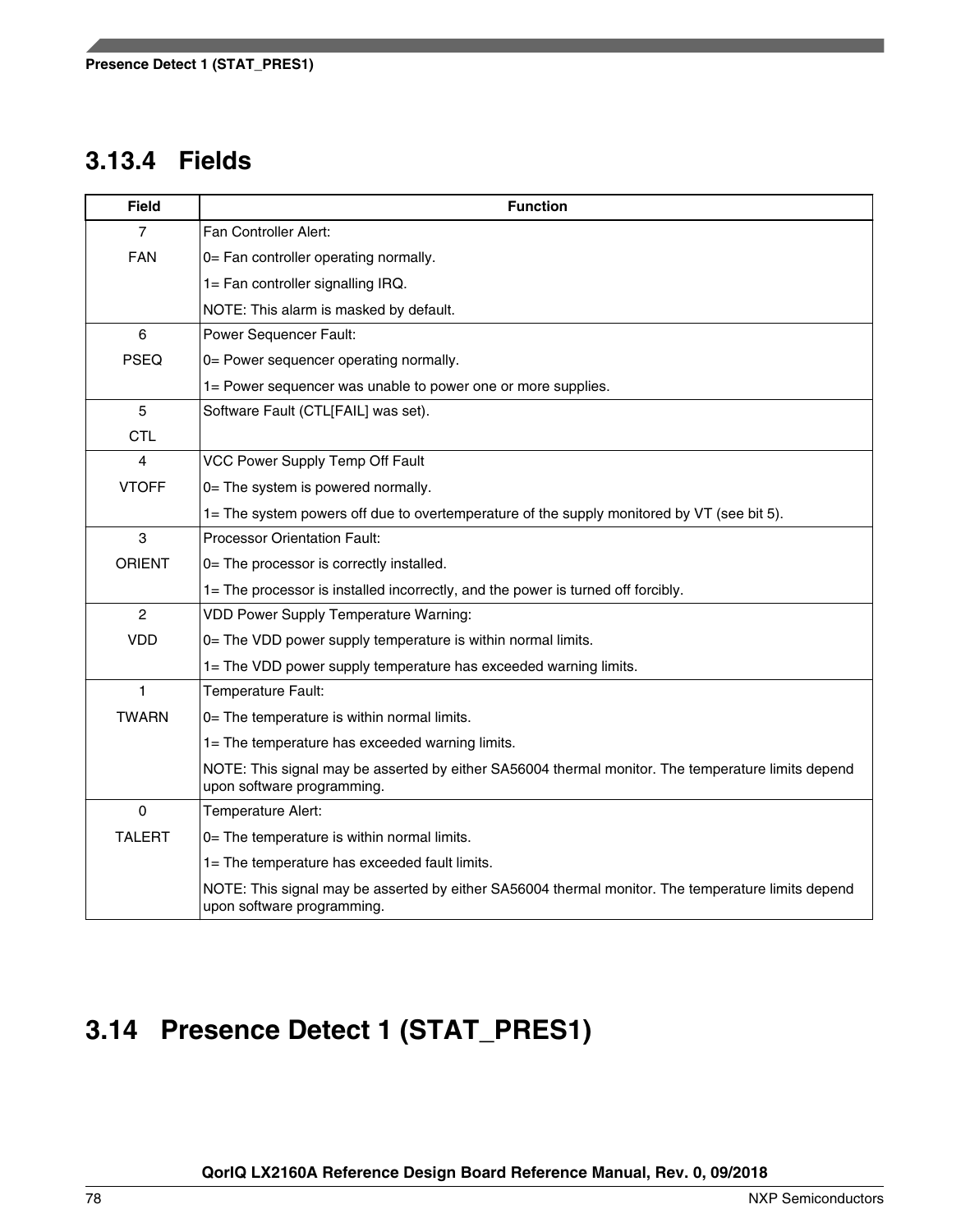#### **3.14.1 Address**

| Register                              | <b>Offset</b> |
|---------------------------------------|---------------|
| PRES1<br>.c T<br>ا ب∟ا<br>והוטן<br>—- | 00Bh          |

## **3.14.2 Function**

The STAT\_PRES1 register detects the presence and type of processor installed.

## **3.14.3 Diagram**



#### **3.14.4 Fields**

| <b>Field</b>   | <b>Function</b>                                              |
|----------------|--------------------------------------------------------------|
| $\overline{7}$ | <b>Processor Present:</b>                                    |
| <b>DUT</b>     | 0= A processor is detected (soldered-in or socketed).        |
|                | $1 = No$ device detected.                                    |
| $6 - 5$        | Effective Processor ID:                                      |
| <b>EFFID</b>   | $00=$ (reserved)                                             |
|                | $01 = LX2160A$ installed.                                    |
|                | $10=$ (reserved)                                             |
|                | $11 = LX2168A$ installed.                                    |
| 4              | Processor Override:                                          |
| <b>FORCED</b>  | 0= Processor type (EFFID) is based on device.                |
|                | 1= Processor type (EFFID) was overridden using SW_CPU_FORCE. |
| $3-2$          | Reserved.                                                    |
|                |                                                              |
| $1-0$          | Normal Processor ID:                                         |
| <b>CPUID</b>   | Same values as EFFID, but unaltered by SW_CPU_FORCE.         |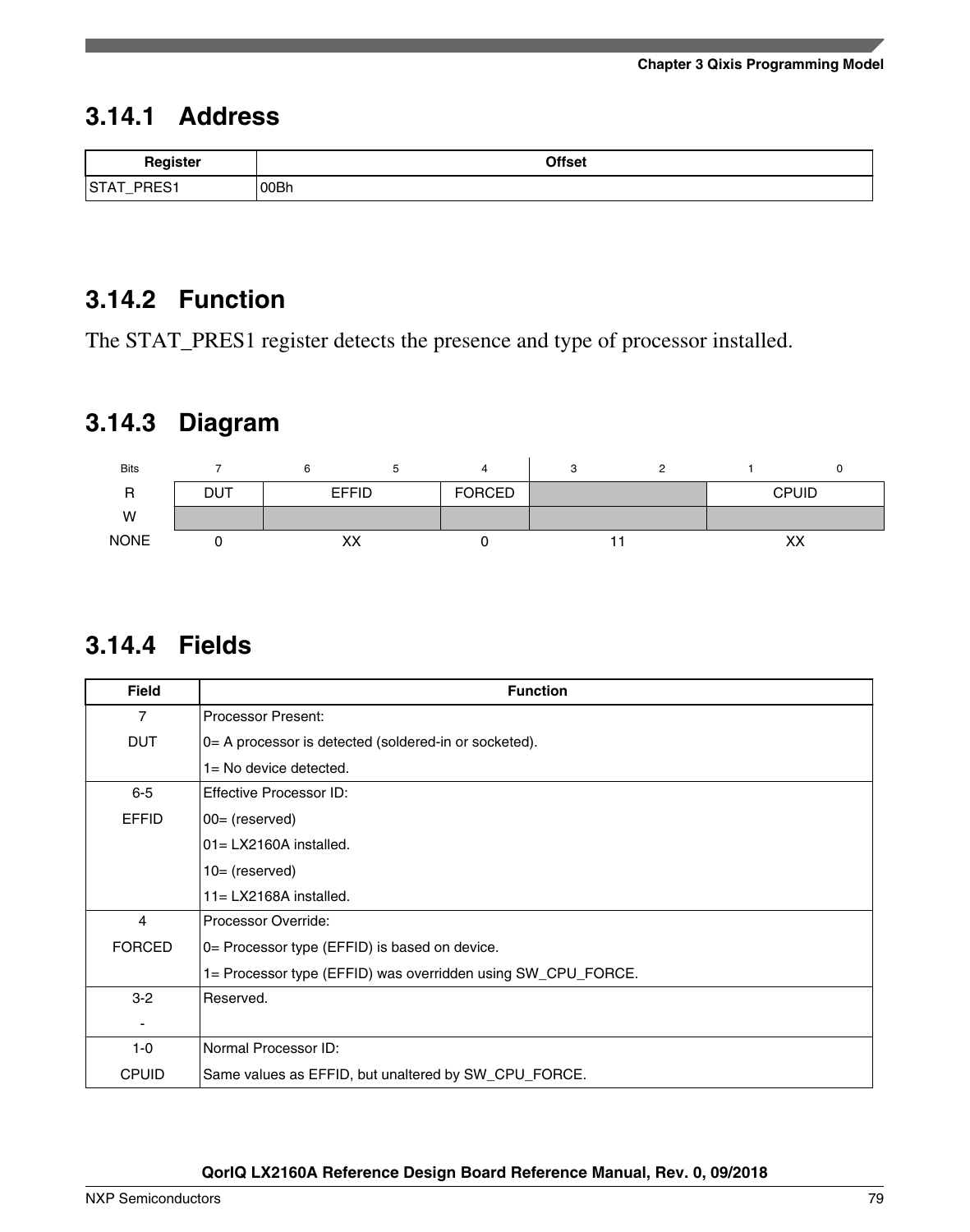# **3.15 Presence Detect 2 (STAT\_PRES2)**

#### **3.15.1 Address**

| Register                     | <b>Offset</b> |
|------------------------------|---------------|
| <b>Reg</b>                   | ------        |
| pproo<br>. Q7<br>והוט<br>-94 | 00Ch          |

#### **3.15.2 Function**

The STAT\_PRES2 register detects the installation of cards in various PCI Express or SGMII slots.

#### **3.15.3 Diagram**

| <b>Bits</b> |  |        | 4 | ◠<br>v. |                   |       |
|-------------|--|--------|---|---------|-------------------|-------|
| R           |  |        |   |         | SLOT <sub>2</sub> | SLOT1 |
| W           |  |        |   |         |                   |       |
| <b>NONE</b> |  | 111111 |   |         |                   |       |

## **3.15.4 Fields**

| <b>Field</b>             | <b>Function</b>             |
|--------------------------|-----------------------------|
| $7 - 2$                  | Reserved.                   |
| $\overline{\phantom{a}}$ |                             |
|                          | (same as SLOT1)             |
| SLOT <sub>2</sub>        |                             |
| 0                        | $0 = a$ card is installed.  |
| SLOT <sub>1</sub>        | $1 = no$ card is installed. |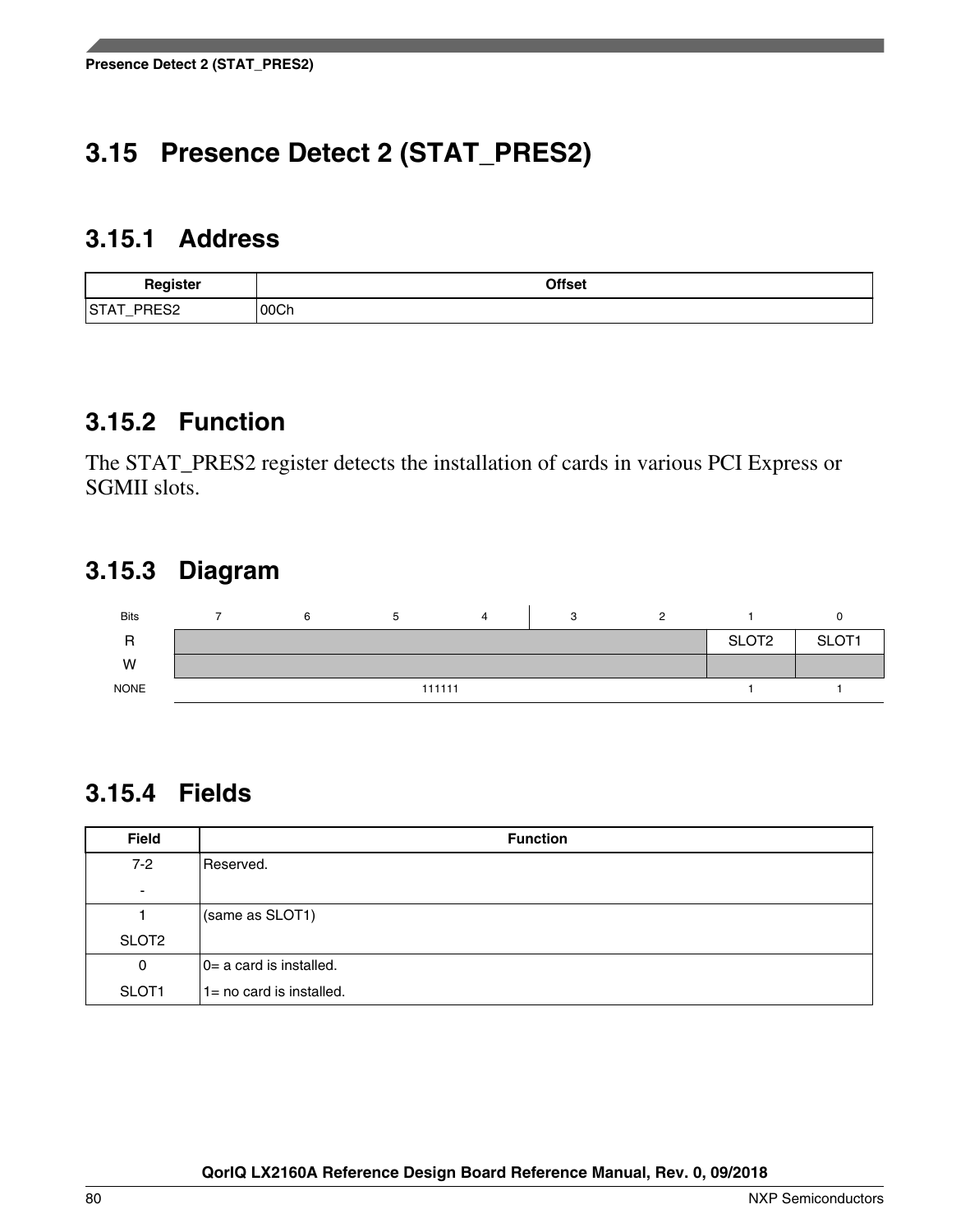# **3.16 LED Control (LED)**

#### **3.16.1 Address**

| oqister∼<br>ney. | <b>Offset</b> |
|------------------|---------------|
| <b>LED</b>       | 00Eh          |

# **3.16.2 Function**

The LED register can be used to directly control the monitoring LEDs (M7-M0) for software debugging or other purposes. Direct control of the LEDs is possible only when CTL[LED] is set to 1; otherwise they are used to display general system activity.

#### **3.16.3 Diagram**

| <b>Bits</b> | 6 | u | 4          | v. |  | U |
|-------------|---|---|------------|----|--|---|
| P<br>. .    |   |   | <b>LED</b> |    |  |   |
| W           |   |   |            |    |  |   |
| <b>GRST</b> |   |   | 00000000   |    |  |   |

# **3.16.4 Fields**

| <b>Field</b> | <b>Function</b>            |
|--------------|----------------------------|
| 7-0          | <b>LED Status Control:</b> |
| LED          | $ 0=$ LED M[bitno] is off. |
|              | 1= LED M[bitno] is on.     |

# **3.17 Reconfiguration Registers**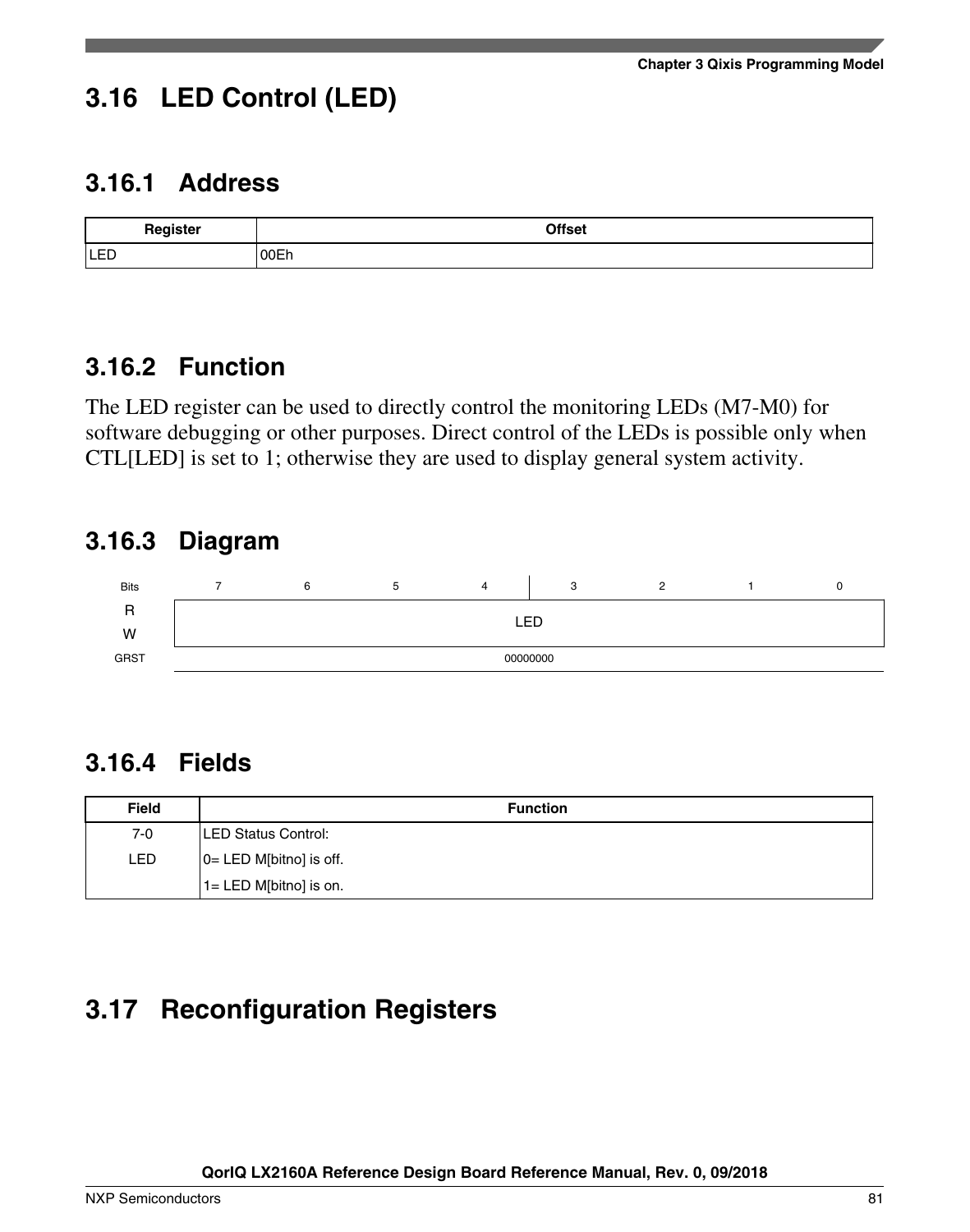#### **Reconfiguration Control (RCFG)**

This block of registers controls the operation of the reconfiguration system, which is used to alter the configuration of the board or processor into different voltages, SYSCLK frequencies, boot device selections, or any other configuration controlled by a BRDCFG or DUTCFG register.

# **3.18 Reconfiguration Control (RCFG)**

#### **3.18.1 Address**

| Register<br>⊥เ∿ษ<br>. | <b>Offset</b><br>. |
|-----------------------|--------------------|
| <b>RCF</b>            | 210h               |

#### **3.18.2 Function**

The RCFG register is used to control the reconfiguration sequencer.

## **3.18.3 Diagram**

| <b>Bits</b> |    | 6 | 5    | $\overline{4}$ | 3                | 2 |    |    |
|-------------|----|---|------|----------------|------------------|---|----|----|
| R           |    |   | LIVE |                | <b>WDEN</b>      |   |    | GO |
| W           |    |   |      |                |                  |   |    |    |
| <b>CRST</b> | 00 |   |      | 0              | SW_BOOTB<br>OX_B |   | 00 |    |
| <b>RRST</b> |    |   |      |                |                  |   |    |    |

#### **3.18.4 Fields**

| <b>Field</b>             | <b>Function</b>                                                              |
|--------------------------|------------------------------------------------------------------------------|
| $7-6$                    | Reserved.                                                                    |
| $\overline{\phantom{a}}$ |                                                                              |
| 5                        | Immediate changes for BRDCFG registers:                                      |
| <b>LIVE</b>              | 1= BRDCFG registers outputs occur immediately. For QixMin, LIVE is always 1. |
| 4                        | Reserved.                                                                    |

*Table continues on the next page...*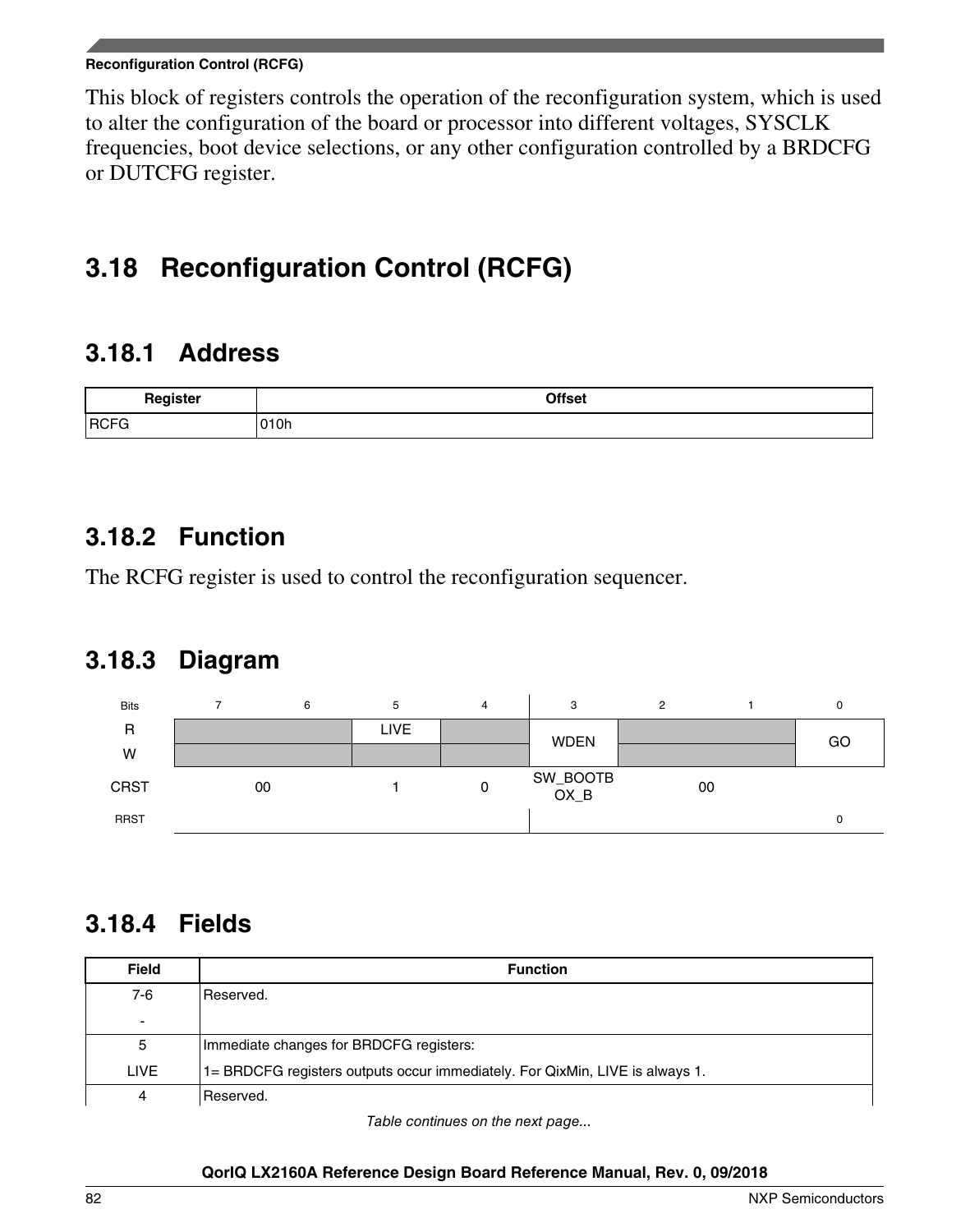| <b>Field</b> | <b>Function</b>                                                                                                                    |
|--------------|------------------------------------------------------------------------------------------------------------------------------------|
|              |                                                                                                                                    |
| 3            | Watchdog Enable:                                                                                                                   |
| <b>WDEN</b>  | 0= The watchdog is not enabled during reconfiguration.                                                                             |
|              | 1= The watchdog is enabled during reconfiguration. If not disabled within 2^29 clock cycles (> 8 minutes),<br>the system is reset. |
|              | NOTE: This is not a highly-secure watchdog; software can reset this bit at any time and disable the<br>watchdog.                   |
| $2 - 1$      | Reserved.                                                                                                                          |
|              |                                                                                                                                    |
| 0            | <b>Reconfiguration Start:</b>                                                                                                      |
| GO           | 0= Reconfiguration sequencer is idle.                                                                                              |
|              | 1= On the 0-to-1 transition, the reconfiguration process begins.                                                                   |

# **3.19 SFP CSR 1 (SFP1)**

#### **3.19.1 Address**

| Register         | <b>Offset</b> |
|------------------|---------------|
| SFP <sup>-</sup> | 018h          |

## **3.19.2 Function**

The SFP1 register controls and monitors the zQSFP+ cage used with the 40GE PHY (40G MAC2).

## **3.19.3 Diagram**

| <b>Bits</b> |            |     | 4 | ີ<br>ບ |               |            |
|-------------|------------|-----|---|--------|---------------|------------|
| R           | <b>PRS</b> |     |   |        | <b>LPMODE</b> | <b>SEL</b> |
| W           | <b>PRS</b> |     |   |        |               |            |
| CRST        |            | 000 |   | 00     |               |            |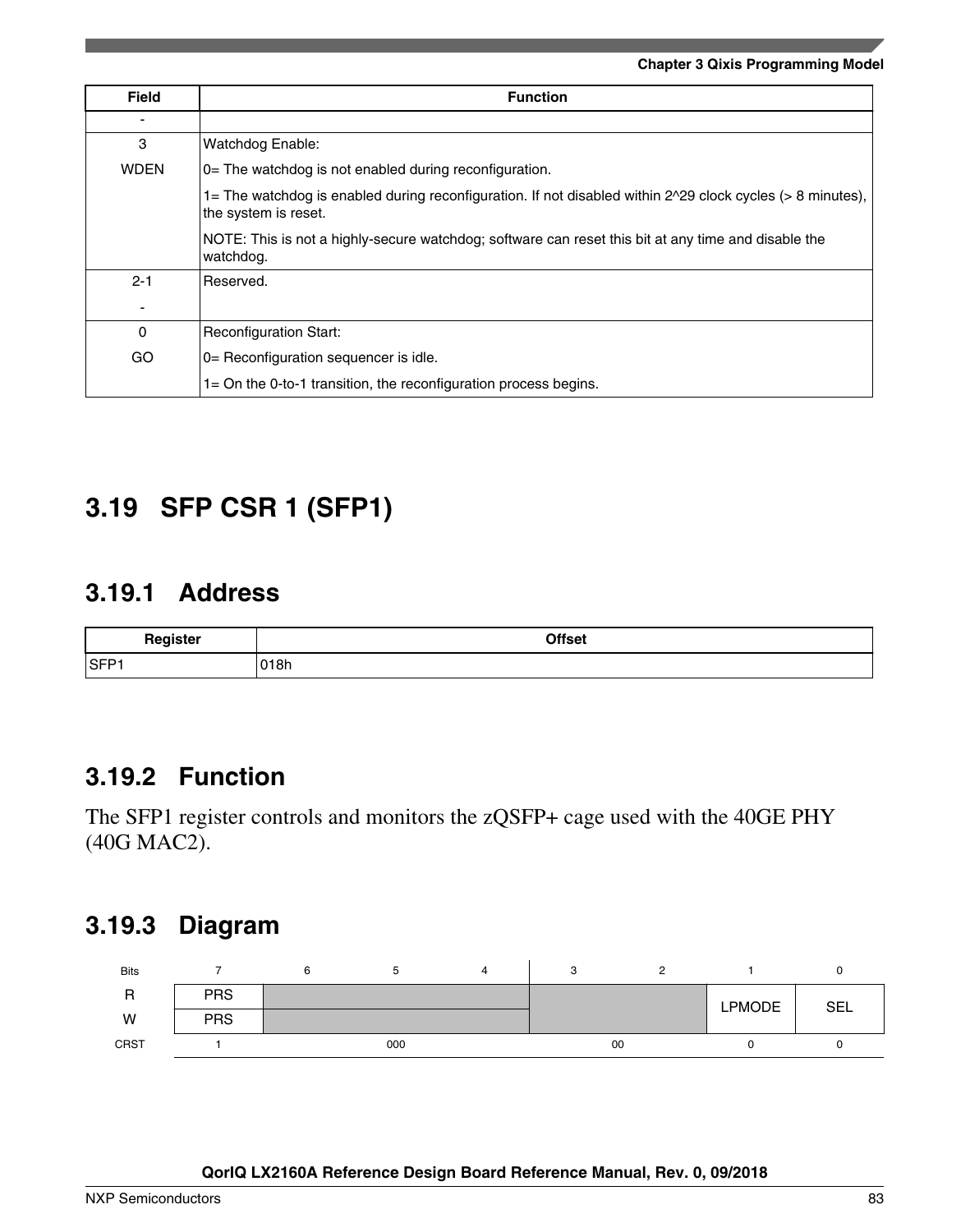# **3.19.4 Fields**

| <b>Field</b>   | <b>Function</b>                                 |
|----------------|-------------------------------------------------|
| $\overline{7}$ | QSFP_MOD_PRS_B Status:                          |
| <b>PRS</b>     | 0= A QSFP module is installed in the QSFP cage. |
|                | 1= No QSFP module is detected.                  |
| $6 - 4$        | Reserved.                                       |
|                |                                                 |
| $3 - 2$        | Reserved.                                       |
|                |                                                 |
| 1              | <b>QSFP LPMODE Control:</b>                     |
| <b>LPMODE</b>  | 0= QSFP module is in normal power mode.         |
|                | 1= QSFP module is in low-power mode.            |
| $\mathbf 0$    | QSFP_MOD_SEL_B Control:                         |
| <b>SEL</b>     | $0 = QSFP$ module is enabled.                   |
|                | $1 =$ OSFP module is disabled.                  |

# **3.20 SFP CSR 2 (SFP2)**

#### **3.20.1 Address**

| Donieter i<br><br>$  -$           | <b>Offset</b><br>. |
|-----------------------------------|--------------------|
| <b>CED</b> <sup></sup><br>יש<br>_ | ገ19h               |

## **3.20.2 Function**

The SFP2 register controls and monitors the SFP+ cage used with the

25G PHY #1 (25G MAC5).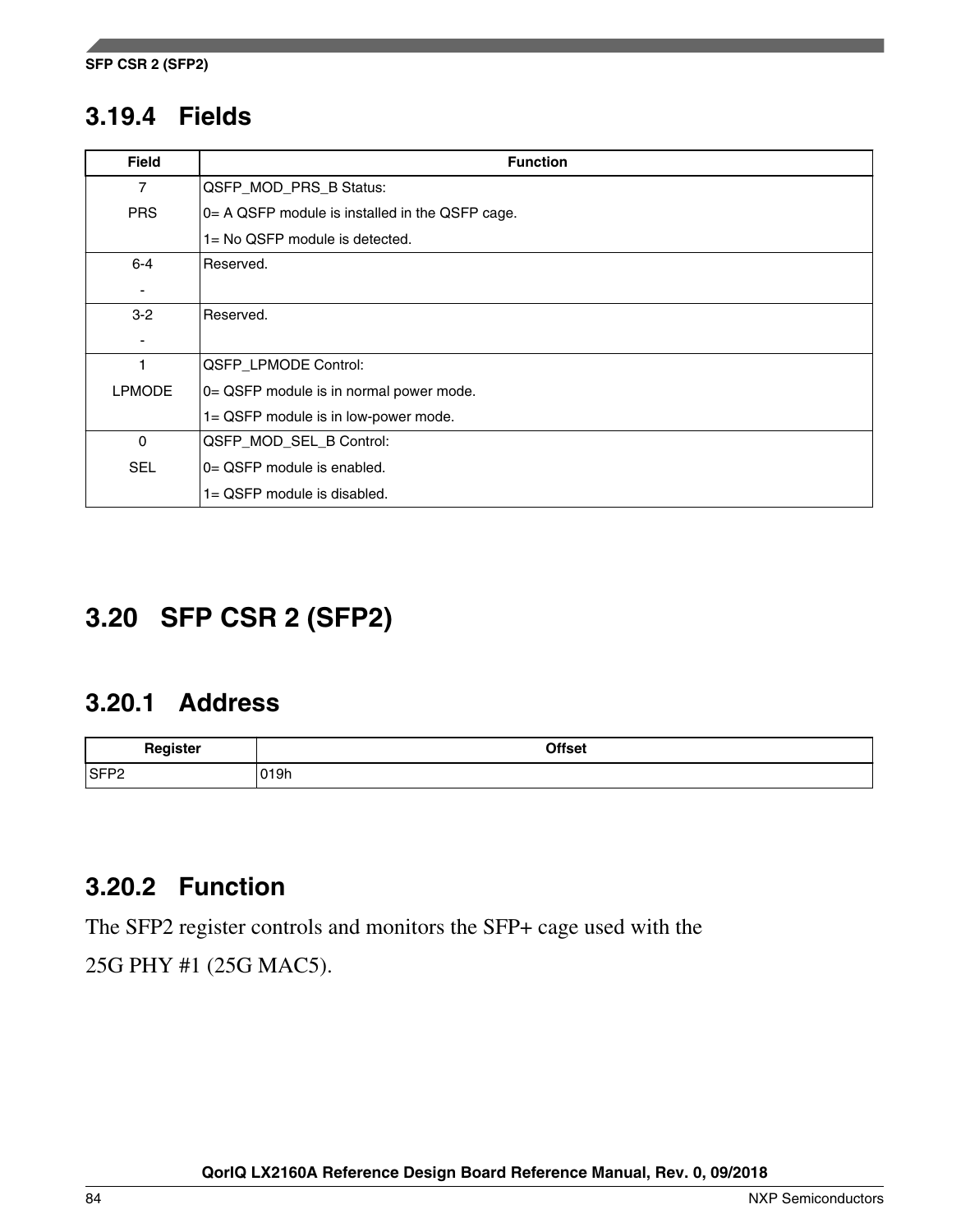## **3.20.3 Diagram**

| <b>Bits</b> |       |              |              | ບ |     |        |
|-------------|-------|--------------|--------------|---|-----|--------|
| R           | PRS_B | <b>TXFLT</b> | <b>RXLOS</b> |   |     | TXEN_B |
| W           | PRS_B | <b>TXFLT</b> | <b>RXLOS</b> |   |     |        |
| CRST        |       |              |              |   | 000 |        |

## **3.20.4 Fields**

| <b>Field</b>   | <b>Function</b>                                |
|----------------|------------------------------------------------|
| $\overline{7}$ | SFP2_MOD_ABS Status:                           |
| PRS_B          | 0= An SFP module is installed in the SFP cage. |
|                | 1= No SFP module is detected.                  |
| 6              | Reserved.                                      |
|                |                                                |
| 5              | SFP2_TX_FAULT Status:                          |
| <b>TXFLT</b>   | 0= SFP module reports no transmit errors.      |
|                | 1= SFP module reports transmit fault.          |
| 4              | SFP2_RX_LOS Status:                            |
| <b>RXLOS</b>   | 0= SFP module reports no receive errors.       |
|                | 1= SFP module reports receive loss-of-signal.  |
| $3 - 1$        | Reserved.                                      |
|                |                                                |
| 0              | SFP2_TX_EN Control:                            |
| TXEN_B         | 0= SFP module transmitter is enabled.          |
|                | 1= SFP module transmitter is disabled.         |

# **3.21 SFP CSR 3 (SFP3)**

# **3.21.1 Address**

| Register         | <b>Offset</b> |
|------------------|---------------|
| SFP <sub>3</sub> | 01Ah          |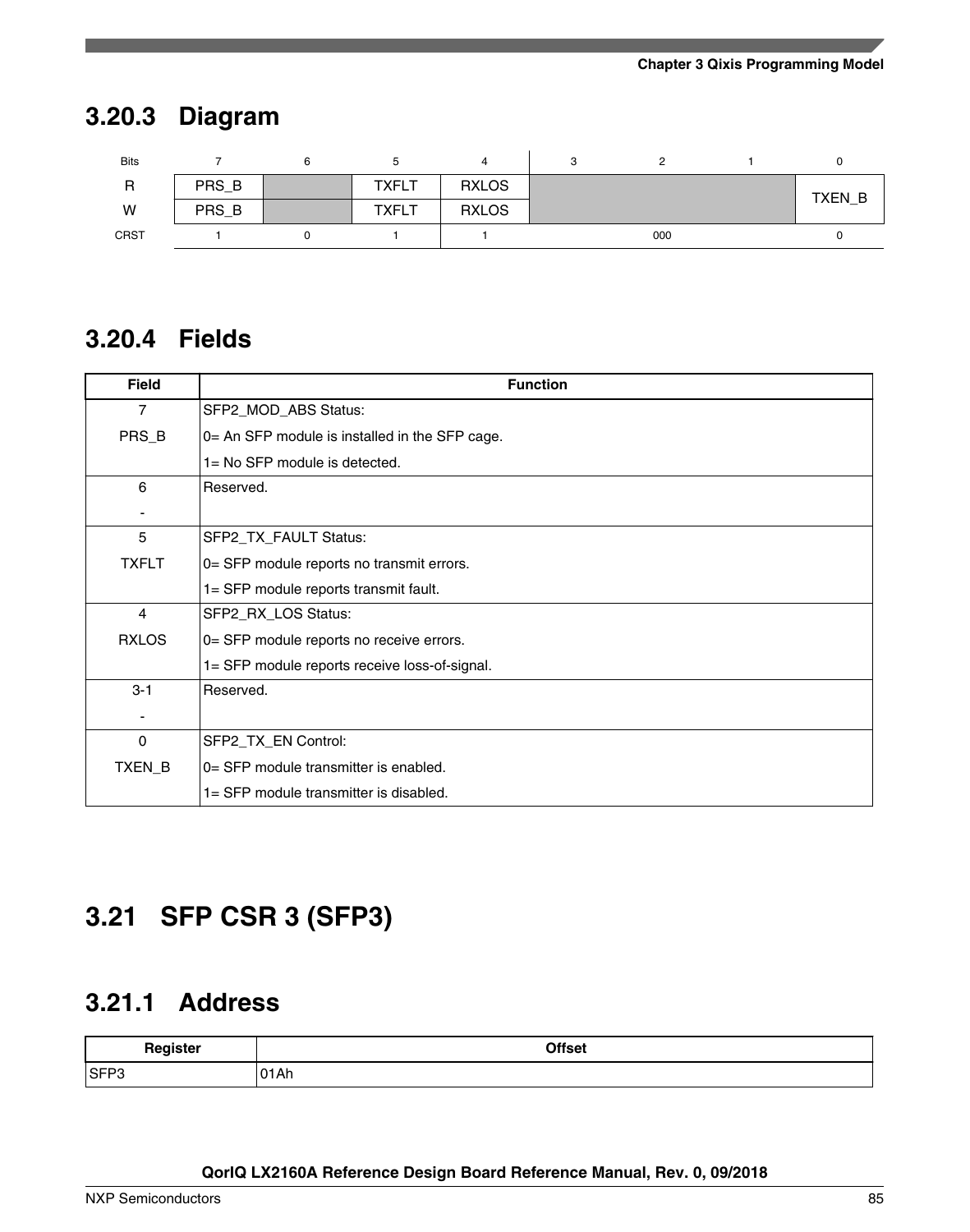#### **3.21.2 Function**

The SFP3 register controls and monitors the SFP+ cage used with the

25G PHY #1 (25G MAC6).

## **3.21.3 Diagram**

| <b>Bits</b> |       |       |              | 3 |     |        |
|-------------|-------|-------|--------------|---|-----|--------|
| D<br>n      | PRS_B | TXFLT | <b>RXLOS</b> |   |     | TXEN_B |
| W           | PRS_B | TXFLT | <b>RXLOS</b> |   |     |        |
| <b>CRST</b> |       |       |              |   | 000 |        |

#### **3.21.4 Fields**

| <b>Field</b>   | <b>Function</b>                                |
|----------------|------------------------------------------------|
| $\overline{7}$ | SFP3_MOD_ABS Status:                           |
| PRS_B          | 0= An SFP module is installed in the SFP cage. |
|                | $1 = No$ SFP module is detected.               |
| 6              | Reserved.                                      |
|                |                                                |
| 5              | SFP3_TX_FAULT Status:                          |
| <b>TXFLT</b>   | 0= SFP module reports no transmit errors.      |
|                | 1= SFP module reports transmit fault.          |
| 4              | SFP3_RX_LOS Status:                            |
| <b>RXLOS</b>   | 0= SFP module reports no receive errors.       |
|                | 1= SFP module reports receive loss-of-signal.  |
| $3 - 1$        | Reserved.                                      |
|                |                                                |
| 0              | SFP3_TX_EN Control:                            |
| TXEN_B         | 0= SFP module transmitter is enabled.          |
|                | 1= SFP module transmitter is disabled.         |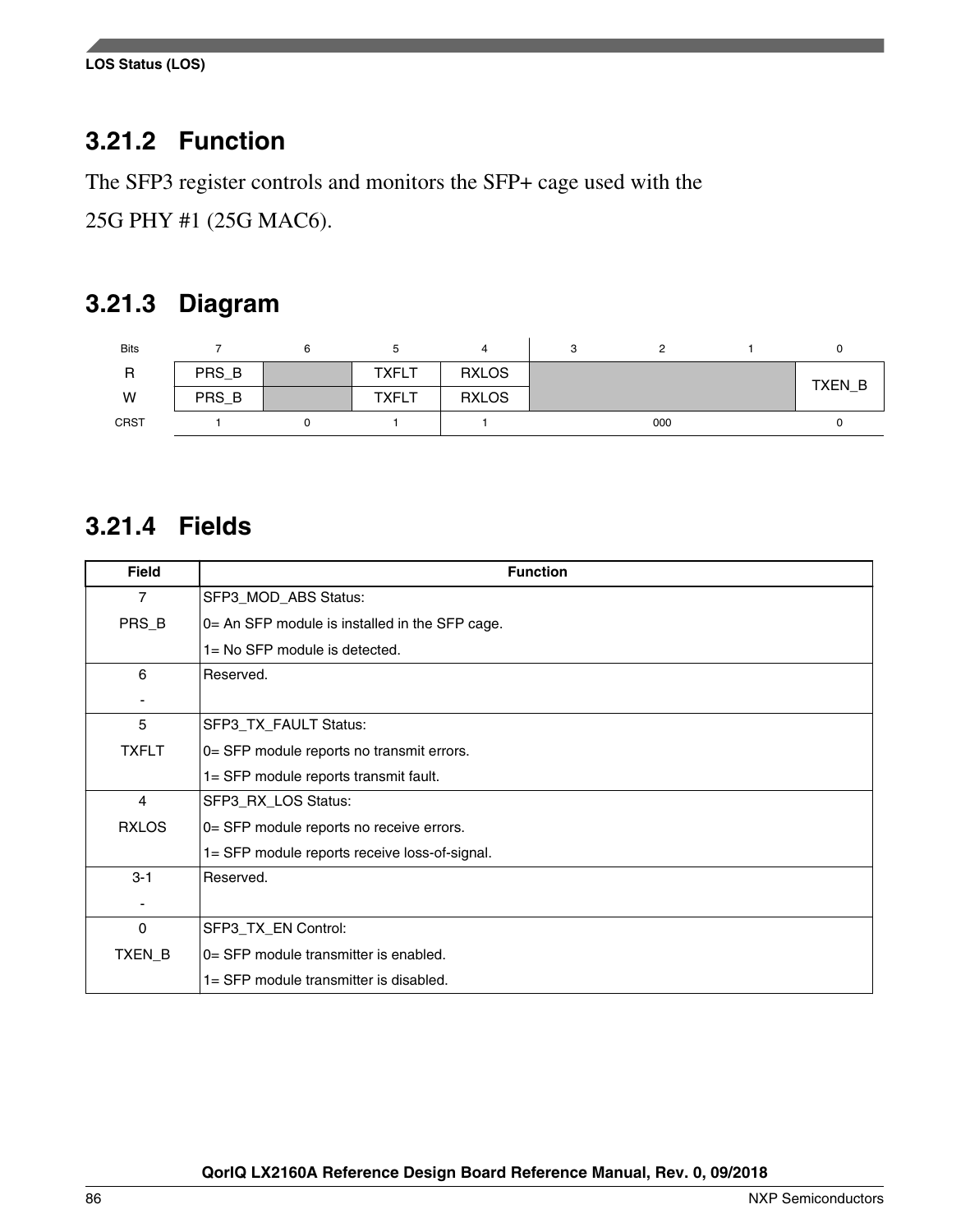# **3.22 LOS Status (LOS)**

#### **3.22.1 Address**

| Register | <b>Offset</b> |
|----------|---------------|
| LOS      | า1Dh          |

#### **3.22.2 Function**

The LOS register reports LOS (Loss Of Signal) or LOL (Loss of Lock) for various interfaces.

## **3.22.3 Diagram**

| <b>Bits</b> |  | 4      |  |              |              |
|-------------|--|--------|--|--------------|--------------|
| R           |  |        |  | <b>CKLOL</b> | <b>RT25G</b> |
| W           |  |        |  |              |              |
| <b>NONE</b> |  | 000000 |  |              |              |

## **3.22.4 Fields**

| <b>Field</b> | <b>Function</b>                                                                                             |
|--------------|-------------------------------------------------------------------------------------------------------------|
| $7-2$        | Reserved.                                                                                                   |
| ۰            |                                                                                                             |
|              | SI5341 Loss of Lock:                                                                                        |
| <b>CKLOL</b> | 0= SI5341 clock synthesize locked.                                                                          |
|              | 1= SI5341 clock synthesize has lost lock on outputs.                                                        |
| 0            | Retimer 25G PHY Loss of Lock:                                                                               |
| <b>RT25G</b> | $0=$ Retimer has lock on all lanes.                                                                         |
|              | 1= Retimer has lost lock on one or more lanes.                                                              |
|              | Note: Since the 25G retimer services a pair of independent lanes, the global lock reporting is less useful. |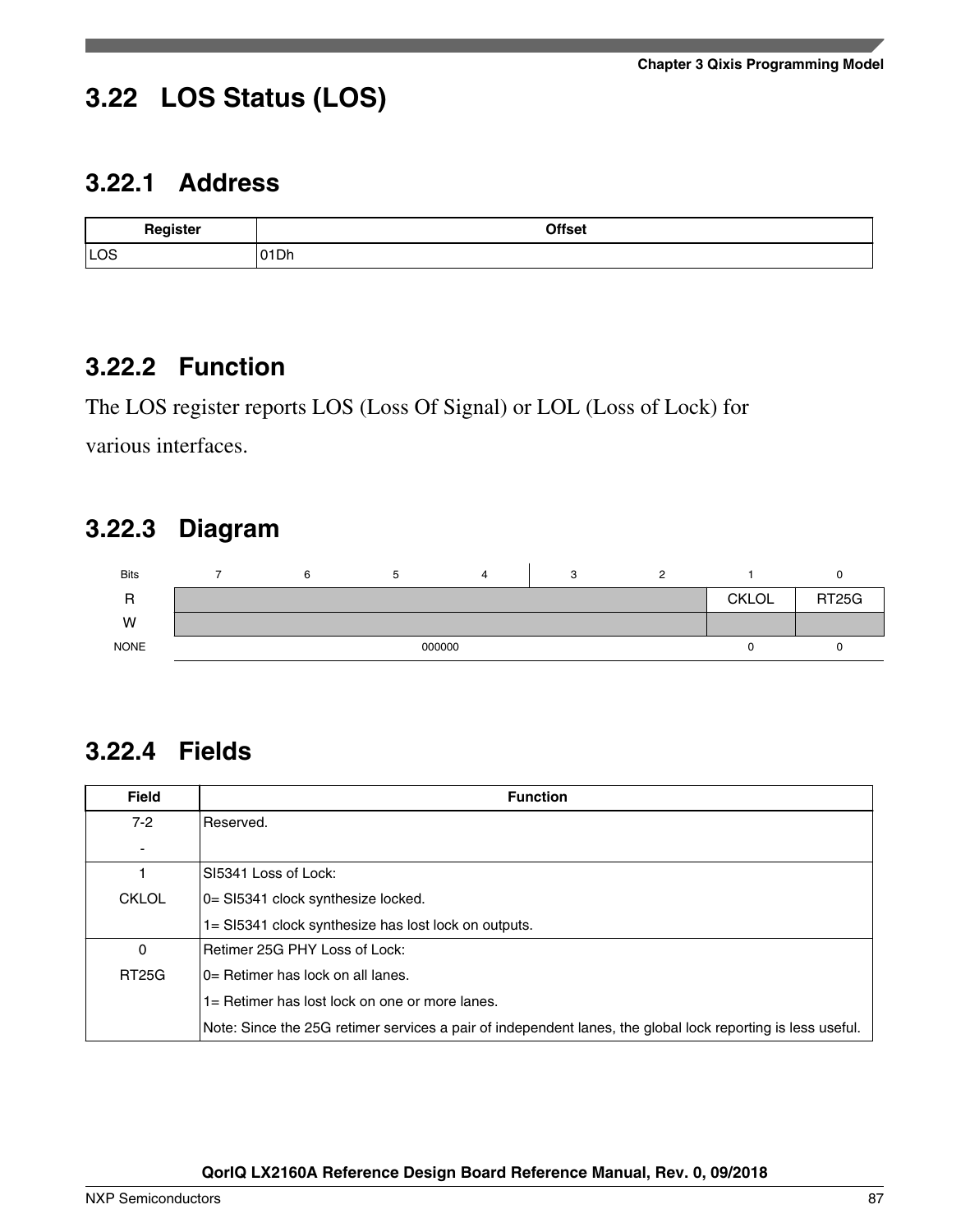# **3.23 Watchdog (WATCH)**

#### **3.23.1 Address**

| Register<br>ney | <b>Offset</b> |
|-----------------|---------------|
| <b>WATCH</b>    | 01Fh          |

## **3.23.2 Function**

The WATCH register selects the watchdog timer value used during the reconfiguration processes. When RCFG[WDEN] enables the watchdog timer, a count down timer begins. If the DUT software does not disable or restart the watchdog timer within the specified limits, the system restarts.

Note that the watchdog timer is not dependent upon a reconfiguration sequence being active. While it is typically enabled along with RCFG[GO] as part of a reconfiguration sequence; in fact, it is independent and can be enabled for any reason.

## **3.23.3 Diagram**



## **3.23.4 Fields**

| <b>Field</b> | <b>Function</b>                                     |
|--------------|-----------------------------------------------------|
| $7-0$        | Watchdog timer value, as determined by the formula: |
| <b>WATCH</b> | time-out = $[$ WATCH * $(2.0 sec) ] + 2.0 sec$      |
|              | Examples:                                           |
|              | $11111111 = 8 min$                                  |
|              | 00111111= 2 min                                     |
|              | 00001111= 32 sec                                    |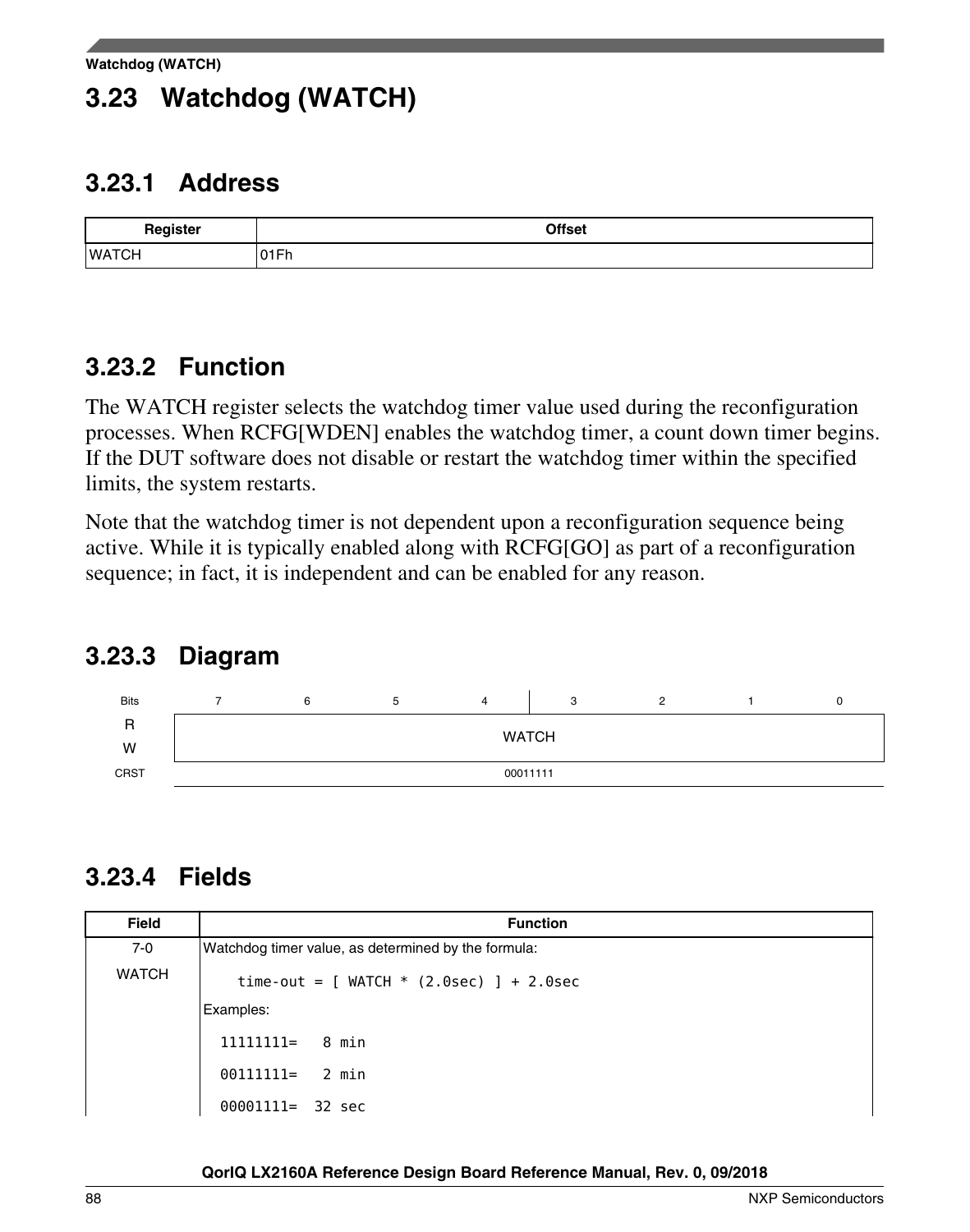|  |  | <b>Chapter 3 Qixis Programming Model</b> |  |
|--|--|------------------------------------------|--|
|--|--|------------------------------------------|--|

| <b>Field</b> |                            | <b>Function</b> |  |
|--------------|----------------------------|-----------------|--|
|              | $00000011 = 8 \text{ sec}$ |                 |  |
|              | $00000000 = 2 sec$         |                 |  |

## **3.24 Power Control/Status Registers**

The power registers provide the ability to monitor general power status, as well as individual power status (for those supplies that have reporting capability). Other registers provide limited power control features (most power control is through the PMBus/I2C interface).

# **3.25 Power Control 2 (PWR\_CTL2)**

#### **3.25.1 Address**

| Register                         | <b>Offset</b> |
|----------------------------------|---------------|
| PWR<br>$CTI$ $Q$<br>1 L.C<br>. . | 021h          |

#### **3.25.2 Function**

The PWR\_CTL2 register is used to control system power-on/power-off events.

#### **3.25.3 Diagram**

| <b>Bits</b> |            | u |         |  |  |
|-------------|------------|---|---------|--|--|
| R           | <b>PWR</b> |   |         |  |  |
| W           |            |   |         |  |  |
| CRST        |            |   | 0000000 |  |  |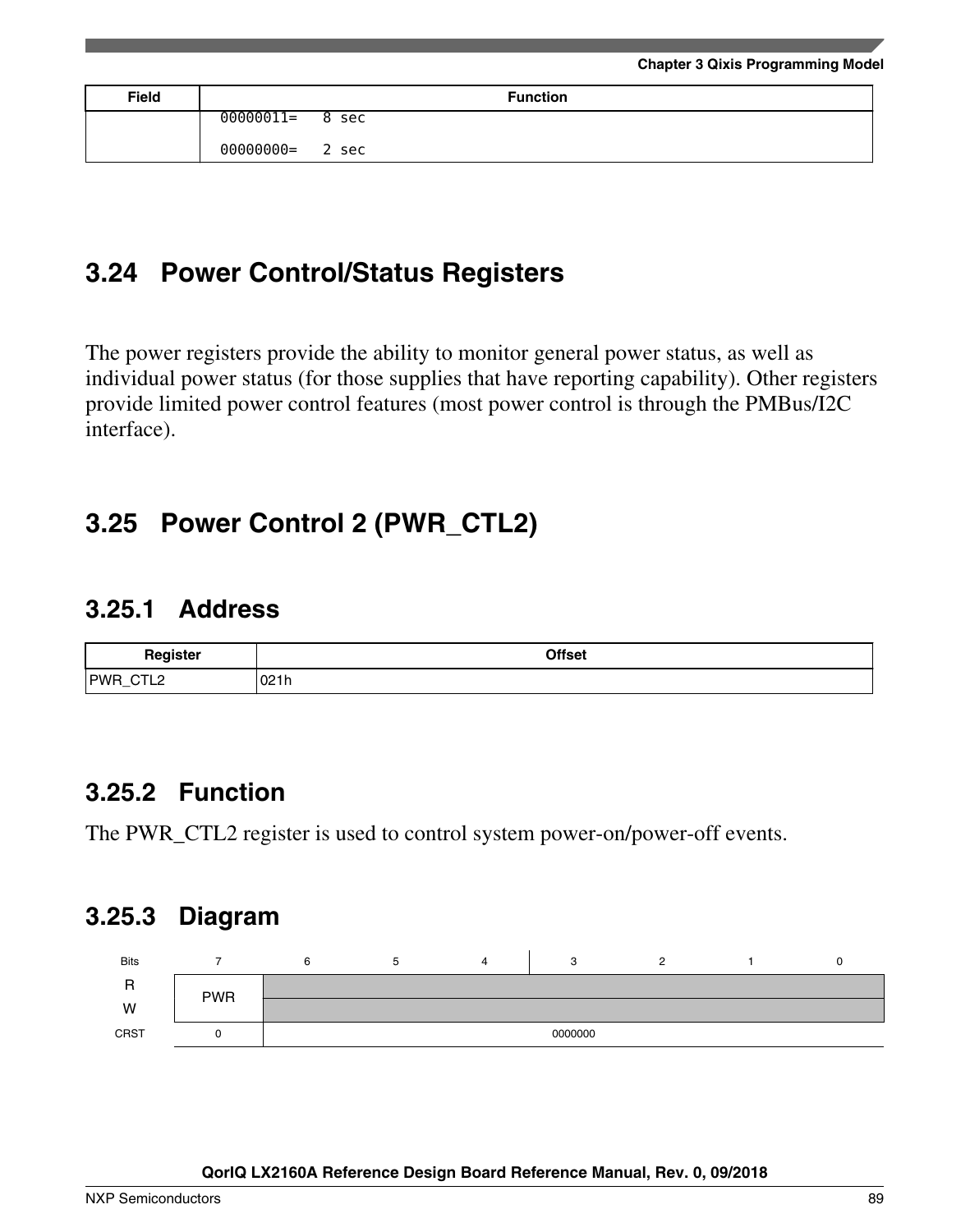# **3.25.4 Fields**

| <b>Field</b>   | <b>Function</b>                                                                                                                         |
|----------------|-----------------------------------------------------------------------------------------------------------------------------------------|
|                | <b>Toggle System Power</b>                                                                                                              |
| <b>PWR</b>     | l 0= No action.                                                                                                                         |
|                | 1= On the 0-to-1 transition, toggle the system power supply. The bit must be reset to zero before<br>additional power cycles can occur. |
|                | Qixis interfaces which are powered from system power (as opposed to standby power) cannot power-up<br>the system.                       |
| $6-0$          | Reserved.                                                                                                                               |
| $\overline{a}$ |                                                                                                                                         |

# **3.26 Power Event Trace (PWR\_EVENT)**

#### **3.26.1 Address**

| Register<br>טסוו<br>----                   | <b>Offset</b><br>. |
|--------------------------------------------|--------------------|
| <b>FVENT</b><br><b>PW<sub>R</sub></b><br>. | 022h               |

## **3.26.2 Function**

The PWR\_EVENT register records which events caused power-on or -off events.

## **3.26.3 Diagram**

| <b>Bits</b> |                |  |  |               |  |
|-------------|----------------|--|--|---------------|--|
| D<br>n      | <b>PPEVENT</b> |  |  | <b>PEVENT</b> |  |
| W           |                |  |  |               |  |
| <b>NONE</b> | 0000           |  |  | 0000          |  |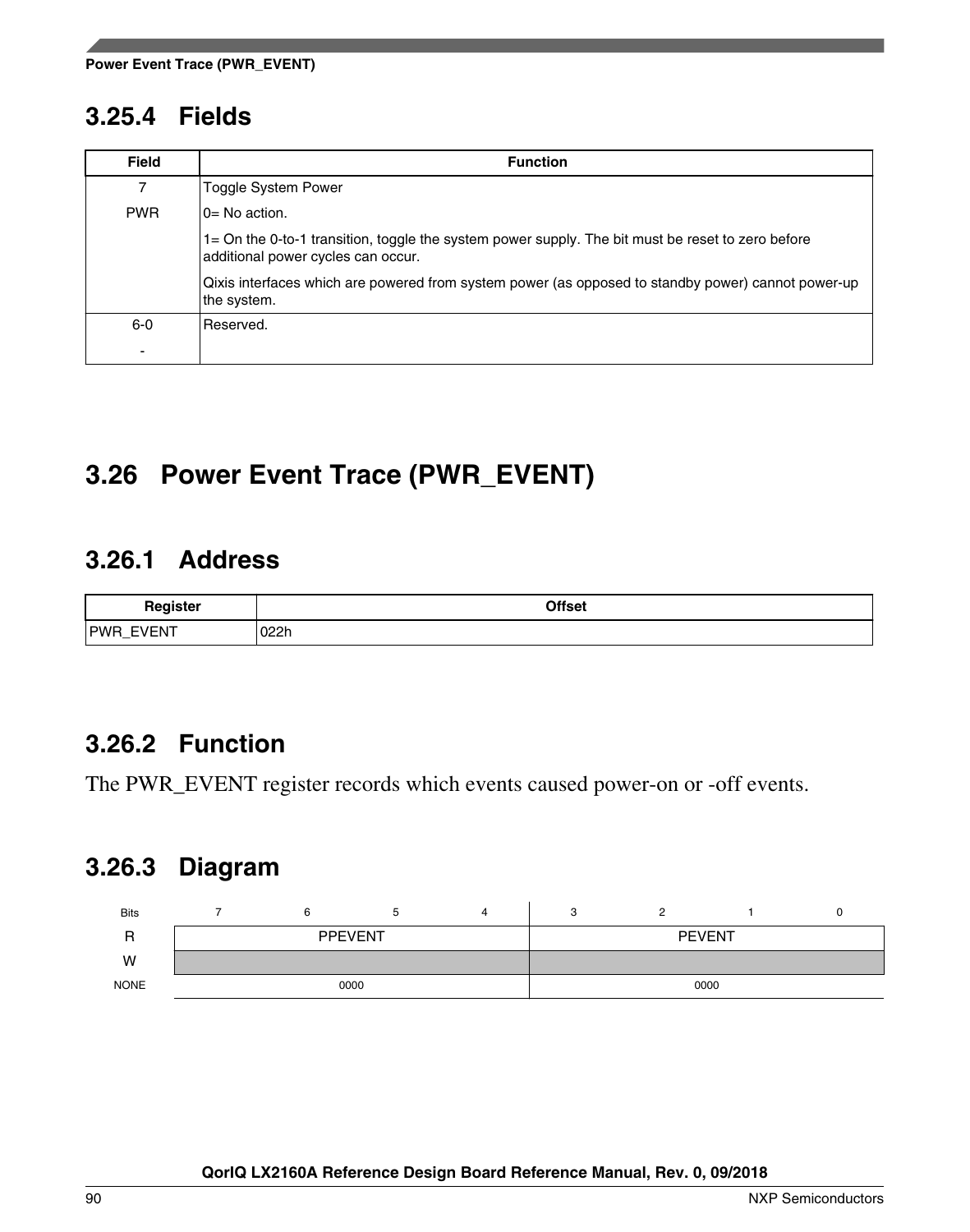#### **3.26.4 Fields**

| <b>Field</b>   | <b>Function</b>                                                         |  |  |  |
|----------------|-------------------------------------------------------------------------|--|--|--|
| $7 - 4$        | Previous Power Event:                                                   |  |  |  |
| <b>PPEVENT</b> | This field contains the previous value stored in the PEVENT field.      |  |  |  |
| $3-0$          | Power Event:                                                            |  |  |  |
| <b>PEVENT</b>  | The field will contain one of the following codes, indicating the event |  |  |  |
|                | which caused the power change:                                          |  |  |  |
|                | 0000= No history.                                                       |  |  |  |
|                | 0001 = Forced power-off (fault, temp, etc).                             |  |  |  |
|                | 0010= Automatic power-up (SW_AUTO_ON is set).                           |  |  |  |
|                | 0011= POWER switch used to power on.                                    |  |  |  |
|                | 0110= ATX PSU dropped power (external event).                           |  |  |  |
|                | 0111 = POWER switch used to power off.                                  |  |  |  |
|                | 1010 = Thermal fault forced power off.                                  |  |  |  |
|                | $1111 =$ Unknown.                                                       |  |  |  |

# **3.27 Power Status 0 (PWR\_MSTAT)**

## **3.27.1 Address**

| Register<br>negr<br>----     | <b>Offset</b>     |
|------------------------------|-------------------|
| <b>MSTAT</b><br>' PWR<br>$-$ | <sup>1</sup> 024h |

## **3.27.2 Function**

The PWR\_MSTAT register monitors the overall power status of the board, including that of the main (ATX or other) power supply used to power all other rails.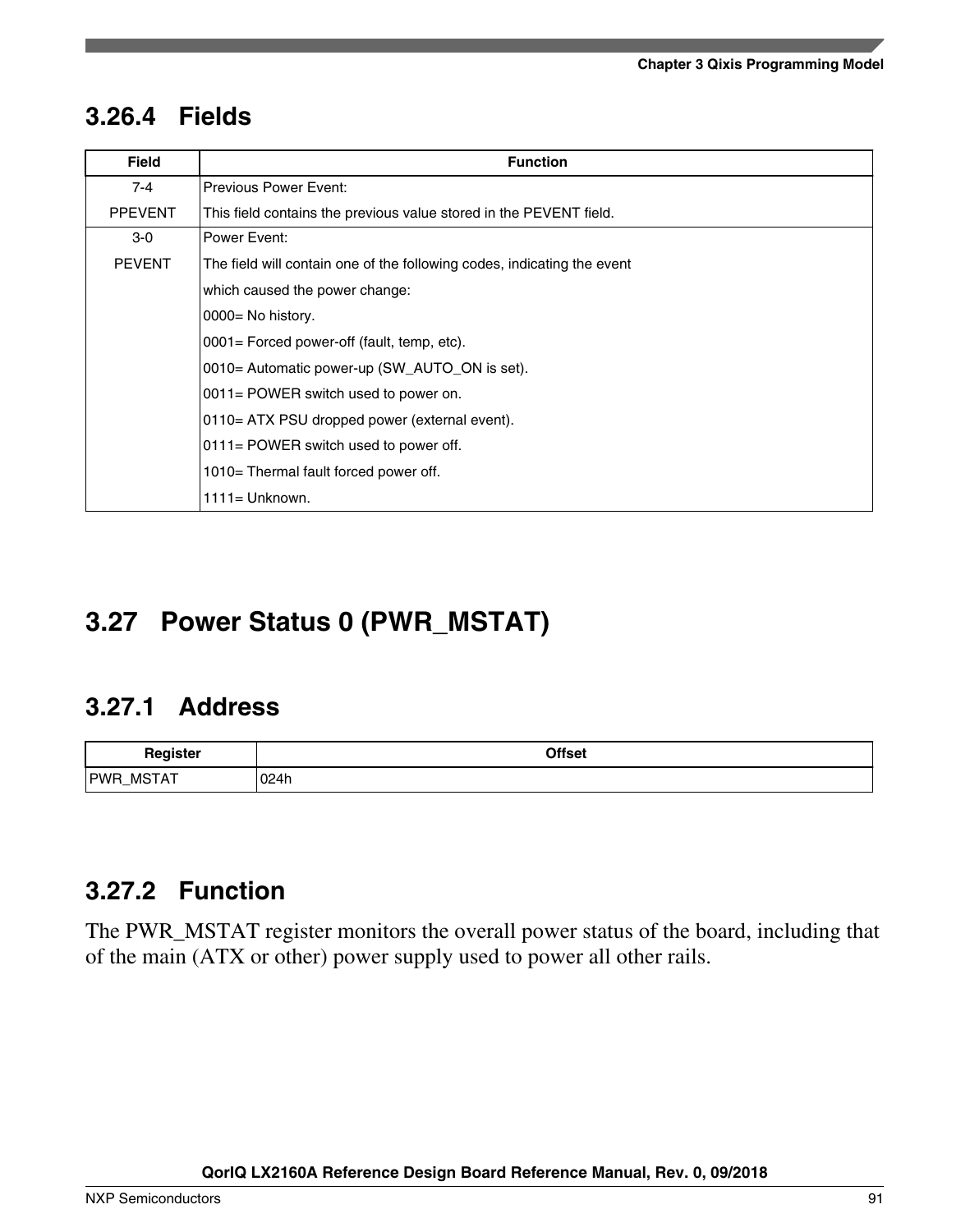# **3.27.3 Diagram**



# **3.27.4 Fields**

| <b>Field</b>   | <b>Function</b>                                                                                        |
|----------------|--------------------------------------------------------------------------------------------------------|
| $\overline{7}$ | Main Power Supply Control Status:                                                                      |
| <b>ATXON</b>   | 0= Power supply is set to off.                                                                         |
|                | 1= Power supply is set to on.                                                                          |
| 6              | Main Power Supply Status:                                                                              |
| <b>ATXGD</b>   | 0= Power supply is off or not yet stable.                                                              |
|                | 1= Power supply is on and stable.                                                                      |
| 5              | Reserved.                                                                                              |
|                |                                                                                                        |
| $\overline{4}$ | Faulted:                                                                                               |
| <b>FAULT</b>   | 0= Power supply system operating normally.                                                             |
|                | 1= Power supply system was shutdown for some reason. Check the ALARM register for details.             |
| 3              | <b>General Power Status:</b>                                                                           |
| <b>PWROK</b>   | 0= One or more power supplies are off or not yet stable.                                               |
|                | 1= All power supplies are on and stable.                                                               |
| $\overline{c}$ | Reserved.                                                                                              |
|                |                                                                                                        |
| $1-0$          | Reports the current power savings level, for those devices which support it.                           |
| <b>SSTATE</b>  | $11 = S3$ - completely on                                                                              |
|                | Note: If a device does not support hardware (i.e external) power savings modes, S3 is always reported. |

# **3.28 Power Status 1 (PWR\_STAT1)**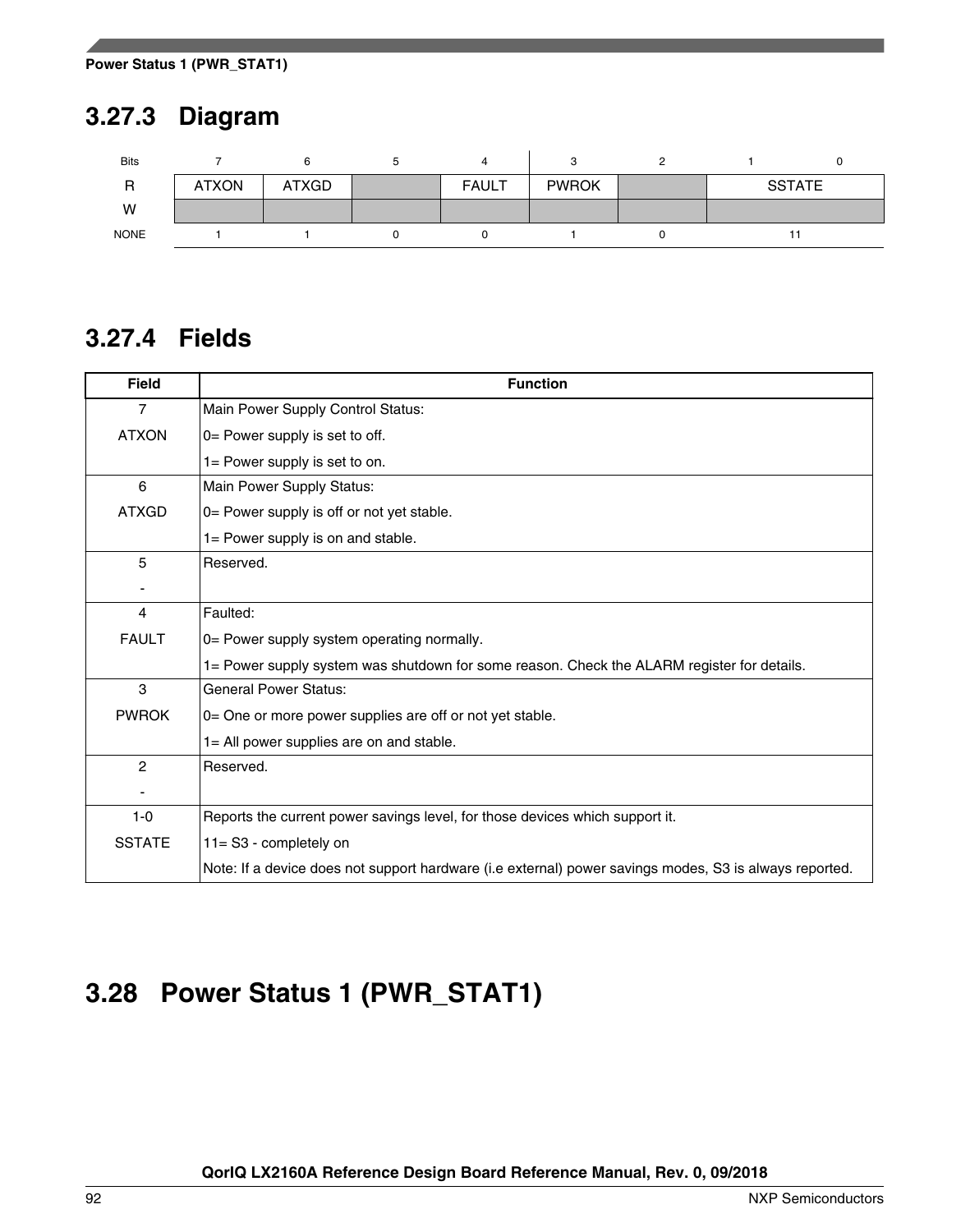## **3.28.1 Address**

| oqister∼<br>ney                  | <b>Offset</b> |
|----------------------------------|---------------|
| $\sim$<br> PWF<br>ヽ゠<br><u>-</u> | 025h          |

# **3.28.2 Function**

The PWR\_STATn registers are used to monitor the status of individual power supplies. If a bit is set to '1', the respective power supply is operating correctly.

Note that unassigned bits default to one, allowing power failure detection to be easily performed (if the value is not FFh, at least one supply is not operating).

Due to the high variability of the hardware devices used, PWR\_STATn register bits are not assigned any universally fixed values. For more details, see the target platform documentation.

## **3.28.3 Diagram**

| <b>Bits</b> |      |     |              |         |        |            |            |
|-------------|------|-----|--------------|---------|--------|------------|------------|
| R           | 0V85 | 2VX | <b>LVAUX</b> | SD_AVDD | SD_VDD | <b>USB</b> | <b>VDD</b> |
| W           |      |     |              |         |        |            |            |
| <b>NONE</b> |      |     |              |         |        |            |            |

## **3.28.4 Fields**

| <b>Field</b> | <b>Function</b>                                        |
|--------------|--------------------------------------------------------|
| 7            | VCC_0V85 Power Supply Status:                          |
| 0V85         | 0= Power supply is disabled or faulted.                |
|              | $1 =$ Power supply is operating.                       |
| 6            | 2.1V and 2.5V Power Supply Status:                     |
| 2VX          | 0= One or both power supplies are disabled or faulted. |
|              | 1= Power supplies are operating.                       |
| 5            | <b>LVAUX Power Supply Status:</b>                      |
| <b>LVAUX</b> | 0= Power supply is disabled or faulted.                |
|              | $1 =$ Power supply is operating.                       |

*Table continues on the next page...*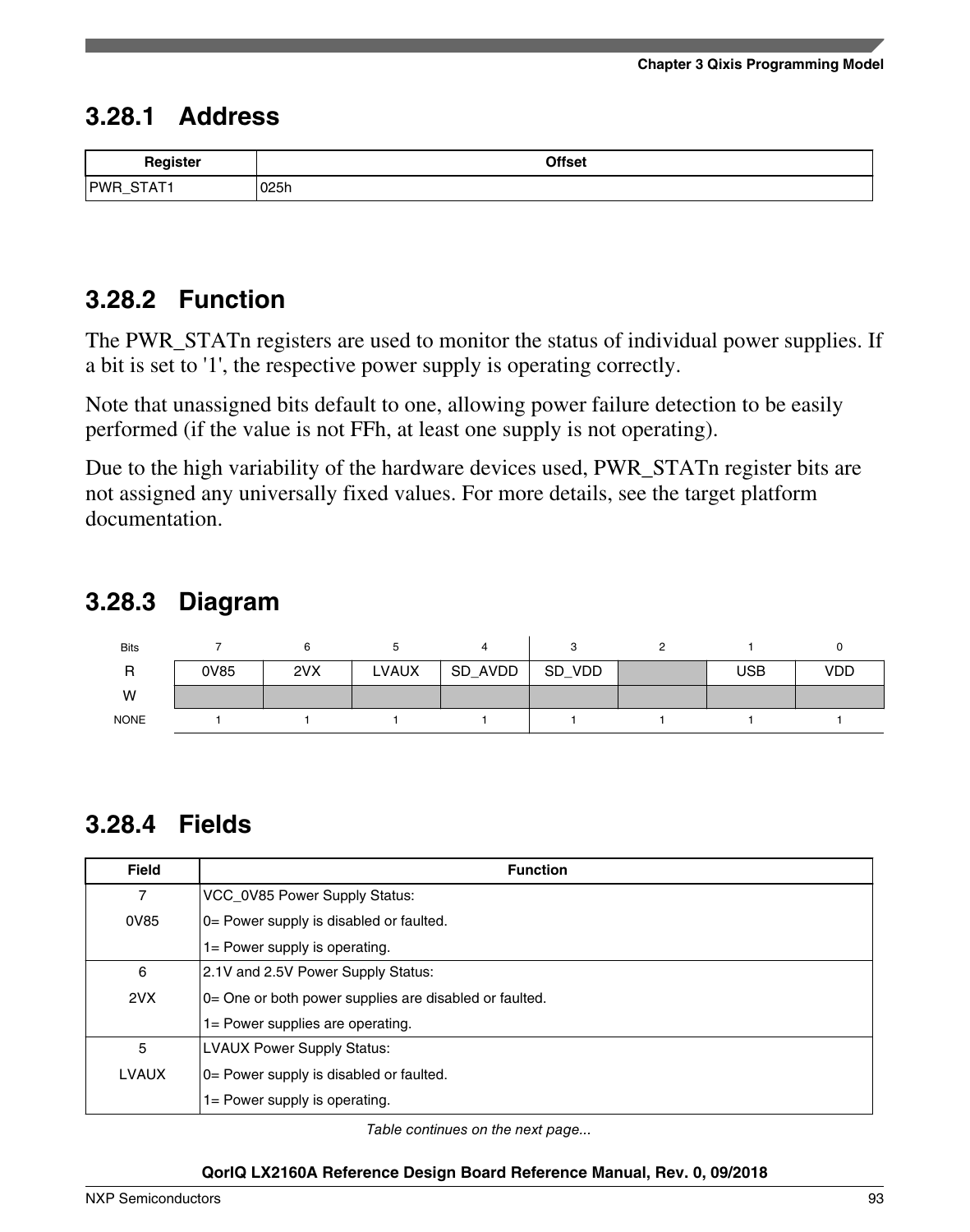#### **Power Status 2 (PWR\_STAT2)**

| <b>Field</b>  | <b>Function</b>                                        |
|---------------|--------------------------------------------------------|
| 4             | <b>SD_AVDD Power Supply Status:</b>                    |
| SD AVDD       | 0= Power supply is disabled or faulted.                |
|               | 1= Power supply is operating.                          |
| 3             | SD_SVDD and SD_OVDD Power Supply Status:               |
| SD_VDD        | 0= One or both power supplies are disabled or faulted. |
|               | 1= Power supplies are operating.                       |
| $\mathcal{P}$ | Reserved.                                              |
|               |                                                        |
| 1             | USB_sVDD Power Supply Status:                          |
| USB.          | 0= Power supply is disabled or faulted.                |
|               | $1 =$ Power supply is operating.                       |
| $\Omega$      | <b>VDD Power Supply Status:</b>                        |
| VDD.          | 0= Power supply is disabled or faulted.                |
|               | 1= Power supply is operating.                          |

# **3.29 Power Status 2 (PWR\_STAT2)**

#### **3.29.1 Address**

| Register            | <b>Offset</b> |
|---------------------|---------------|
| <b>PWR</b><br>STAT2 | 026h          |

#### **3.29.2 Function**

Monitors various power statuses; see PWR\_STAT1 for details.

#### **3.29.3 Diagram**

| <b>Bits</b> |       |  | 4           |                  |                  |             |
|-------------|-------|--|-------------|------------------|------------------|-------------|
| R           | TA_BB |  | <b>OVDD</b> | VTT <sub>2</sub> | VTT <sup>-</sup> | <b>GVDD</b> |
| W           |       |  |             |                  |                  |             |
| <b>NONE</b> |       |  |             |                  |                  |             |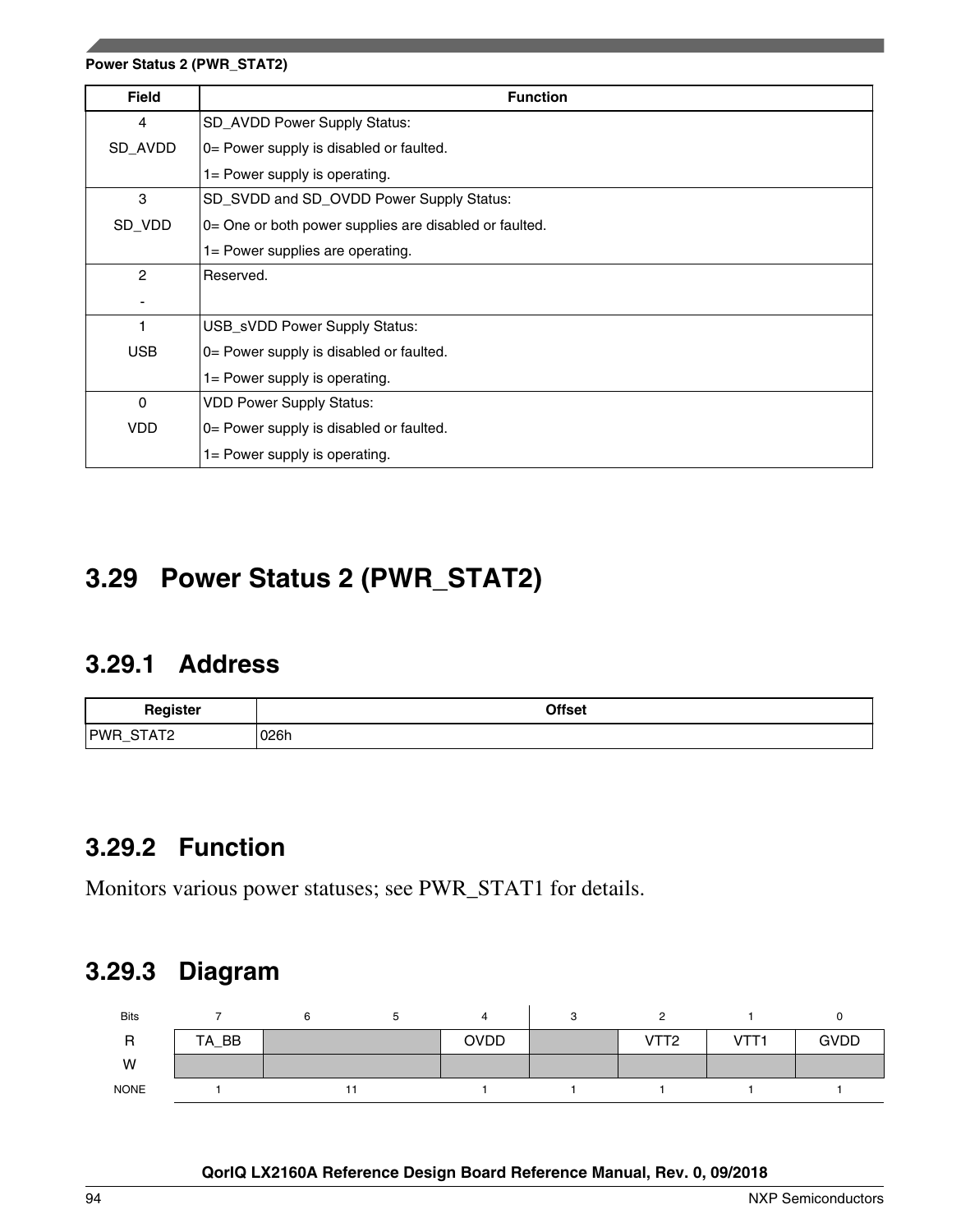## **3.29.4 Fields**

| <b>Field</b>     | <b>Function</b>                          |
|------------------|------------------------------------------|
| $\overline{7}$   | TA_BB Power Supply Status:               |
| TA_BB            | 0= Power supply is disabled or faulted.  |
|                  | 1= Power supply is operating.            |
| $6-5$            | Reserved.                                |
|                  |                                          |
| $\overline{4}$   | OVDD (1.8V) Power Supply Status:         |
| <b>OVDD</b>      | 0= Power supply is disabled or faulted.  |
|                  | 1= Power supply is operating.            |
| 3                | Reserved.                                |
|                  |                                          |
| $\overline{2}$   | VTT2 (DDR block #2) Power Supply Status: |
| VTT <sub>2</sub> | 0= Power supply is disabled or faulted.  |
|                  | 1= Power supply is operating.            |
| 1                | VTT1 (DDR block #1) Power Supply Status: |
| VTT <sub>1</sub> | 0= Power supply is disabled or faulted.  |
|                  | 1= Power supply is operating.            |
| $\mathbf 0$      | GVDD (1.2V) Power Supply Status:         |
| <b>GVDD</b>      | 0= Power supply is disabled or faulted.  |
|                  | 1= Power supply is operating.            |

# **3.30 Clock Control Registers**

The clock control registers control programmable clock synthesizers used to supply clocks to the processor and associated peripherals.

# **3.31 Clock Speed 1 (CLK\_SPD1)**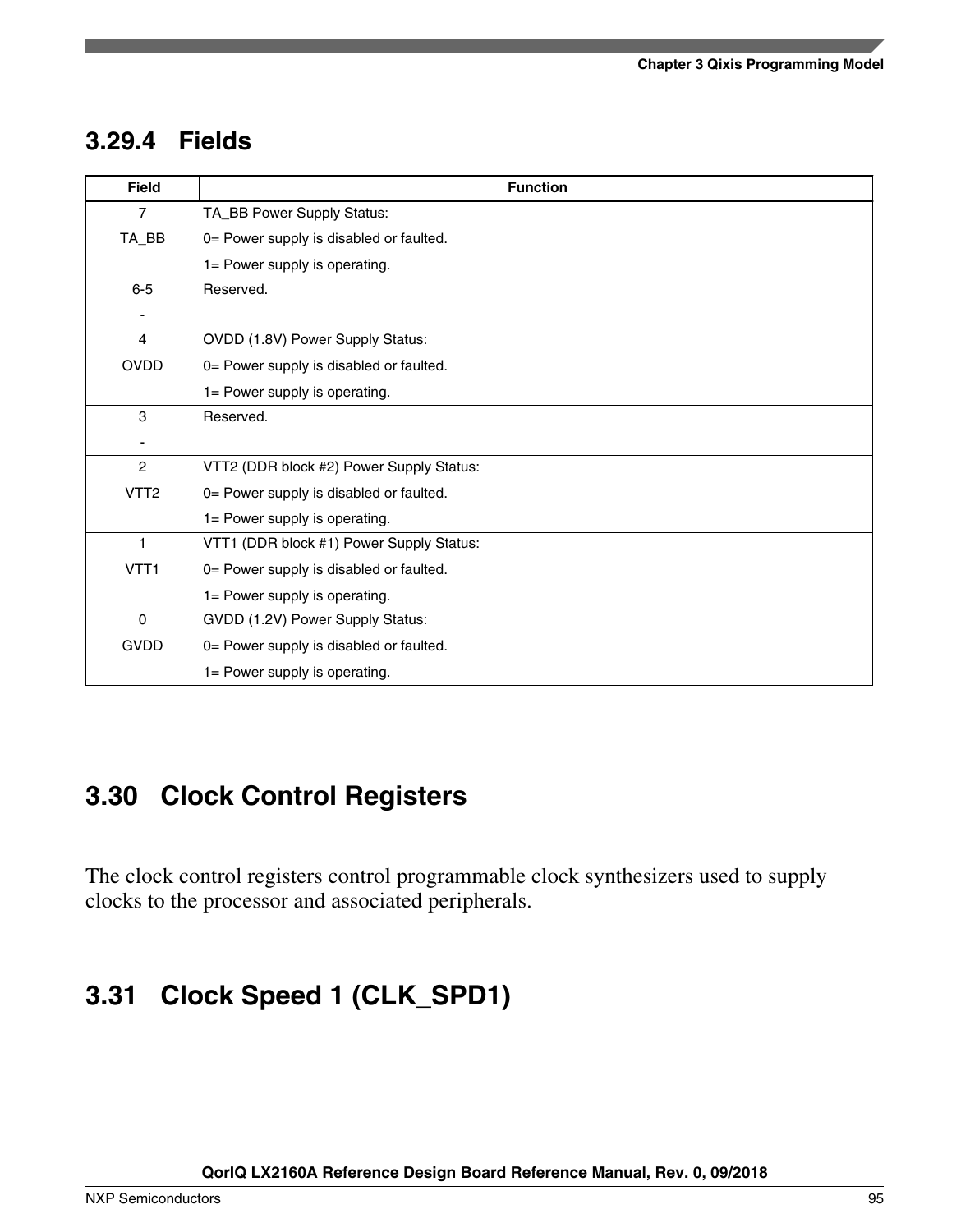## **3.31.1 Address**

| Register             | <b>Offset</b> |
|----------------------|---------------|
| SPD1<br>'CLK<br>$ -$ | 030h          |

# **3.31.2 Function**

The CLK\_SPD1 register is used to report the user-selectable speed settings (typically from switches) for the SYSCLK and DDRCLK clocks.

Values in the CLK\_SPD1 register are used by boot software accurately initialize timingdependent parameters, such as for UART baud rates, I2C clock rates, and DDR memory timing.

## **3.31.3 Diagram**

| <b>Bits</b> |  |               | 4 |  |               |  |
|-------------|--|---------------|---|--|---------------|--|
| R           |  | <b>DDRCLK</b> |   |  | <b>SYSCLK</b> |  |
| W           |  |               |   |  |               |  |
| <b>NONE</b> |  | 0000          |   |  | 0000          |  |

#### **3.31.4 Fields**

| <b>Field</b>  | <b>Function</b>               |
|---------------|-------------------------------|
| $7 - 4$       | <b>DDRCLK Rate Selection:</b> |
| <b>DDRCLK</b> | $0000 = 100.00$ MHz (fixed)   |
|               | Other values are Reserved.    |
| $3-0$         | <b>SYSCLK Rate Selection:</b> |
| <b>SYSCLK</b> | 0000= 100.00 MHz (fixed)      |
|               | Other values are Reserved.    |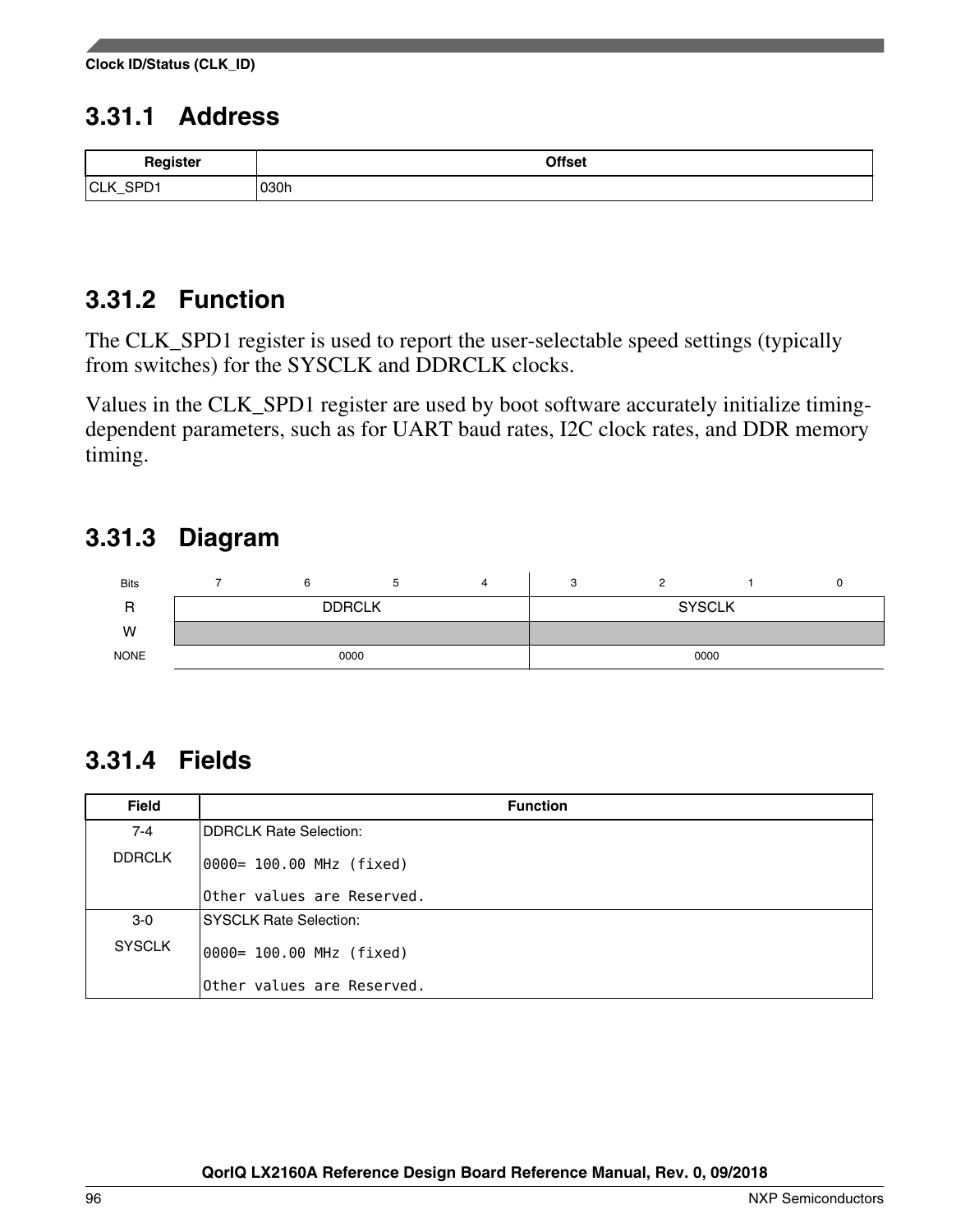# **3.32 Clock ID/Status (CLK\_ID)**

#### **3.32.1 Address**

| Register<br>ı ı <del>c</del> y | <b>Offset</b> |
|--------------------------------|---------------|
| CLK_ID                         | 033h          |

## **3.32.2 Function**

The CLK\_ID register is used to identify the arrangement of the clock control registers. Software should check CLK\_ID register before attempting to interpret/control the clock control registers.

#### **3.32.3 Diagram**

| Bits        |      | 4 |  |      |  |
|-------------|------|---|--|------|--|
| ∍           |      |   |  | ID   |  |
| W           |      |   |  |      |  |
| <b>NONE</b> | 0000 |   |  | 0000 |  |

# **3.32.4 Fields**

| <b>Field</b>             | <b>Function</b>                       |
|--------------------------|---------------------------------------|
| 7-4                      | Reserved.                             |
| $\overline{\phantom{0}}$ |                                       |
| $3-0$                    | System Clock ID = 0000 (NONE)         |
| ID                       | CLK0= SYSCLK is fixed on this system. |

# **3.33 Reset Control Registers**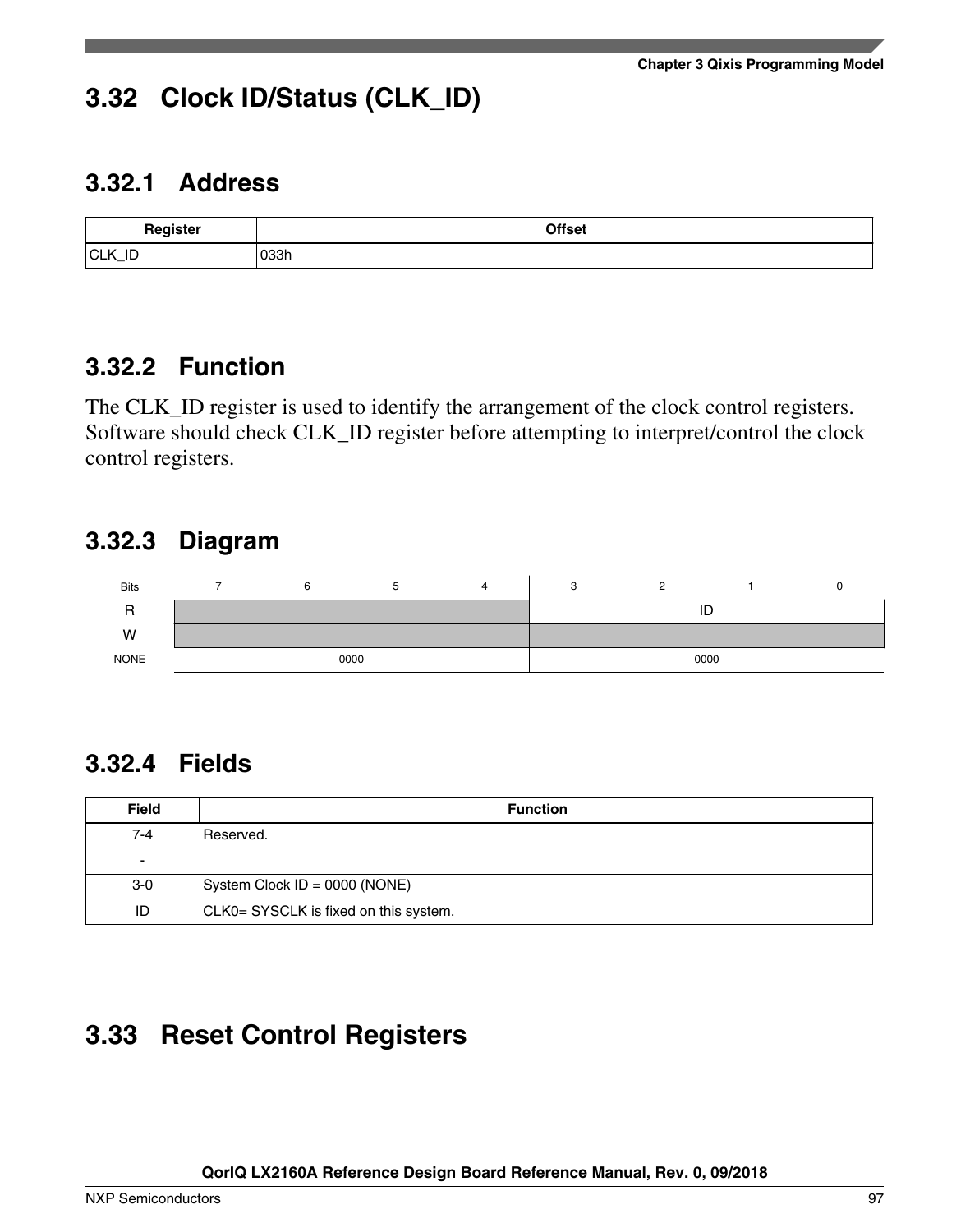```
Reset Control (RST_CTL)
```
The reset control register group handles reset behavior configuration and general monitoring of resets.

# **3.34 Reset Control (RST\_CTL)**

## **3.34.1 Address**

| Register<br>ney<br>    | <b>Offset</b>   |
|------------------------|-----------------|
| ~-<br><b>RS</b><br>. . | $^{\circ}$ 040h |

#### **3.34.2 Function**

The RST\_CTL register is used configure or trigger reset actions.

#### **3.34.3 Diagram**



# **3.34.4 Fields**

| <b>Field</b>             | <b>Function</b>                                                      |
|--------------------------|----------------------------------------------------------------------|
| 7-6                      | Reserved.                                                            |
| $\overline{\phantom{a}}$ |                                                                      |
| $5 - 4$                  | 00= Disabled - do nothing.                                           |
| <b>REQMD</b>             | $101 =$ reserved                                                     |
|                          | $10 =$ reserved                                                      |
|                          | 11= Normal - assert PORESET_B to DUT to begin normal reset sequence. |
| $3 - 1$                  | Reserved.                                                            |
| $\overline{\phantom{a}}$ |                                                                      |
| 0                        | Reset:                                                               |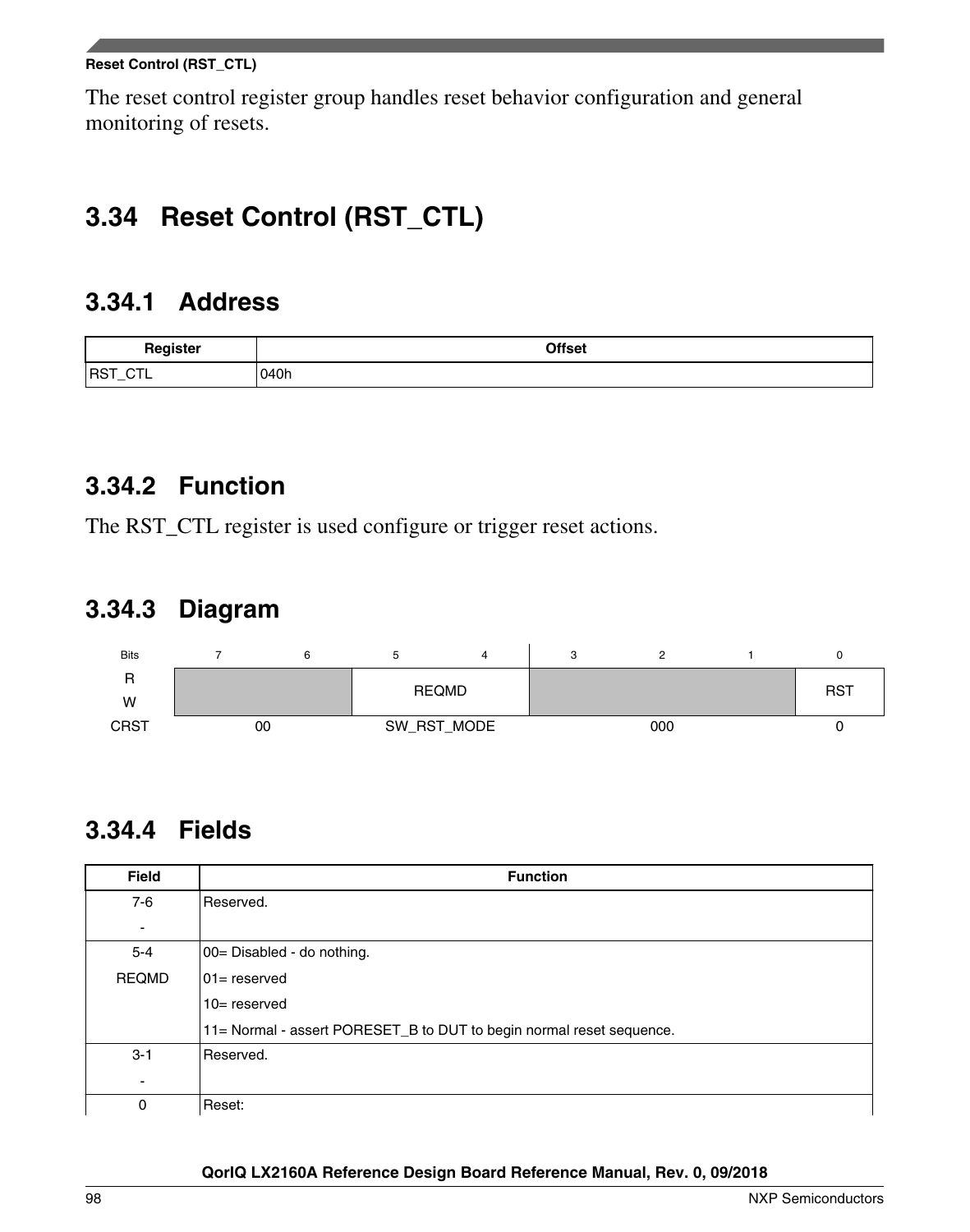| <b>Field</b> | <b>Function</b>                                             |
|--------------|-------------------------------------------------------------|
| <b>RST</b>   | $ 0=$ Reset sequencer operates normally.                    |
|              | 1= Upon transition from 0 to 1, restart the reset sequence. |

# **3.35 Reset Status (RST\_STAT)**

#### **3.35.1 Address**

| Register                        | <b>Offset</b><br>. |
|---------------------------------|--------------------|
| .<br><b>RS</b><br>.71<br>$\sim$ | 041h               |

#### **3.35.2 Function**

The RST\_STAT register reports the current status of various reset-related signals.

#### **3.35.3 Diagram**

| <b>Bits</b> |             |               | ັ |     | ັ |             |              |             |
|-------------|-------------|---------------|---|-----|---|-------------|--------------|-------------|
| $\mathsf R$ | <b>WAIT</b> | <b>SYSRST</b> |   |     |   | <b>HRST</b> | <b>PORST</b> | <b>RREQ</b> |
| W           |             |               |   |     |   |             |              |             |
| <b>NONE</b> |             |               |   | 000 |   |             |              |             |

# **3.35.4 Fields**

| <b>Field</b>  | <b>Function</b>                                                             |
|---------------|-----------------------------------------------------------------------------|
|               | <b>Reset Waiting:</b>                                                       |
| WAIT          | 0= Reset sequencer is operating normally.                                   |
|               | 1= Reset sequencer is in RMT-WAIT state, waiting for permission to proceed. |
| 6             | <b>System Reset:</b>                                                        |
| <b>SYSRST</b> | 0 = System is operating normally.                                           |
|               | 1= System is in reset.                                                      |

*Table continues on the next page...*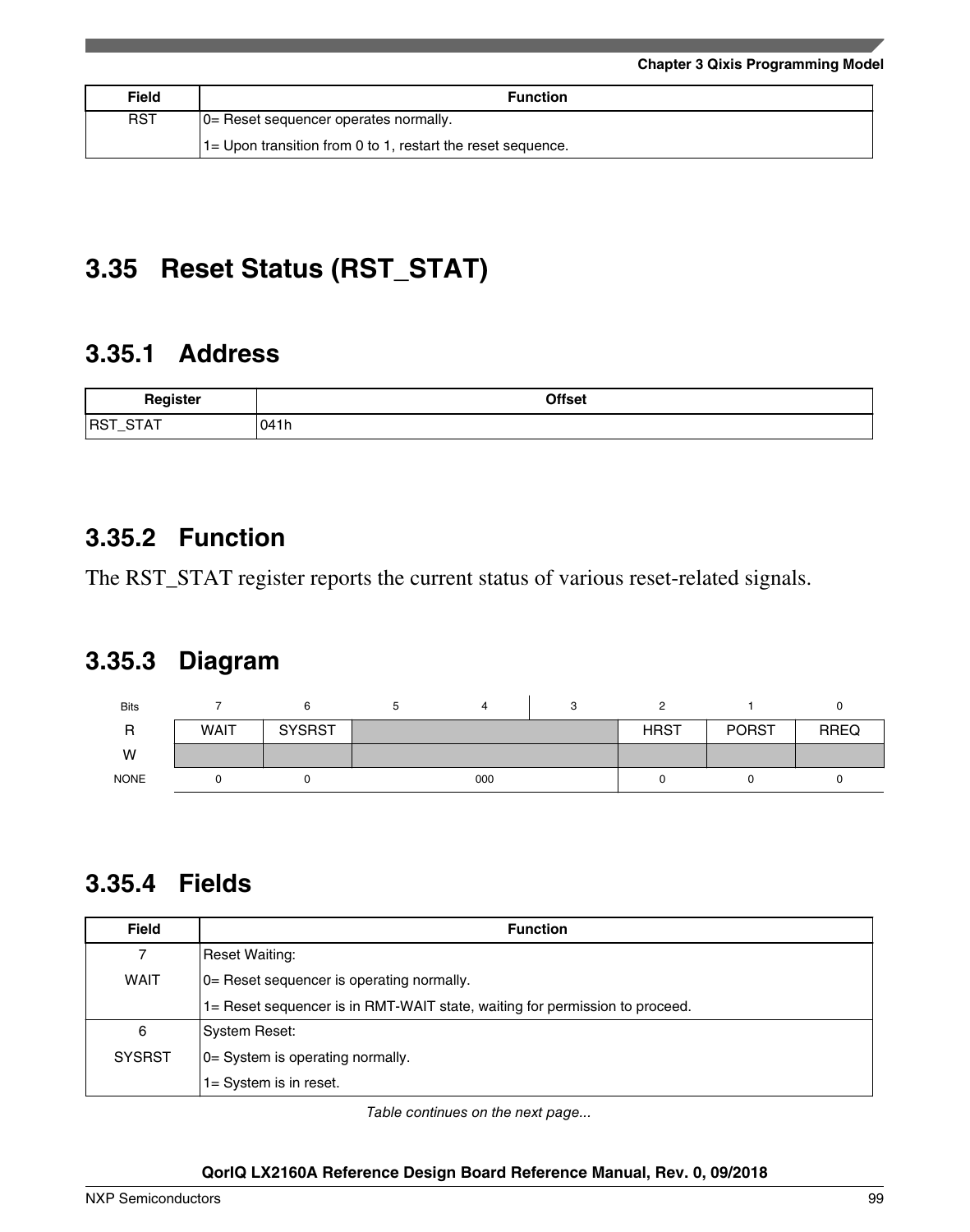| <b>Reset Event Trace (RST_REASON)</b> |                                 |  |  |  |  |
|---------------------------------------|---------------------------------|--|--|--|--|
| <b>Field</b>                          | <b>Function</b>                 |  |  |  |  |
| $5 - 3$                               | Reserved.                       |  |  |  |  |
|                                       |                                 |  |  |  |  |
| $\overline{2}$                        | HRESET_B status:                |  |  |  |  |
| <b>HRST</b>                           | 0= HRESET_B is not asserted.    |  |  |  |  |
|                                       | 1= HRESET_B is asserted.        |  |  |  |  |
|                                       | PORESET_B status:               |  |  |  |  |
| <b>PORST</b>                          | 0= PORESET_B is not asserted.   |  |  |  |  |
|                                       | 1= PORESET_B is asserted.       |  |  |  |  |
| $\Omega$                              | RESET_REQ_B status:             |  |  |  |  |
| RREQ                                  | 0= RESET_REQ_B is not asserted. |  |  |  |  |
|                                       | 1= RESET_REQ_B is asserted.     |  |  |  |  |

# **3.36 Reset Event Trace (RST\_REASON)**

## **3.36.1 Address**

| Register       | <b>Offset</b> |
|----------------|---------------|
| REASON<br>!RS1 | 042h          |

## **3.36.2 Function**

The RST\_REASON register is used to report the cause of the most-recent reset cycle.

#### **3.36.3 Diagram**

| <b>Bits</b> |             |  |      |  |               |  |      |  |  |
|-------------|-------------|--|------|--|---------------|--|------|--|--|
| R           | <b>PREV</b> |  |      |  | <b>REASON</b> |  |      |  |  |
| W           |             |  |      |  |               |  |      |  |  |
| <b>NONE</b> |             |  | 1111 |  |               |  | 0000 |  |  |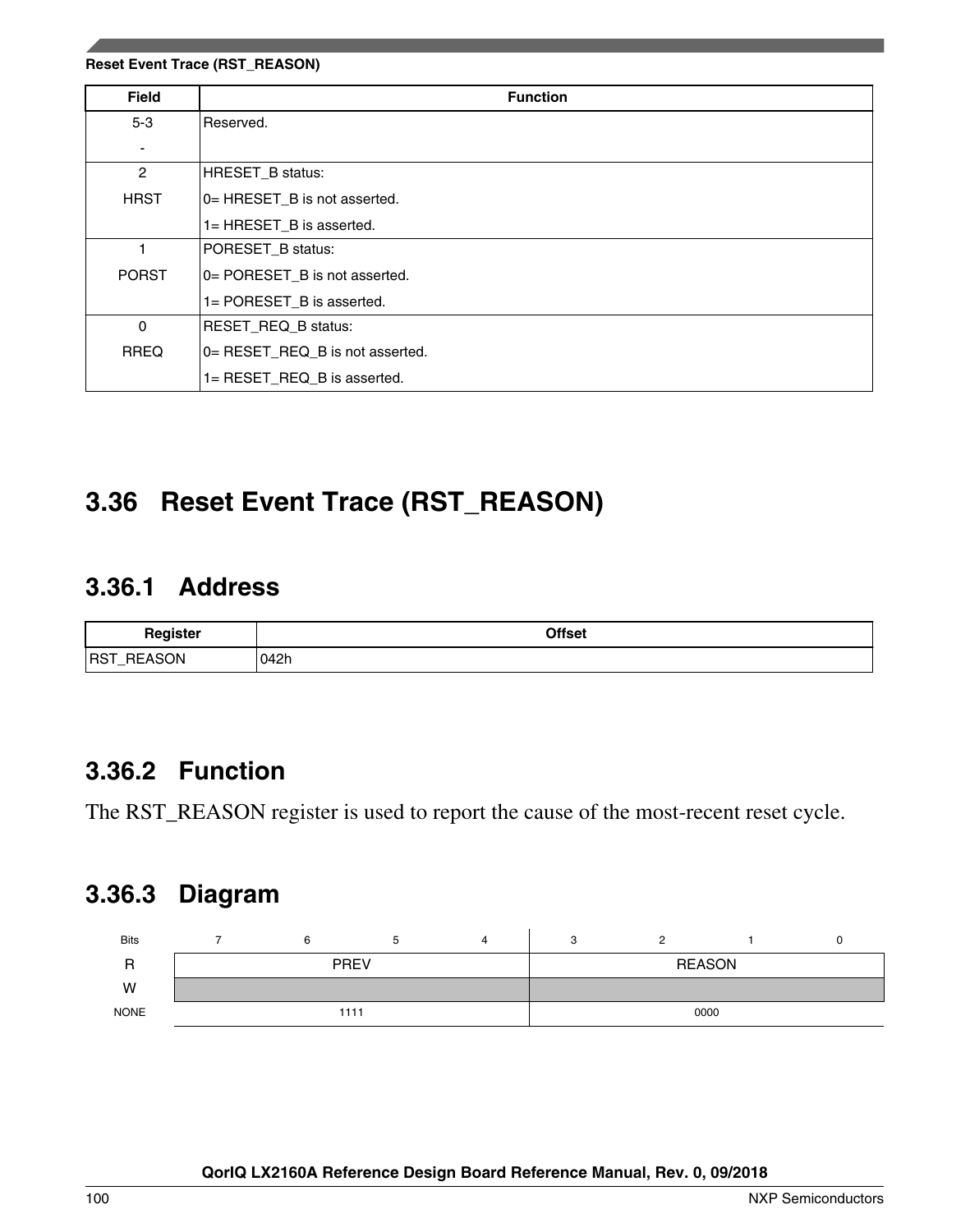#### **3.36.4 Fields**

| <b>Field</b>  | <b>Function</b>                                         |  |  |  |  |  |  |
|---------------|---------------------------------------------------------|--|--|--|--|--|--|
| $7 - 4$       | Previous reset reason:                                  |  |  |  |  |  |  |
| <b>PREV</b>   | (see REASON field codes)                                |  |  |  |  |  |  |
| $3-0$         | Reset Reason:                                           |  |  |  |  |  |  |
| <b>REASON</b> | 0000= Power-on reset                                    |  |  |  |  |  |  |
|               | 0001= JTAG_RST_B asserted                               |  |  |  |  |  |  |
|               | $0010 = (respectved)$                                   |  |  |  |  |  |  |
|               | 0011= RST_CTL[RST] asserted                             |  |  |  |  |  |  |
|               | 0100= SW_RST_B switch (chassis or on-board) was pushed. |  |  |  |  |  |  |
|               | 0101= RCFG[GO] asserted (reconfiguration reset).        |  |  |  |  |  |  |
|               | 0110= RESET_REQ_B assertion (from processor).           |  |  |  |  |  |  |
|               | 1111= No event recorded yet.                            |  |  |  |  |  |  |

# **3.37 Reset Force 1 (RST\_FORCE1)**

#### **3.37.1 Address**

| Register      | <b>Offset</b> |
|---------------|---------------|
| RS1<br>FORCE1 | '043h         |

## **3.37.2 Function**

The RST\_FORCEn registers are used to force reset to a particular device, independent of the general reset sequencer. As long as a bit is set to 1, the reset signal to grouped devices will be asserted.

Resetting a resource while in used by the bootloader or OS will typically cause crashes, etc. Use carefully.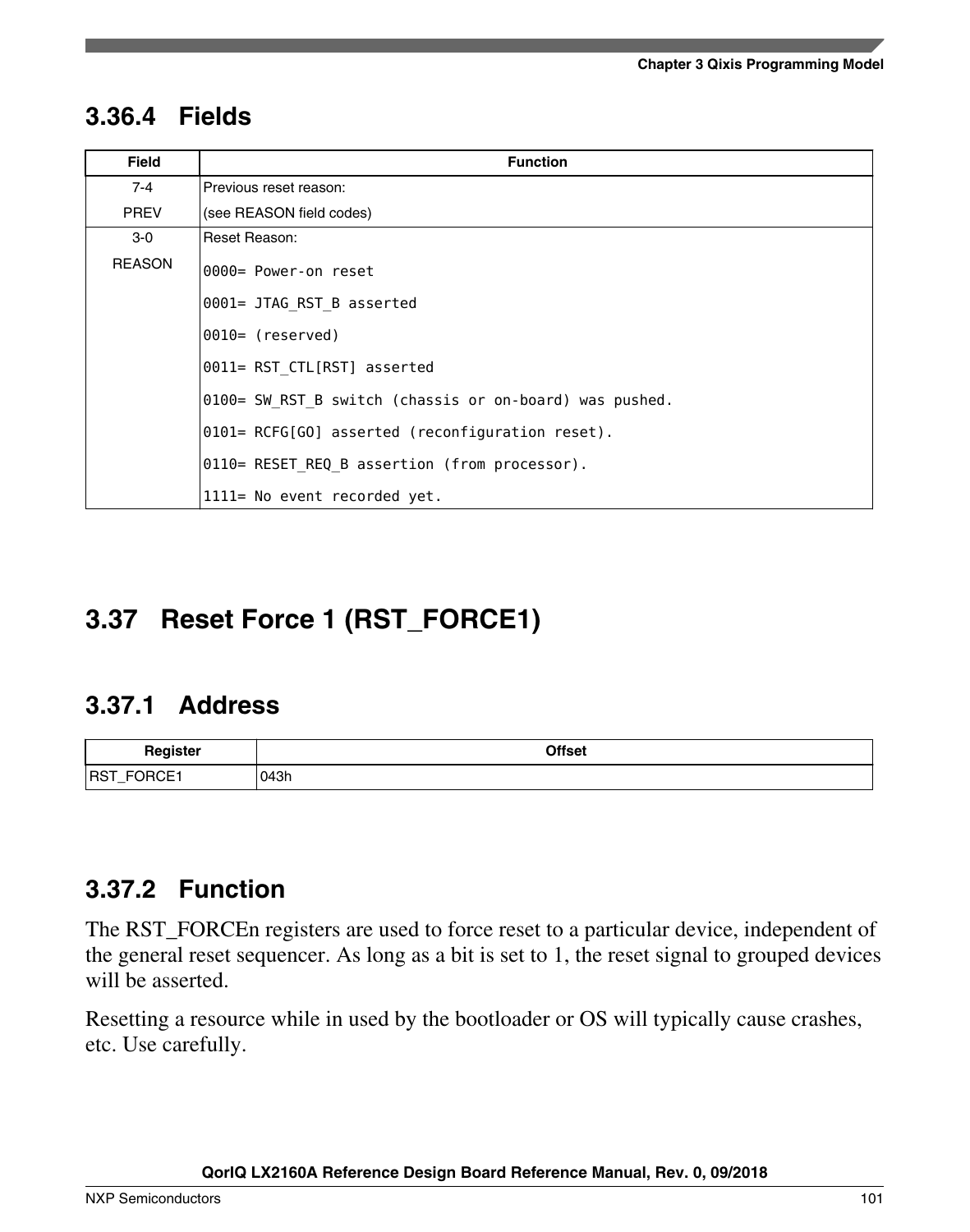**Reset Force 2 (RST\_FORCE2)**

## **3.37.3 Diagram**



## **3.37.4 Fields**

| <b>Field</b>     | <b>Function</b>                            |
|------------------|--------------------------------------------|
| $\overline{7}$   | 1= Assert RST_CLKGEN_B.                    |
| <b>CLK</b>       |                                            |
| 6                | 1= Assert RST_XSPI_B.                      |
| <b>XSPI</b>      |                                            |
| 5                | 1= Assert RST_QSFP_B.                      |
| QSFP             |                                            |
| 4                | 1= Assert RST_I2CMUX_B.                    |
| <b>I2CMUX</b>    |                                            |
| 3                | 1= Assert RST_EMMC _B                      |
| <b>EMMC</b>      |                                            |
| $\overline{2}$   | Reset DIMMs on DDR port #3 (LX2168A only). |
| MEM3             | 1= Assert RST_MEM3_B                       |
| 1                | Reset DIMMs on DDR port #3                 |
| MEM <sub>2</sub> | 1= Assert RST_MEM2_B                       |
| 0                | Reset DIMMs on DDR port #1                 |
| MEM <sub>1</sub> | 1= Assert RST_MEM1_B                       |

# **3.38 Reset Force 2 (RST\_FORCE2)**

#### **3.38.1 Address**

| Register                  | <b>Offset</b>     |
|---------------------------|-------------------|
| <b>DRCE2</b><br>RS<br>— 1 | <sup>∣</sup> 044h |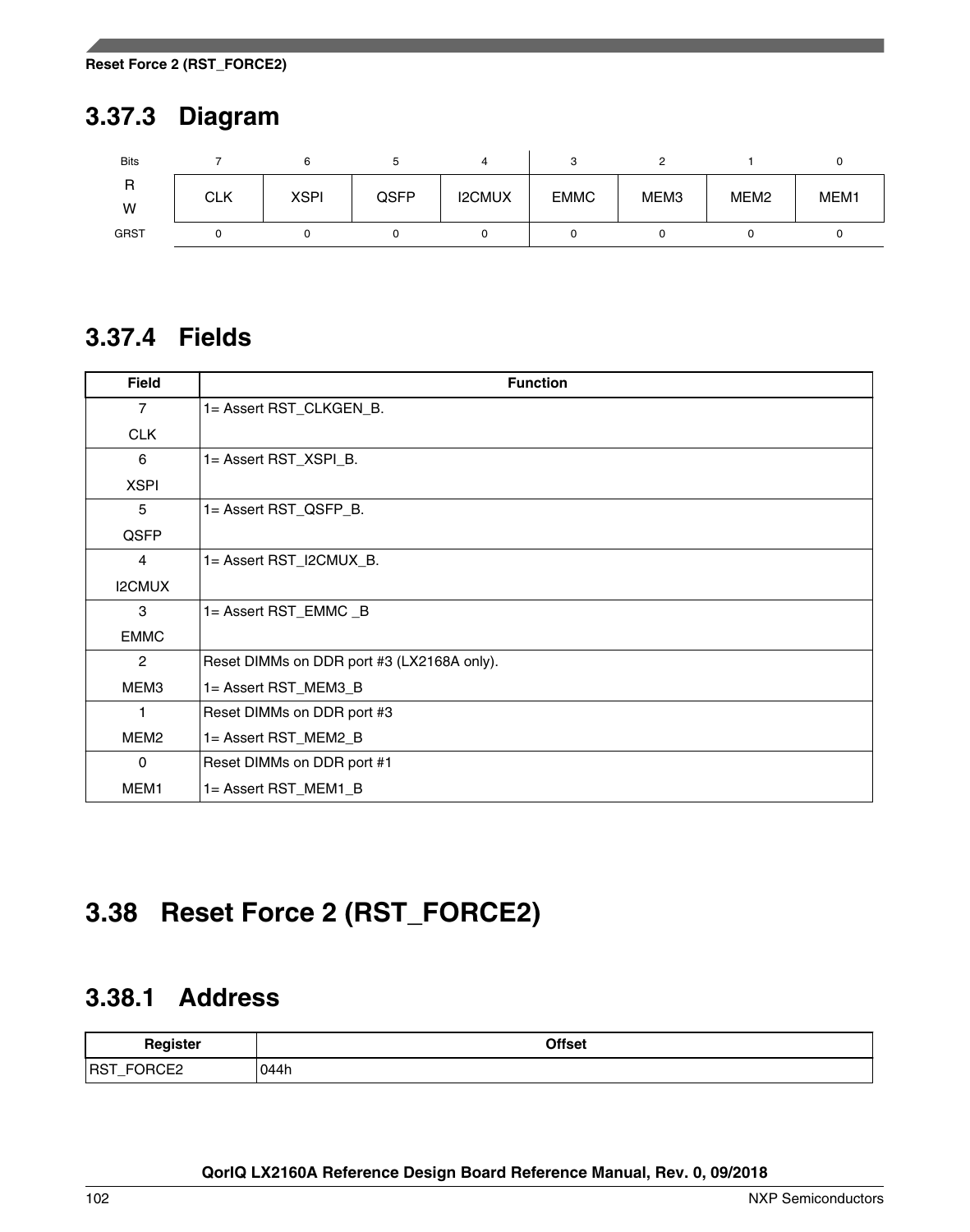## **3.38.2 Function**

Asserts selected reset sources. See RST\_FORCE1 for details.

# **3.38.3 Diagram**

| <b>Bits</b> |                   |       |                   |                   |       |             |             |              |
|-------------|-------------------|-------|-------------------|-------------------|-------|-------------|-------------|--------------|
| R           | EPHY <sub>2</sub> | EPHY1 | PHY <sub>10</sub> | PHY <sub>25</sub> | PHY40 | <b>TRST</b> | <b>HRST</b> | <b>PORST</b> |
| W           |                   |       |                   |                   |       |             |             |              |
| <b>GRST</b> |                   |       |                   |                   |       |             |             |              |

## **3.38.4 Fields**

| <b>Field</b>      | <b>Function</b>                                                                                             |
|-------------------|-------------------------------------------------------------------------------------------------------------|
| $\overline{7}$    | 1= Assert RST_EPHY2_B for the RealTek PHY #2.                                                               |
| EPHY <sub>2</sub> |                                                                                                             |
| 6                 | 1= Assert RST_EPHY1_B for the RealTek PHY #1.                                                               |
| EPHY1             |                                                                                                             |
| 5                 | 1= Assert RST_PHY_10G_B to the Aquantia AQR107 10Gbps PHY.                                                  |
| PHY <sub>10</sub> |                                                                                                             |
| 4                 | 1= Assert RST_PHY_25G_B to the 25Gbps retimer.                                                              |
| PHY <sub>25</sub> |                                                                                                             |
| 3                 | 1= Assert RST PHY 40G B to the CS4223 40GE PHY.                                                             |
| PHY40             |                                                                                                             |
| $\overline{2}$    | 1= Assert DUT TRST B.                                                                                       |
| <b>TRST</b>       |                                                                                                             |
| 1                 | 1= Assert DUT_HRESET_B.                                                                                     |
| <b>HRST</b>       | NOTE: This bit only asserts the signal to the DUT; it is not intended to be used as a general system reset. |
| 0                 | 1= Assert DUT_PORESET_B.                                                                                    |
| <b>PORST</b>      | NOTE: This bit only asserts the signal to the DUT; it is not intended to be used as a general system reset. |

# **3.39 Reset Force 3 (RST\_FORCE3)**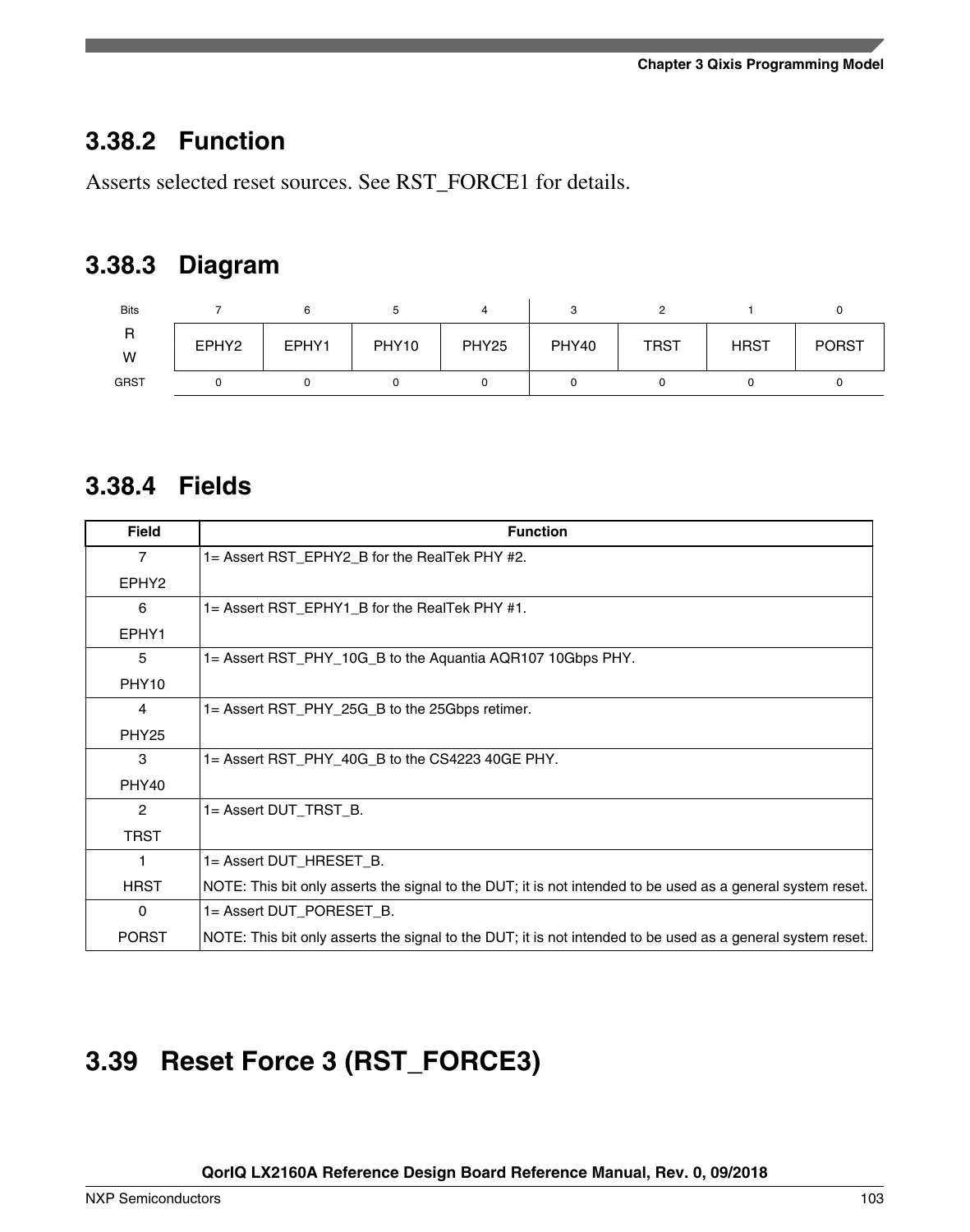## **3.39.1 Address**

| Register      | <b>Offset</b> |
|---------------|---------------|
| FORCE3<br> RS | 045h          |

## **3.39.2 Function**

Asserts selected reset sources. See RST\_FORCE1 for details.

#### **3.39.3 Diagram**



## **3.39.4 Fields**

| <b>Field</b>             | <b>Function</b>         |
|--------------------------|-------------------------|
| 7                        | 1= Assert RST_SLOT1_B.  |
| SLOT <sub>1</sub>        |                         |
| 6                        | 1= Assert RST_SLOT2_B.  |
| SLOT <sub>2</sub>        |                         |
| $5 - 1$                  | Reserved.               |
| $\overline{\phantom{a}}$ |                         |
| 0                        | 1= Force RST_IEEESLT_B. |
| <b>IEEE</b>              |                         |

# **3.40 Reset Mask 1 (RST\_MASK1)**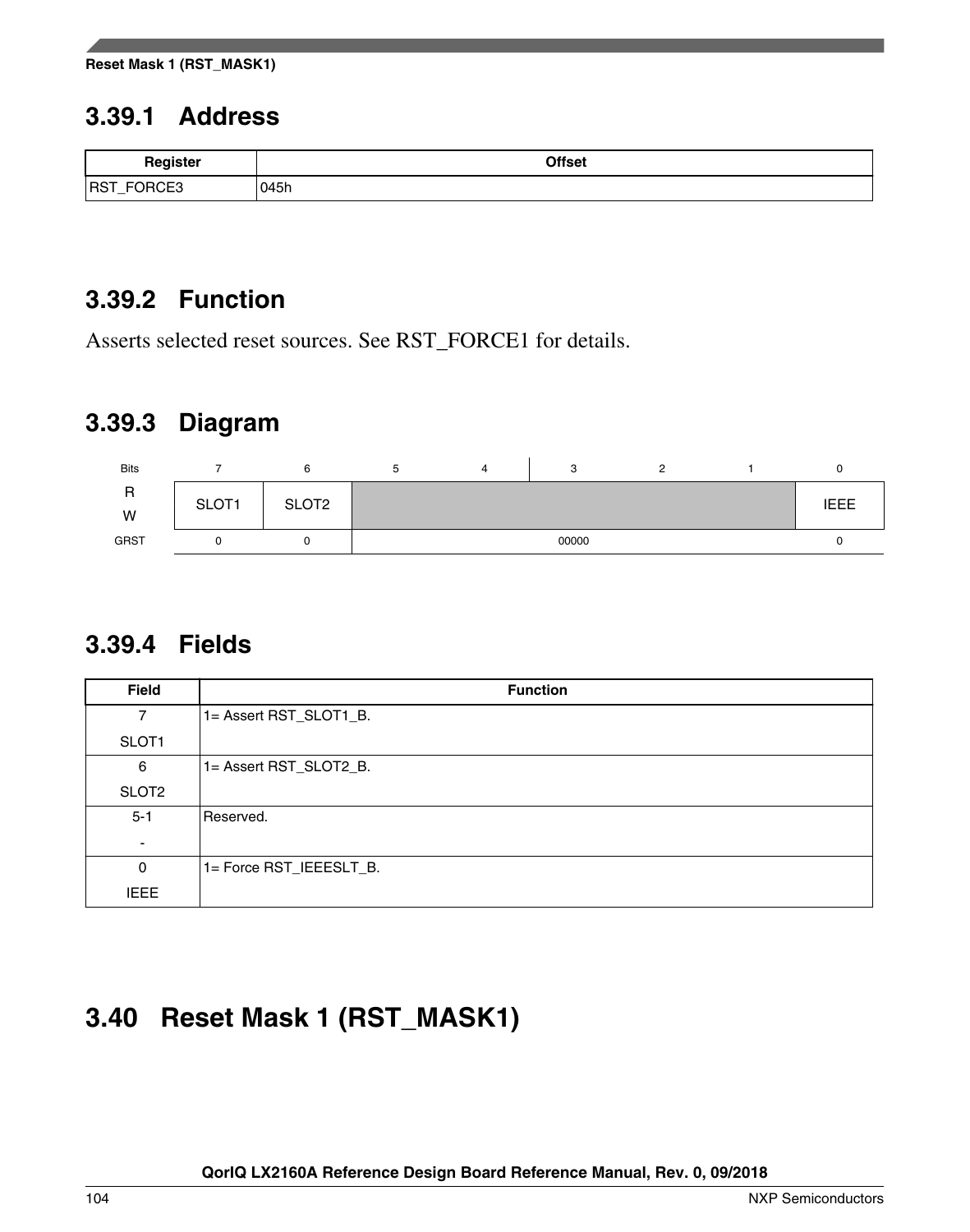## **3.40.1 Address**

| Register            | <b>Offset</b> |
|---------------------|---------------|
| MASK1<br>∣RS`<br>—- | 04Bh          |

# **3.40.2 Function**

The RST\_MASKn registers are used to block reset to a particular device, independent of the general reset sequencer. As long as a bit is set to 1, the reset signal to that device or devices will be blocked.

RST\_MASKn bits have the same bit definition as their counterparts in RST\_FORCEn; refer to Table 5-53 for details.

Note that RST\_MASK bits are cleared on AUX reset, and so are usually only cleared by software. This is very different from the RST\_FORCE registers.

# **3.40.3 Diagram**

| <b>Bits</b> |     |             |      | 4             |             |      |                  |                  |
|-------------|-----|-------------|------|---------------|-------------|------|------------------|------------------|
| R           | CLK | <b>XSPI</b> | QSFP | <b>I2CMUX</b> | <b>EMMC</b> | MEM3 | MEM <sub>2</sub> | MEM <sub>1</sub> |
| W           |     |             |      |               |             |      |                  |                  |
| ARST        |     |             |      |               |             |      |                  |                  |

# **3.40.4 Fields**

| <b>Field</b>  | <b>Function</b>       |
|---------------|-----------------------|
| 7             | 1= Mask RST_CLKGEN_B. |
| <b>CLK</b>    |                       |
| 6             | 1= Mask RST_XSPI_B.   |
| <b>XSPI</b>   |                       |
| 5             | 1= Mask RST_QSFP_B.   |
| QSFP          |                       |
| 4             | 1= Mask RST_I2CMUX_B. |
| <b>I2CMUX</b> |                       |
| 3             | 1= Mask RST_EMMC _B   |

*Table continues on the next page...*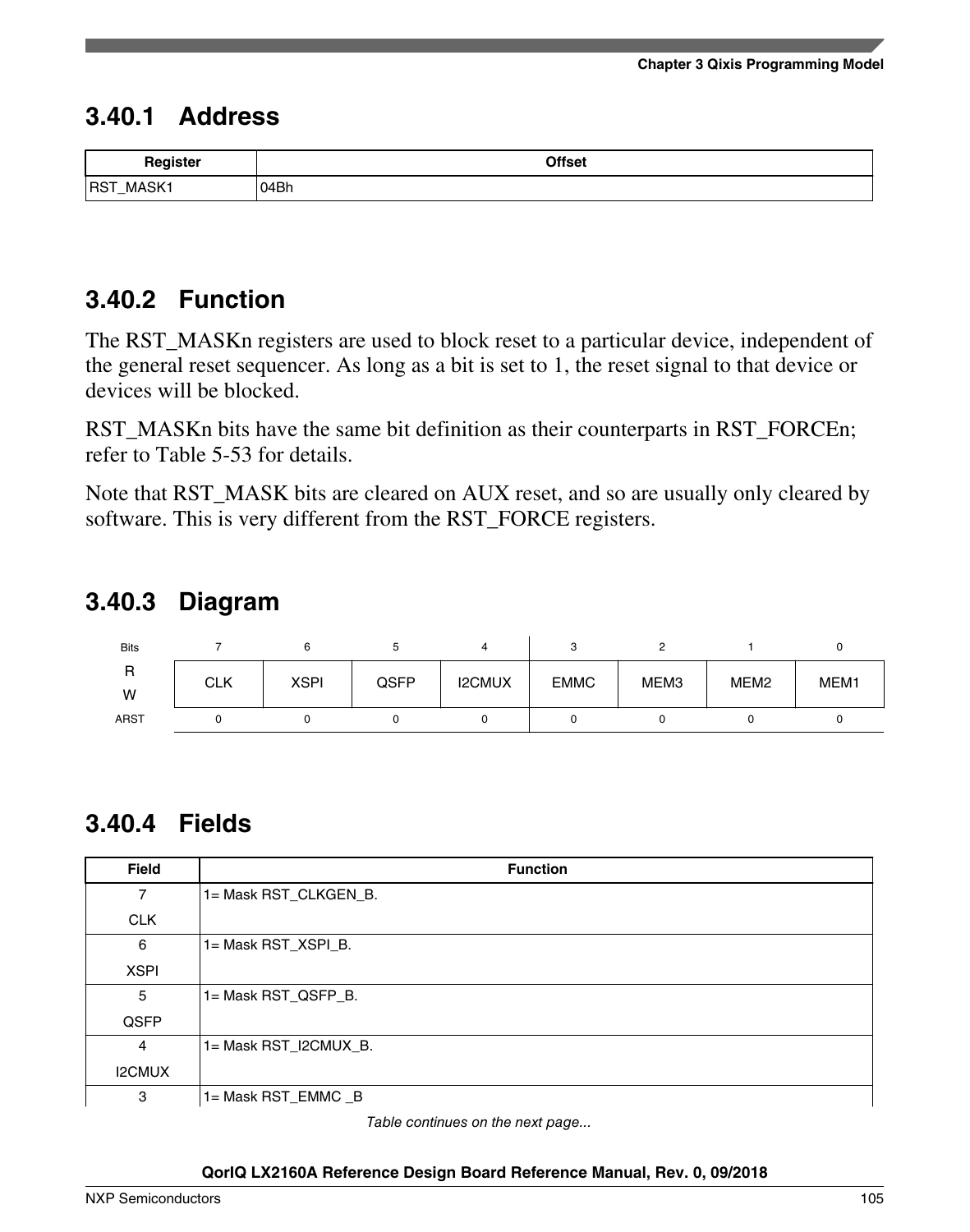**Reset Mask 2 (RST\_MASK2)**

| <b>Field</b>     | <b>Function</b>                            |
|------------------|--------------------------------------------|
| EMMC             |                                            |
| $\overline{2}$   | Reset DIMMs on DDR port #3 (LX2168A only). |
| МЕМЗ             | 1= Mask RST_MEM3_B                         |
|                  | Reset DIMMs on DDR port #3                 |
| MEM <sub>2</sub> | 1= Mask RST MEM2 B                         |
| $\mathbf 0$      | Reset DIMMs on DDR port #1                 |
| MEM1             | 1= Mask RST MEM1 B                         |

# **3.41 Reset Mask 2 (RST\_MASK2)**

#### **3.41.1 Address**

| <b>Register</b>                                        | <b>Offset</b> |
|--------------------------------------------------------|---------------|
| <b>RKS</b><br>RS <sup>:</sup><br>. ለለ ^<br>ישוע<br>— 1 | 04Ch          |

#### **3.41.2 Function**

Masks selected reset sources. See RST\_FORCE1 for details.

#### **3.41.3 Diagram**

| <b>Bits</b> |                   |       |                   |                   |       |             |             |              |
|-------------|-------------------|-------|-------------------|-------------------|-------|-------------|-------------|--------------|
| D           | EPHY <sub>2</sub> | EPHY1 | PHY <sub>10</sub> | PHY <sub>25</sub> | PHY40 | <b>TRST</b> | <b>HRST</b> | <b>PORST</b> |
| W           |                   |       |                   |                   |       |             |             |              |
| <b>ARST</b> |                   |       |                   |                   |       |             |             |              |

## **3.41.4 Fields**

| <b>Field</b>      | <b>Function</b>                             |
|-------------------|---------------------------------------------|
|                   | 1= Mask RST_EPHY2_B for the RealTek PHY #2. |
| EPHY <sub>2</sub> |                                             |

*Table continues on the next page...*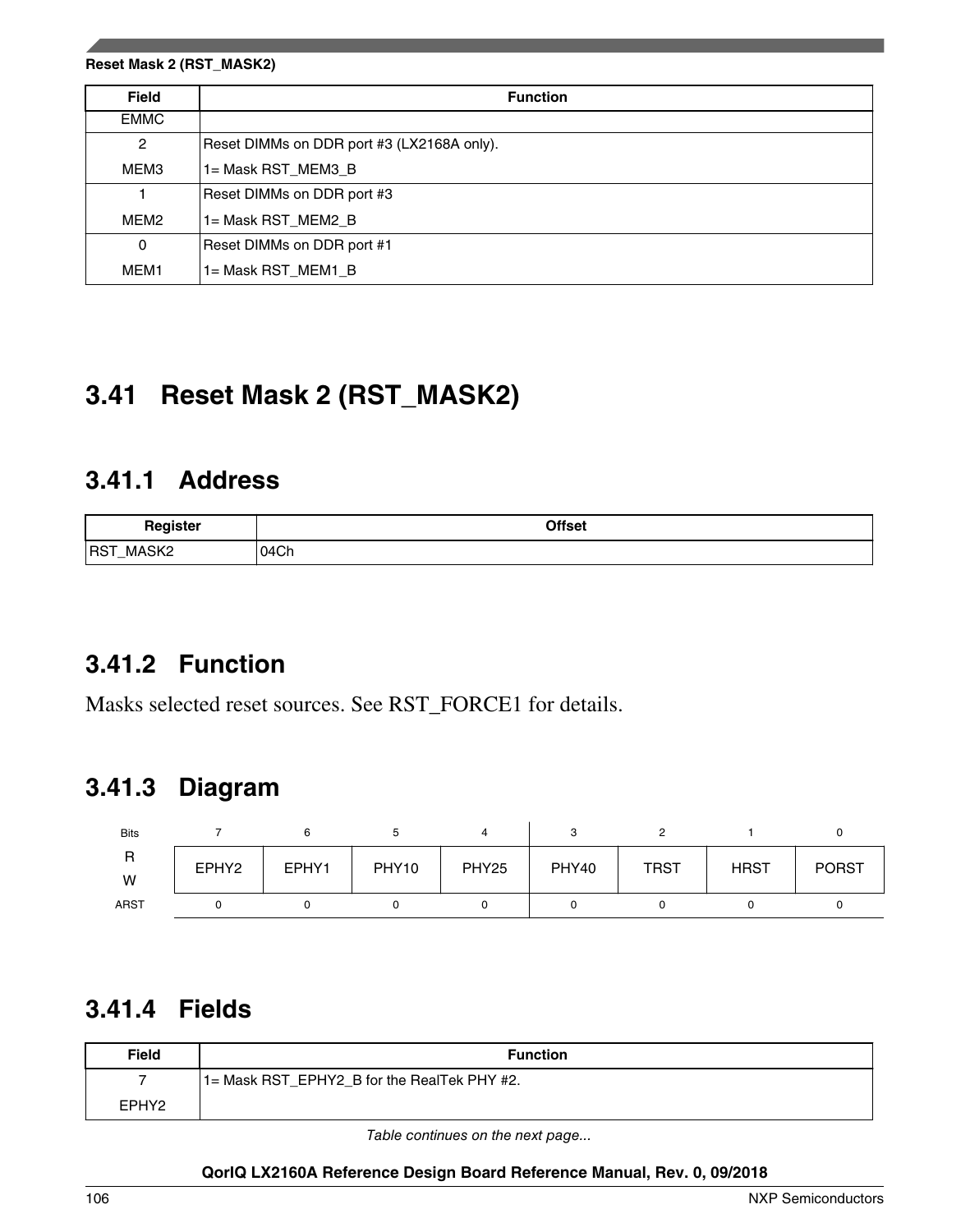| <b>Field</b>      | <b>Function</b>                                          |
|-------------------|----------------------------------------------------------|
| 6                 | 1= Mask RST_EPHY1_B for the RealTek PHY #1.              |
| EPHY1             |                                                          |
| 5                 | 1= Mask RST_PHY_10G_B to the Aquantia AQR107 10Gbps PHY. |
| PHY <sub>10</sub> |                                                          |
| 4                 | 1= Mask RST_PHY_25G_B to the 25Gbps retimer.             |
| PHY <sub>25</sub> |                                                          |
| 3                 | 1= Mask RST_PHY_40G_B to the CS4223 40GE PHY.            |
| PHY40             |                                                          |
| $\overline{2}$    | 1= Mask DUT_TRST_B.                                      |
| <b>TRST</b>       |                                                          |
|                   | 1= Mask DUT_HRESET_B.                                    |
| <b>HRST</b>       |                                                          |
| $\Omega$          | 1= Mask DUT_PORESET_B.                                   |
| <b>PORST</b>      |                                                          |

# **3.42 Reset Mask 2 (RST\_MASK3)**

# **3.42.1 Address**

| Register       | <b>Offset</b>     |
|----------------|-------------------|
| RST <br>_MASK3 | $\overline{04Dh}$ |

## **3.42.2 Function**

Masks selected reset sources. See RST\_FORCE1 for details.

## **3.42.3 Diagram**

| <b>Bits</b> |       |                   | 4 | ີ<br>ں |  |             |
|-------------|-------|-------------------|---|--------|--|-------------|
| $\mathsf R$ | SLOT1 | SLOT <sub>2</sub> |   |        |  | <b>IEEE</b> |
| W           |       |                   |   |        |  |             |
| <b>ARST</b> |       |                   |   | 00000  |  |             |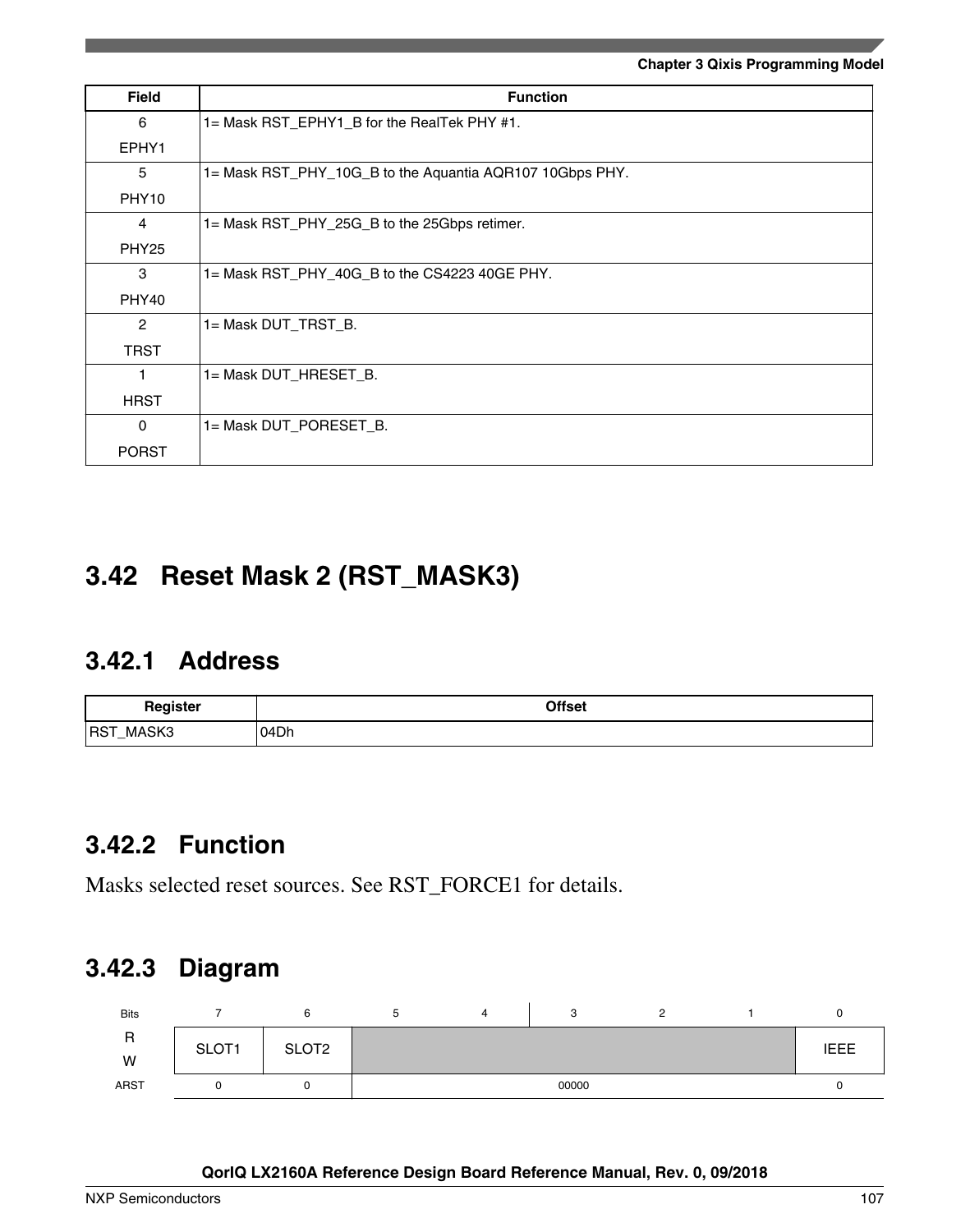# **3.42.4 Fields**

| <b>Field</b>             | <b>Function</b>        |
|--------------------------|------------------------|
| $\overline{\phantom{a}}$ | 1= Mask RST_SLOT1_B.   |
| SLOT <sub>1</sub>        |                        |
| 6                        | 1= Mask RST_SLOT2_B.   |
| SLOT <sub>2</sub>        |                        |
| $5 - 1$                  | Reserved.              |
| $\overline{\phantom{a}}$ |                        |
| $\mathbf{0}$             | 1= Mask RST_IEEESLT_B. |
| <b>IEEE</b>              |                        |

# **3.43 Board Configuration Registers**

This block of registers control the configuration of the board. BRDCFG registers are always static, driven at all times power is available. There are up to 16 registers providing up to 128 control options; however, not every platform implements all the registers.

# **3.44 Board Configuration 0 (BRDCFG0)**

## **3.44.1 Address**

| Danietar | $Q_{\text{ff}}$ |
|----------|-----------------|
|          | ,,,,,           |
| $  -$    | .               |
| ΒR<br>uu | 050h            |

# **3.44.2 Function**

The BRDCFG0 register is commonly used to select IFC and QSPI boot devices.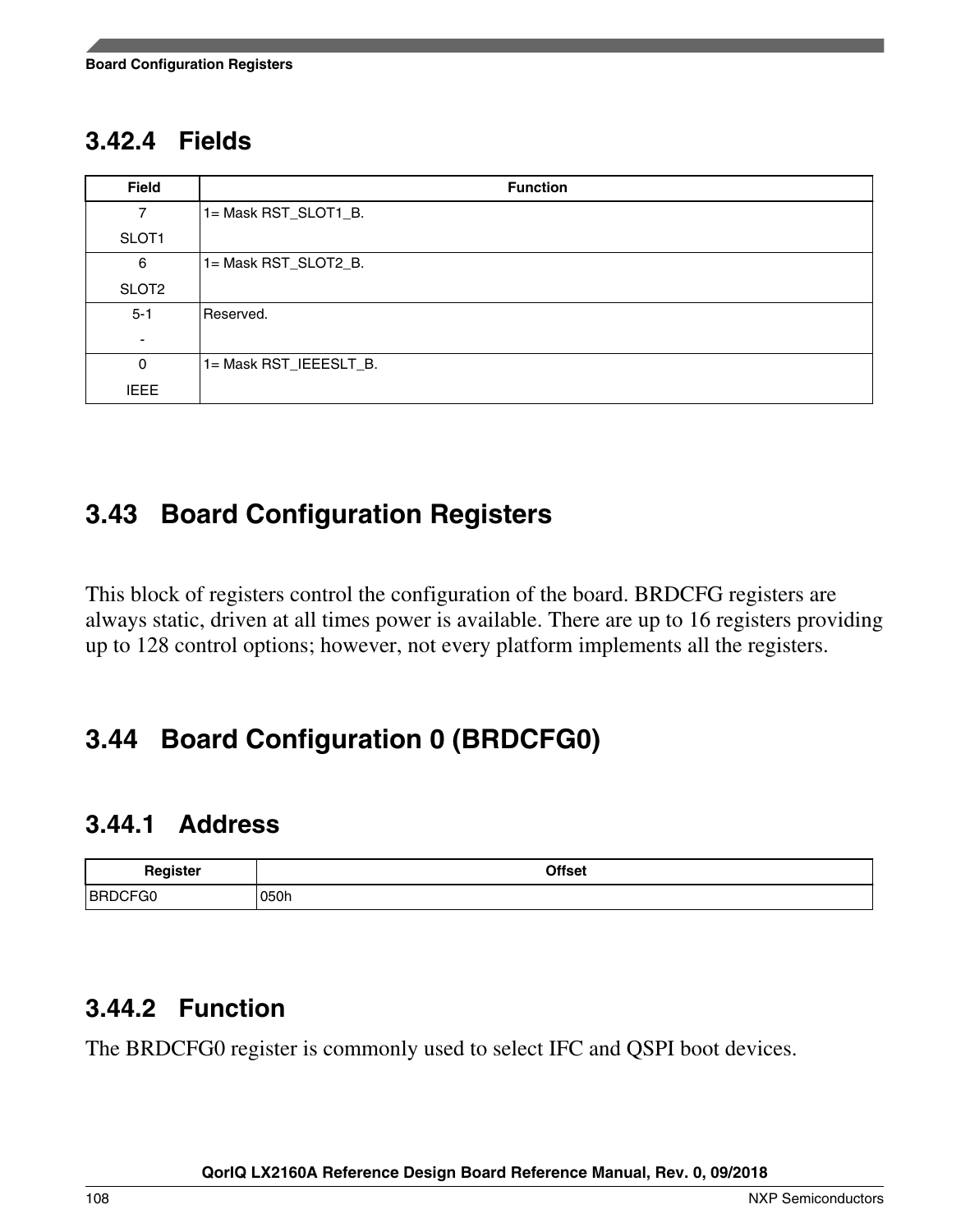# **3.44.3 Diagram**



## **3.44.4 Fields**

| <b>Field</b> | <b>Function</b> |            |                                                                             |  |  |  |
|--------------|-----------------|------------|-----------------------------------------------------------------------------|--|--|--|
| $7 - 5$      |                 |            | XMAP controls how XSPI_A chip-selects are connected to devices/peripherals. |  |  |  |
| <b>XMAP</b>  |                 | XSPI_A_CS0 | XSPI A CS1                                                                  |  |  |  |
|              |                 | ---------  |                                                                             |  |  |  |
|              | $000 =$         | DEV #0     | DEV #1                                                                      |  |  |  |
|              | $001 =$         | DEV #1     | DEV #0                                                                      |  |  |  |
|              | $010 =$         | EMU        | DEV #0                                                                      |  |  |  |
|              | $011 =$         | EMU        | DEV #1                                                                      |  |  |  |
|              | $100 =$         | DEV #0     | EMU                                                                         |  |  |  |
| $4 - 0$      | Reserved.       |            |                                                                             |  |  |  |
| -            |                 |            |                                                                             |  |  |  |

# **3.45 Board Configuration 1 (BRDCFG1)**

# **3.45.1 Address**

| Register<br>טסוו | <b>Offset</b> |
|------------------|---------------|
| ⊺BRI<br>n        | 051h          |

# **3.45.2 Function**

The BRDCFG1 register shows/controls SYSCLK and DDRCLK speeds.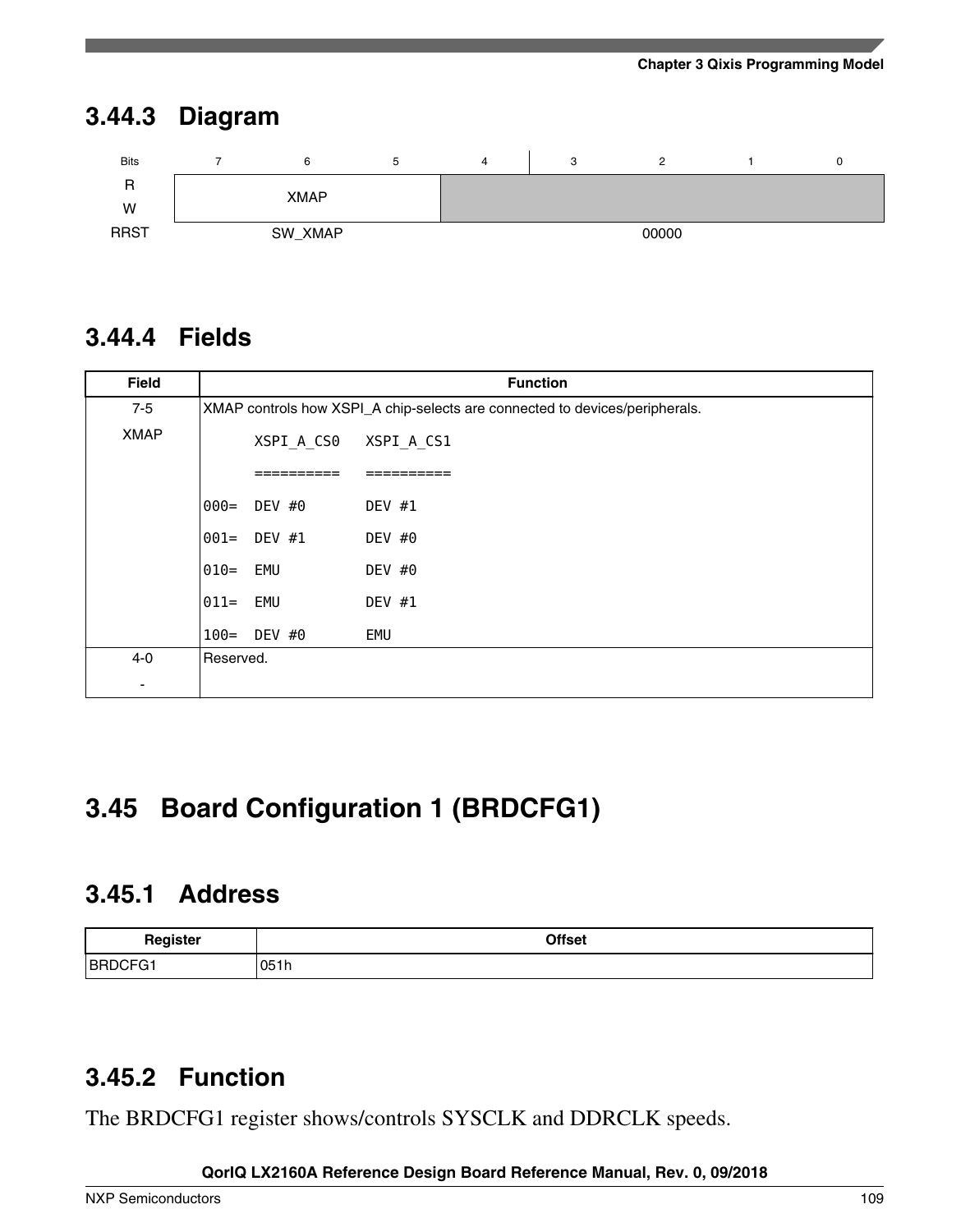# **3.45.3 Diagram**



# **3.45.4 Fields**

| <b>Field</b>   | <b>Function</b>                    |
|----------------|------------------------------------|
| $7-6$          | Reserved.                          |
| ۰              |                                    |
| $5-4$          | <b>DDRCLK Frequency Selection:</b> |
| <b>DDRCLK</b>  | 00= 100.00 MHz (fixed)             |
|                | All other values are reserved.     |
| $3 - 2$        | Reserved.                          |
| $\blacksquare$ |                                    |
| $1-0$          | <b>SYSCLK Frequency Selection:</b> |
| <b>SYSCLK</b>  | 00= 100.00 MHz (fixed)             |
|                | All other values are reserved.     |

# **3.46 Board Configuration 2 (BRDCFG2)**

### **3.46.1 Address**

| Register        | <b>Offset</b> |
|-----------------|---------------|
| 'BRL<br>``<br>∽ | 052h          |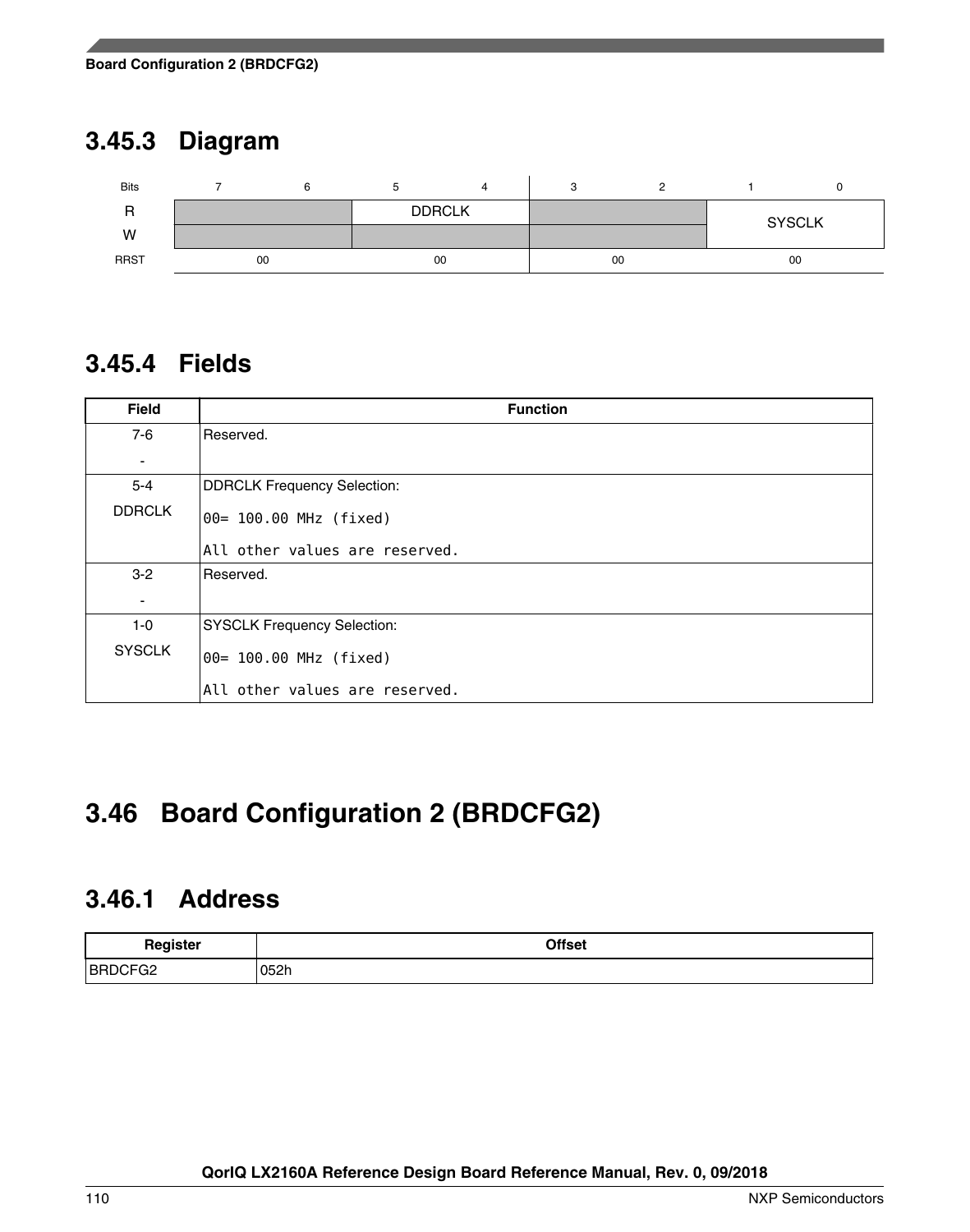### **3.46.2 Function**

The BRDCFG2 register reporst SerDes clock speeds for SerDes blocks 1 and 2. PCIe clocks may be fixed or spread-spectrum enabled, as selected by BRDCFG4.SPREAD.

## **3.46.3 Diagram**

| <b>Bits</b>  |                                 |  |                                 |  |                                 |  |                                 |  |
|--------------|---------------------------------|--|---------------------------------|--|---------------------------------|--|---------------------------------|--|
| $\mathsf{R}$ | SD <sub>1</sub> CK <sub>1</sub> |  | SD <sub>1</sub> CK <sub>2</sub> |  | SD <sub>2</sub> CK <sub>1</sub> |  | SD <sub>2</sub> CK <sub>2</sub> |  |
| W            |                                 |  |                                 |  |                                 |  |                                 |  |
| RRST         | CPU_ID                          |  |                                 |  | 00                              |  | 00                              |  |

### **3.46.4 Fields**

| <b>Field</b>                    | <b>Function</b>                |  |  |  |  |  |
|---------------------------------|--------------------------------|--|--|--|--|--|
| 7-6                             | SerDes1 Clock #1 (F) Rate:     |  |  |  |  |  |
| SD <sub>1</sub> CK <sub>1</sub> | 11= 161.1328125 MHz<br>(fixed) |  |  |  |  |  |
| $5-4$                           | SerDes1 Clock #2 (S) Rate:     |  |  |  |  |  |
| SD <sub>1</sub> CK <sub>2</sub> | 11= 161.1328125 MHz<br>(fixed) |  |  |  |  |  |
| $3-2$                           | SerDes2 Clock #1 (F) Rate:     |  |  |  |  |  |
| SD <sub>2</sub> CK <sub>1</sub> | 00= 100.0000000 MHz<br>(fixed) |  |  |  |  |  |
| $1-0$                           | SerDes2 Clock #2 (S) Rate:     |  |  |  |  |  |
| SD <sub>2</sub> CK <sub>2</sub> | 00= 100.0000000 MHz<br>(fixed) |  |  |  |  |  |

# **3.47 Board Configuration 3 (BRDCFG3)**

# **3.47.1 Address**

| Register               | <b>Offset</b> |
|------------------------|---------------|
| -ົດ<br>'BRL<br>n<br>ு∪ | 053h          |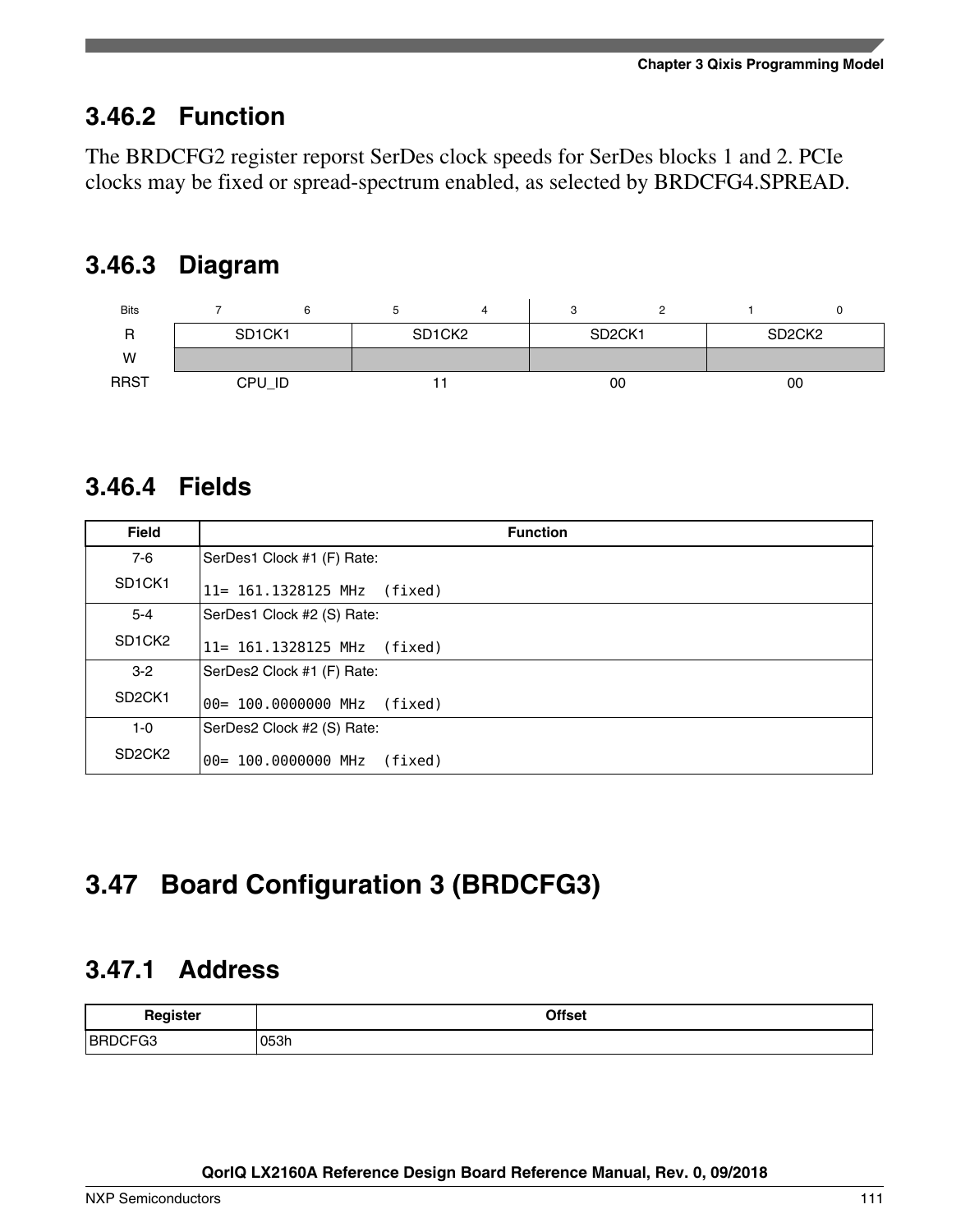# **3.47.2 Function**

The BRDCFG3 register reports SerDes clock speeds for SerDes block 3. PCIe clocks may be fixed or spread-spectrum enabled, as selected by BRDCFG4.SPREAD.

# **3.47.3 Diagram**

| Bits        |        |    | u      | 4  |  |      |  |
|-------------|--------|----|--------|----|--|------|--|
| □<br>n      | SD3CK1 |    | SD3CK2 |    |  |      |  |
| W           |        |    |        |    |  |      |  |
| <b>RRST</b> |        | 00 |        | 00 |  | 0000 |  |

# **3.47.4 Fields**

| <b>Field</b>             | <b>Function</b>             |
|--------------------------|-----------------------------|
| 7-6                      | SerDes3 Clock #1 (F) Rate:  |
| SD3CK1                   | 00= 100.0000000 MHz (fixed) |
| $5 - 4$                  | SerDes3 Clock #2 (S) Rate:  |
| SD3CK2                   | 00= 100.0000000 MHz (fixed) |
| $3-0$                    | Reserved.                   |
| $\overline{\phantom{a}}$ |                             |

# **3.48 Board Configuration 4 (BRDCFG4)**

# **3.48.1 Address**

| Register        | <b>Offset</b><br>------ |
|-----------------|-------------------------|
| <b>BR</b><br>-4 | '054h                   |

# **3.48.2 Function**

The BRDCFG4 register controls general board configuration.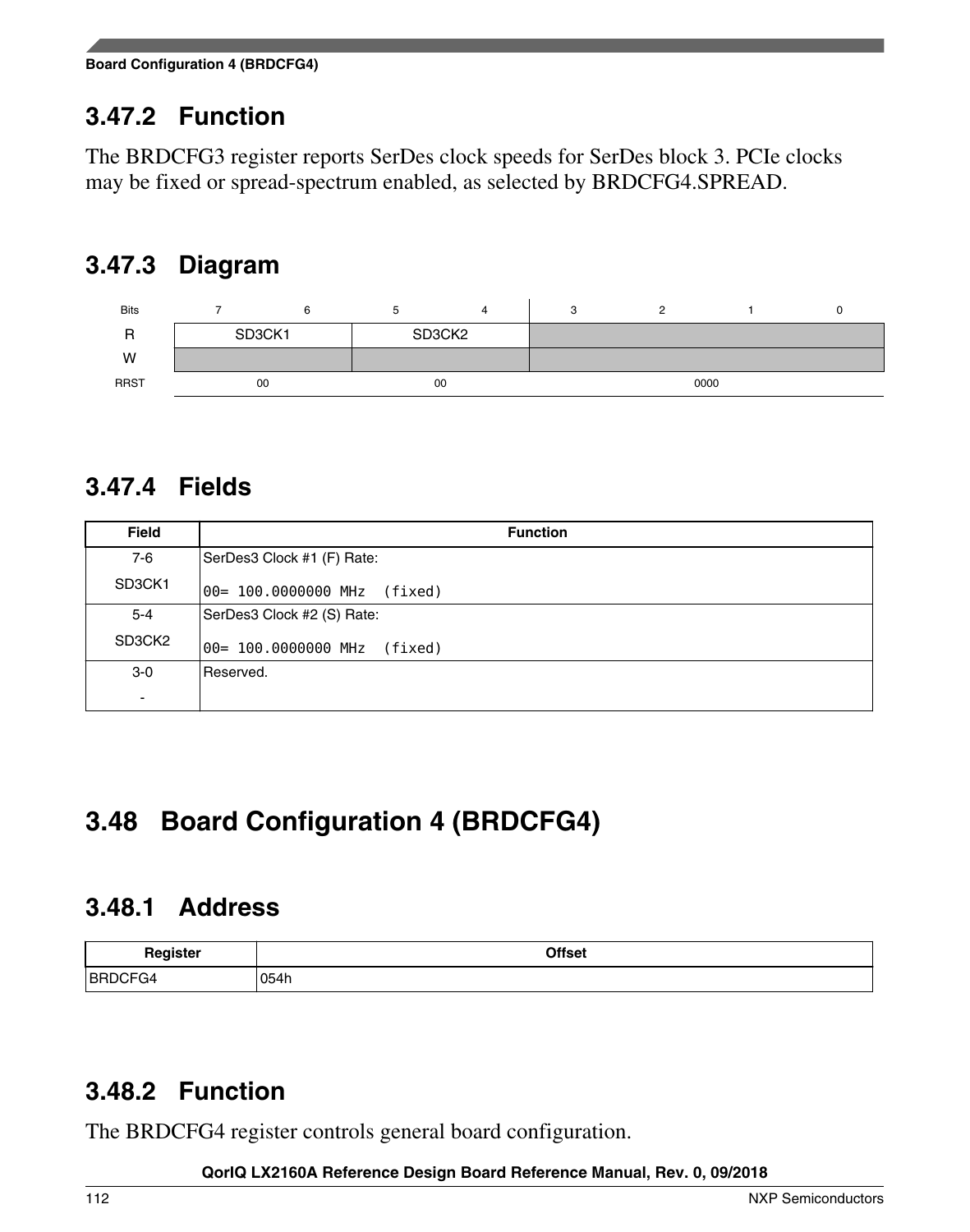# **3.48.3 Diagram**

| <b>Bits</b> |                 |                |        | 4        |               |                |               |               |
|-------------|-----------------|----------------|--------|----------|---------------|----------------|---------------|---------------|
| R<br>W      | EC <sub>2</sub> | <b>IEEECLK</b> | CAN_EN | ROM40G   | <b>I2C40G</b> | <b>SLOTCLK</b> | <b>SPRLVL</b> | <b>SPREAD</b> |
| <b>RRST</b> |                 |                |        | SW_P40IN |               | SW_SLOTC       |               | SW SPREA      |

# **3.48.4 Fields**

| <b>Field</b>    | <b>Function</b>                                                                                    |
|-----------------|----------------------------------------------------------------------------------------------------|
| $\overline{7}$  | Ethernet2 Configuration (net CFG_MUX_EC2):                                                         |
| EC <sub>2</sub> | 0= Processor EC2 pins connect to Ethernet PHY #2.                                                  |
|                 | 1= Processor EC2 pins connect IEEE slot (alternate function).                                      |
| 6               | IEEE Clock Source Configuration (net CFG_IEEE_SRC):                                                |
| <b>IEEECLK</b>  | 0= IEEE clock provided by on-board 125.00 MHz reference.                                           |
|                 | 1= IEEE clock provided by IEEE slot pin 10.                                                        |
| 5               | CAN I/O Enable (net CFG_CAN_EN_B):                                                                 |
| CAN_EN          | 0= CAN transceivers are disabled.                                                                  |
|                 | 1= CAN transceivers are enabled.                                                                   |
| $\overline{4}$  | 40GE PHY ROM Configuration Enable:                                                                 |
| ROM40G          | 0= CS4223 40GE PHY should power up unconfigured.                                                   |
|                 | 1= CS4223 40GE PHY should use its configuration EEPROM for initial settings and DSP software load. |
| 3               | CS4223 40G PHY I2C Enable ((new CFG_CS4223_I2C_EN):                                                |
| <b>I2C40G</b>   | Grants access to the private I2C bus/boot memory used by the CS4223.                               |
|                 | 0= I2C bus inaccessible.                                                                           |
|                 | 1= I2C bus accessible.                                                                             |
| $\overline{2}$  | SLOTCLK controls whether PCIe slot clocks are enabled always, or only                              |
| <b>SLOTCLK</b>  | when a device is installed. This may be useful when installing                                     |
|                 | a larger PCIe device in a smaller slot (i.e. an x16 in an x8 slot).                                |
|                 | 0= Slot clocks enabled only when device installed.                                                 |
|                 | 1= Slot clocks enabled always.                                                                     |
| 1               | PCI Express Spread-Spectrum Spread Level:                                                          |
| <b>SPRLVL</b>   | $0 = -0.25\%$ spread.                                                                              |
|                 | $1 = -0.50\%$ spread.                                                                              |
|                 | Valid for Rev B or later boards only.                                                              |
| $\mathsf 0$     | PCI Express Spread-Spectrum Enable (net CFG_SPREAD):                                               |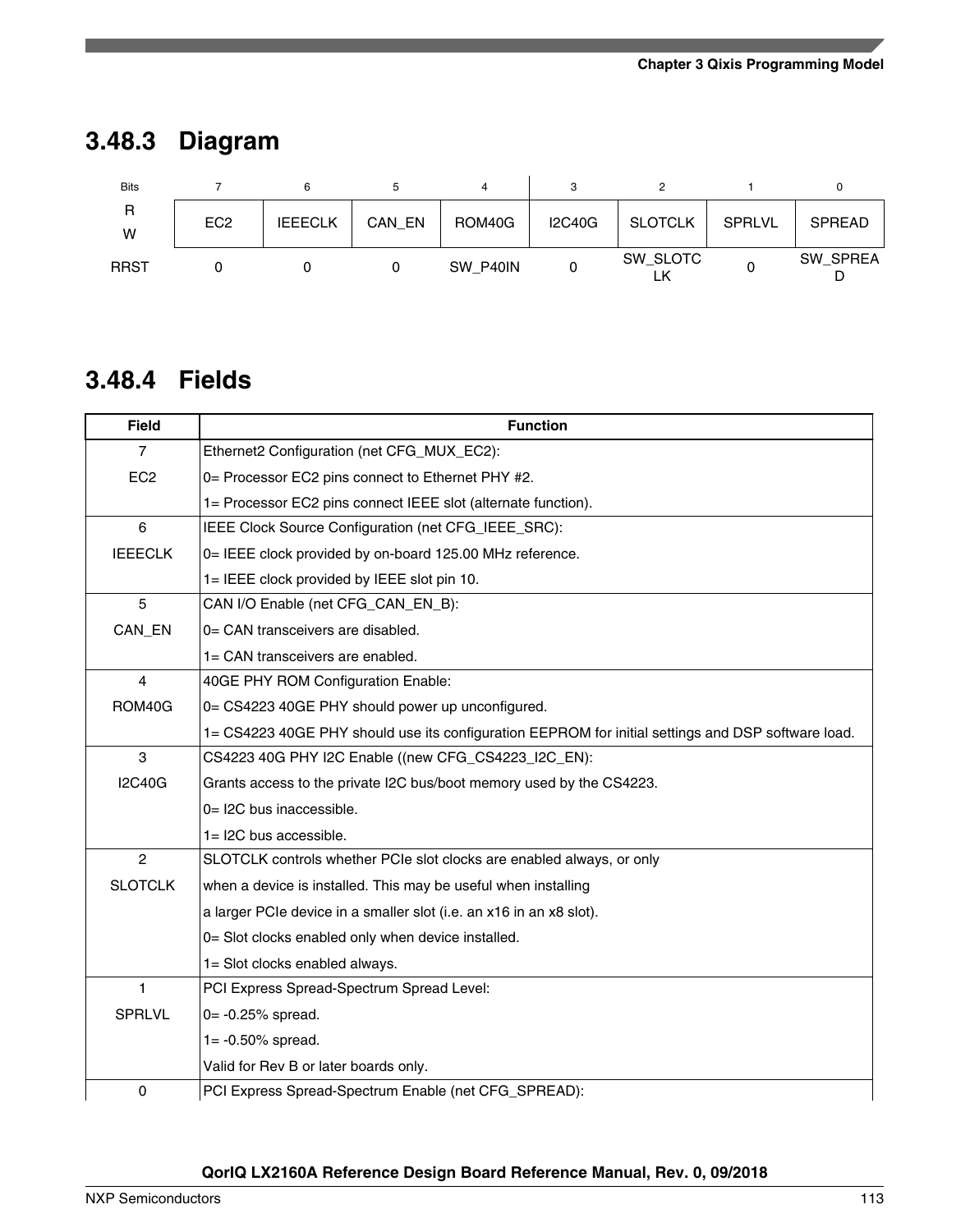| <b>DUT Configuration Registers</b> |                |
|------------------------------------|----------------|
| Field                              | <b>Eunctio</b> |

| Field         | <b>Function</b>                                                              |
|---------------|------------------------------------------------------------------------------|
| <b>SPREAD</b> | 0 = Disabled: PCI-Express 100 MHz clocks (all) are locked.                   |
|               | 1 = Enabled: PCI-Express 100 MHz clocks (all) are spread-spectrum modulated. |

# **3.49 DUT Configuration Registers**

This block of registers control the configuration of the DUT (Device Under Test). DUTCFG registers, unlike BRDCFG registers, are not always driven - they are driven only during the reset configuration sampling interval (PORESET\_B assertion), and remain tri-stated thereafter. Refer to the device hardware specification for hardware pinsampled timing parameters.

# **3.50 DUT Configuration 0 (DUTCFG0)**

# **3.50.1 Address**

| Register                          | <b>Offset</b><br>. |
|-----------------------------------|--------------------|
| DU<br>$\sim$ $\sim$ $\sim$<br>−ख∪ | 060h               |

# **3.50.2 Function**

The DUTCFG0 register is used to select the boot device used upon reset (cfg\_rcw\_src).

# **3.50.3 Diagram**

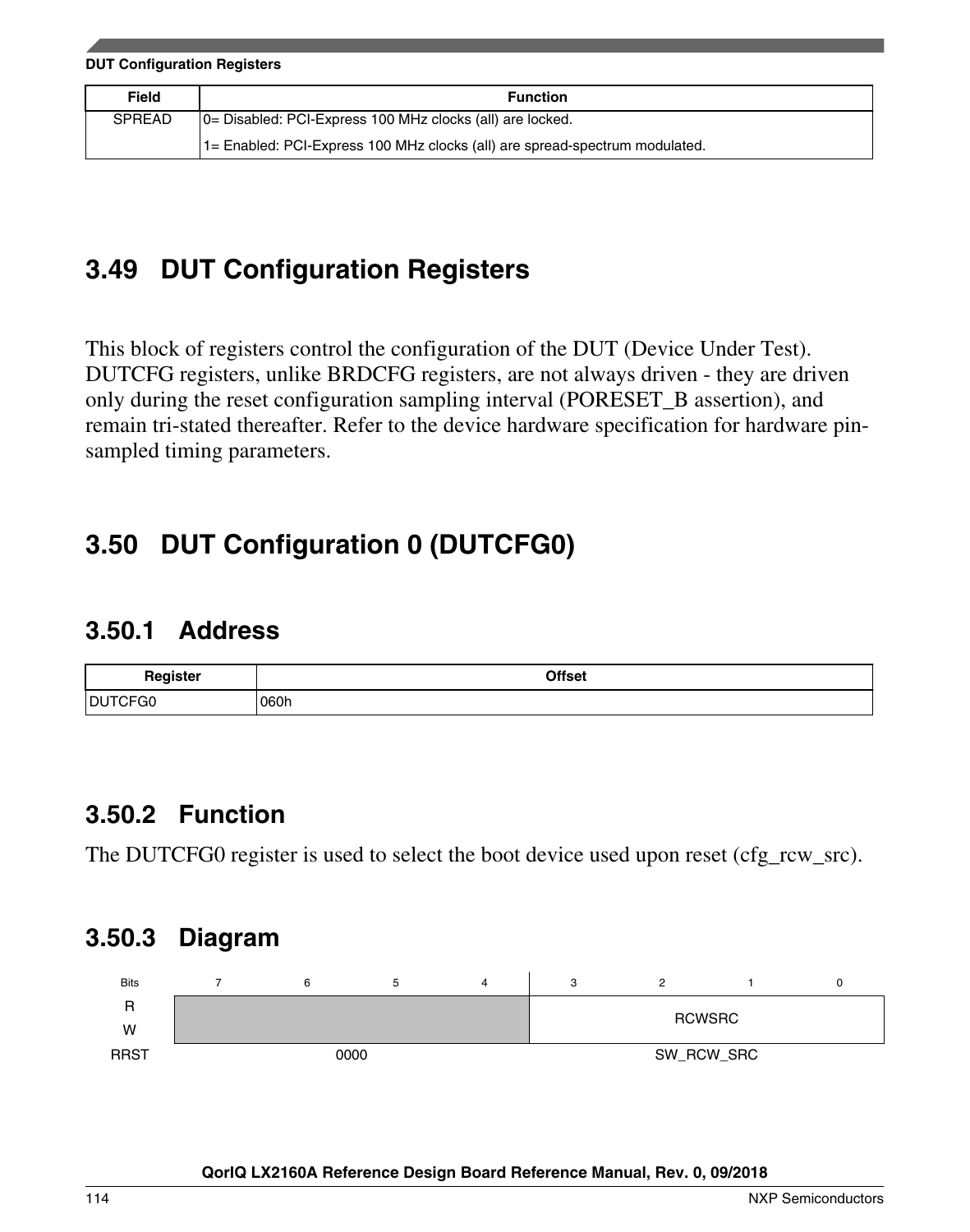### **3.50.4 Fields**

| <b>Field</b>  | <b>Function</b>                      |
|---------------|--------------------------------------|
| $7 - 4$       | Reserved.                            |
|               |                                      |
| $3-0$         | RCW Source Location (cfg_rcw_src):   |
| <b>RCWSRC</b> | Onnn= Hard-coded RCW                 |
|               | 1000= SDHC1: SD Card                 |
|               | $1001 =$ SDHC2: eMMC                 |
|               | 1010= I2C Boot EEPROM                |
|               | 1100= XSPI sNAND, 2KB pages          |
|               | 1101= XSPI sNAND, 4KB pages          |
|               | 1111= XSPI serial NOR, 24bit address |

# **3.51 DUT Configuration 1 (DUTCFG1)**

# **3.51.1 Address**

| Register | <b>Offset</b> |
|----------|---------------|
| 'du      | 061h          |

# **3.51.2 Function**

The DUTCFG1 register holds the LSB of cfg\_rcw\_src values when they are larger than 8 bits. For the LX2160ARDB, this register is ignored.

# **3.51.3 Diagram**

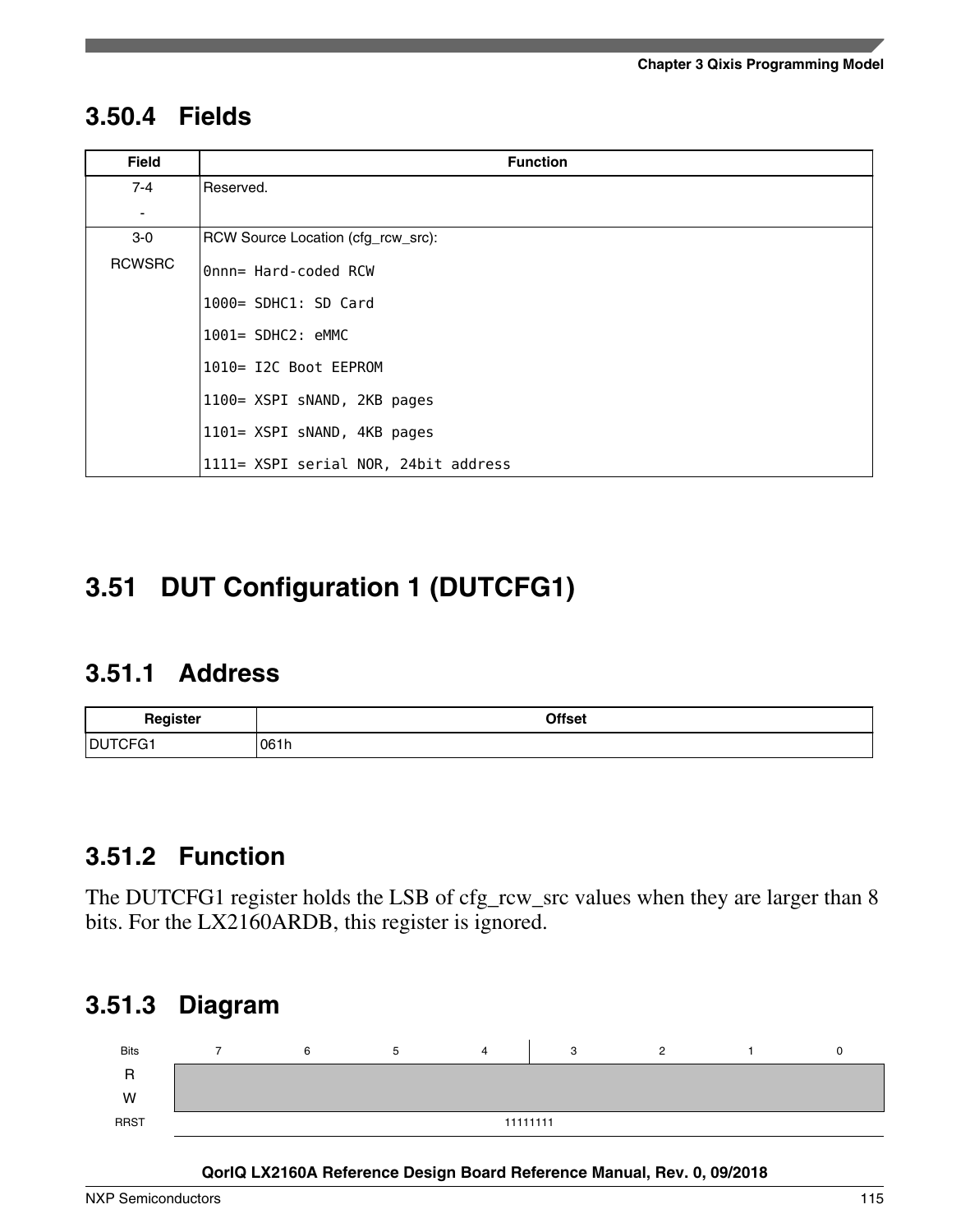# **3.51.4 Fields**

| <b>Field</b>             | <b>Function</b> |
|--------------------------|-----------------|
| $7-0$                    | Reserved.       |
| $\overline{\phantom{a}}$ |                 |

# **3.52 DUT Configuration 2 (DUTCFG2)**

### **3.52.1 Address**

| Register | <b>Offset</b> |
|----------|---------------|
| TCFG2    | 062h          |
| DU       | $\sim$        |

#### **3.52.2 Function**

The DUTCFG2 register manages processor device selection (SVR) and internal-only device test features.

# **3.52.3 Diagram**



### **3.52.4 Fields**

| <b>Field</b>           | mction <sup>-</sup><br>. |
|------------------------|--------------------------|
| $\overline{z}$<br>د- ⁄ | -<br>ervea.              |

*Table continues on the next page...*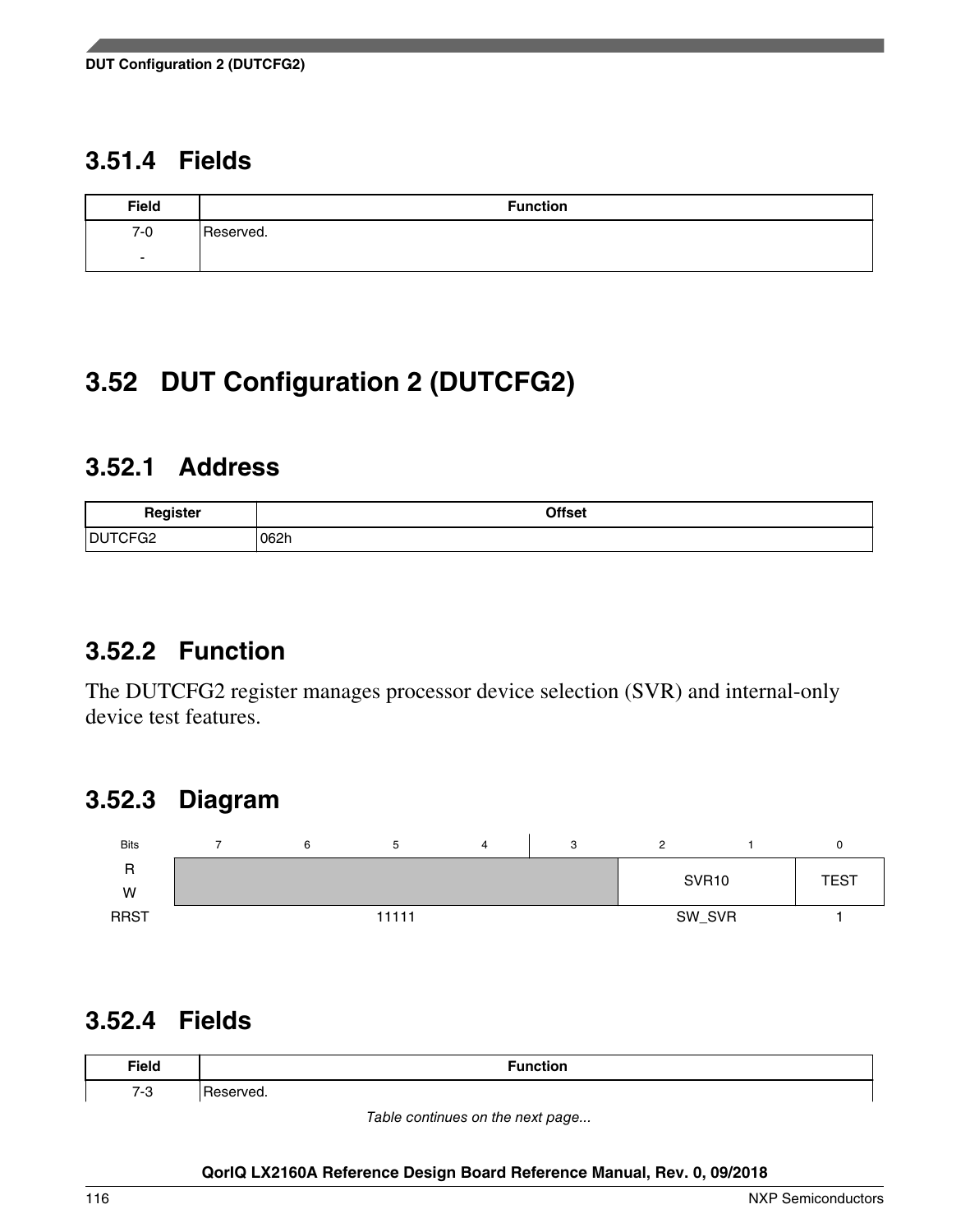| <b>Field</b>             | <b>Function</b>                                                        |
|--------------------------|------------------------------------------------------------------------|
| $\overline{\phantom{0}}$ |                                                                        |
| $2 - 1$                  | Controls System Version (config cfg_svr[1:0]):                         |
| SVR <sub>10</sub>        | XX= Selected processor variant (refer to the device Reference Manual). |
|                          | NOTE: SVR settings must match installed device.                        |
| 0                        | Controls Test Select (config TEST_SEL_B):                              |
| <b>TEST</b>              | $X = Test$ -mode selection.                                            |
|                          | NOTE: Unlike all other DUTCFG bits, TEST_SEL_B is always driven.       |

# **3.53 DUT Configuration 6 (DUTCFG6)**

# **3.53.1 Address**

| - Ragister | <b>Offset</b> |
|------------|---------------|
| । । जु     | .             |
| DU<br>uu   | 066h          |

# **3.53.2 Function**

The DUTCFG6 register is used to sample device-specific test modes.

### **3.53.3 Diagram**



# **3.53.4 Fields**

| <b>Field</b> | <b>Function</b><br>. |
|--------------|----------------------|
| -            | D<br>aconior'        |

*Table continues on the next page...*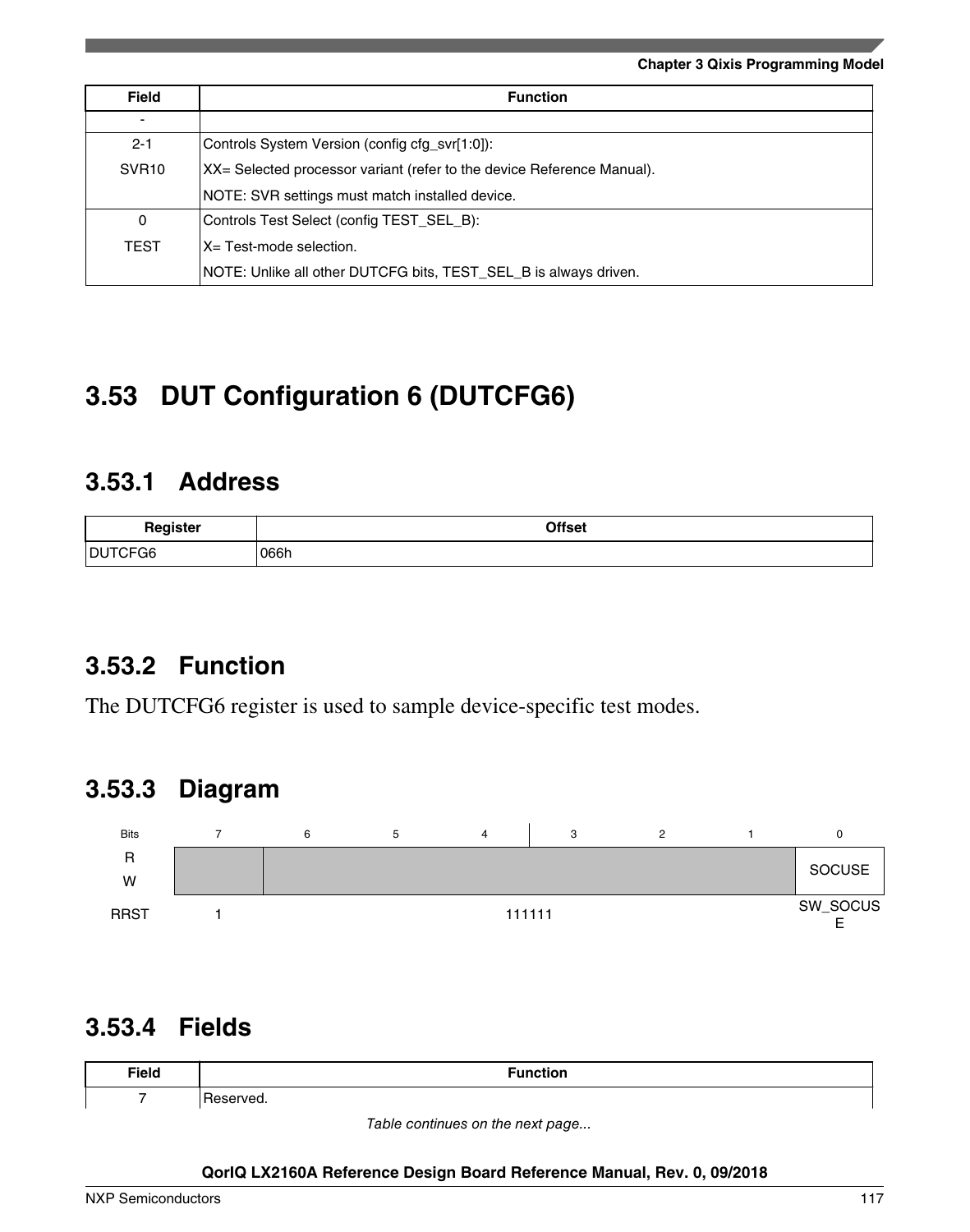| <b>DUT Configuration 11 (DUTCFG11)</b> |                       |  |
|----------------------------------------|-----------------------|--|
| <b>Field</b>                           | <b>Function</b>       |  |
| $\overline{\phantom{0}}$               |                       |  |
| $6 - 1$                                | Reserved.             |  |
| $\overline{\phantom{a}}$               |                       |  |
| 0                                      | Controls cfg_soc_use. |  |
| <b>SOCUSE</b>                          | $1 =$ Default.        |  |

# **3.54 DUT Configuration 11 (DUTCFG11)**

## **3.54.1 Address**

| Register | <b>Offset</b> |
|----------|---------------|
| ney      | .             |
| 'DU      | 06Bh          |

### **3.54.2 Function**

The DUTCFG11 register is used to control the CFG\_ENG\_USE signals. The function of these bits are defined by silicon engineers for special use.

# **3.54.3 Diagram**

| <b>Bits</b> |                                              |         |                | 4 |       |  |
|-------------|----------------------------------------------|---------|----------------|---|-------|--|
| R<br>W      | <b>ENGUSE0</b>                               | ENGUSE1 | ENGUSE2        |   |       |  |
| <b>RRST</b> | SW_ENGUS SW_ENGUS SW_ENGUS<br>E <sub>0</sub> | E.      | E <sub>2</sub> |   | 11111 |  |

# **3.54.4 Fields**

| <b>Field</b>   | <b>Function</b>                                         |
|----------------|---------------------------------------------------------|
|                | ENG USE0: Differential Clock Mode (cfg enguse0):        |
| <b>ENGUSE0</b> | 0= Processor uses differential SYSCLK_P/SYSCLK_N input. |
|                | Table continuos on the next peac                        |

*Table continues on the next page...*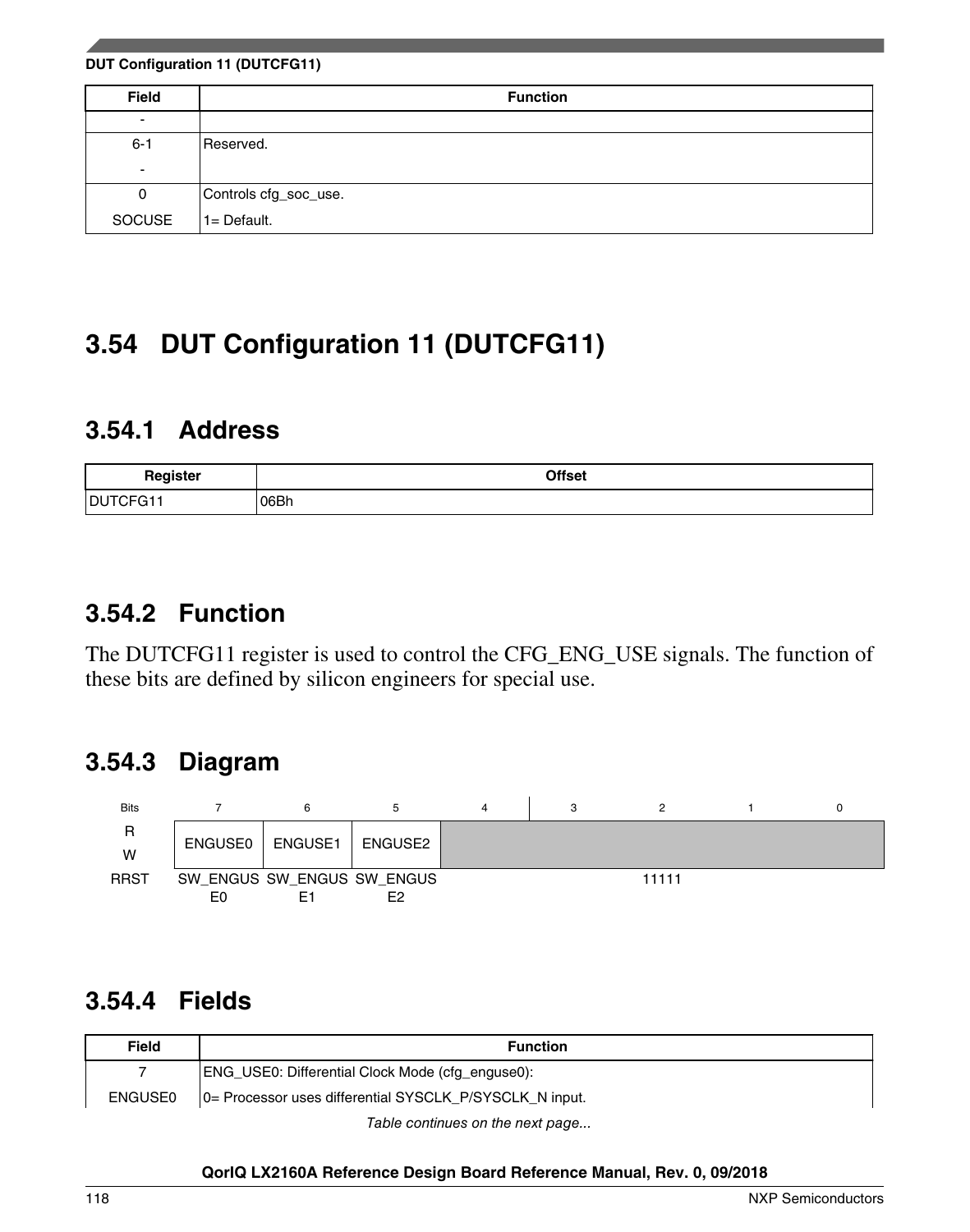| <b>Field</b>             | <b>Function</b>                                  |
|--------------------------|--------------------------------------------------|
|                          | 1= Processor uses single-ended SYSCLK input.     |
| 6                        | ENG_USE1: Reserved (cfg_enguse1):                |
| ENGUSE1                  | 1= Default value for reserved pins.              |
| 5                        | ENG_USE2: DDR Clock Source Select (cfg_enguse2): |
| ENGUSE2                  | 0 = DDR clocked from DDRCLK pin (default).       |
|                          | 1= DDR clocked from differential SYSCLK.         |
| $4-0$                    | Reserved.                                        |
| $\overline{\phantom{0}}$ |                                                  |

# **3.55 DUT Configuration 12 (DUTCFG12)**

# **3.55.1 Address**

| Register<br>। । जु<br>---- | <b>Offset</b><br>. |
|----------------------------|--------------------|
| DU<br>◡                    | 06Ch               |

### **3.55.2 Function**

The DUTCFG12 register is used to provide the general-purpose GPCFG signals.

These settings are sampled by the processor for customers to use as desired, but have no hardware effects.

#### **3.55.3 Diagram**

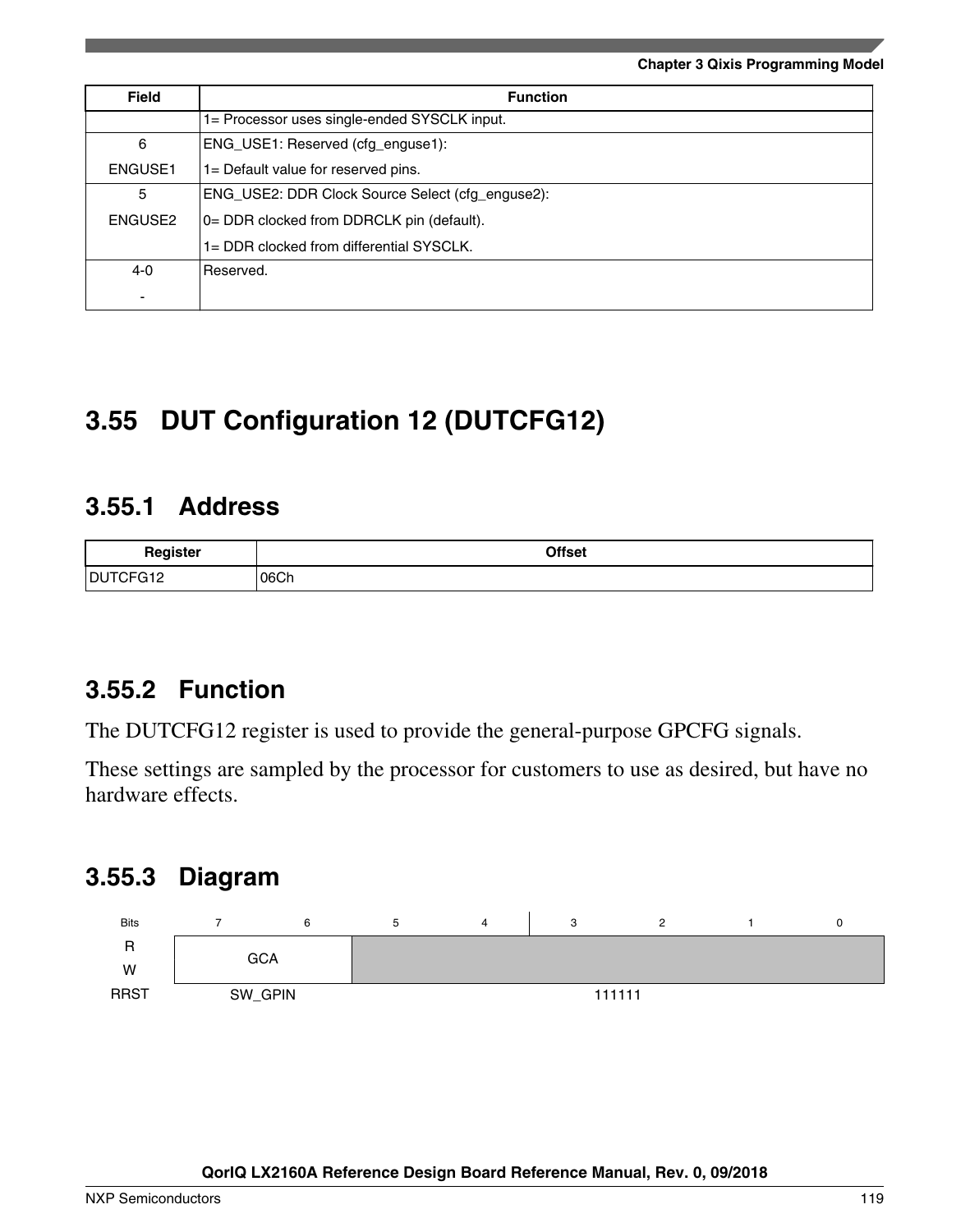# **3.55.4 Fields**

| <b>Field</b>             | <b>Function</b>                                  |
|--------------------------|--------------------------------------------------|
| 7-6                      | General Purpose Configuration Inputs (cfg_gpin): |
| <b>GCA</b>               | $XX = Value for cfg\_gpin[7:6].$                 |
| $5-0$                    | Reserved.                                        |
| $\overline{\phantom{0}}$ |                                                  |

# **3.56 IRQ Management Registers**

The IRQ control and status registers may be used to monitor and control the behavior of various interrupt (IRQ, EVT, and TMPDET) signals.

IRQSTATn registers show the real-time status of connected interrupt pins. Interrupts have device-defined polarities, so no interpretation is made as to whether a signal is considered asserted or deasserted.

IRQCTLn registers allow control of interrupt drive options of level-sensitive or edgesensitive, with active-high or -low assertion. Not all interrupts have this facility.

IRQDRVn registers allows forcing interrupt pins to a high or low state. The IRQDRV settings take priority over interrupt sources, so these registers may optionally be used to implement interrupt masks.

# **3.56.1 Interrupt Assignments**

| Interrupt      | <b>Assignment</b>                      | <b>Has CTL</b> |
|----------------|----------------------------------------|----------------|
| IRQ1           | <b>IN112525 PHY LOL</b>                |                |
| IRQ6           | (none)                                 | N              |
| IRQ7           | Fan interrupt (from EMC2305)           | N              |
| IRQ9           | IN112525 PHY LOL if SFP2 MOD ABS low   |                |
| IRQ10          | IN112525 PHY LOL if SFP3 MOD ABS low   |                |
| IRQ11          | zQSFP+ transceiver (40G PHY) interrupt | N              |
| <b>TMPDETB</b> | TMP DETECT B                           | N              |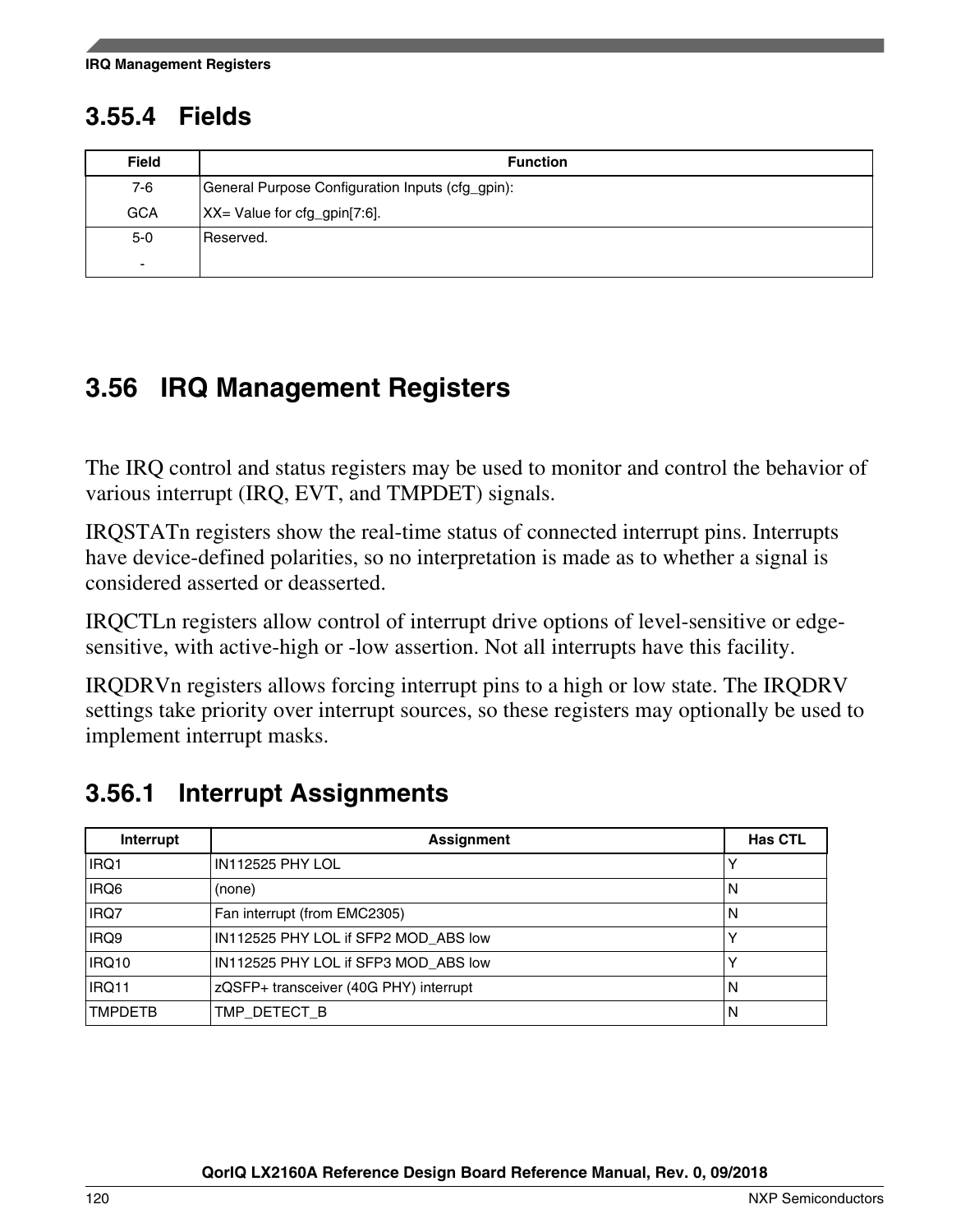# **3.57 Interrupt Status 0 (IRQSTAT0)**

# **3.57.1 Address**

| Register     | <b>Offset</b> |
|--------------|---------------|
| 'IRQ∈<br>AIU | 090h          |

# **3.57.2 Function**

The IRQ\_STAT0 register reports the current level of the IRQ0..IRQ7 signals, if both existing and connected.

# **3.57.3 Diagram**

| <b>Bits</b> |      | 4    |  |      |      |
|-------------|------|------|--|------|------|
| □           | IRQ1 |      |  | IRQ6 | IRQ7 |
| W           |      |      |  |      |      |
| <b>NONE</b> |      | 1111 |  |      |      |

# **3.57.4 Fields**

| <b>Field</b>             | <b>Function</b>           |
|--------------------------|---------------------------|
| $\overline{7}$           | Reserved.                 |
| -                        |                           |
| 6                        | 1= IRQ1_B signal is high. |
| IRQ1                     |                           |
| $5-2$                    | Reserved.                 |
| $\overline{\phantom{a}}$ |                           |
|                          | 1= IRQ6_B signal is high. |
| IRQ6                     |                           |
| $\mathbf 0$              | 1= IRQ7_B signal is high. |
| IRQ7                     |                           |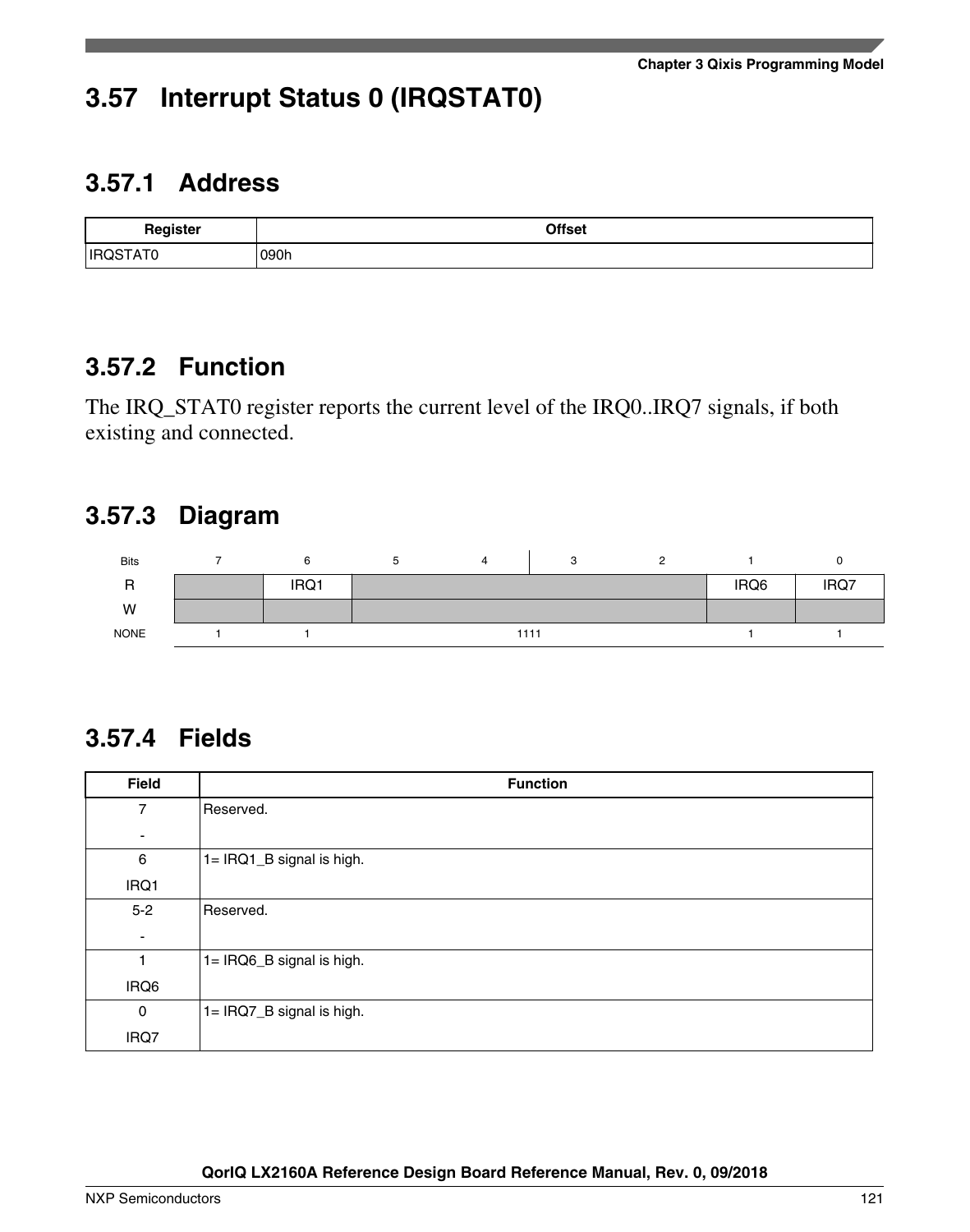# **3.58 Interrupt Status 1 (IRQSTAT1)**

#### **3.58.1 Address**

| Register             | <b>Offset</b><br>. |
|----------------------|--------------------|
| <b>IRGC</b><br>''A⊥. | 091h               |

#### **3.58.2 Function**

The IRQ\_STAT1 register reports the current level of the IRQ8..IRQ12 signals and TA\_TMP\_DETECT\_B, if both existing and connected.

#### **3.58.3 Diagram**

| <b>Bits</b> |      |              |       |                 |  |
|-------------|------|--------------|-------|-----------------|--|
| □<br>n      | IRQ9 | <b>IRQ10</b> | IRQ11 | <b>TATMPDET</b> |  |
| W           |      |              |       |                 |  |
| <b>NONE</b> |      |              |       |                 |  |

# **3.58.4 Fields**

| <b>Field</b>   | <b>Function</b>            |
|----------------|----------------------------|
| 7              | Reserved.                  |
| -              |                            |
| 6              | 1= IRQ9_B signal is high.  |
| IRQ9           |                            |
| 5              | 1= IRQ10_B signal is high. |
| IRQ10          |                            |
| $\overline{4}$ | 1= IRQ11_B signal is high. |
| IRQ11          |                            |
| 3              | Reserved.                  |
| ٠              |                            |

*Table continues on the next page...*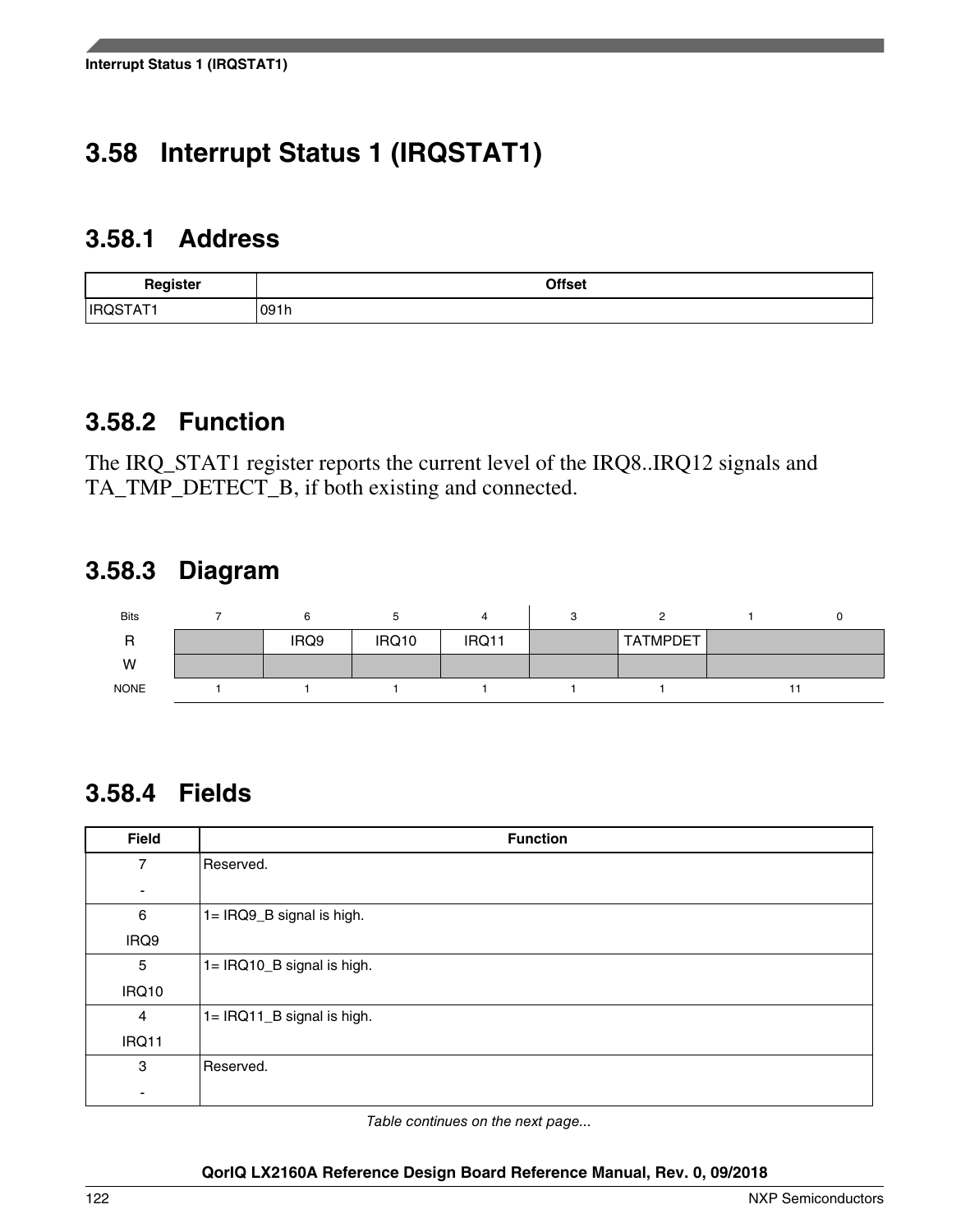| <b>Field</b>             | <b>Function</b>                    |
|--------------------------|------------------------------------|
| 2                        | 1= TA_TMP_DETECT_B signal is high. |
| <b>TATMPDET</b>          |                                    |
| 1-0                      | Reserved.                          |
| $\overline{\phantom{0}}$ |                                    |

# **3.59 Interrupt Control 0 (IRQCTL0)**

#### **3.59.1 Address**

| Register         | <b>Offset</b> |
|------------------|---------------|
| 'IROC<br>╹┕<br>. | 094h          |

## **3.59.2 Function**

The IRQCTL0 register allows defining interrupt output modes for IRQ[0:3], where relevant to the target system.

### **3.59.3 Diagram**

| <b>Bits</b> | ~  | 4    |    |    |
|-------------|----|------|----|----|
| D<br>┍      |    | IRQ1 |    |    |
| W           |    |      |    |    |
| <b>CRST</b> | 00 | 00   | 00 | 00 |

# **3.59.4 Fields**

| <b>Field</b>             | <b>Function</b>           |
|--------------------------|---------------------------|
| $7-6$                    | Reserved.                 |
| $\overline{\phantom{0}}$ |                           |
| $5 - 4$                  | Sets mode of IRQ1 output: |

*Table continues on the next page...*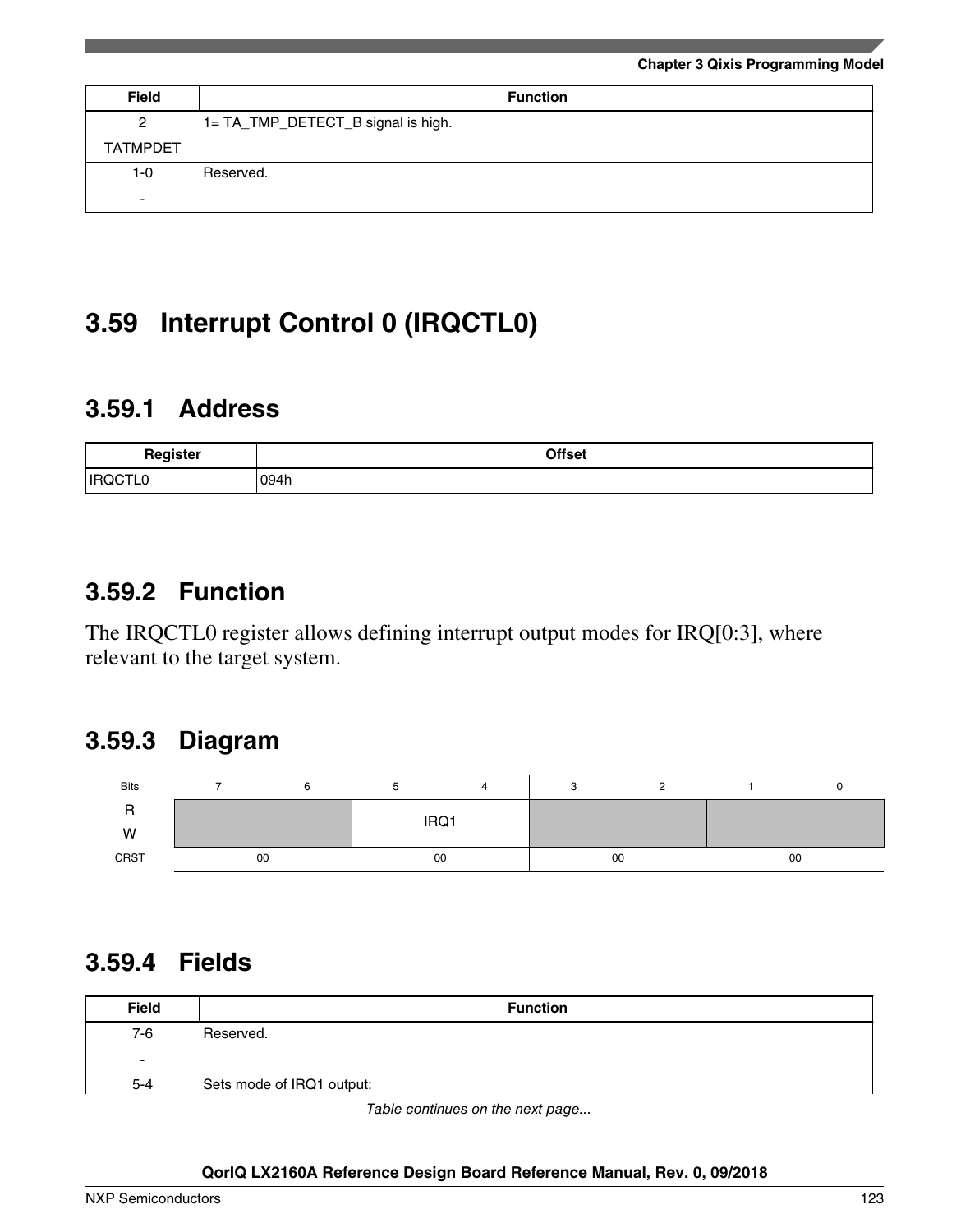**Interrupt Control 2 (IRQCTL2)**

| <b>Field</b> | <b>Function</b>                                                        |
|--------------|------------------------------------------------------------------------|
| IRQ1         | $00=$ Level-sensitive: drive IRQ1 low on interrupt input $== 1$ .      |
|              | $01 =$ Level-sensitive: drive IRQ1 high on interrupt input $== 1$ .    |
|              | 10= Edge-triggered: drive IRQ1 low on a 0-to-1 edge.                   |
|              | 11= Edge-triggered: drive IRQ1 high on a 0-to-1 edge.                  |
|              | Edge-triggered interrupts are cleared by reading the IRQCTL0 register. |
| $3-2$        | Reserved.                                                              |
| ٠            |                                                                        |
| $1 - 0$      | Reserved.                                                              |
|              |                                                                        |

# **3.60 Interrupt Control 2 (IRQCTL2)**

## **3.60.1 Address**

| <b>Daaintau</b><br><br>---- | ำffset<br>. |
|-----------------------------|-------------|
| IR(<br>M.<br>.              | 096h        |

# **3.60.2 Function**

The IRQCTL2 register allows defining interrupt output modes for IRQ[8:11], where relevant to the target system.

# **3.60.3 Diagram**

| <b>Bits</b> |    |      | u |       |    |
|-------------|----|------|---|-------|----|
| R           |    | IRQ9 |   | IRQ10 |    |
| W           |    |      |   |       |    |
| CRST        | 00 | 00   |   | 00    | 00 |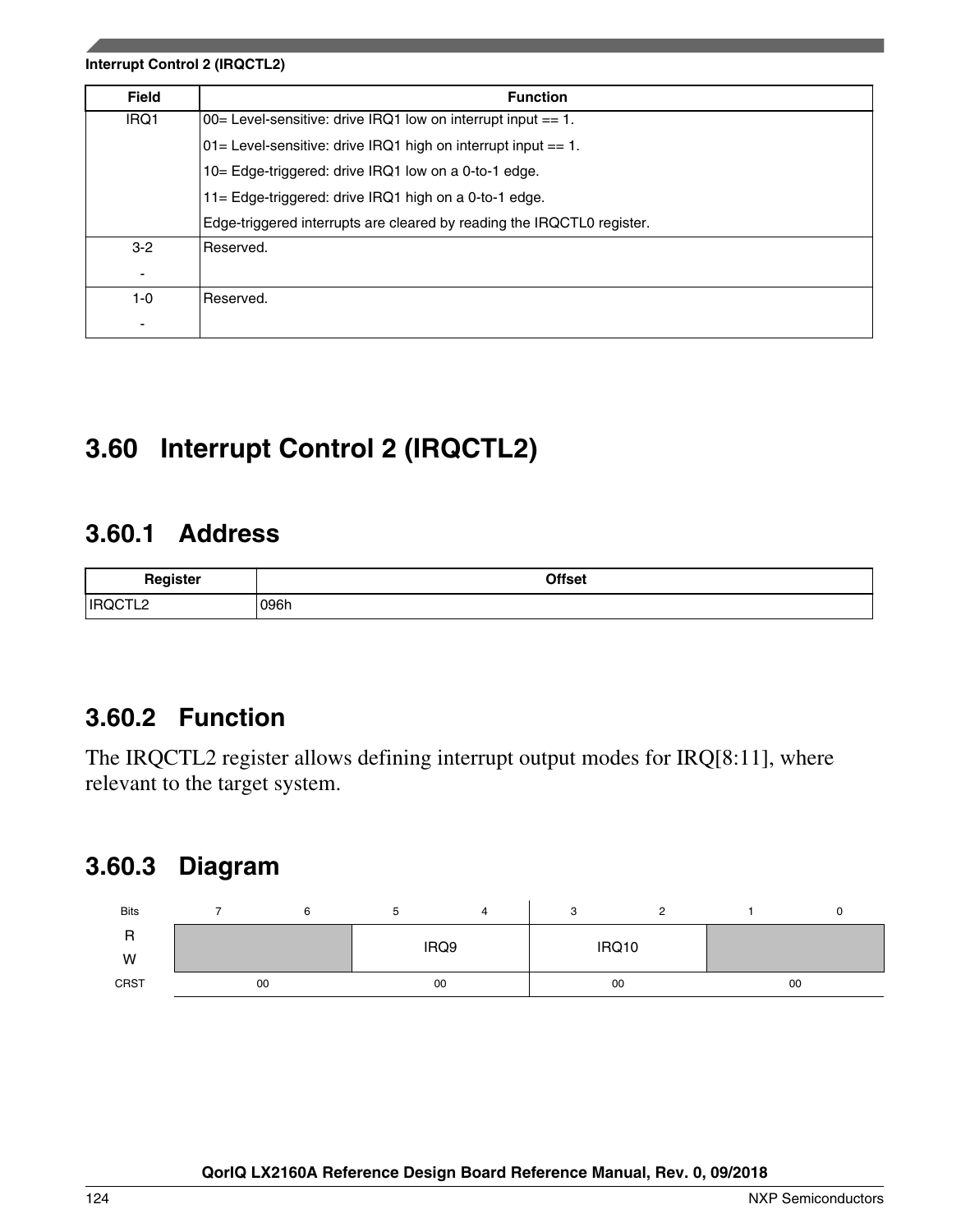# **3.60.4 Fields**

| <b>Field</b> | <b>Function</b>                                                        |
|--------------|------------------------------------------------------------------------|
| $7-6$        | Reserved.                                                              |
|              |                                                                        |
| $5-4$        | Sets mode of IRQ9 output:                                              |
| IRQ9         | $00=$ Level-sensitive: drive IRQ9 low on interrupt input $== 1$ .      |
|              | 01= Level-sensitive: drive IRQ9 high on interrupt input $== 1$ .       |
|              | 10= Edge-triggered: drive IRQ9 low on a 0-to-1 edge.                   |
|              | 11= Edge-triggered: drive IRQ9 high on a 0-to-1 edge.                  |
|              | Edge-triggered interrupts are cleared by reading the IRQCTL2 register. |
| $3-2$        | Sets mode of IRQ10 output:                                             |
| IRQ10        | (same as IRQ9).                                                        |
| $1-0$        | Reserved.                                                              |
|              |                                                                        |

# **3.61 Interrupt Drive 0 (IRQDRV0)**

### **3.61.1 Address**

| - Ranietar | <b>Offset</b> |
|------------|---------------|
| יפיי       | .             |
| ΙR         | 098h          |

# **3.61.2 Function**

The IRQDRV0 register allows control of selected interrupt pins.

### **3.61.3 Diagram**

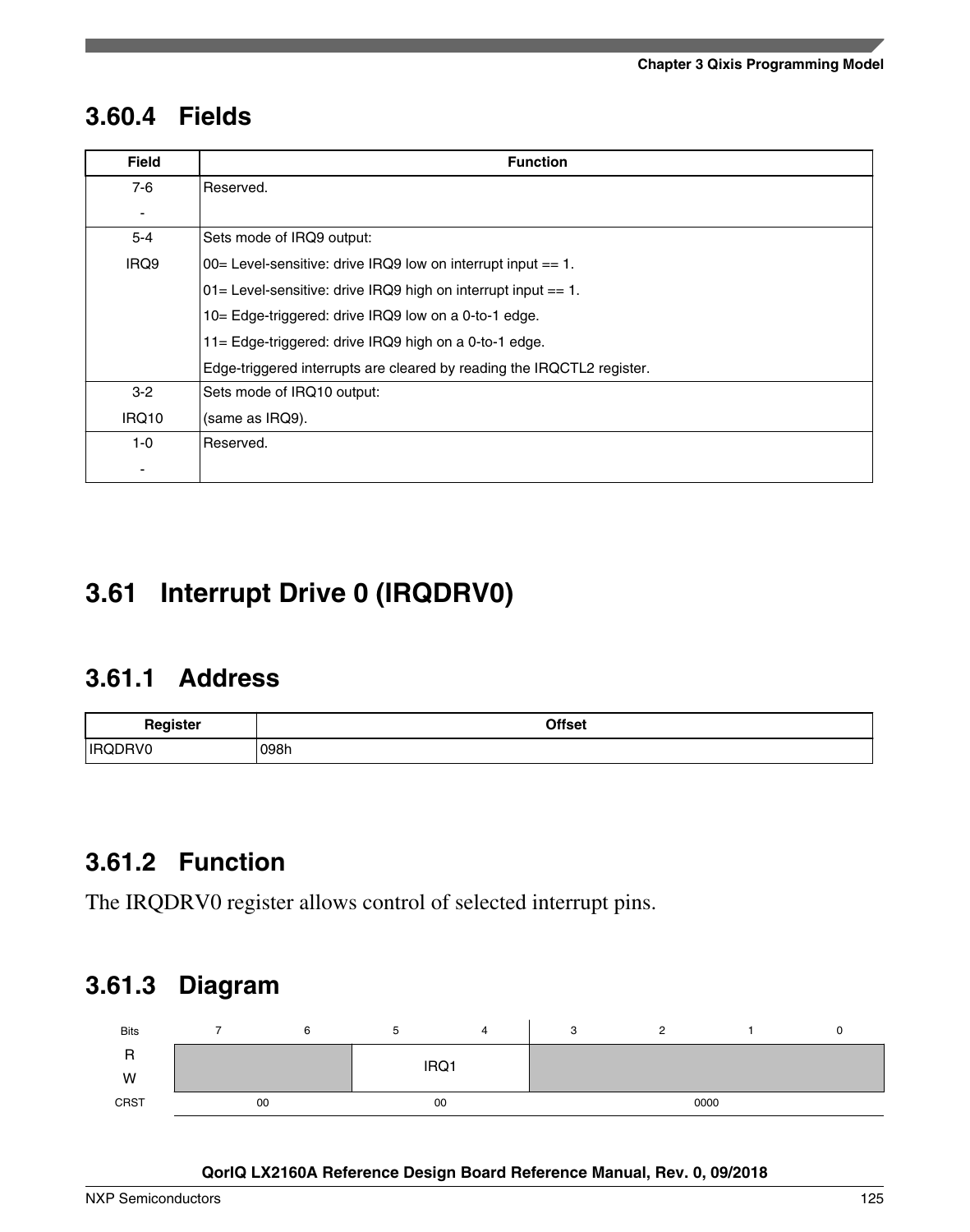# **3.61.4 Fields**

| <b>Field</b> | <b>Function</b>                                                   |
|--------------|-------------------------------------------------------------------|
| 7-6          | Reserved.                                                         |
| ۰            |                                                                   |
| $5 - 4$      | Allows control of the IRQ1_B pin.                                 |
| IRQ1         | 0X= Undriven (Z).                                                 |
|              | 10= Drive IRQ1_B low.                                             |
|              | 11= Drive IRQ1_B high.                                            |
|              | The status of IRQ1_B can be monitored with the IRQSTAT registers. |
| $3-0$        | Reserved.                                                         |
|              |                                                                   |

# **3.62 Interrupt Drive 1 (IRQDRV1)**

### **3.62.1 Address**

| Register       | <b>Offset</b> |
|----------------|---------------|
| <b>IRQDRV1</b> | 099h          |

### **3.62.2 Function**

The IRQDRV1 register allows control of selected interrupt pins.

### **3.62.3 Diagram**

| <b>Bits</b> |      |  | ີ<br>υ |  |      |
|-------------|------|--|--------|--|------|
| □<br>n      |      |  | IRQ6   |  | IRQ7 |
| W           |      |  |        |  |      |
| <b>CRST</b> | 0000 |  | 00     |  | 00   |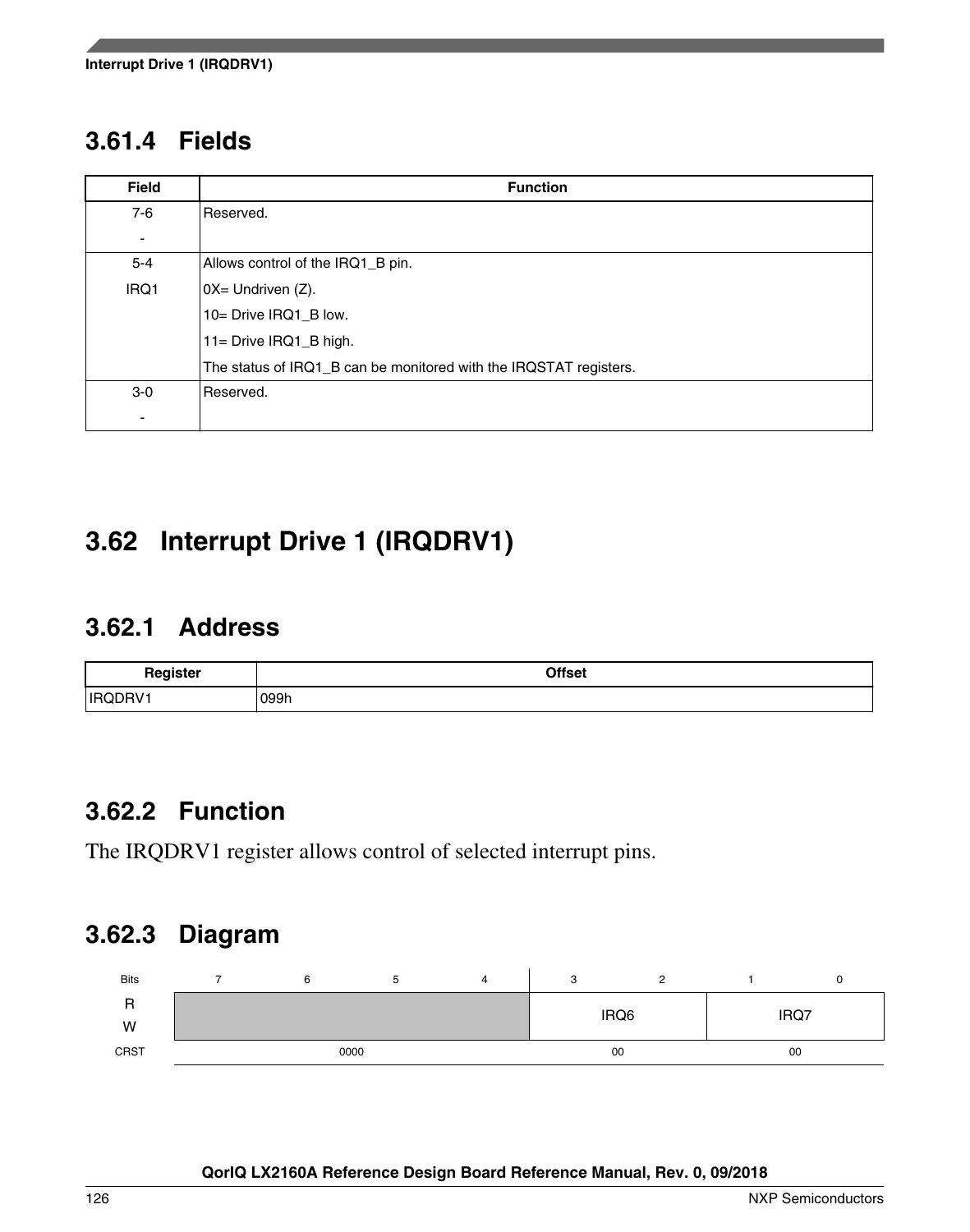## **3.62.4 Fields**

| <b>Field</b> | <b>Function</b>                                                   |
|--------------|-------------------------------------------------------------------|
| $7 - 4$      | Reserved.                                                         |
|              |                                                                   |
| $3 - 2$      | Allows control of the IRQ6_B pin.                                 |
| IRQ6         | 0X= Undriven (Z).                                                 |
|              | 10= Drive IRQ6 B low.                                             |
|              | 11= Drive IRQ6_B high.                                            |
|              | The status of IRQ6_B can be monitored with the IRQSTAT registers. |
| 1-0          | Allows control of the IRQ7_B pin.                                 |
| IRQ7         | 0X= Undriven (Z).                                                 |
|              | 10= Drive IRQ7_B low.                                             |
|              | 11= Drive IRQ7_B high.                                            |
|              | The status of IRQ7_B can be monitored with the IRQSTAT registers. |

# **3.63 Interrupt Drive 2 (IRQDRV2)**

### **3.63.1 Address**

| Register | <b>Offset</b> |
|----------|---------------|
| । । जु   | .             |
| ID       | 09Ah          |

### **3.63.2 Function**

The IRQDRV2 register allows control of selected interrupt pins.

#### **3.63.3 Diagram**

| <b>Bits</b> |    | ت    | ت |       |       |
|-------------|----|------|---|-------|-------|
| R           |    | IRQ9 |   | IRQ10 | IRQ11 |
| W           |    |      |   |       |       |
| CRST        | 00 | 00   |   | 00    | 00    |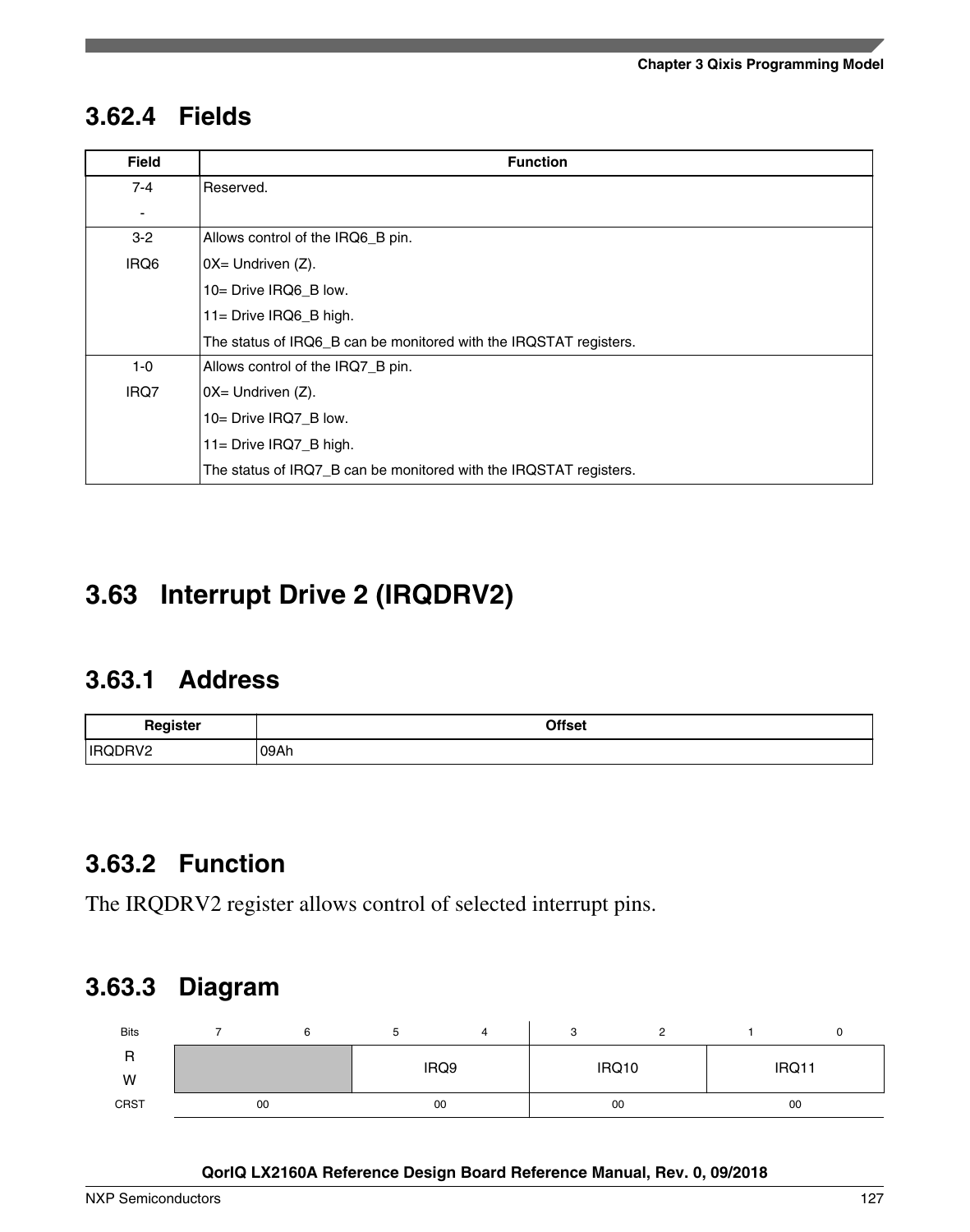# **3.63.4 Fields**

| <b>Field</b> | <b>Function</b>                                                    |
|--------------|--------------------------------------------------------------------|
| $7-6$        | Reserved.                                                          |
|              |                                                                    |
| $5 - 4$      | Allows control of the IRQ9_B pin.                                  |
| IRQ9         | 0X= Undriven (Z).                                                  |
|              | 10= Drive IRQ9_B low.                                              |
|              | 11= Drive IRQ9_B high.                                             |
|              | The status of IRQ9_B can be monitored with the IRQSTAT registers.  |
| $3-2$        | Allows control of the IRQ10_B pin.                                 |
| IRQ10        | 0X= Undriven (Z).                                                  |
|              | 10= Drive IRQ10_B low.                                             |
|              | 11= Drive IRQ10_B high.                                            |
|              | The status of IRQ10_B can be monitored with the IRQSTAT registers. |
| $1 - 0$      | Allows control of the IRQ11_B pin.                                 |
| IRQ11        | 0X= Undriven (Z).                                                  |
|              | 10= Drive IRQ11_B low.                                             |
|              | 11= Drive IRQ11_B high.                                            |
|              | The status of IRQ11_B can be monitored with the IRQSTAT registers. |

# **3.64 Interrupt Drive 5 (IRQDRV5)**

### **3.64.1 Address**

| Ranietar | <b>Offset</b> |
|----------|---------------|
| ----     | .             |
| ID       | 09Dh          |

# **3.64.2 Function**

The IRQDRV5 register allows control of selected interrupt pins.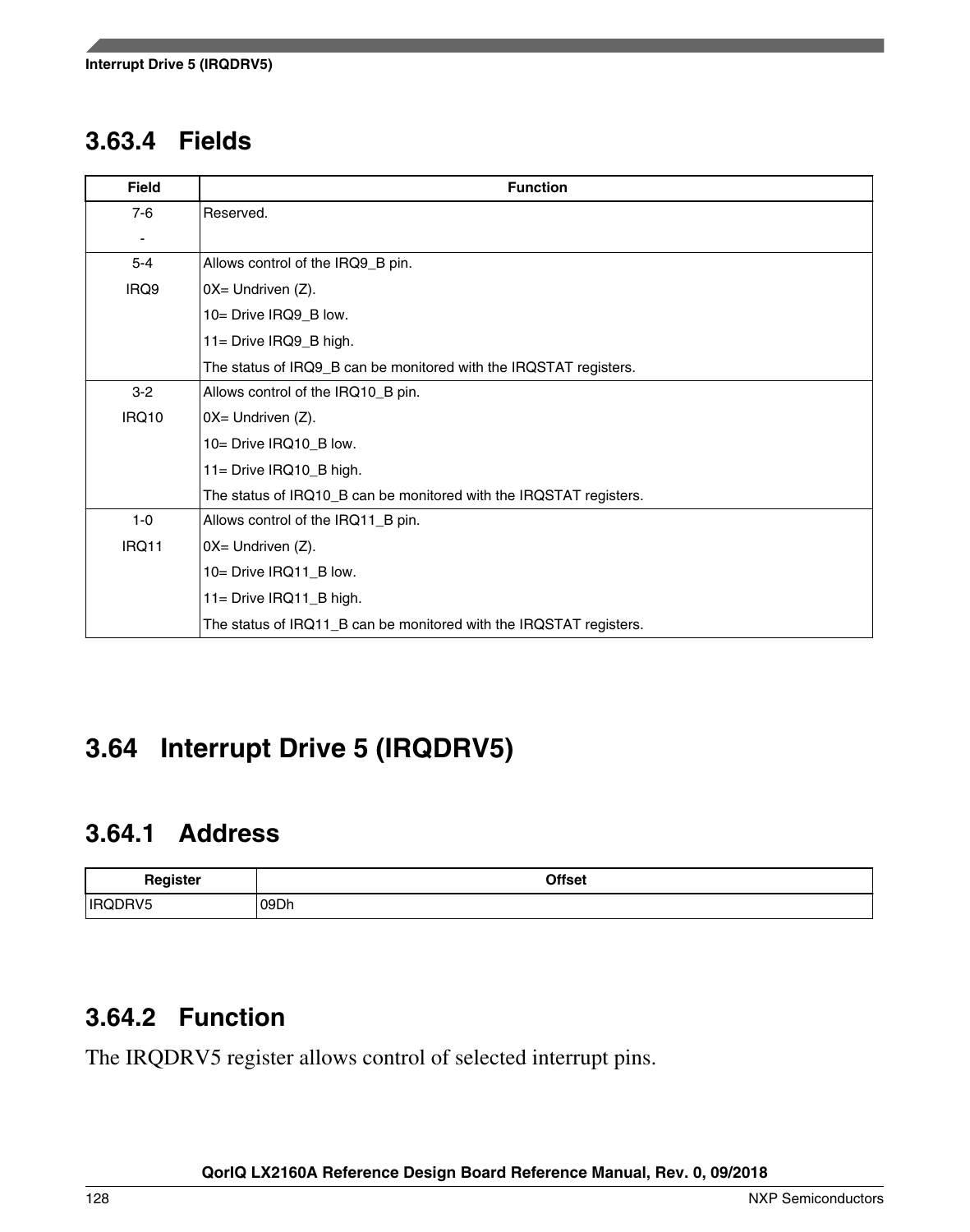# **3.64.3 Diagram**



# **3.64.4 Fields**

| <b>Field</b>             | <b>Function</b>                                                            |
|--------------------------|----------------------------------------------------------------------------|
| 7-6                      | Allows control of the TA_TMP_DETECT_B pin.                                 |
| TMP_CTL                  | 0X= Undriven (Z).                                                          |
|                          | 10= Drive TA_TMP_DETECT_B low.                                             |
|                          | 11= Drive TA_TMP_DETECT_B high.                                            |
|                          | The status of TA_TMP_DETECT_B can be monitored with the IRQSTAT registers. |
| $5-0$                    | Reserved.                                                                  |
| $\overline{\phantom{0}}$ |                                                                            |

# **3.65 Core Management Space Registers**

The core management address/data registers allow access to internal Qixis control registers, primarily the direct switch access registers which allow easy reporting of board configuration.

For RDB systems, only the following are defined:

# **3.65.1 CMS Registers**

| <b>Address</b> | Name | <b>Definition</b>                 |
|----------------|------|-----------------------------------|
| 00             | SW#  | Number of configuration switches. |
| 010F           | SWn  | Image of configuration switch #n. |

Ranges not listed are reserved.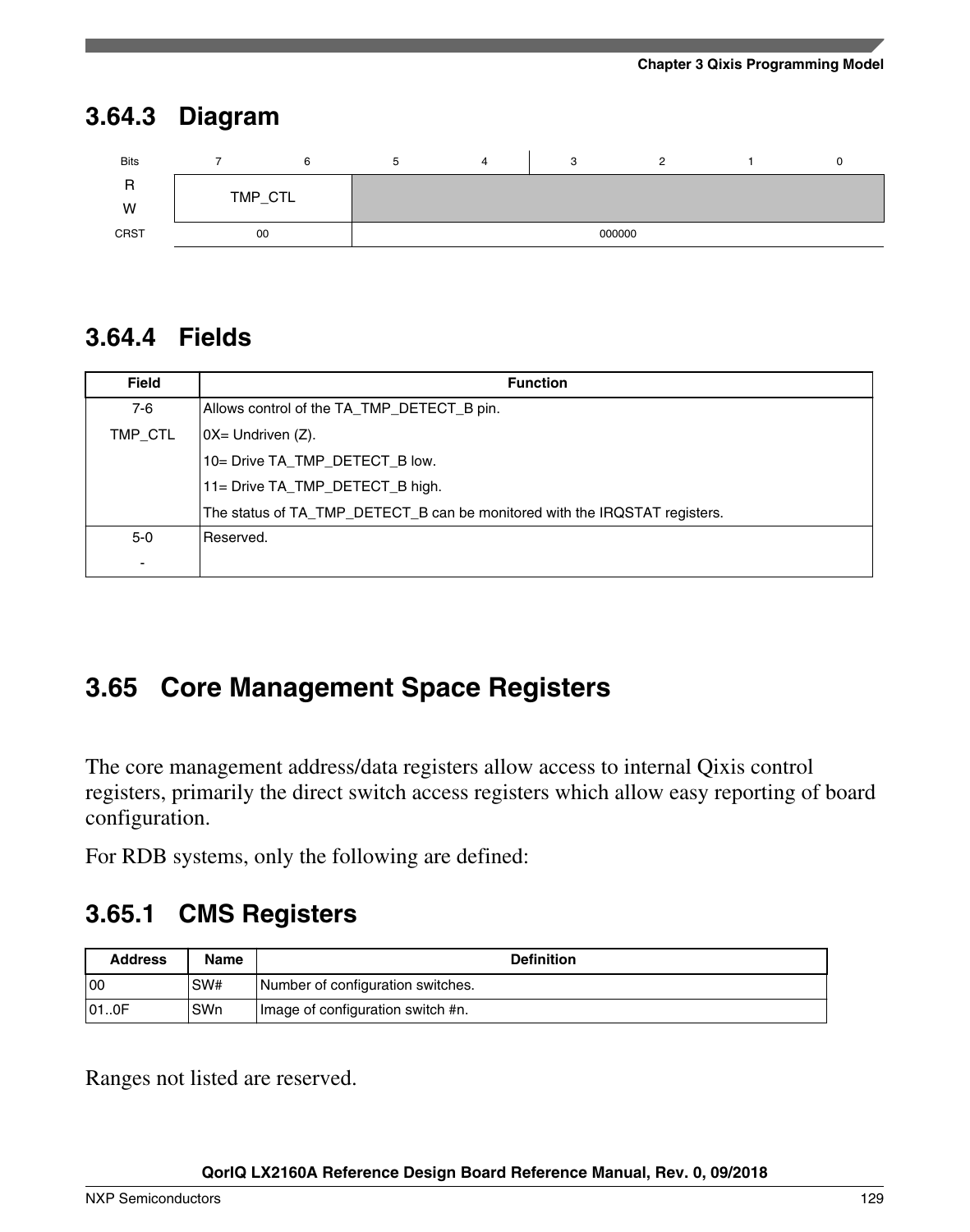#### **Core Management Address (CMSA)**

A standard use of the CMSA/CMSD port is to read the state of configuration switches, for example:

```
Qixis_Set_Reg( CMS_A, 00h );
nr = Qixis_Get_Reg( CMS_D );
for (i = 1; i \leq mr; i++) {
    Qixis_Set_Reg( CMS_A, i );
   printf("SW\$1d = \$02X\setminus n", i, Qixis_Get\_Reg(CMS_D));
}
```
# **3.66 Core Management Address (CMSA)**

#### **3.66.1 Address**

| Register          | <b>Offset</b> |  |  |  |
|-------------------|---------------|--|--|--|
| <sup>1</sup> CMSA | '0D8h         |  |  |  |

### **3.66.2 Function**

The CMSA register selects one of the internal core management registers within Qixis for subsequent read- or write-access via the CMSD register.

#### **3.66.3 Diagram**



#### **3.66.4 Fields**

| Field                  | Function                                              |
|------------------------|-------------------------------------------------------|
| 7 <sub>0</sub><br>′ −∪ | Select internal CMS register for read/write via CMSD. |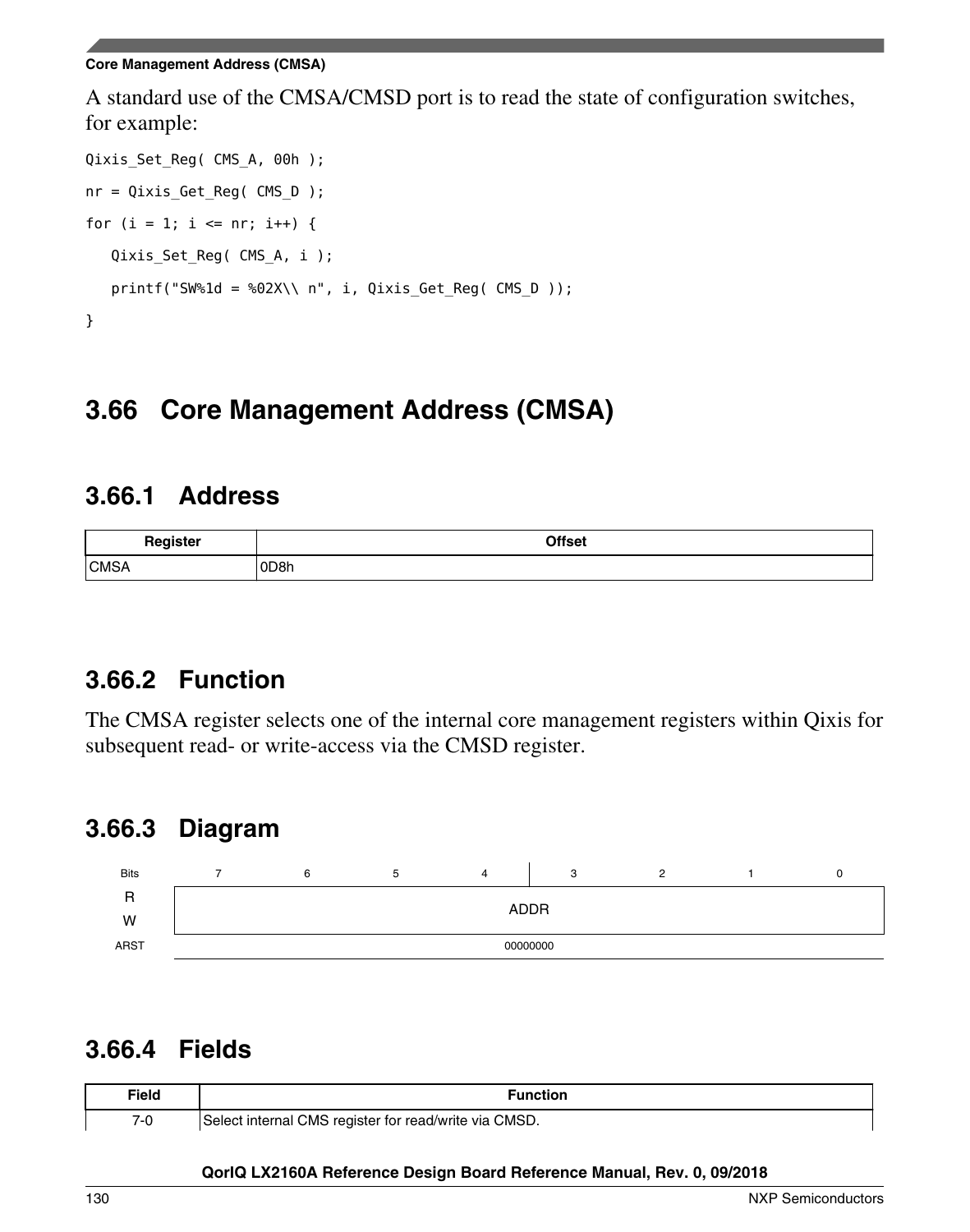| <b>Field</b> | $F \sim 100 \times 10^{-1}$<br>∴וטוי∵ |
|--------------|---------------------------------------|
| ADDR         |                                       |

# **3.67 Core Management Data (CMSD)**

#### **3.67.1 Address**

| Register    | <b>Offset</b> |
|-------------|---------------|
| <b>CMSD</b> | 0D9h          |

#### **3.67.2 Function**

CMSD contains the value of a CMS register selected by CMSA. See CMSA for details.

#### **3.67.3 Diagram**



# **3.67.4 Fields**

| <b>Field</b> | <b>Function</b>                                       |
|--------------|-------------------------------------------------------|
| 7-0          | Read/write internal CMS registers selected with CMSA. |
| DATA         |                                                       |

# **3.68 Switch Manager Registers**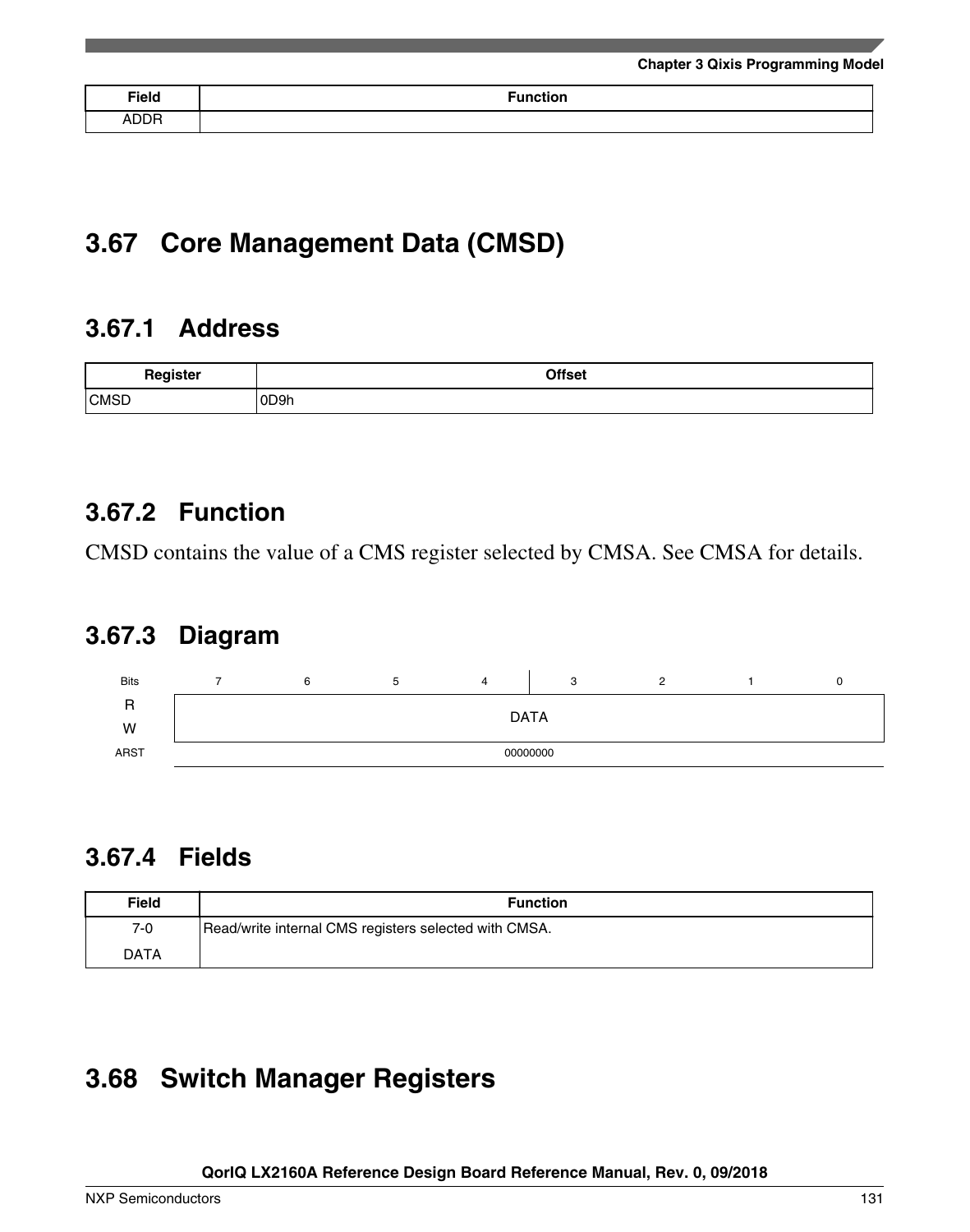#### **Switch Control (SWS\_CTL)**

For systems which have serially-sampled switches (as opposed to direct connection), the SWS\_\* registers control/monitor the IP which manges the sampling and virtualization of the switches.

For the LX2160ARDB, a limited subset of the QDS switch management system is provided to allow software to override all switches.

# **3.69 Switch Control (SWS\_CTL)**

#### **3.69.1 Address**

| Register                                      | <b>Offset</b> |
|-----------------------------------------------|---------------|
| ⌒⊤<br><b>SWS</b><br>. .<br>$\check{ }$<br>. — | 0DCh          |

### **3.69.2 Function**

The SWS\_CTL register manages the switch sampler.

### **3.69.3 Diagram**

| <b>Bits</b> |   | ◡ |      | υ |      |  |
|-------------|---|---|------|---|------|--|
| R           |   |   |      |   | POLL |  |
| W           |   |   |      |   |      |  |
| ARST        | ν |   | 0000 |   |      |  |

### **3.69.4 Fields**

| <b>Field</b>             | <b>Function</b> |
|--------------------------|-----------------|
|                          | Reserved.       |
| ٠                        |                 |
| $6-3$                    | Reserved.       |
| $\overline{\phantom{a}}$ |                 |
| 2                        | Poll Switches:  |

*Table continues on the next page...*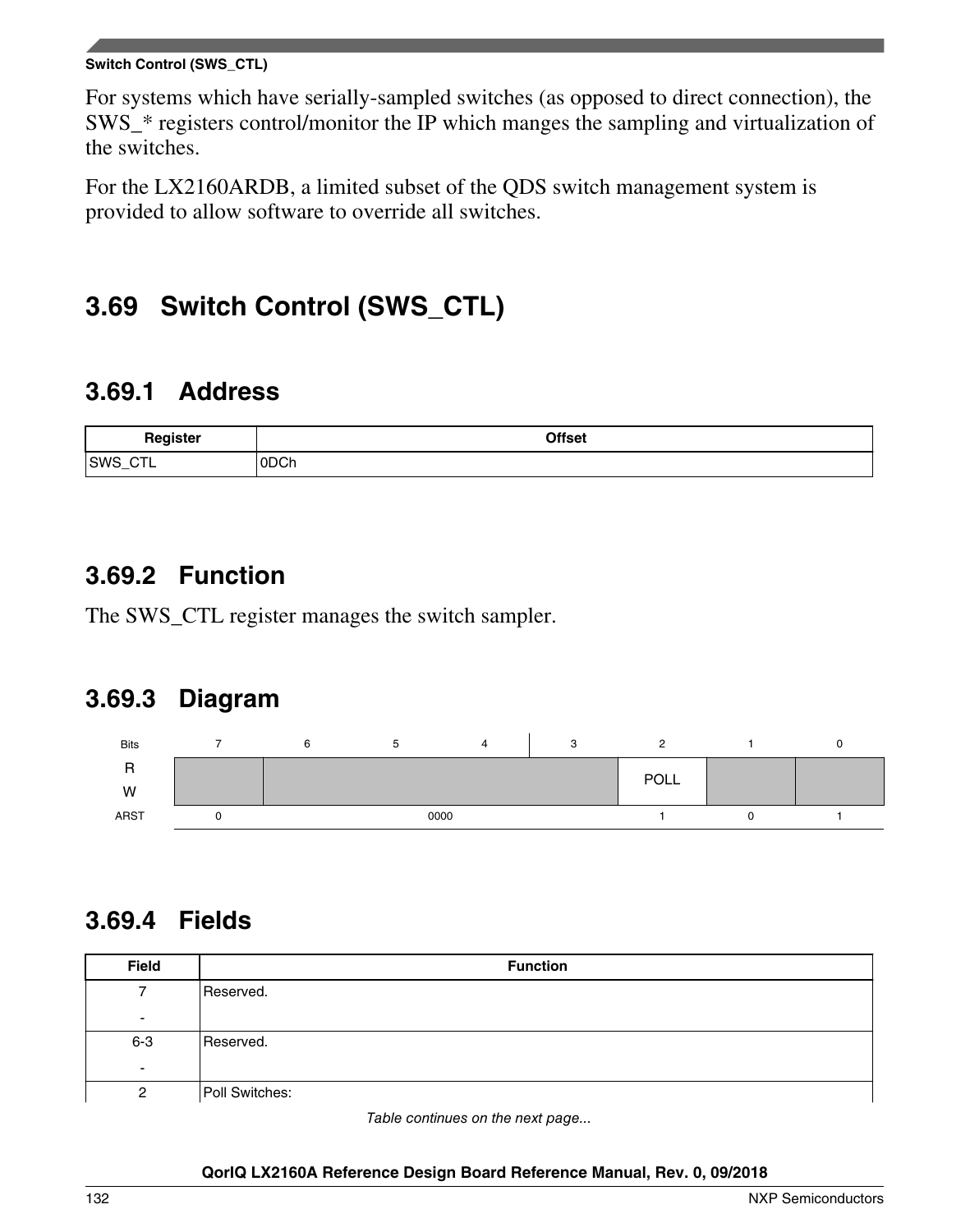| <b>Field</b>             | <b>Function</b>                                              |
|--------------------------|--------------------------------------------------------------|
| <b>POLL</b>              | $O=$ Polling is disabled.                                    |
|                          | 1= Polling is enabled; the switches are sampled continually. |
|                          | Reserved.                                                    |
| ٠                        |                                                              |
| 0                        | Reserved.                                                    |
| $\overline{\phantom{0}}$ |                                                              |

# **3.70 Switch Sample Status (SWS\_STAT)**

# **3.70.1 Address**

| Register                  | <b>Offset</b> |
|---------------------------|---------------|
| יפיי                      | .             |
| SWS<br><b>STAT</b><br>$-$ | 0DDh          |

# **3.70.2 Function**

SWS\_STAT reports on update activity from the serial switch sampler.

# **3.70.3 Diagram**



# **3.70.4 Fields**

| <b>Field</b> | <b>Function</b>  |
|--------------|------------------|
|              | Updated:         |
| <b>UPD</b>   | $ 0=$ (reserved) |

*Table continues on the next page...*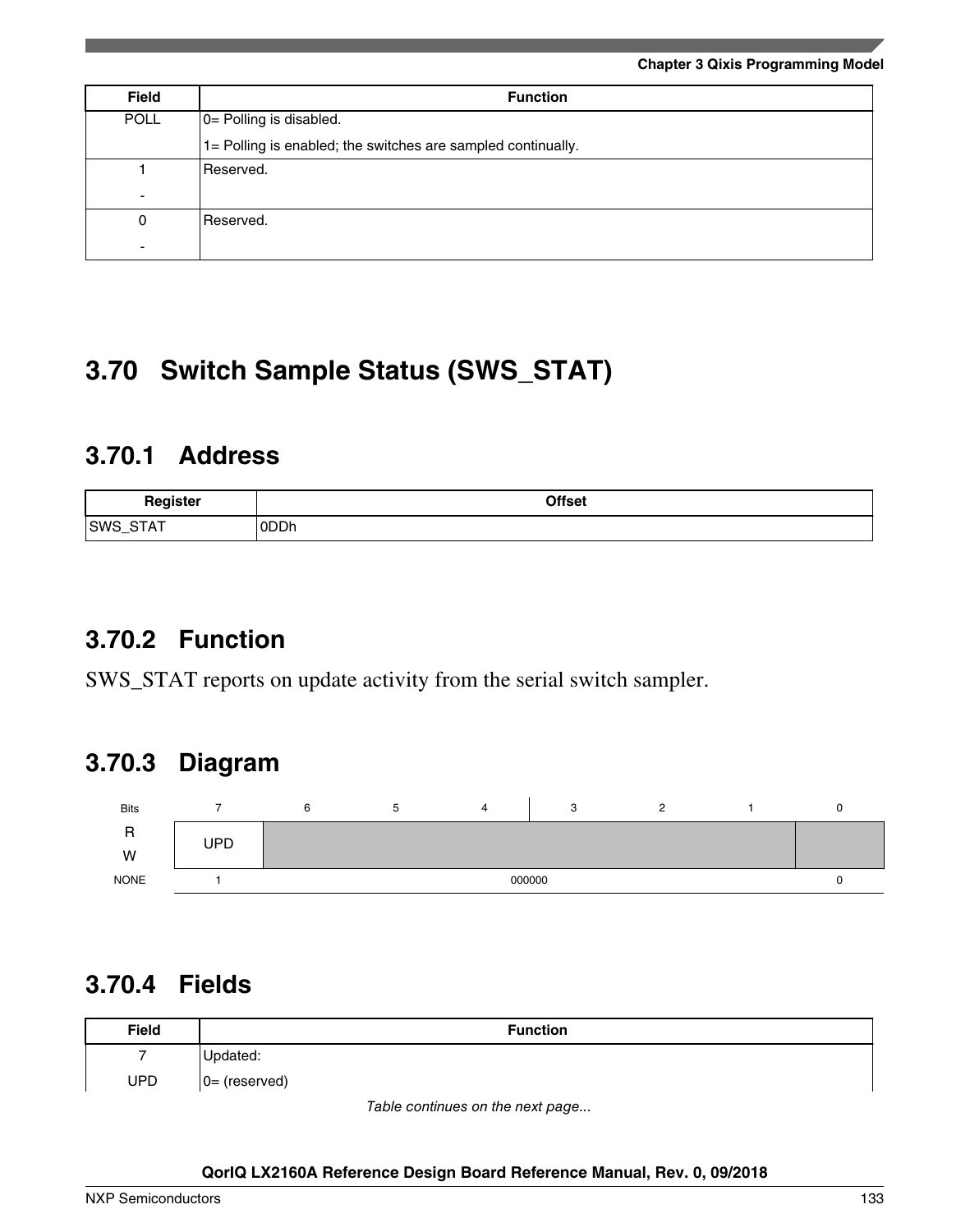#### **Switch Sample Status (SWS\_STAT)**

| <b>Field</b>             | <b>Function</b>                             |  |  |
|--------------------------|---------------------------------------------|--|--|
|                          | $\overline{1}$ = The switches were updated. |  |  |
| $6 - 1$                  | Reserved.                                   |  |  |
| $\overline{\phantom{0}}$ |                                             |  |  |
| 0                        | Reserved.                                   |  |  |
| $\overline{\phantom{0}}$ |                                             |  |  |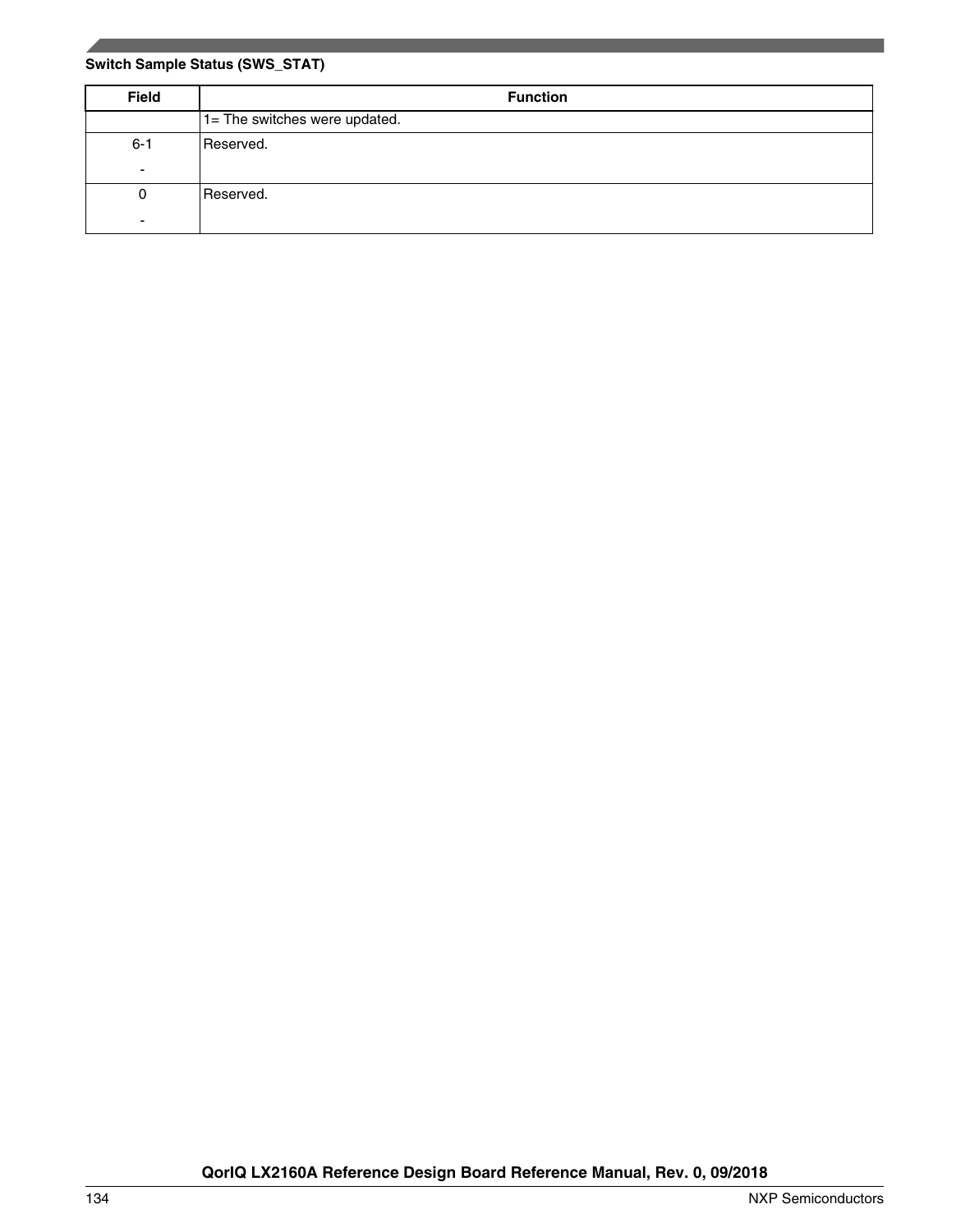# **Appendix A Revision History**

The table below summarizes the revisions to this document.

#### **Table A-1. Revision history**

| Revision | Date    | Topic cross-reference | <b>Change description</b> |
|----------|---------|-----------------------|---------------------------|
| 'Rev. ∖  | 09/2018 |                       | Initial public release    |